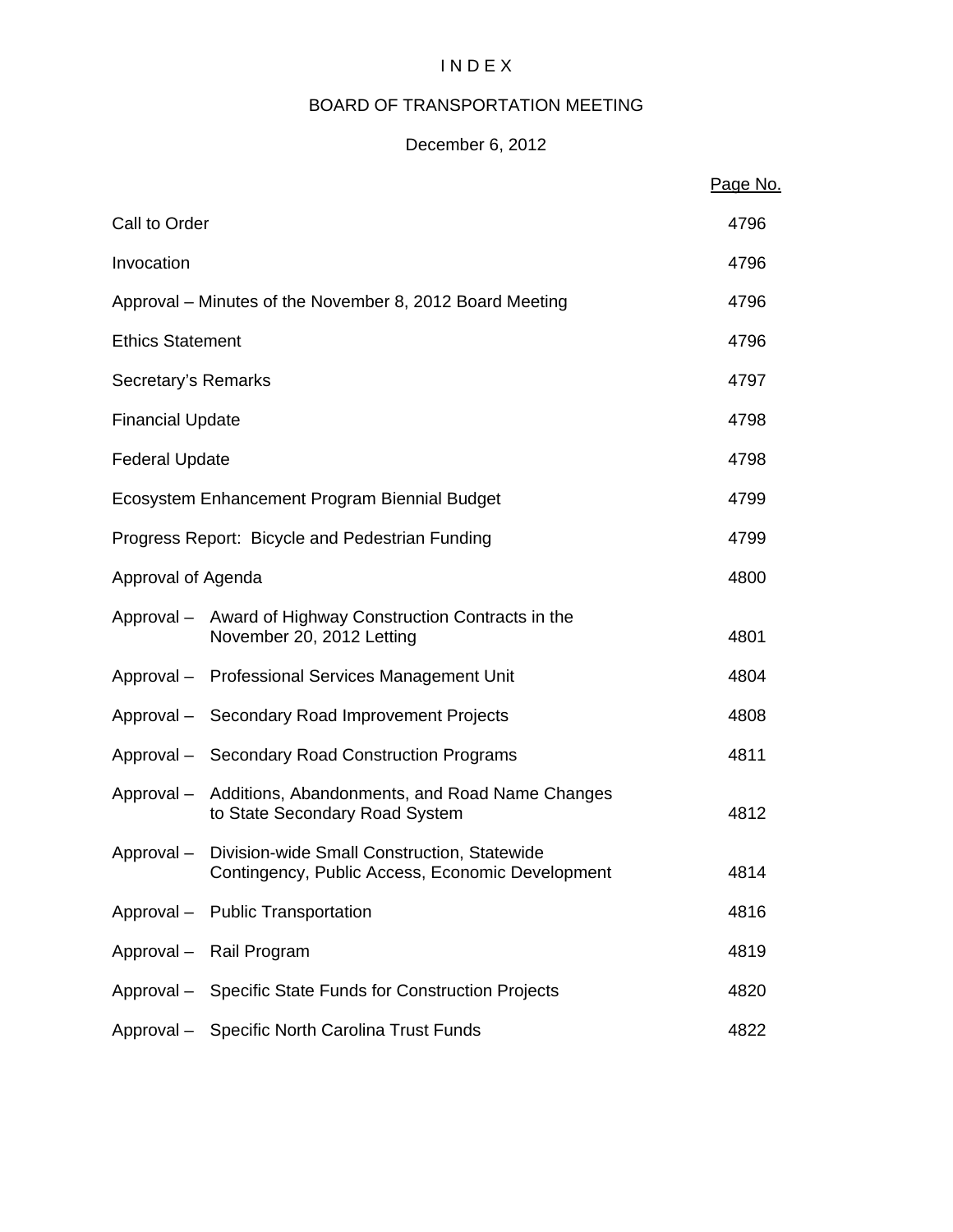|                          | Approval - Funds for Specific Spot Safety Improvement Projects                             | 4823 |
|--------------------------|--------------------------------------------------------------------------------------------|------|
| Approval-                | <b>Funds for Specific Federal-Aid Projects</b>                                             | 4824 |
| Approval-                | Revisions to the 2012-2020 STIP                                                            | 4844 |
| Approval-                | <b>Municipal and Special Agreements</b>                                                    | 4850 |
| Approval-                | <b>Municipal Street System Changes</b>                                                     | 4866 |
|                          | Approval - Preliminary Right of Way Plans                                                  | 4866 |
| Approval-                | Final Right of Way Plans                                                                   | 4868 |
| Approval-                | Revisions of the Final Right of Way Plans                                                  | 4871 |
| Approval-                | Conveyance of Highway Right of Way Residues                                                | 4872 |
| Approval-                | Conveyance of Surplus Highway Right of Way                                                 | 4873 |
|                          | Approval - Advance Acquisition of Highway Right of Way                                     | 4873 |
| Approval-                | Award of Contracts to Private Firms for Engineering Services<br><b>Right of Way Branch</b> | 4874 |
|                          | Approval - Winston-Salem Urban Area MPO Comprehensive<br><b>Transportation Plan</b>        | 4877 |
| <b>Committee Reports</b> |                                                                                            | 4878 |
|                          | Approval - Resolution for William Claire Taylor                                            | 4878 |
| Approval-                | Resolution for Hoyt Patrick Taylor, Jr.                                                    | 4879 |
|                          | Approval - Resolution for David W. and Frank W. Swan                                       | 4880 |
| Approval-                | Resolution for Dr. James A. Harrell, Sr.                                                   | 4881 |
|                          | Approval - Resolution for Clyde McIntosh                                                   | 4882 |
| Adjournment              |                                                                                            | 4883 |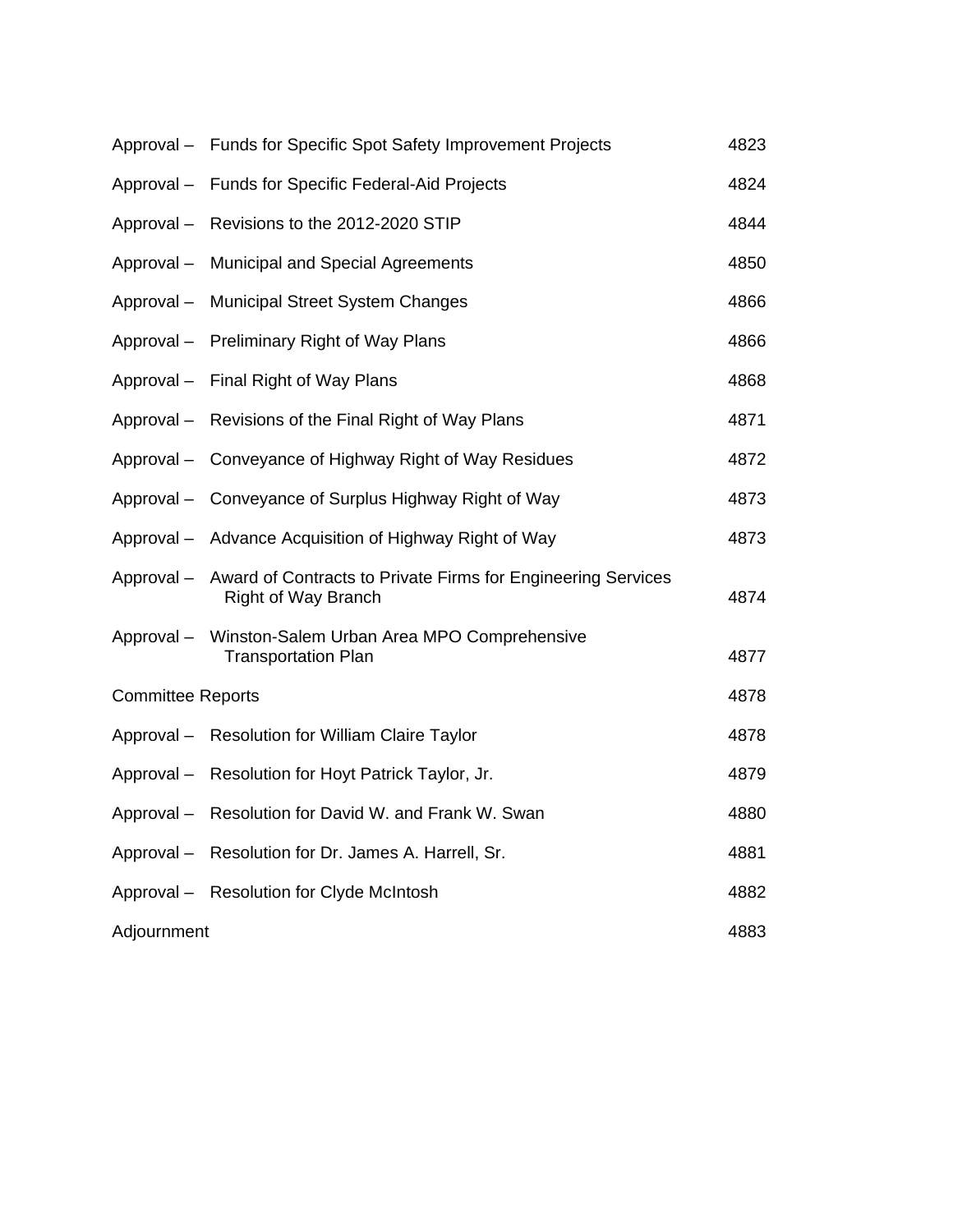### **Board of Transportation Meeting**

### **December 6, 2012**

### **Call to Order**

Chairman Collier called the meeting of the Board of Transportation to order at 9:04 a.m. Thursday, December 6, 2012 in Raleigh, North Carolina with the following members present:

Wood, McNairy, Alford, Sloane, Tulloss, Watts, Szlosberg-Landis, Grannis, Fox, Wall, Burns, Womble, Perkins, Collett, Halsey, Proffitt and Kernea.

Board Member Overholt was absent.

### **Invocation**

The invocation was offered by Board Member Proffitt.

### **Approval – Minutes of the November 8, 2012 Board Meeting**

The minutes of the November 8, 2012 Board of Transportation meeting were unanimously

approved upon a motion by Board Member Alford, which was seconded by Board Member Halsey.

### **Ethics Statement**

Chairman Collier read the Ethics Statement advising any Board Member that may have a conflict of interest or appearance of conflict to abstain from participation in that particular item and to file the proper paper work with the Secretary to the Board.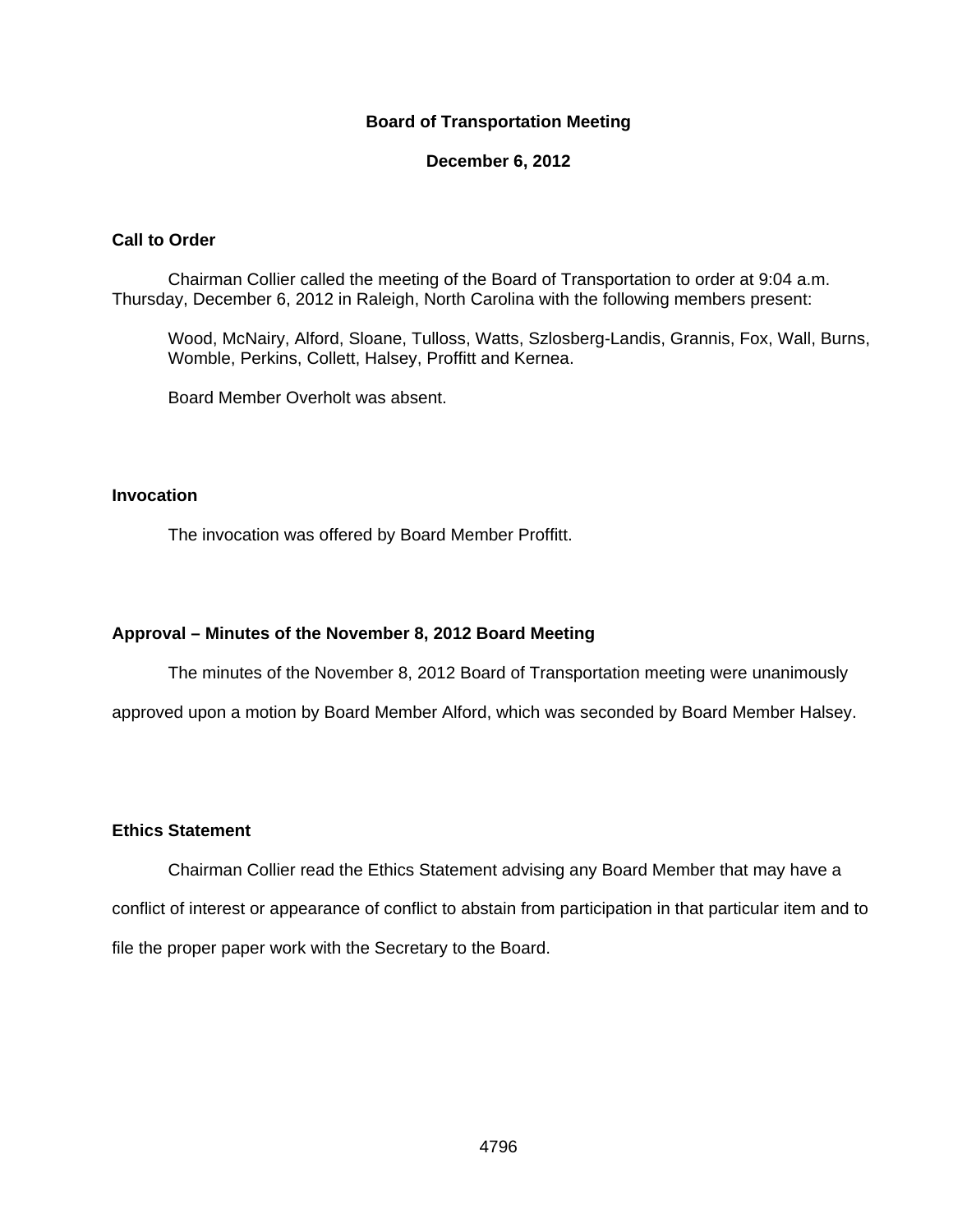#### **Secretary's Remarks**

Secretary Conti opened his remarks by welcoming everyone to Raleigh. He updated the Board on the situation on the Outer Banks. More than 100 employees from Divisions 1 and 4 plus contract workers are averaging 12- to 15-hour days working on N.C. 12. They are working on a temporary solution to reconnect traffic on Hatteras Island to points north of Mirlo Beach. This is a multi-step process, including 1,800 sandbags, reconstructing dunes, and rebuilding the road near Rodanthe.

The Ferry Division is staffing and running four vessels daily on the emergency route between Stumpy Point and Rodanthe from 6 a.m. until 10 p.m. This will continue until N.C. 12 has reopened to all traffic.

Secretary Conti updated the Board on the transition. NCDOT staff has been meeting with Governor-elect McCrory's transition team. The Department is working with his staff to make sure things go as smoothly as possible in the weeks ahead.

The Secretary informed the Board that the Department awarded the first contract for the Piedmont Improvement Project rail projects, and it should be ready for groundbreaking in January. This is the first of more than \$500 million in improvements being made across North Carolina. The project is in the Hopson Road area in Durham and will add a second railroad track and a new railroad bridge to separate vehicle and train traffic. This will help eliminate traffic tie-ups caused by vehicles waiting for trains to pass by.

Secretary Conti shared information regarding his trip to Pittsburgh to attend AASHTO. Also attending the meeting from NCDOT was Terry Gibson, Paul Morris, Jon Nance, Victor Barbour, and Tom Bradshaw. The Standing Committee on Performance Management made recommendations on national performance measures related to the MAP-21 requirements. These recommendations cover a wide range of areas, from safety to freight, to pavement conditions and air quality.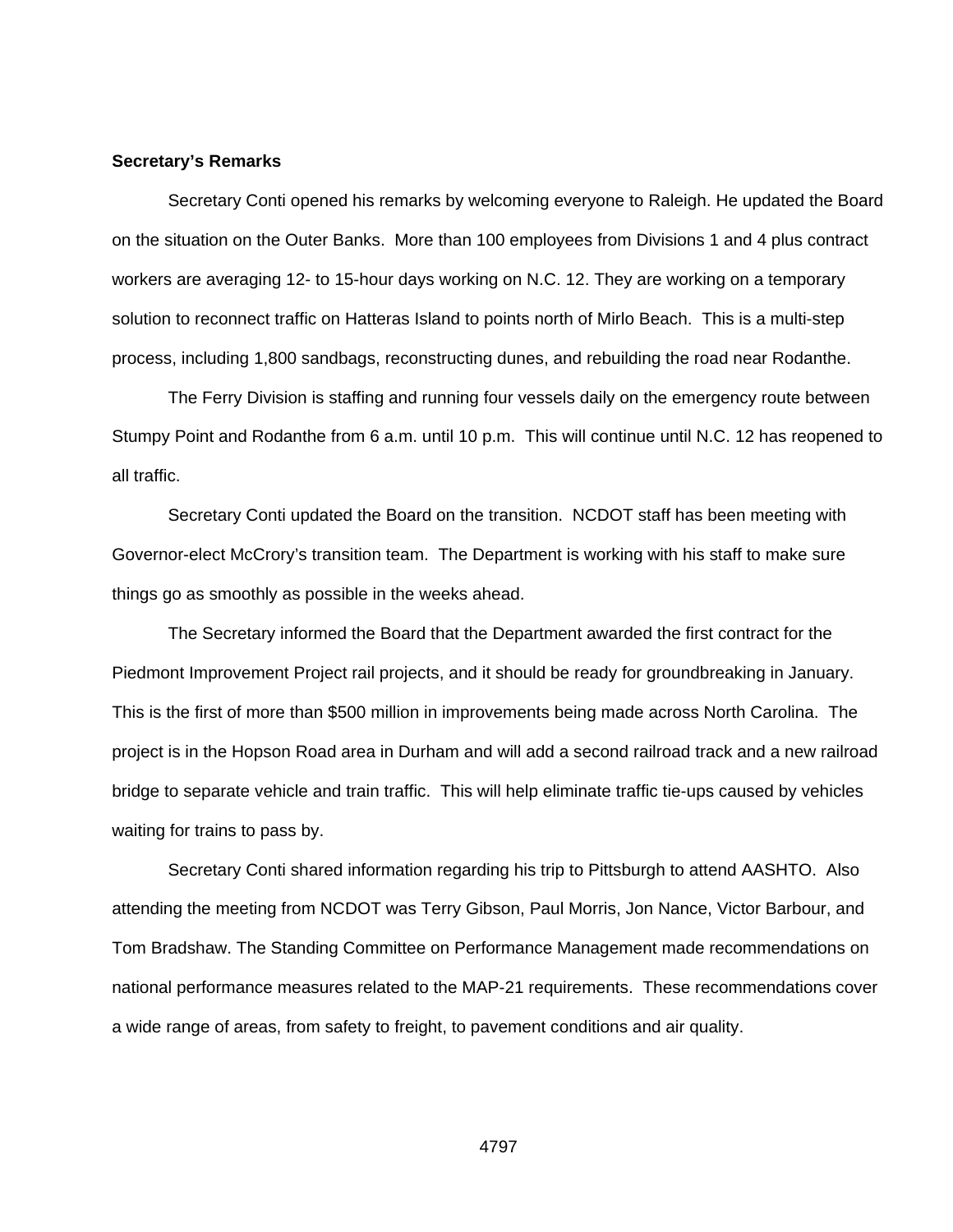Terry Gibson chairs a committee with a focus on project delivery. The committee has made great progress and North Carolina continues to influence national initiatives with our practices and efforts.

Secretary Conti attended a presentation about Generation Y – ages 17 to 35. Since people are working longer, there are now four different generations working together. This presentation was about better understanding the priorities of different generations in order to recruit, retain and mentor younger people in the workforce.

The Secretary announced that the final phase of the Triangle Expressway from U.S. 64 in Apex to N.C. 55 Bypass in Holly Springs will open later in December. As with the two previous segments, the Department gave people a preview on foot Sunday during the third Triangle Expressway Trot. The \$11,000 raised from runners is going to Mothers Against Drunk Driving.

In closing, Secretary Conti thanked the Board for the long hours they have been spending to help transform the Department and take it to a new level. It is a great foundation to build on.

#### **Financial Update**

Chief Financial Officer Mark Foster presented the Board with the current financial report.

### **Federal Update**

 Susan Howard, Federal Programs Coordinator, provided a federal policy and legislative update. Ms. Howard talked about the pending fiscal cliff which is a combination of tax cuts set to expire and automatic spending reductions set to take effect on or around January 1, 2013 and the Grand Bargain, which is legislative changes that will cut future deficits in order to replace the automatic deficit reduction set to occur, known as sequestration.

Sequestration will not impact aviation and surface formula programs funded by trust funds, but discretionary grant programs, such as the New Starts program, would be cut if it goes into effect. There is a question as to whether transfers from the General Fund to the Highway Trust Fund are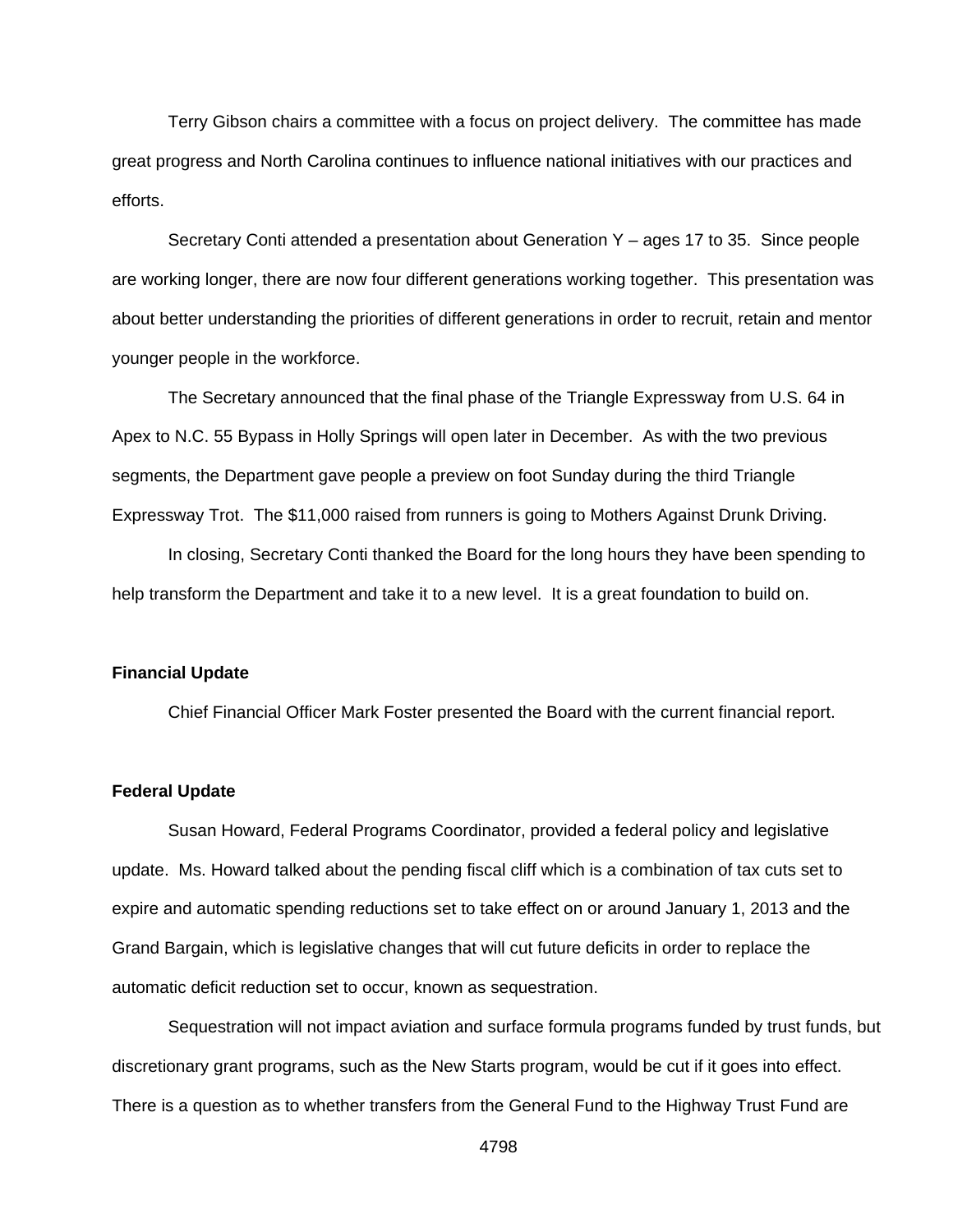subject to the sequestration process. MAP-21 authorized general fund transfers of \$6.2 billion in FY 2013 and \$10.4 billion in FY 2014 to the trust fund. What this means for North Carolina is an estimated cut of \$13 million in FY2013 and \$22 million in FY 2014.

#### **Ecosystem Enhancement Program Biennial Budget**

 Debbie Barbour, Director of Preconstruction, presented the Ecosystem Enhancement Program's biennial budget to the Board. The staff recommended approving the EEP biennial budget. A motion was made by Board Member Szlosberg-Landis, which was seconded by Board Member Proffitt, to approve the EEP budget. A copy of this item is made a part of the record of this meeting and filed with the minutes.

### **Progress Report: Bicycle and Pedestrian Funding**

 Lauren Blackburn, Director of the Bicycle and Pedestrian Division, provided a presentation. In her overview, she noted that at the October 2012 meeting, the Board asked NCDOT staff to examine impacts of a significant increase in the NCDOT (state funding share) commitment to bicycle and pedestrian projects starting FY 14. In November, Ms. Blackburn described current funding levels for the NCDOT Bicycle and Pedestrian program, discussed ways to more efficiently use state dollars to advance projects and programs, and presented a plan for funding various bicycle and pedestrian programs and projects. During this presentation, she provided potential impacts on the NCDOT STIP. The Bike and Pedestrian Division received additional information and input from division engineers and Board of Transportation members.

 After Ms. Blackburn's presentation, Board Member Womble made a motion, seconded by Board Member Fox, to request the staff to study options for funding \$20 million annually, commencing in FY2014, and directs the Department to create an implementation team chaired by the Program Development Branch Manager and charged with reviewing all appropriate information including, but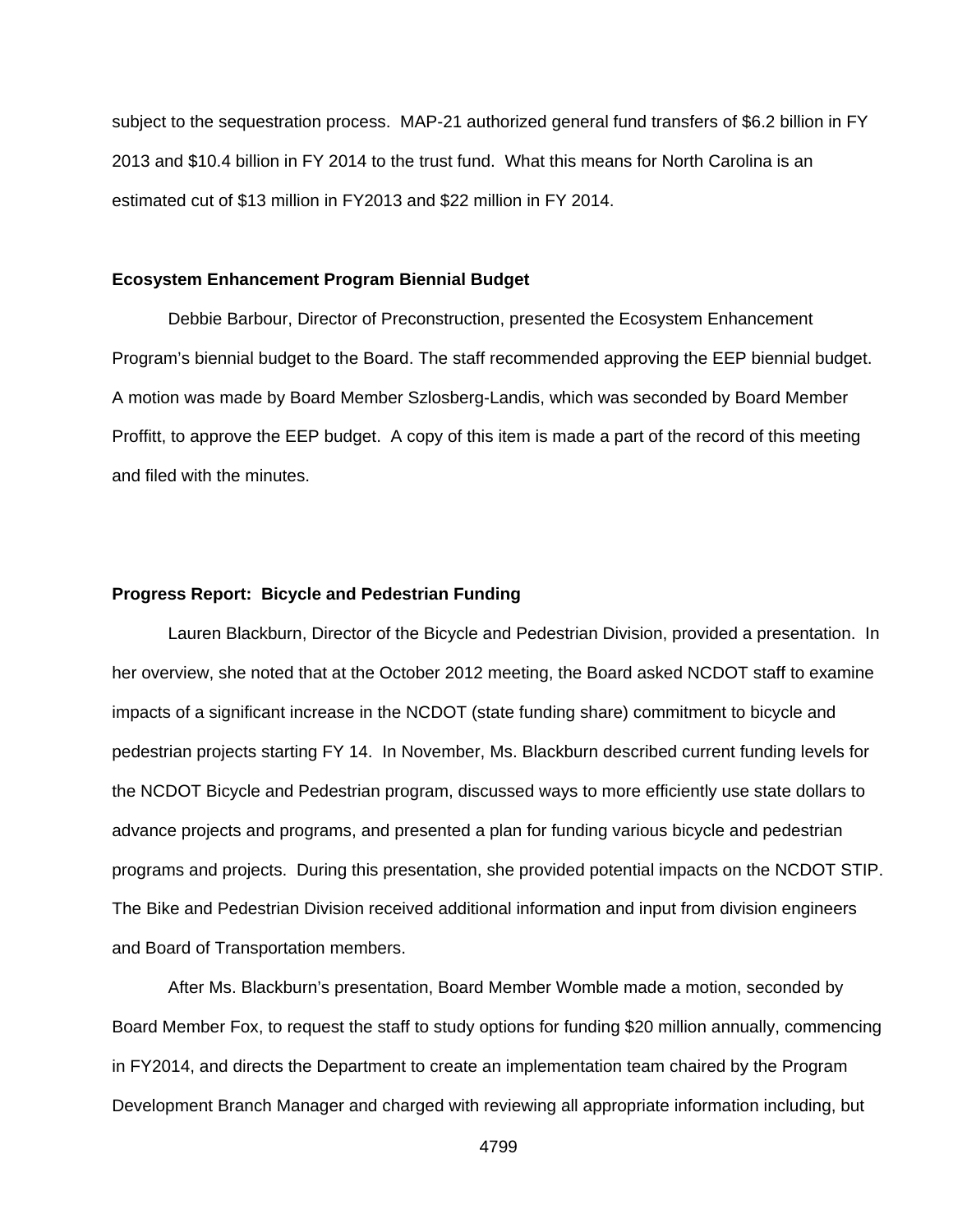not limited to laws, prioritization, funding structures, and impacts to existing scheduled projects, and upon completion, return a recommended plan to the Board of Transportation no later than 2013.

Board Member Sloane made a motion, seconded by Board Member Wall, to amend Board Member Womble's motion as follows: To request that staff look at the presentation given by the Bicycle and Pedestrian Division on Wednesday, and come back within 60 days on how to implement the increases that were suggested in the program. The Board also directs the Department to create an implementation team chaired by the Program Development Branch Manager and charged with reviewing all appropriate information including, but not limited to laws, prioritization, funding structures, and impacts to existing scheduled projects. The Board can then review and vote on the recommendations.

 The Board approved the amendment to the motion made by Board Member Womble. The Board then voted to approve the amended motion.

### **Approval of Agenda**

 A motion was made by Board Member Tulloss, seconded by Board Member Kernea, to approve the agenda items with corrections and handouts, excluding agenda items C, D, E, H and L, as they are consent items and require no Board action.

Board Member's Fox, Wall, and Perkins abstained from voting on specific items.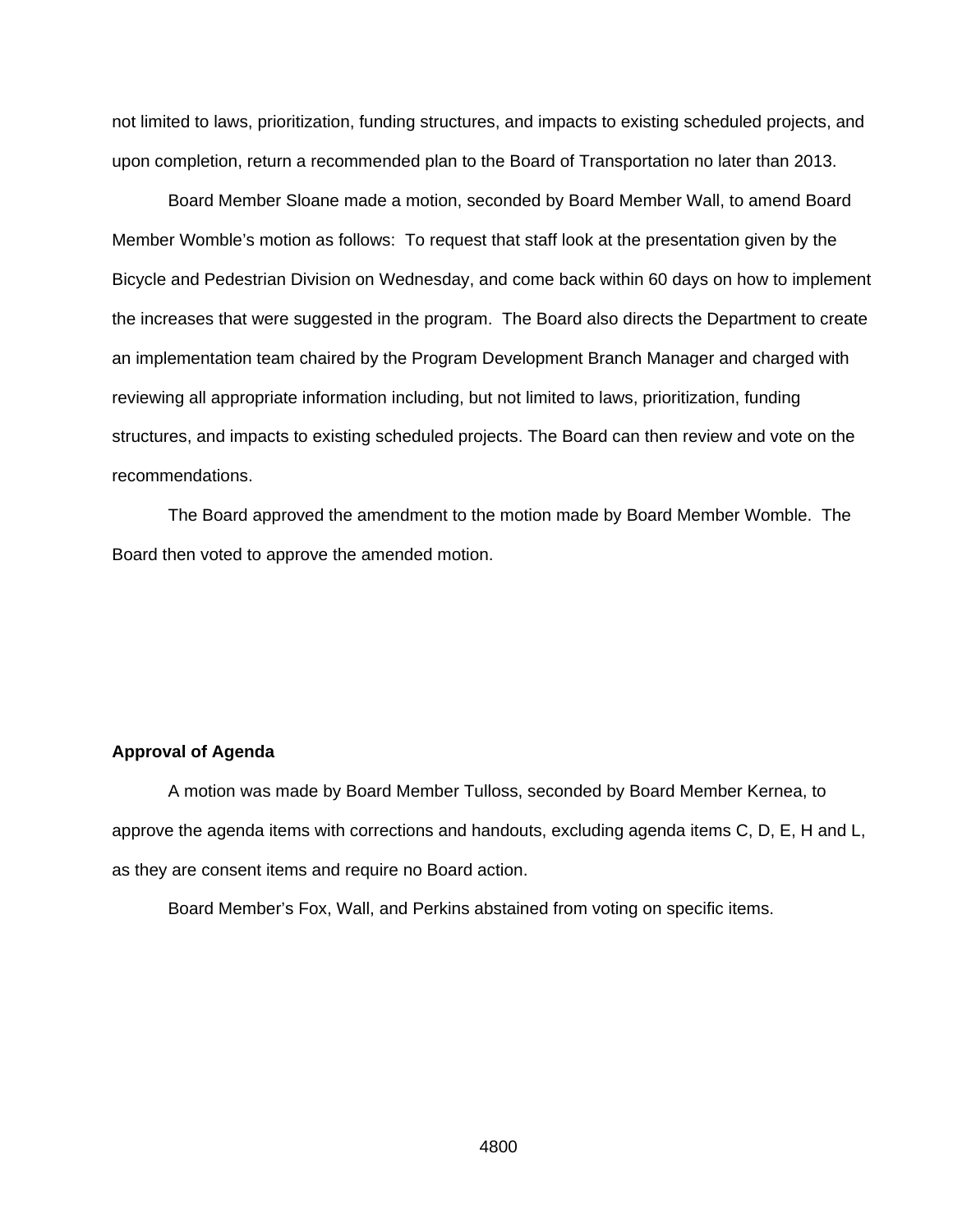### **Approval – Award of Highway Construction Contracts in the November 20, 2012 Letting**

All bids were rejected on project C203016 and the remaining projects were awarded by the Secretary to the low bidder. The low bid received on the renovation of the existing rest area buildings and site work project in Johnston County is 38.0% above the engineer's estimate. The estimate has been reviewed and is considered reasonable. Staff recommended that all bids be rejected and the project be re-advertised.

Board Member Fox abstained from voting on project C202951 in Davidson County.

| Project                                                                                          | <b>Contract Awarded To</b>                              | <b>Amount</b>   |
|--------------------------------------------------------------------------------------------------|---------------------------------------------------------|-----------------|
| C202957<br>38557.3.1<br><b>PITT</b><br>B-4787                                                    | T. A. LOVING COMPANY<br>GOLDSBORO, NC                   | \$1,055,300.00  |
| C203069<br>17BP.3.H.3<br><b>NEW HANOVER</b>                                                      | HRI INC DBA HRI BRIDGE COMPANY<br>STATE COLLEGE, PA     | \$3,990,541.05  |
| C203187<br>3CR.10311.134,<br>3CR.10671.134,<br>3CR.10711.134<br>DUPLIN, ONSLOW,<br><b>PENDER</b> | SLURRY PAVERS, INC.<br><b>GLEN ALLEN, VA</b>            | \$2,222,177.80  |
| C203016<br>41533.3.1<br><b>JOHNSTON</b><br>K-5001                                                | ALL BIDS WERE REJECTED                                  |                 |
| C202952<br>33738.3.1<br><b>FRANKLIN</b><br>B-4513                                                | SMITH-ROWE, LLC<br>MOUNT AIRY, NC                       | \$782,512.16    |
| C203128<br>54000.3.STRO1T4A<br>DURHAM, WAKE<br>U-4716A, U-4716B,<br>U-4716C                      | <b>FSC II LLC DBA FRED SMITH COMPANY</b><br>RALEIGH, NC | \$10,900,447.15 |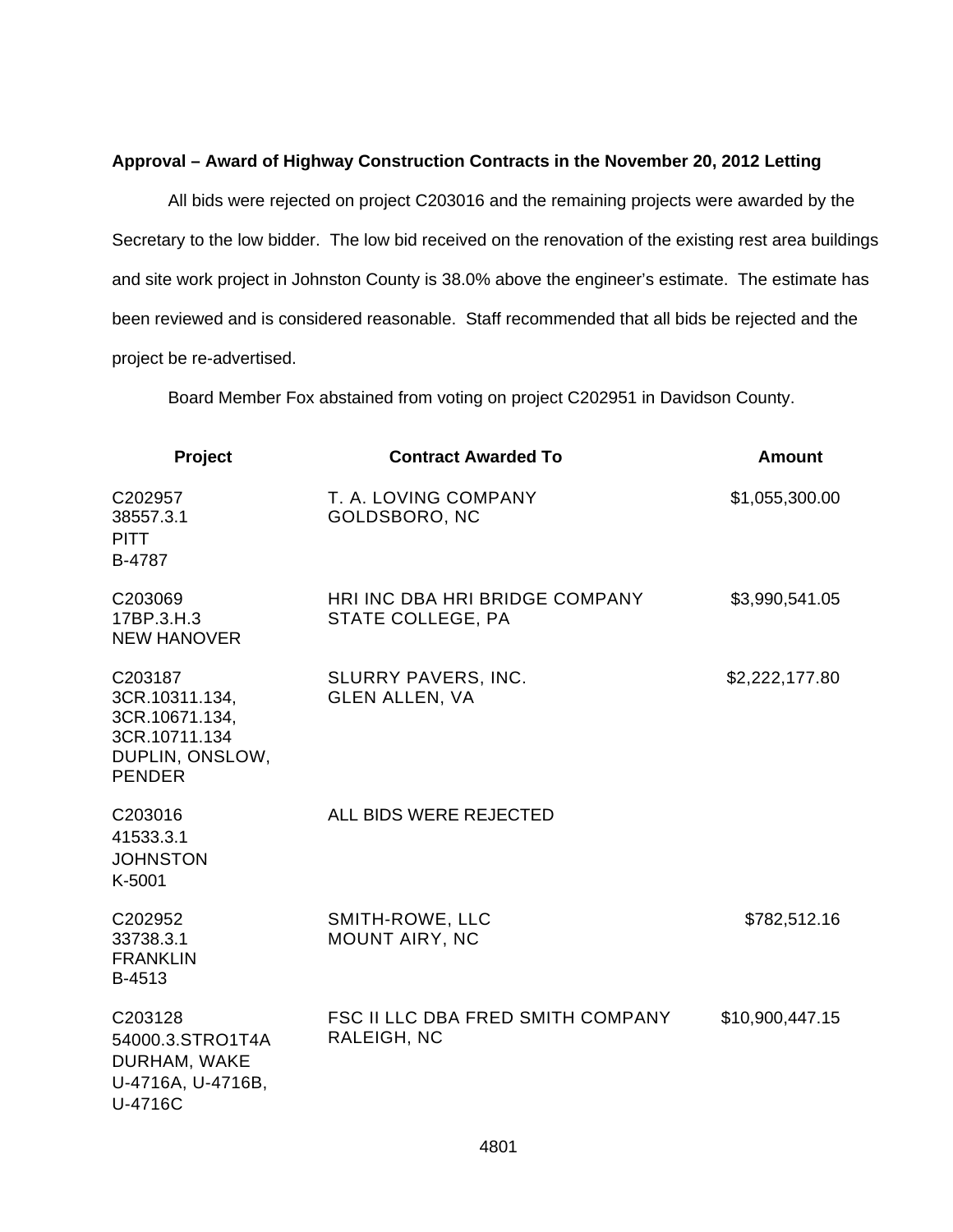| C203188<br>5CR.10731.12,<br>5CR.20321.24,<br>5CR.20731.12<br>PERSON, DURHAM | <b>CAROLINA SUNROCK LLC</b><br>RALEIGH, NC       | \$3,899,875.03 |
|-----------------------------------------------------------------------------|--------------------------------------------------|----------------|
| C203190<br>5CR.10921.43<br><b>WAKE</b>                                      | THE LANE CONSTRUCTION CORP<br>CHESHIRE, CT       | \$1,506,124.05 |
| C203212<br>5CR.20391.13<br><b>GRANVILLE</b>                                 | S. T. WOOTEN CORPORATION<br>WILSON, NC           | \$3,859,064.57 |
| C202953<br>33758.3.1<br><b>HARNETT</b><br>B-4543                            | FSC II LLC DBA FRED SMITH COMPANY<br>RALEIGH, NC | \$532,235.00   |
| C202955<br>38486.3.1<br><b>BLADEN</b><br>B-4711                             | SMITH-ROWE, LLC<br>MOUNT AIRY, NC                | \$1,010,888.29 |
| C202956<br>38509.3.1<br><b>BLADEN, COLUMBUS</b><br>B-4736                   | THE TARA GROUP OF LUMBERTON INC<br>LUMBERTON, NC | \$426,874.83   |
| C202958<br>40057.3.1<br><b>ALAMANCE</b><br>B-4955                           | R.E. BURNS & SONS CO., INC.<br>STATESVILLE, NC   | \$694,047.17   |
| C203189<br>7CR.10011.36,<br>7CR.10681.36<br>ALAMANCE, ORANGE                | <b>CAROLINA SUNROCK LLC</b><br>RALEIGH, NC       | \$1,424,986.14 |
| C203191<br>7CR.10011.37,<br>7CR.20011.37<br><b>ALAMANCE</b>                 | S. T. WOOTEN CORPORATION<br>WILSON, NC           | \$2,732,220.93 |
| C203196<br>7CR.10681.37                                                     | <b>CAROLINA SUNROCK LLC</b><br>RALEIGH, NC       | \$1,201,162.20 |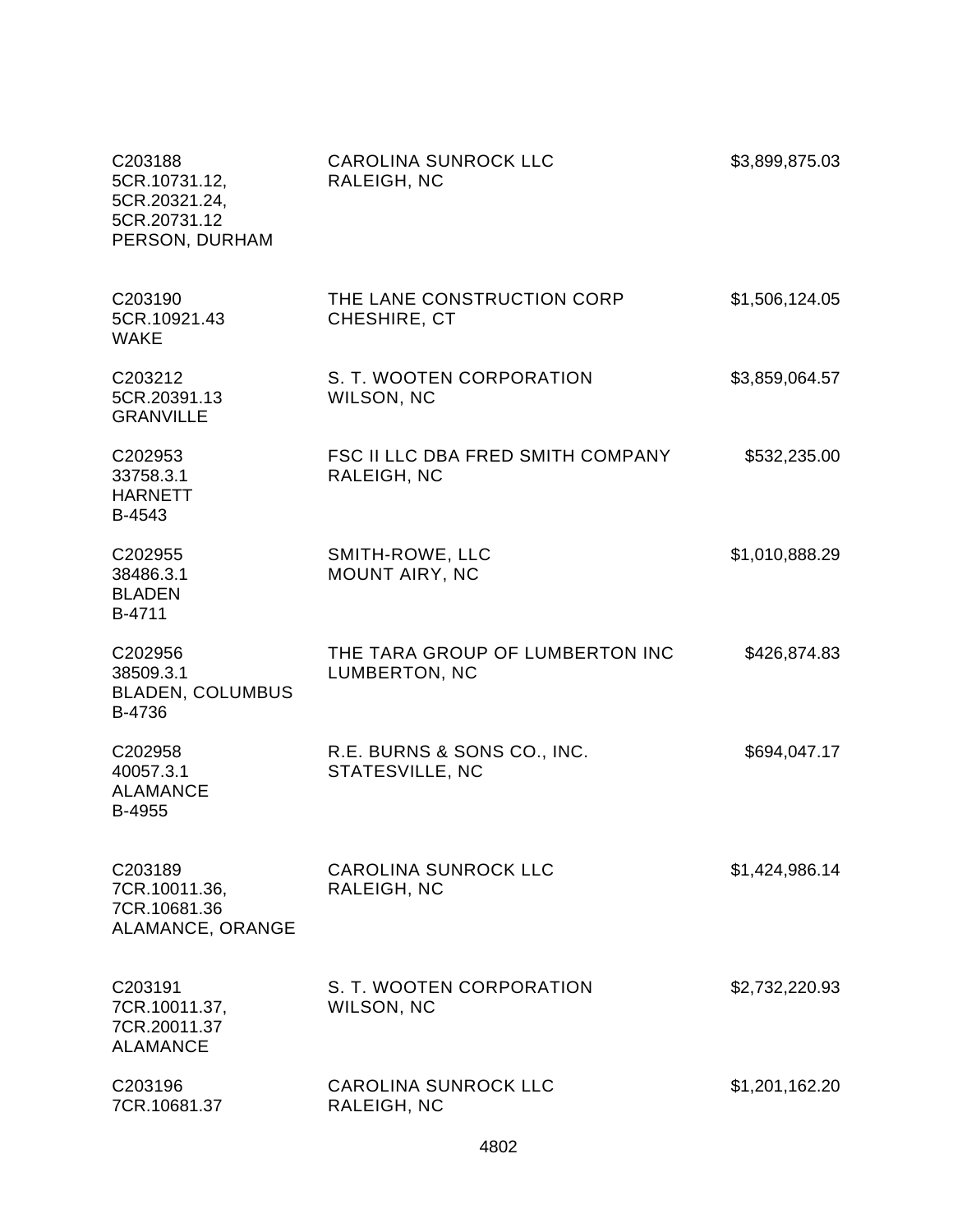## ORANGE

| C202949<br>33614.3.1<br><b>SCOTLAND, HOKE</b><br>B-4273                         | THE TARA GROUP OF LUMBERTON INC<br>LUMBERTON, NC          | \$2,621,056.77  |
|---------------------------------------------------------------------------------|-----------------------------------------------------------|-----------------|
| * C203177<br>17BP.9.H.1<br><b>FORSYTH</b><br>* RELET FROM<br><b>JUN 19 2012</b> | FREYSSINET, INC<br>STERLING, VA                           | \$1,325,432.50  |
| C202951<br>38391.3.1<br><b>DAVIDSON</b><br>B-4497                               | D. H. GRIFFIN CONSTRUCTION<br>COMPANY, LLC<br>RALEIGH, NC | \$5,921,776.75  |
| C202954<br>33818.3.1<br><b>UNION</b><br>B-4652                                  | R.E. BURNS & SONS CO., INC.<br>STATESVILLE, NC            | \$1,029,726.00  |
| C203075<br>12B.101812,<br>17BP.12.P.2<br><b>CATAWBA</b>                         | AMERICAN BRIDGE COMPANY<br>CORAOPOLIS, PA                 | \$3,591,579.90  |
| C203133<br>41156.3.1<br><b>JACKSON</b><br>R-5000                                | DEVERE CONSTRUCTION COMPANY,<br><b>INC</b><br>ALPENA, MI  | \$15,939,043.11 |
| C202959<br>46282.3.1<br><b>HAYWOOD</b><br>$I-5402$                              | TENNOCA CONSTRUCTION CO., INC.<br>CANDLER, NC             | \$423,309.54    |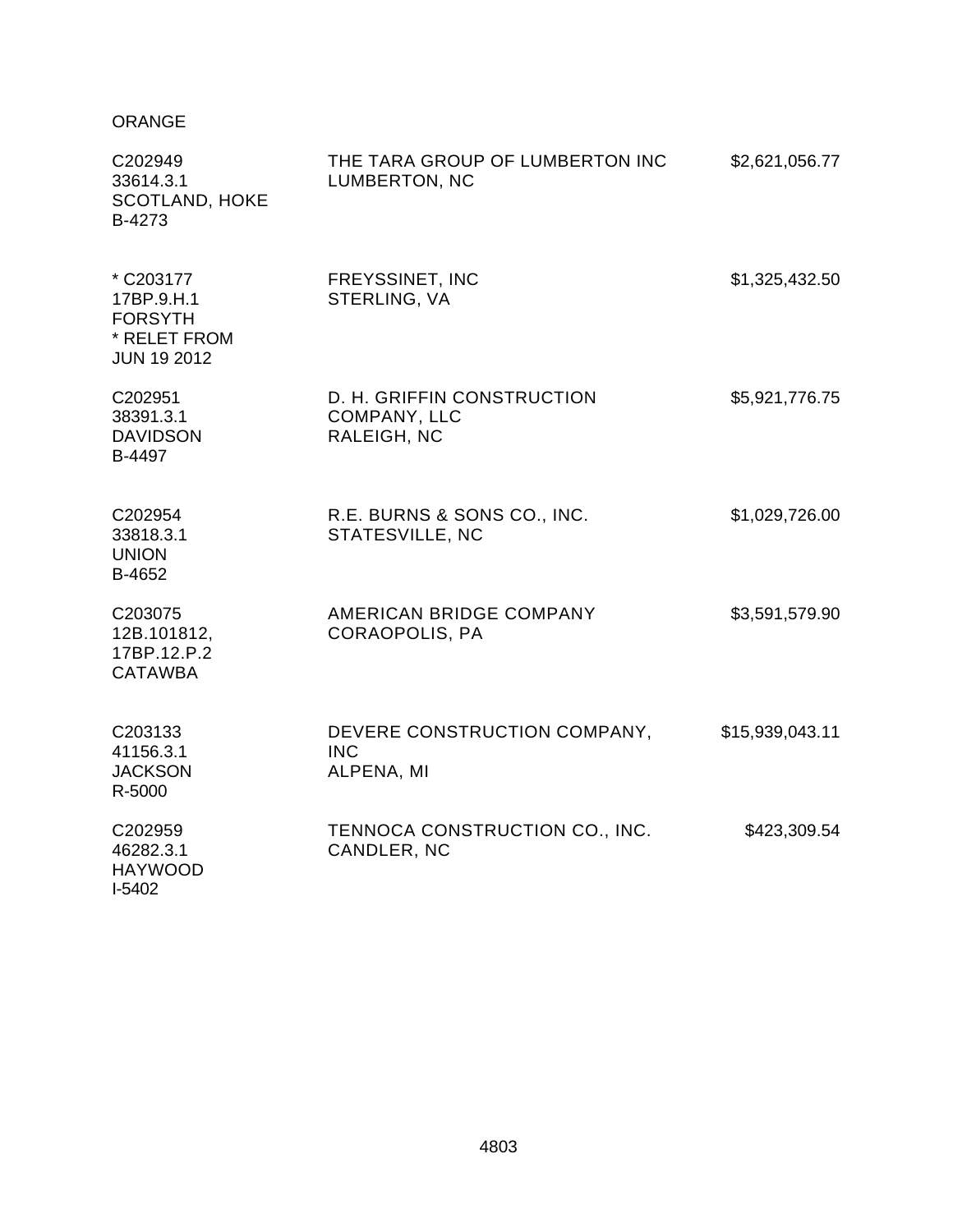## **Approval – Professional Services Management Unit**

### **Professional Services Management**

### **Transit**

**Rail** 

The following are supplemental contracts to previous contracts approved by the Board with the same engineering firms. These supplemental contracts were necessary due to approved additional work that was unknown at the inception and is required of the firms to complete the projects. Our staff has completed the actions in accordance with the policies and procedures adopted by the Board on May 7, 2009. These are for information only.

### **DIVISION 5**

Original Engineering Fee: \$442,603.26

Supplemental Fee: \$ 18.674.32 Supplemental Work: Additional design effort SPSF Utilization: 0%

## **DIVISION 10**

Original Engineering Fee: \$245,555.69 Supplemental Fee: \$269,217.26<br>Supplemental Work: \$150 Final Plan Pr

Project: ARRA High Speed Intercity Passenger Rail Program 52100.1.STR03T1B (P-5201) Wake County SR 3060 Morrisville Parkway Grade Separation Firm: AECOM Technical Services of North Carolina, Inc., Raleigh, NC

Project: ARRA High Speed Intercity Passenger Rail Program 50000.1.STR10T3 (P-5208D) Cabarrus County Roberta Road Extension Grade Separation Firm: Michael Baker Engineering, Inc., Raleigh, NC **Final Plan Preparation** SPSF Utilization: The Hinde Engineering \$27,184.57 10%

## **Technical Services**

## **Contractual Services**

After careful evaluation of the workload and schedules of the work that can be accomplished by our staff, it was determined necessary to employ a private firm to conduct a Disparity Study to determine the absence or presence of discrimination in state and federal-aid transportation contracting. Our staff was authorized to proceed with the actions required to employ private engineering firms in accordance with the policies and procedures adopted by the Board on May 7, 2009. This is for information only.

## **STATEWIDE**

Project: 35667 Maximum Engineering Fee: \$585,286.50

Scope of Work: example a preparation of Disparity Study Firm: Colette Holt & Associates, Oakland, CA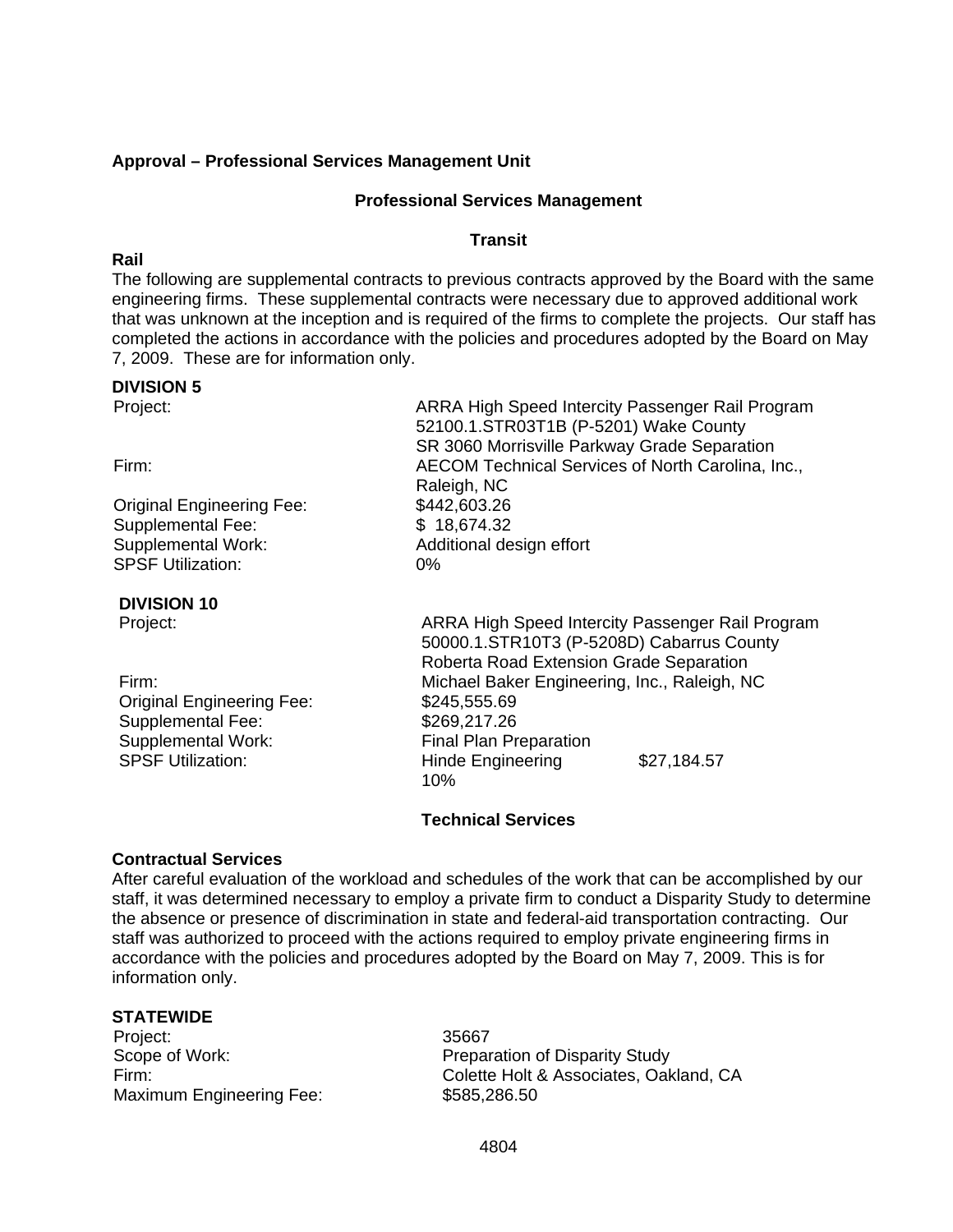DBE/MBE/SPSF Utilization: Bree & Associates \$37,968.45

6%

### **Preconstruction**

### **Roadway Design**

After careful evaluation of the workload and schedules of the work that can be accomplished by our staff, it was determined necessary to employ a private firm for the following project to support the Roadway Design Unit. Our staff has completed the actions for employing private firms in accordance with the policies and procedures adopted by the Board on May 7, 2009. This is for information only.

### **DIVISION 13**

| Project:                            | 34329.1.2 (R-204D) McDowell County               |
|-------------------------------------|--------------------------------------------------|
|                                     | US 221-NC 226 (Marion Bypass) South of Marion to |
|                                     | I-40                                             |
| <b>Estimated Construction Cost:</b> | \$32,500,000.00                                  |
| Firm:                               | Wetherill Engineering, Inc., Raleigh, NC         |
| Scope of Work:                      | Roadway and Hydraulic Design and Traffic         |
|                                     | Management Plan                                  |
| Maximum Engineering Fee:            | \$372,878.50                                     |
| DBE/WBE/SPSF Utilization:           | 100%                                             |

The following is a supplemental contract to a previous contract approved by the Board with the same engineering firm. This supplemental contract was necessary due to approved additional work that was unknown at the inception and is required of the firm to complete the project. Our staff has completed the actions in accordance with the policies and procedures adopted by the Board on May 7, 2009. This is for information only.

### **DIVISION 12**

Estimated Construction Cost: \$32,600,000.00 Original Engineering Fee: Supplemental Fee: Supplemental Work:

Project: 34497.1.2 (R-2707B) Cleveland County US 74 (Shelby Bypass) from west of SR 1314 to west of NC 226 Firm: HNTB North Carolina, PC, Raleigh, NC Scope of Work: Scope of Work: Roadway and hydraulic design \$183,424.54 \$ 39,107.84 Revise Roadway and Hydraulic design for the addition of a retaining wall, driveways, and service roads

SPSF Utilization: 0%

### **Right of Way**

The following is a supplemental contract to a previous contract approved by the Board with the same engineering firm. This supplemental contract was necessary due to approved additional work that was unknown at the inception and is required of the firm to complete the project. Our staff has completed the actions in accordance with the policies and procedures adopted by the Board on May 7, 2009. This is for information only.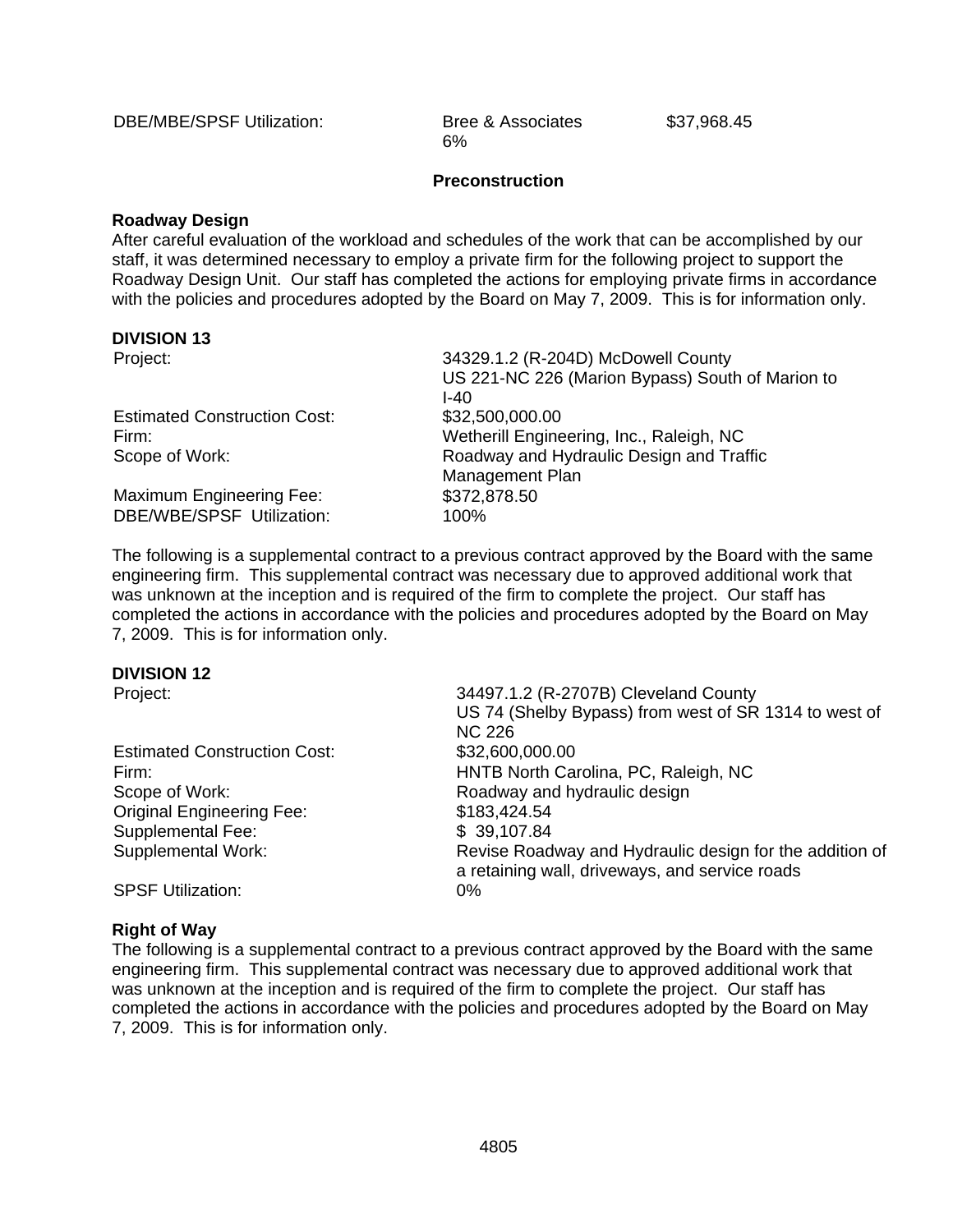**STATEWIDE**  Original Engineering Fee: \$500,000.00 Supplemental Fee: DBE/WBE/SPSF Utilization:

Firm: Atkins North America, Inc., Raleigh, NC \$625,000.00 Porter Scientific, Inc. \$62,500.00 10%

### **Project Development and Environmental Analysis – Project Development**

After careful evaluation of the workload and schedules of the work that can be accomplished by our staff, it was determined necessary to employ private firms to prepare planning documents for the project listed below for our Department to obligate available funds. Our staff was authorized to proceed with the actions required to employ private engineering firms in accordance with the policies and procedures adopted by the Board on May 7, 2009. This is for information only.

### **DIVISION 10**

Project: 39078.1.1 (U-4714) Mecklenburg County SR 1009 (John St./Old Monroe Rd.) from SR 3448-SR 3474 (Trade Street) to SR 1377 (Wesley Chapel-Stouts Rd.) in the Towns of Matthews and **Stallings** Scope of Work: Preparation of environmental documents and preliminary designs Estimated Construction Cost: \$38,500,000.00 Firm: Atkins North America, Inc., Raleigh, NC Maximum Engineering Fee: \$1,750,000.00 SPSF Utilization: Seven Hills Town Planning Group, Inc. \$175,000.00 10%

### **Asset Management**

### **Operational Services**

After careful evaluation of the workload and schedules of the work that can be accomplished by our staff, it was determined necessary to employ a private firm for GIS support on an as needed basis to support the Management Systems and Assessments group. This contract will expire one year after the date of execution or after the contract amount has been depleted, whichever occurs first. Our staff has completed the actions for employing private firms in accordance with the policies and procedures adopted by the Board on May 7, 2009. This is for information only.

### **STATEWIDE**

Project: GIS/Engineering Technician support for the attribution of the NCDOT LRS with roadway characteristics data and for the creation of mapping products Firm: Arcadis G&M of North Carolina, Raleigh, NC Scope of Work: GIS support for the transportation initiatives including creating, displaying, managing, and analyzing spatial information. Maximum Engineering Fee: \$500,000.000 SPSF Utilization: 0%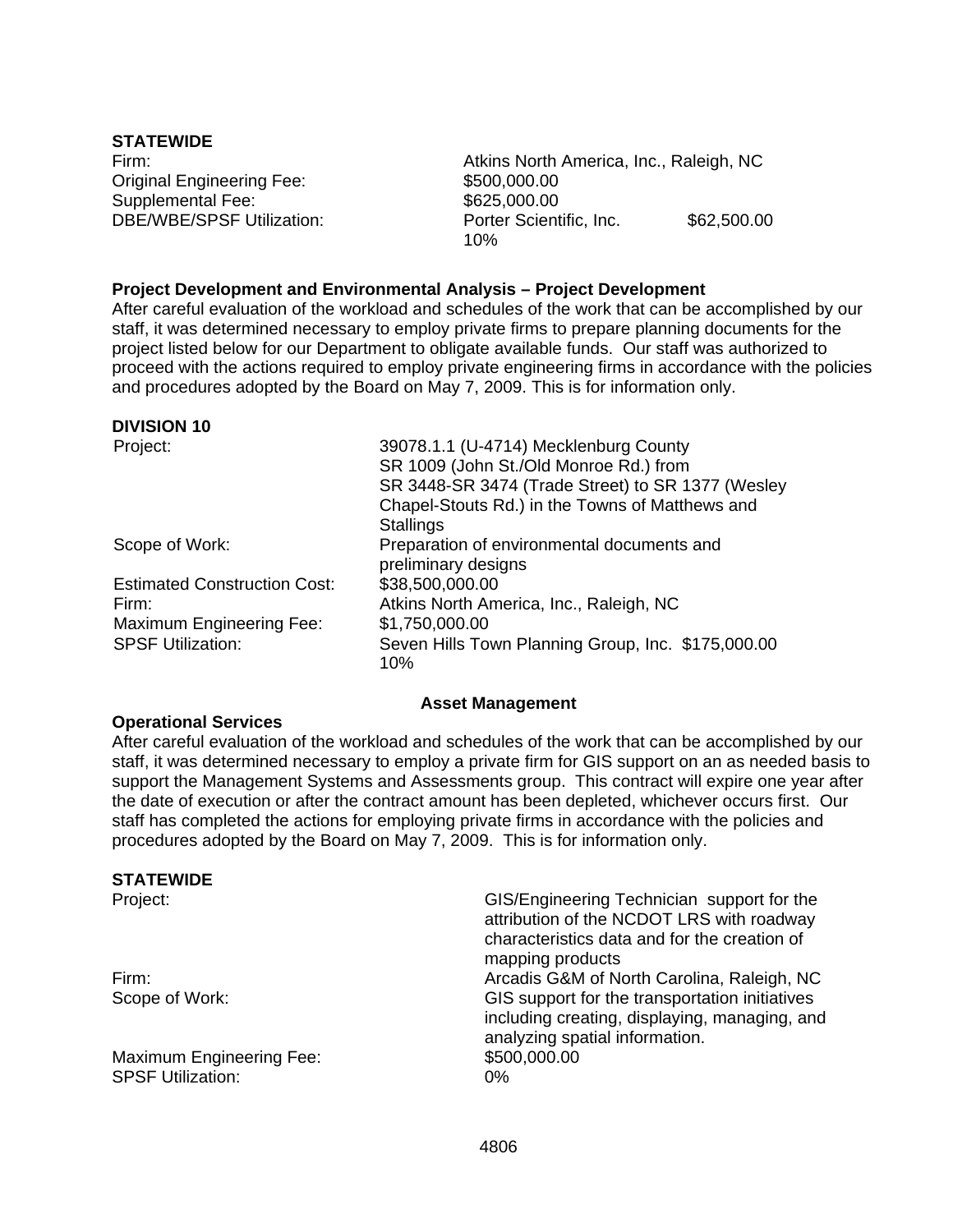### **Information Technology**

### **Geographic Information Systems**

The following is a supplemental contract to a previous contract approved by the Board with the same engineering firm. This supplemental contract was necessary due to approved additional work that was unknown at the inception and is required of the firm to complete the project. Our staff has completed the actions in accordance with the policies and procedures adopted by the Board on May 7, 2009. This is for information only.

### **STATEWIDE**

| Project:                             | <b>Transportation Legislative Initiatives Project</b> |
|--------------------------------------|-------------------------------------------------------|
| Firm:                                | Arcadis G&M of North Carolina, Raleigh, NC            |
| Scope of Work:                       | GIS support for the transportation initiatives        |
|                                      | including creating, displaying, managing, and         |
|                                      | analyzing spatial information                         |
| <b>Original Engineering Fee:</b>     | \$250,000.00                                          |
| <b>Supplemental Engineering Fee:</b> | \$250,000.00 and one year time extension              |
| <b>SPSF Utilization:</b>             | 0%                                                    |

### **Chief Engineer**

### **Transportation Mobility and Safety**

The following is a supplemental contract to a previous contract approved by the Board with the same engineering firm. This supplemental contract was necessary due to approved additional work that was unknown at the inception and is required of the firm to complete the project. Our staff has completed the actions in accordance with the policies and procedures adopted by the Board on May 7, 2009. This is for information only.

### **STATEWIDE**

Original Engineering Fee: \$500,000.00 Supplemental Engineering Fee: \$ 45,000.00 SPSF Utilization: 0%

Firm: AECOM Technical Services of North Carolina, Raleigh, NC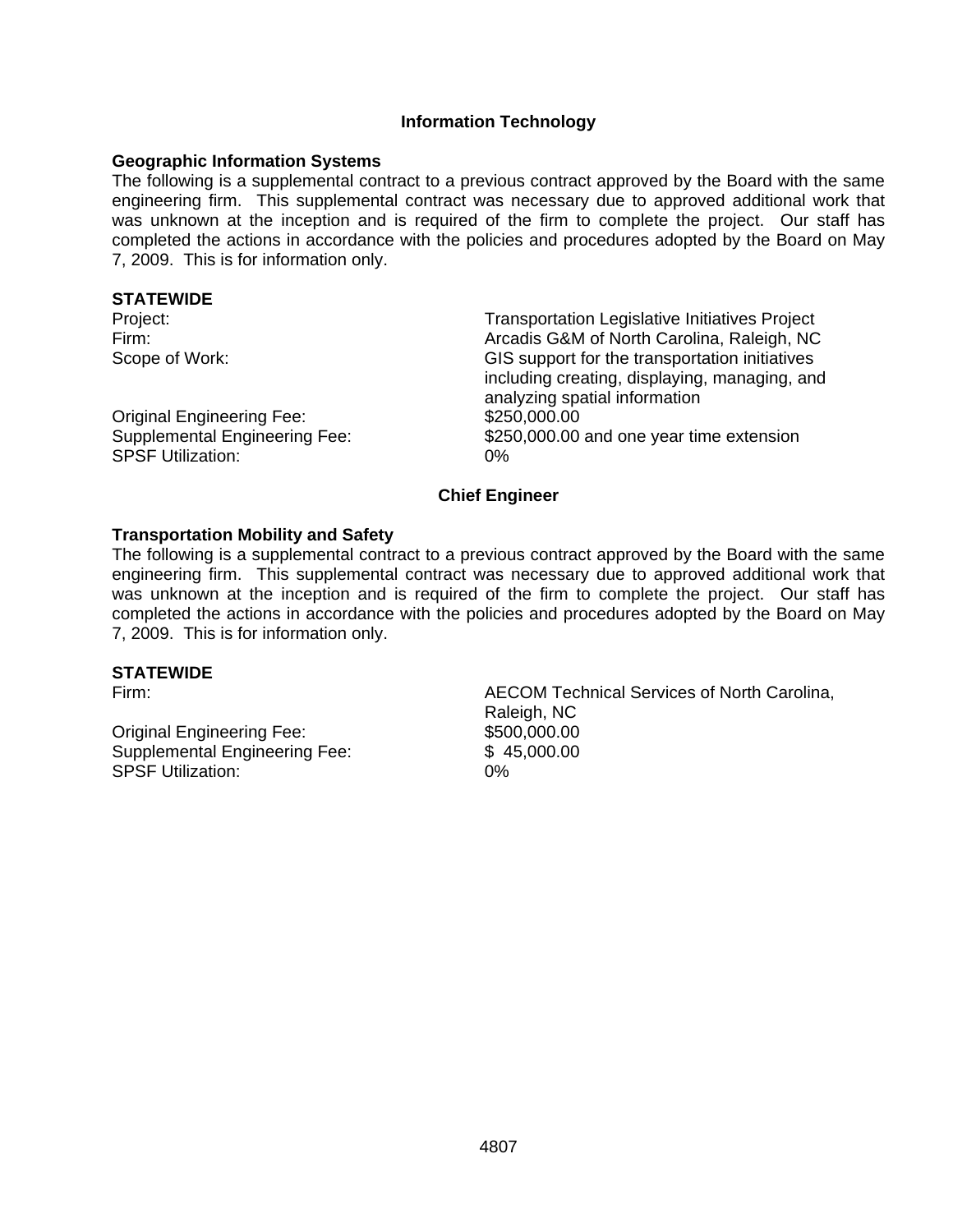# **Approval – Secondary Road Improvement Projects**

The Board concurred with the staff recommendations and delegated authority to the Secretary to award the following:

| County                     | SR No.                    | <b>Description</b>                                                     | <b>Amount</b>                  |
|----------------------------|---------------------------|------------------------------------------------------------------------|--------------------------------|
| Edgecombe<br>Div. 4        | Various                   | Countywide System Preservation.<br>Increase Funds.<br>WBS 4SP.20334.01 | \$800,000.00<br>(Highway Fund) |
| Edgecombe<br>Div. 4        | Various                   | Countywide System Preservation.<br>Increase Funds.<br>WBS 4SP.20334.01 | \$293,093.20<br>(Trust Fund)   |
| Halifax<br>Div. 4          | Various                   | Countywide System Preservation.<br>Increase Funds.<br>WBS 4SP.20424.01 | \$564,553.33<br>(Highway Fund) |
| Halifax<br>Div. 4          | Various                   | Countywide System Preservation.<br>Increase Funds.<br>WBS 4SP.20424.01 | \$564,553.33<br>(Trust Fund)   |
| Johnston<br>Div. 4         | Various                   | Countywide System Preservation.<br>Increase Funds.<br>WBS 4SP.20514.01 | \$250,000.00<br>(Trust Fund)   |
| <b>Nash</b><br>Div. 4      | Various                   | Countywide System Preservation.<br>Increase Funds.<br>WBS 4SP.20644.01 | \$250,000.00<br>(Trust Fund)   |
| Wayne<br>Div. 4            | Various                   | Countywide System Preservation.<br>Increase Funds.<br>WBS 4SP.20964.01 | \$250,000.00<br>(Trust Fund)   |
| Wilson<br>Div. 4           | Various                   | Countywide System Preservation.<br>Increase Funds.<br>WBS 4SP.20984.01 | \$250,000.00<br>(Trust Fund)   |
| <b>Buncombe</b><br>Div. 13 | SR 1213<br>Old Troll Road | GDB&P<br>WBS 13C.011212                                                | \$60,000.00<br>(Trust Fund)    |
| Clay<br>Div. 14            | Various                   | <b>Surface Treatments.</b><br>Increase Funds.<br>WBS 14SP.20224.1      | \$99,000.00<br>(Highway Fund)  |
| Clay<br>Div. 14            | Various                   | <b>Surface Treatments.</b><br>Increase Funds.<br>WBS 14SP.20224.1      | \$81,000.00<br>(Trust Fund)    |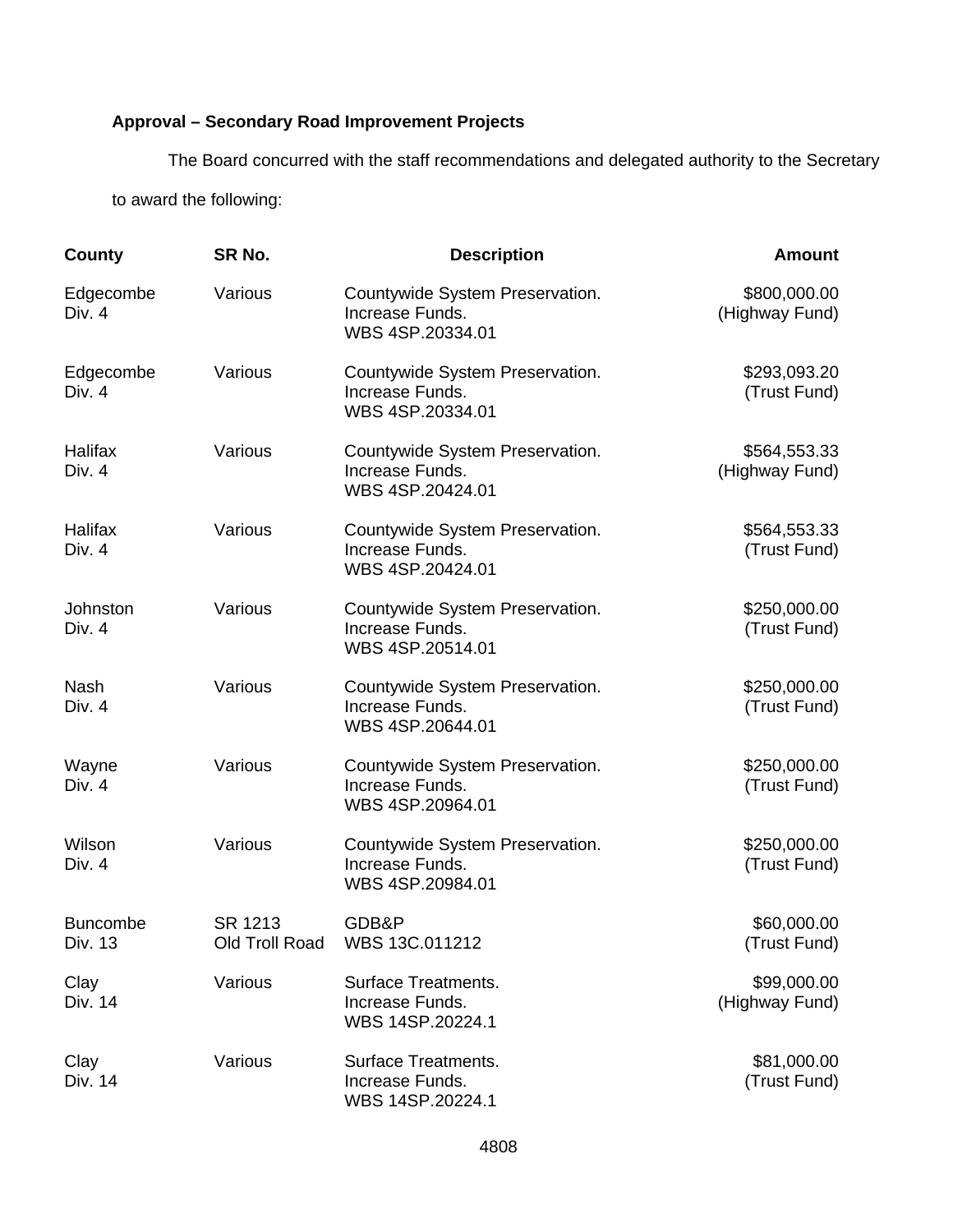| Graham<br>Div. 14       | Various   | Surface Treatments.<br>Increase Funds.<br>WBS 14SP.20384.1        |                                                          | \$83,000.00<br>(Highway Fund)  |
|-------------------------|-----------|-------------------------------------------------------------------|----------------------------------------------------------|--------------------------------|
| Haywood<br>Div. 14      | Various   | <b>Surface Treatments.</b><br>Increase Funds.<br>WBS 14SP.20444.1 |                                                          | \$70,262.00<br>(Highway Fund)  |
| Henderson<br>Div. 14    | Various   | Surface Treatments.<br>Increase Funds.<br>WBS 14SP.20454.1        |                                                          | \$36,000.00<br>(Highway Fund)  |
| Henderson<br>Div. 14    | Various   | Surface Treatments.<br>Increase Funds.<br>WBS 14SP.20454.1        |                                                          | \$36,000.00<br>(Trust Fund)    |
| Jackson<br>Div. 14      | Various   | <b>Surface Treatments.</b><br>Increase Funds.<br>WBS 14SP.20504.1 |                                                          | \$93,792.00<br>(Highway Fund)  |
| Polk<br>Div. 14         | Various   | <b>Surface Treatments.</b><br>Increase Funds.<br>WBS 14SP.20754.1 |                                                          | \$219,713.00<br>(Highway Fund) |
| Polk<br>Div. 14         | Various   | <b>Surface Treatments.</b><br>Increase Funds.<br>WBS 14SP.20754.1 |                                                          | \$78,000.00<br>(Trust Fund)    |
| Swain<br>Div. 14        | Various   | Surface Treatments.<br>Increase Funds.<br>WBS 14SP.20874.1        |                                                          | \$386,426.00<br>(Highway Fund) |
| Transylvania<br>Div. 14 | Various   | <b>Surface Treatments.</b><br>Increase Funds.<br>WBS 14SP.20884.1 |                                                          | \$278,000.00<br>(Highway Fund) |
| Transylvania<br>Div. 14 | Various   | <b>Surface Treatments.</b><br>Increase Funds.<br>WBS 14SP.20884.1 |                                                          | \$48,000.00<br>(Trust Fund)    |
| <b>Closings</b>         |           |                                                                   |                                                          |                                |
| Div. 5                  | Granville | 5C.039039                                                         | SR 1601<br><b>Rock Brook Road</b><br>Increase and Close. | \$80,626.33                    |
| Div. 9                  | Forsyth   | 9C.034105                                                         | SR 2216<br>Davis Road<br>Increase and Close.             | \$33,569.37                    |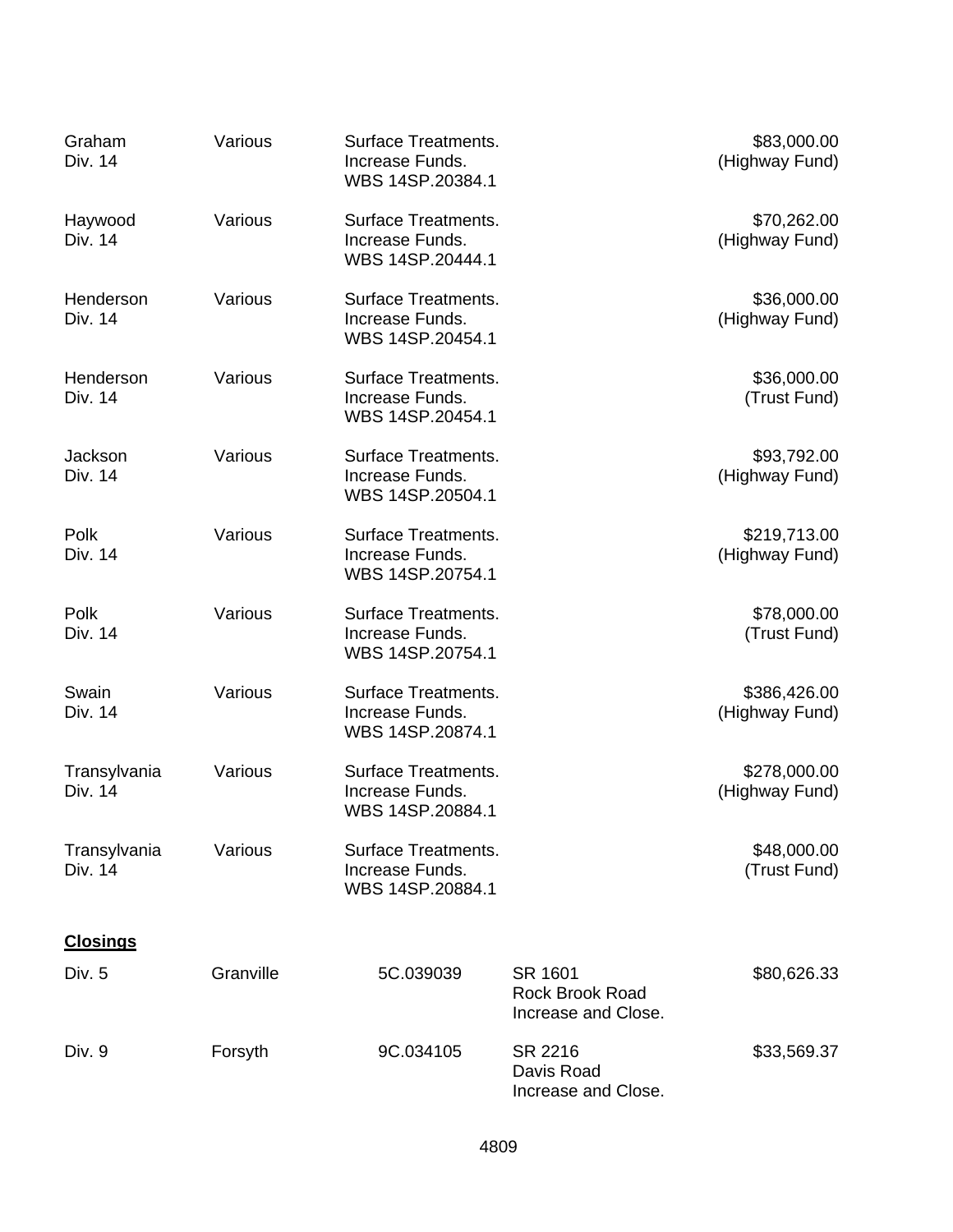| Div. 9                  | <b>Stokes</b>                                  | 9C.085112                                                                                          | SR 1628<br>Martin Mill Road<br>Increase and Close.        | \$28,445.34      |
|-------------------------|------------------------------------------------|----------------------------------------------------------------------------------------------------|-----------------------------------------------------------|------------------|
| Div. 14                 | Macon                                          | 14C.056116                                                                                         | SR 1503<br><b>Mack Branch Road</b><br>Increase and Close. | \$34,687.41      |
| <b>Deletions</b>        |                                                |                                                                                                    |                                                           |                  |
| Rockingham<br>Div. 7    | SR 1525<br>Hoover Road                         | GDB&P<br>Unavailable Right of Way.<br>WBS 7C.079182                                                |                                                           | $-$80,000.00$    |
| Rockingham<br>Div. 7    | SR 2641<br>Allen Road                          | GDB&P<br>Unavailable Right of Way.<br>WBS 7C.079187                                                |                                                           | $-$79,602.07$    |
| Davie<br>Div. 9         | SR 1161<br>Steelmen Road                       | GDB&P from US 64 to DE.<br>Unavailable Right of Way.<br>WBS 9C.030057                              |                                                           | $-$771.98$       |
| Davie<br>Div. 9         | SR 1809<br><b>Barnes Road</b>                  | GDB&P from SR 1808 to DE.<br>Unavailable Right of Way.<br>WBS 9C.030059                            |                                                           | $-$771.98$       |
| Forsyth<br>Div. 9       | SR 2977<br>Woodward<br>Road                    | GDB&P from SR 1120 to DE.<br>Unavailable Right of Way.<br>WBS 9C.034091                            |                                                           | $-$771.98$       |
| Forsyth<br>Div. 9       | SR 2392<br>Amber Lane                          | GDB&P from US 311 to DE.<br>Unavailable Right of Way.<br>WBS 9C.034092                             |                                                           | $-$ \$453.12     |
| Forsyth<br>Div. 9       | SR 2404<br><b>Rocky Frod</b><br>Lane           | GDB&P from SR 2385 to DE.<br>Unavailable Right of Way.<br>WBS 9C.034097                            |                                                           | $-$156,800.00$   |
| Forsyth<br>Div. 9       | SR 4419<br><b>Ripleys Road</b>                 | GDB&P from SR 1977 to DE.<br>Unavailable Right of Way.<br>WBS 9C.034086                            |                                                           | $-$75,000.00$    |
| <b>Stokes</b><br>Div. 9 | SR 1465<br>Palmer Road                         | GDB&P from SR 1471 to SR 1464.<br>Unavailable Right of Way.<br>WBS 9C.085111                       |                                                           | $-$ \$575.70     |
| Lincoln<br>Div. 12      | SR 1343<br><b>Ivey Memorial</b><br>Church Road | Widening and Resurfacing from NC 150<br>to SR 1003.<br>Funded By Another Source.<br>WBS 12C.055060 |                                                           | $-$ \$665,000.00 |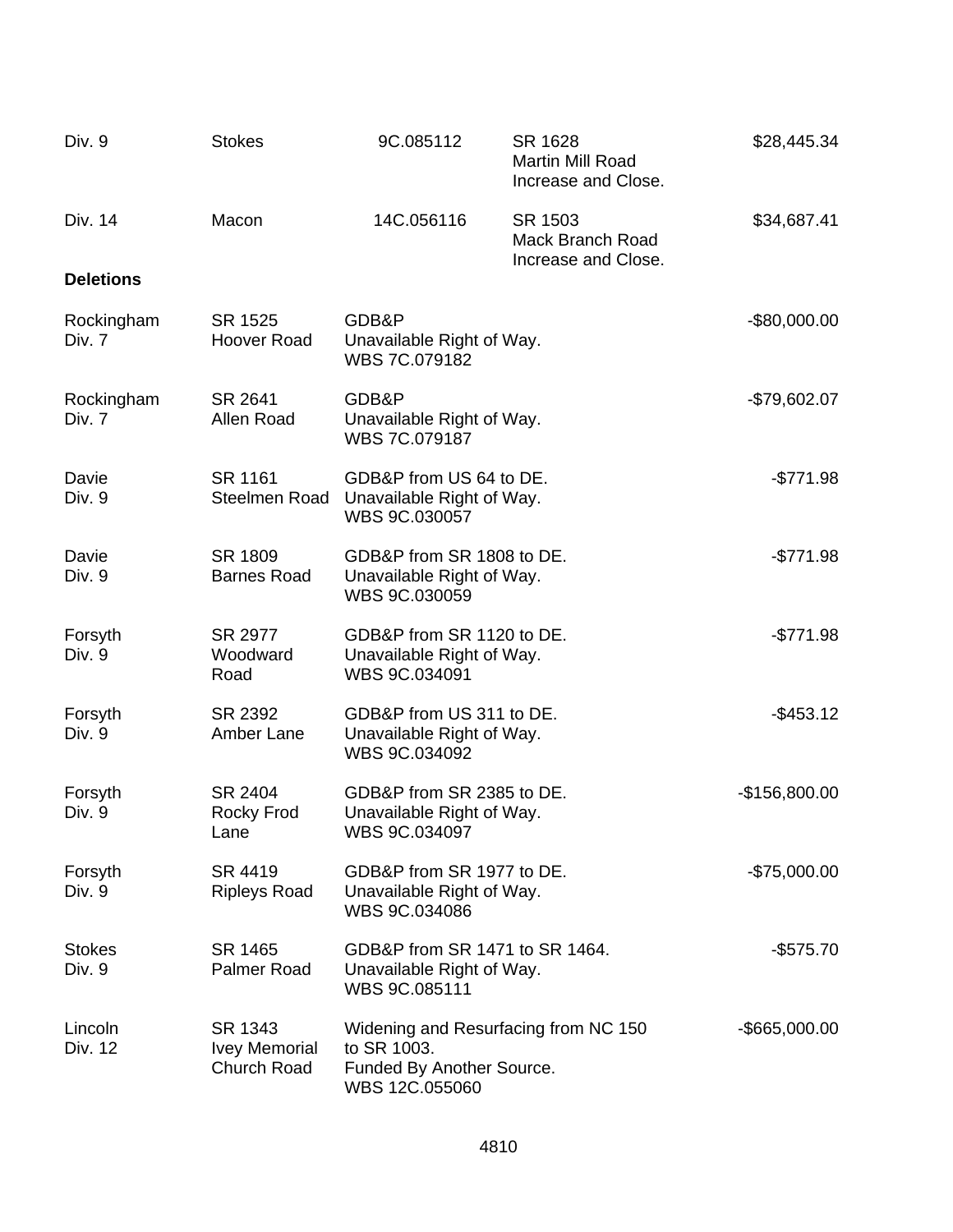Polk Div. 14

SR 1521 **Collinsville** Road

Correction: WBS 11C.097159 was listed on the November 8, 2012 BOT Agenda for \$25,000. The correct amount should be \$250,000.00

### **Approval – Secondary Road Construction Programs**

 Pursuant to the recommendation of the Secondary Roads Office, the Board concurred with the staff recommendations and delegated authority to the Secretary to approve Secondary Road Construction Programs for the following counties:

Listed below for approval are counties for which Secondary Road Construction Programs, along with resolutions from County Commissioners, have received:

|                            | Tulai Alliuulii Fluyidiiliileu |
|----------------------------|--------------------------------|
|                            |                                |
| <b>Division 14</b>         |                                |
| <b>Haywood County</b>      | \$429,420.00                   |
| <b>Henderson County</b>    | \$1,623,332.00                 |
| Jackson County             | \$446,430.00                   |
| <b>Polk County</b>         | \$1,571,166.00                 |
| <b>Swain County</b>        | \$346,833.00                   |
| <b>Transylvania County</b> | \$3,167,549.00                 |
|                            |                                |
| <b>Total</b>               | \$7,584,730.00                 |

### **Total Amount Programmed**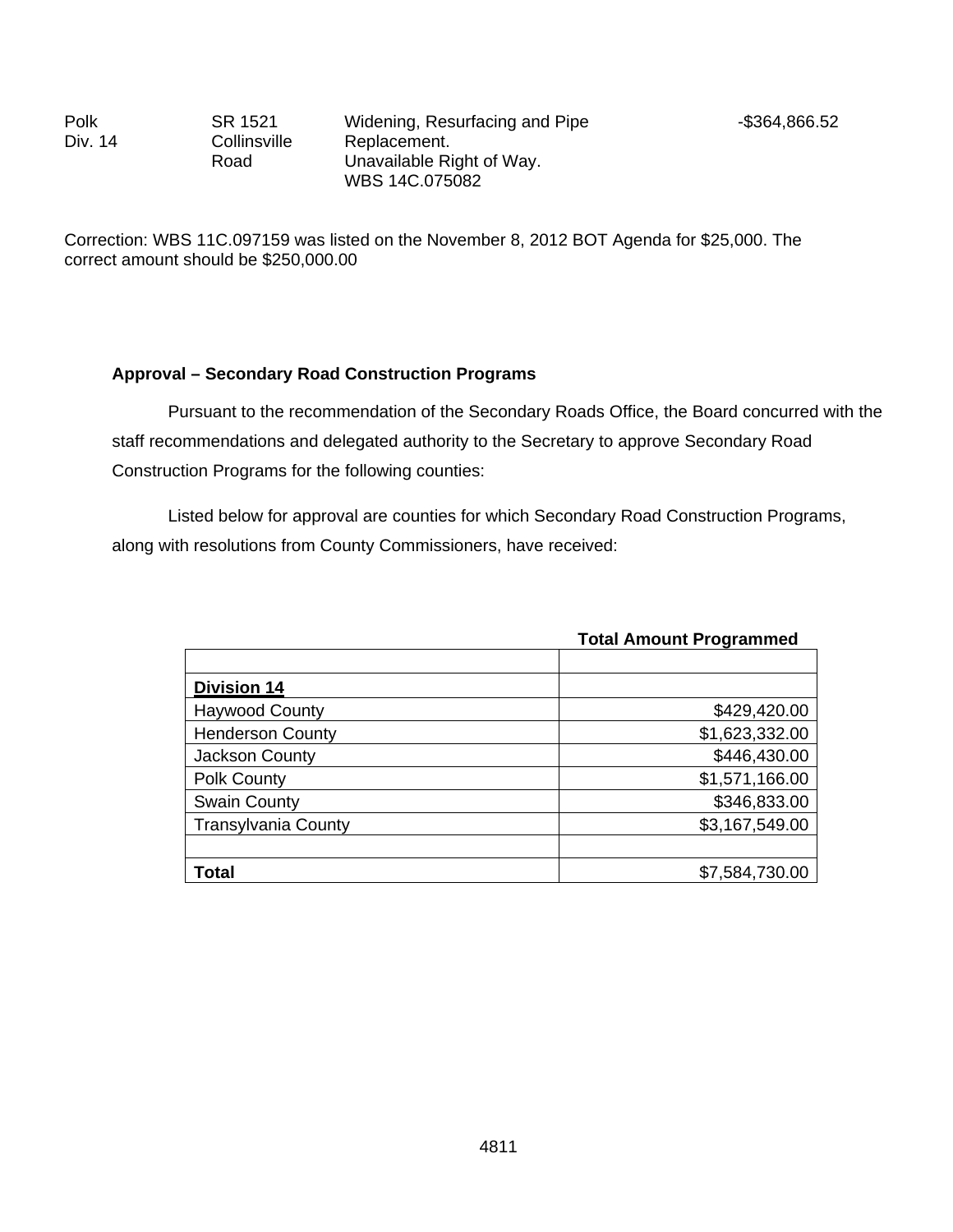## **Approval – Additions, Abandonments, and Road Name Changes to State Secondary Road System**

A motion was made by Board Member Tulloss which was seconded by Board Member

Kernea, to approve the following proposed additions and abandonments to the State Secondary Road

System:

### **Road Additions:**

| County                           | Pet. No. | Length<br>(Miles)                            | <b>Description</b>                                                                                                                                                    | Date of<br>Report |
|----------------------------------|----------|----------------------------------------------|-----------------------------------------------------------------------------------------------------------------------------------------------------------------------|-------------------|
| <b>Division 3</b><br>New Hanover | 50127    | 0.08<br>0.10                                 | <b>Bayshore Estates Subdivision</b><br><b>Goldeneye Court North</b><br><b>Goldeneye Court South</b>                                                                   | 9/28/12           |
| Onslow                           | 50128    | 0.07<br>0.06                                 | <b>Riggsfield Subdivision</b><br><b>Errol Drive</b><br><b>Demetrius Court</b>                                                                                         | 10/18/12          |
| Onslow                           | 50129    | 0.11<br>0.09<br>0.07                         | <b>Trinity Crossing Subdivision</b><br><b>Heavens Gate</b><br>Gospel Way<br><b>Redemption Court</b>                                                                   | 10/18/12          |
| Onslow                           | 50130    | 0.08<br>0.03                                 | <b>Walnut Hills Subdivision</b><br>Walnut Hills Drive, SR 2186 Ext.<br><b>Rock Cavern Court</b>                                                                       | 9/17/12           |
| Onslow                           | 50131    | 0.21<br>0.10<br>0.04                         | <b>Woodbury Farm Subdivision</b><br>Woodbury Farm Drive, SR 2533 Ext.<br><b>Bryleigh Lane</b><br><b>Reid Court South</b>                                              | 9/24/12           |
| <b>Division 5</b><br>Franklin    | 50132    | 0.20<br>0.45<br>0.25<br>0.05<br>0.05         | <b>Glen Oaks Subdivision</b><br><b>Glen Oaks Drive</b><br>Oak Leaf Trail<br><b>Falling Leaf Drive</b><br><b>Turning Leaf Court</b><br>Sessile Oak Way                 | 9/18/12           |
| Wake                             | 50133    | 0.22<br>0.20<br>0.03<br>0.13<br>0.32<br>0.03 | <b>Mill Ridge Subdivision</b><br><b>Belvinwood Drive</b><br><b>Lakecroft Place</b><br>Zebco Way<br>Keith Hills Street<br><b>Stewart Street</b><br><b>Spirex Court</b> | 8/8/12            |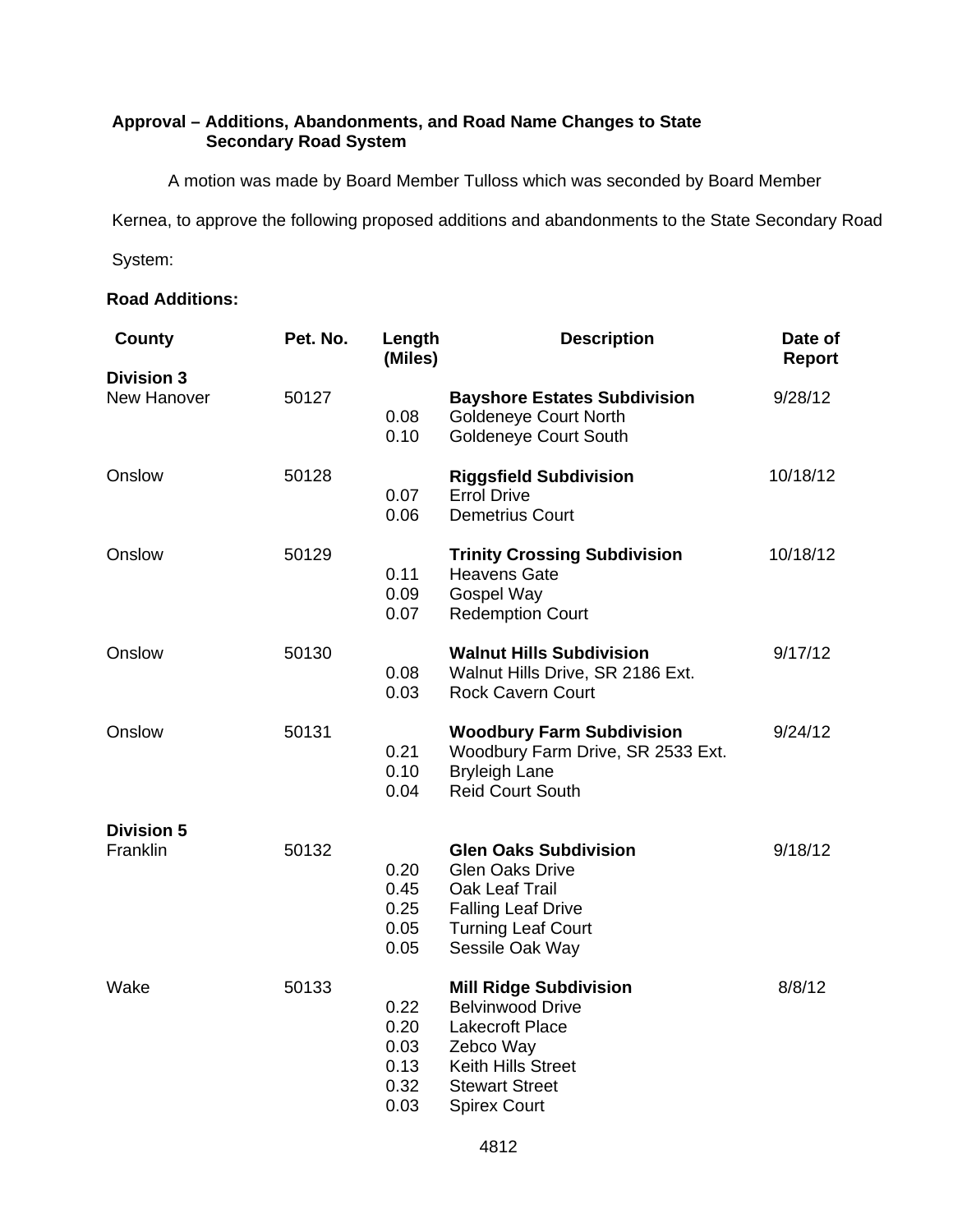| Vance                                 | 50134 | 0.24                                 | <b>Triangle Park North Subdivision</b><br><b>Technology Lane</b>                                                                                           | 9/19/12  |
|---------------------------------------|-------|--------------------------------------|------------------------------------------------------------------------------------------------------------------------------------------------------------|----------|
| <b>Division 9</b><br>Davidson         | 50135 | 0.08                                 | <b>Greenfield Estates Subdivision</b><br><b>Willotesh Lane</b>                                                                                             | 1/10/12  |
| <b>Division 10</b><br>Union           | 50136 | 0.31<br>0.06<br>0.23<br>0.06<br>0.05 | <b>Greenbrook Subdivision</b><br>Bobwhite Circle, SR 1786 Ext.<br><b>Piper Court</b><br><b>Canary Court</b><br><b>Wren Court</b><br><b>Bobwhite Circle</b> | 10/28/12 |
| <b>Division 12</b><br>Iredell         | 50137 | 0.16<br>0.14                         | <b>Cain Road Estates Subdivision</b><br><b>Grain Drive</b><br><b>Burning Lane</b>                                                                          | 3/8/12   |
| Iredell                               | 50138 | 0.12<br>0.12<br>0.07                 | <b>Sage Forest Subdivision</b><br>Sagefield Drive<br><b>Cactus Lane</b><br><b>Bluff Court</b>                                                              | 2/28/12  |
| Lincoln                               | 50139 | 0.42<br>0.11<br>0.15                 | <b>Beason Acres Subdivision</b><br><b>Beason Drive</b><br>Our Place<br><b>Grassy Meadows Court</b>                                                         | 10/17/12 |
| <b>Road Abandonments:</b>             |       |                                      |                                                                                                                                                            |          |
| <b>Division 3</b><br><b>Brunswick</b> | 50140 | 0.11                                 | SR 1959<br>Sunset Boulevard                                                                                                                                | 10/8/12  |
| <b>Division 10</b><br>Cabarrus        | 50141 | 0.16                                 | SR 1952<br>Old Macedonia Court                                                                                                                             | 8/13/12  |
| Cabarrus                              | 50142 | 0.10                                 | Portion of SR 2438<br><b>Bostian Fisher Road</b>                                                                                                           | 8/14/12  |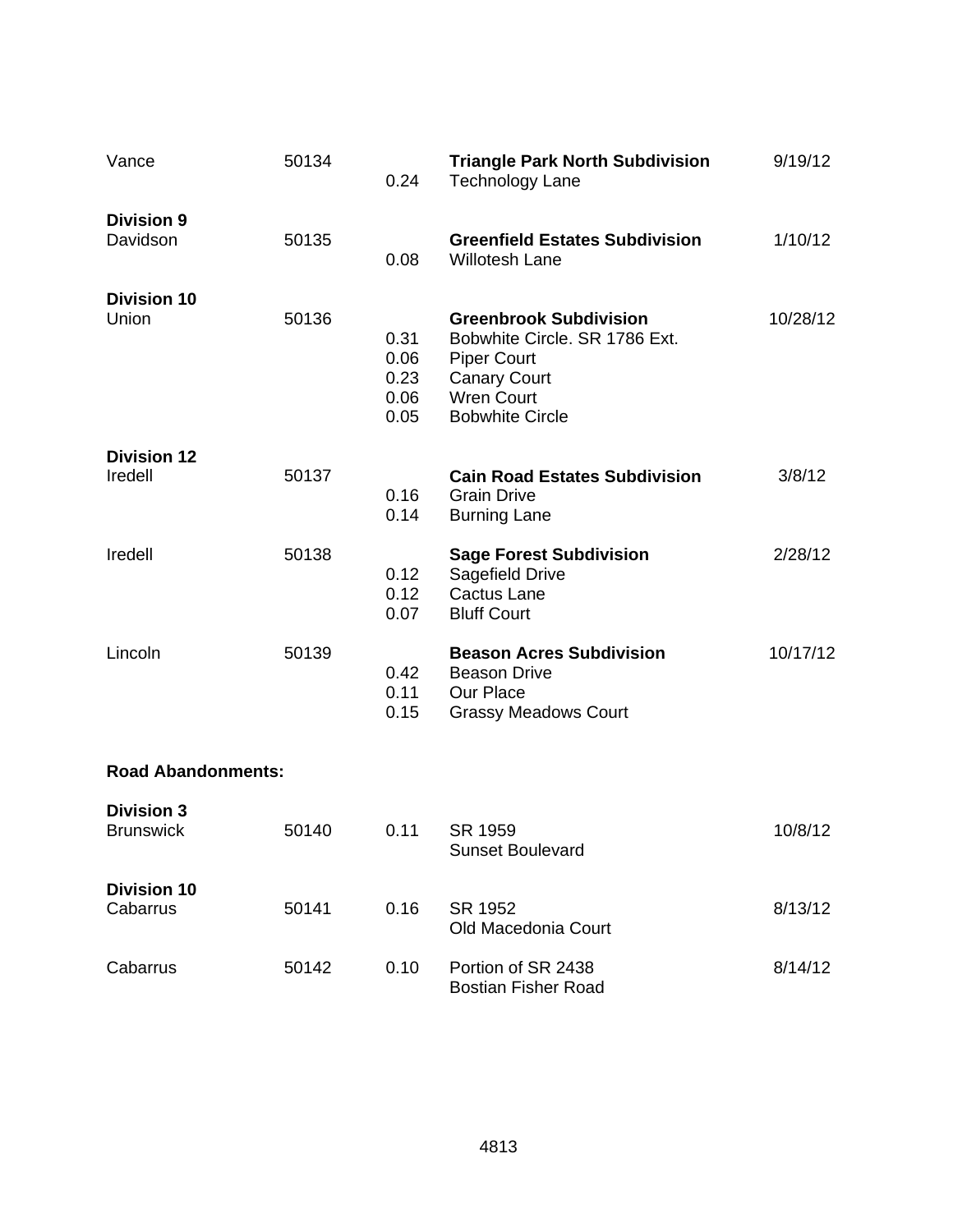## **Approval – Division-wide Small Construction, Statewide Contingency, Public Access, Economic Development**

The Board concurred with the staff recommendations and delegated authority to the Secretary

to award the following:

Board Member Perkins abstained from voting on project WBS 43744 in Guilford County.

| <b>County</b>                  | <b>Description</b>                                                                                                                                                                                                                           | <b>Type</b>                                                                  | <b>Amount</b>                                               |
|--------------------------------|----------------------------------------------------------------------------------------------------------------------------------------------------------------------------------------------------------------------------------------------|------------------------------------------------------------------------------|-------------------------------------------------------------|
| Carteret<br>Div 2              | Improvements at the Norfolk Southern Rail<br>crossing on US-70 near the Town of Newport                                                                                                                                                      | Small<br>Construction                                                        | \$180,000.00                                                |
|                                | WBS 48100                                                                                                                                                                                                                                    | <b>TOTAL</b>                                                                 | \$180,000.00                                                |
| Halifax<br>Div 4               | Construction of a left turn and right<br>deceleration lane to provide safe access.<br>Grade, base, and pave access road to provide<br>access to new industry - approximately 0.40<br>tenths of mile<br><b>WBS 75009</b>                      | Small<br>Construction<br><b>Public Access</b><br>Contingency<br><b>TOTAL</b> | \$75,000.00<br>\$350,000.00<br>\$375,000.00<br>\$800,000.00 |
| Granville<br>Div <sub>5</sub>  | Oxford – Extension of Granville North HUB<br>Site Road from existing end to US-158<br>Other funding: STIP project R-5520<br>WBS 45536.3.2                                                                                                    | Contingency<br><b>TOTAL</b>                                                  | \$300,000.00<br>\$300,000.00                                |
| Guilford<br>Div 7              | Greensboro - WBS 43512 was established<br>(03/12) for an extension of existing taxiway for<br>proposed Honda Aircraft Company expansion<br>at Piedmont Traid International Airport<br>Increase funds                                         | Small<br>Construction<br>Contingency<br><b>TOTAL</b>                         | \$250.000.00<br>\$250,000.00<br>\$500,000.00                |
| Guilford<br>Div 7              | Rehabilitation and supplemental landscape<br>planting on US-29 from East Market St (non-<br>system) to US-70 / US-220 (Wendover Ave)<br><b>WBS 43744</b>                                                                                     | Small<br>Construction<br><b>TOTAL</b>                                        | \$125,000.00<br>\$125,000.00                                |
| <b>Wilkes</b><br><b>Div 11</b> | Wilkesboro – Widening of shoulder, vegetation<br>removal, and sidewalk installation on<br>Meadowview Dr (non-system) which is an<br>access street to Wilkes Community College,<br>from NC-268 to Skyland Dr (non-system)<br><b>WBS 43664</b> | Contingency<br><b>TOTAL</b>                                                  | \$110,000.00<br>\$110,000.00                                |
| Polk<br>Div 14                 | Construction of a guardrail along Fork Creek<br>Rd near Pearson Falls Rd                                                                                                                                                                     | Contingency                                                                  | \$168,000.00                                                |
|                                | <b>WBS 43743</b>                                                                                                                                                                                                                             | <b>TOTAL</b>                                                                 | \$160,000.00                                                |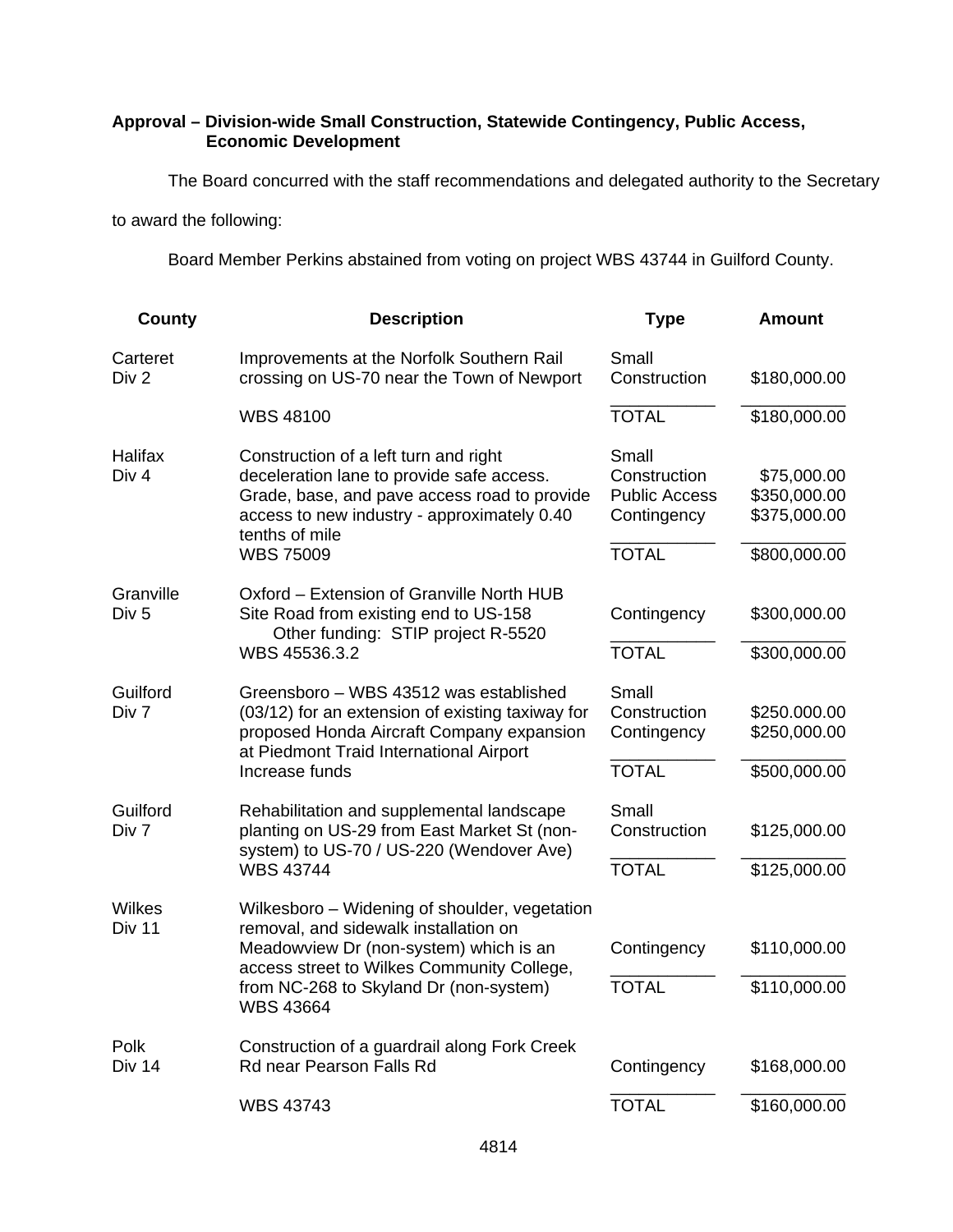| Swain         | WBS 43657 was established (08/12) to                                                 |              |              |
|---------------|--------------------------------------------------------------------------------------|--------------|--------------|
| <b>Div 14</b> | Construct right turn lane on US-74 to serve<br>new school bus drive at West Swain    | Contingency  | \$200,000.00 |
|               | Elementary; Increase scope to include<br>construction of bus drive<br>Increase funds | <b>TOTAL</b> | \$200,000.00 |

### **Deletions:**

Duplin County, Div 3 – WBS 42616 was established (04/09) to allow protected left turn phase, for southbound traffic, at the existing signal at the intersection of US 117 (Norwood Street) and SR 1173 (E. Southerland Street). Project funded by another source

| Summary: | <b>Number of Projects</b>            |              | 8              |
|----------|--------------------------------------|--------------|----------------|
|          | <b>Number of Divisions</b>           | 6            |                |
|          | <b>Small Construction Commitment</b> |              | \$630,000.00   |
|          | <b>Public Access Commitment</b>      |              | \$350,000.00   |
|          | <b>Contingency Commitment</b>        |              | \$1,403,000.00 |
|          | <b>Economic Development</b>          |              | \$0.00         |
|          |                                      | <b>TOTAL</b> | \$2,383,000.00 |
|          |                                      |              |                |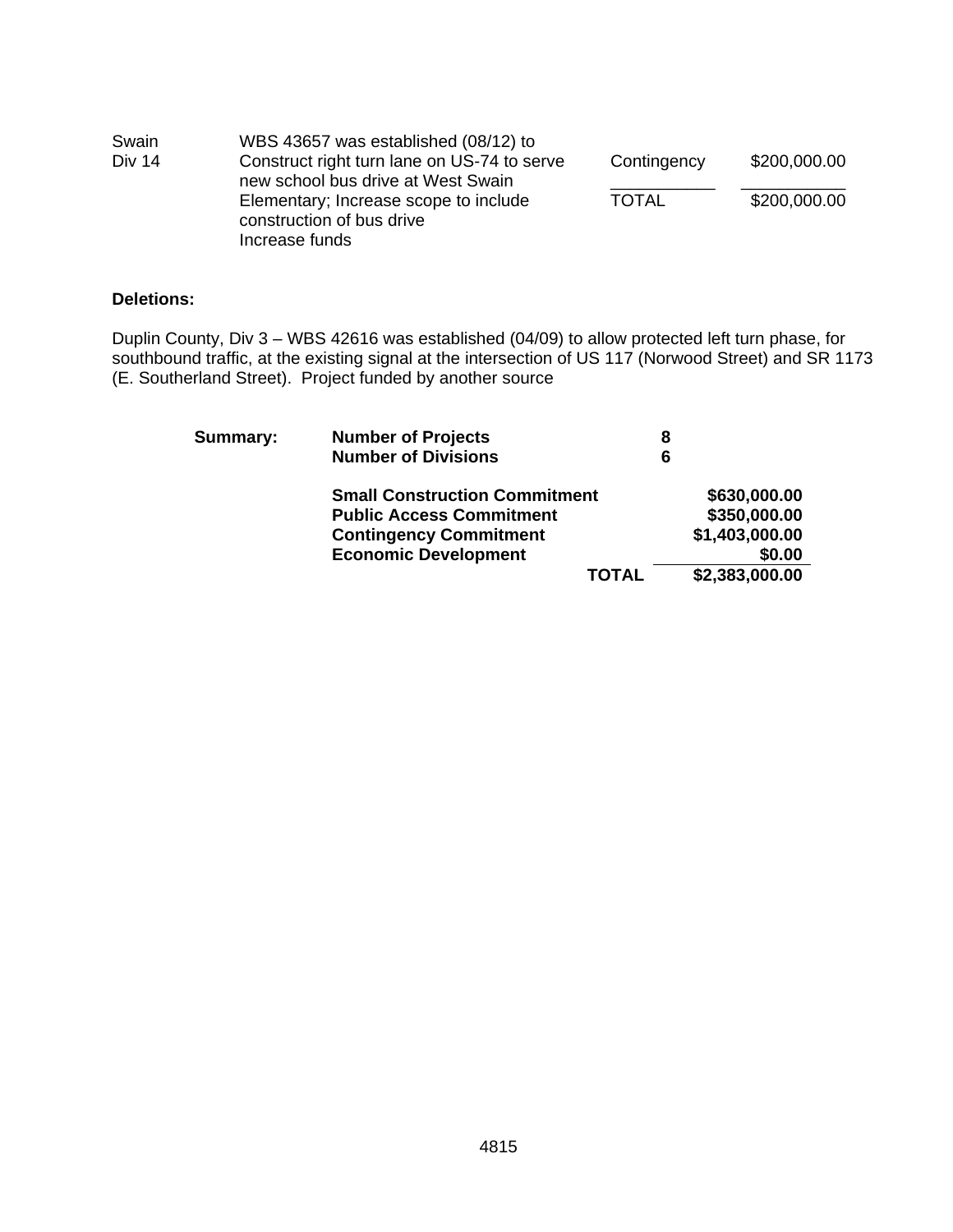## **Approval – Public Transportation**

A motion was made by Board Member Tulloss, which was seconded by Board Member Kernea,

to approve the following:

## **Public Transportation Grant Program**

## **Divisions 5**

| Project No. Research Triangle Regional Transportation Authority      | Admin          |         |
|----------------------------------------------------------------------|----------------|---------|
| 13-DG-015 is requesting funding to conduct a regional branding study | \$50,000 Total |         |
| for Capital Area Transit (CAT), Cary Transit (CTRAN),                | \$50,000 State |         |
| Chapel Hill Transit (CHT), Durham Area Transit Authority             |                | 3101555 |
| (DATA), Duke Transit, Triangle Transit (TT), and Wolfline            |                |         |
| (NC State University) as the Triangle continues to grow to           |                |         |
| make transit in the region understandable to visitors and            |                |         |
| new residents. This study will consist of two phases.                |                |         |
| Phase one will include market research using a sample                |                |         |
| size that is representative of the entire region, current            |                |         |
| riders and non-rider residents, along with best practices            |                |         |
| for regional branding.                                               |                |         |

|  |  | Item $I - 1$ Summary |
|--|--|----------------------|
|--|--|----------------------|

1 Project

| Item I - 1 Summary | 1 Project | <b>Federal Funds Administered</b> |          |
|--------------------|-----------|-----------------------------------|----------|
|                    |           | By NCDOT:                         | SO.      |
|                    |           | State:                            | \$50,000 |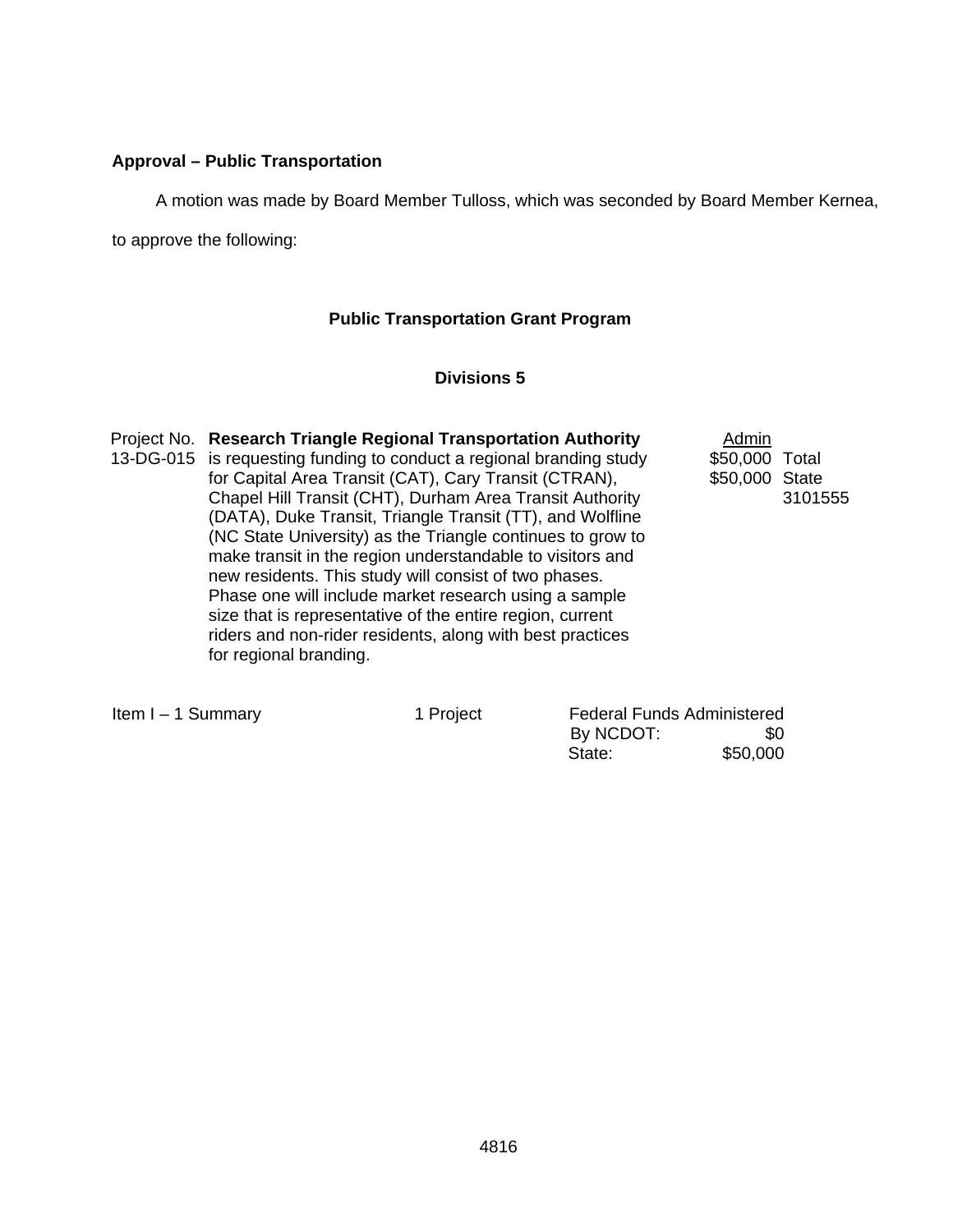## **PUBLIC TRANSPORTATION PROGRAM**

### **ADDITIONS to the Transit 2012-2018 STIP**

| <b>STIP</b><br># | <b>Transit</b><br><b>Partner</b> | <b>DESCRIPTION</b>                                        | match        | <b>FUND</b>   | <b>FY12</b><br>(000) | <b>FY13</b><br>(000) | <b>FY14</b><br>(000) | <b>FY15</b><br>(000) | <b>FY16</b><br>(000) | <b>FY17</b><br>(000) | <b>FY18</b><br>(000) |
|------------------|----------------------------------|-----------------------------------------------------------|--------------|---------------|----------------------|----------------------|----------------------|----------------------|----------------------|----------------------|----------------------|
|                  | Fayetteville                     | Establish Joint Website &<br>Call Center - Veterans       |              |               |                      |                      |                      |                      |                      |                      |                      |
| TT-              | Area Transit                     | Transportation &                                          |              |               |                      |                      |                      |                      |                      |                      |                      |
| 9712             | System                           | <b>Community Living Initiative</b>                        | <b>FBUS</b>  | 5309          |                      | \$32                 |                      |                      |                      |                      |                      |
|                  |                                  |                                                           | Local        | L             |                      | \$8                  |                      |                      |                      |                      |                      |
|                  |                                  | Market & Research Joint                                   |              |               |                      |                      |                      |                      |                      |                      |                      |
|                  | Fayetteville                     | Website & Call Center -                                   |              |               |                      |                      |                      |                      |                      |                      |                      |
| TP-              | Area Transit                     | Veterans Transportation &                                 |              |               |                      |                      |                      |                      |                      |                      |                      |
| 5121             | System                           | Community Living Initiative                               | <b>FBUS</b>  | 5312          |                      | \$16                 |                      |                      |                      |                      |                      |
|                  |                                  |                                                           |              |               |                      |                      |                      |                      |                      |                      |                      |
|                  |                                  | Intercity Bus Service from<br>Raleigh to Norfolk along US |              |               |                      |                      |                      |                      |                      |                      |                      |
|                  |                                  | 64 and US 258 with stops at                               |              |               |                      |                      |                      |                      |                      |                      |                      |
| TI-<br>6105      | Greyhound                        | Raleigh, Rocky Mount,                                     | <b>FNU</b>   |               |                      |                      |                      |                      |                      |                      |                      |
|                  | Lines, Inc.                      | Ahoskie, and Suffolk                                      | State        | 5311<br>State |                      | 59<br>59             |                      |                      |                      |                      |                      |
|                  |                                  |                                                           |              |               |                      |                      |                      |                      |                      |                      |                      |
|                  |                                  | Intercity Bus Service from                                |              |               |                      |                      |                      |                      |                      |                      |                      |
|                  |                                  | Raleigh to Wilmington along                               |              |               |                      |                      |                      |                      |                      |                      |                      |
|                  |                                  | US 70 and US 117 with<br>stops at Raleigh, Smithfield,    |              |               |                      |                      |                      |                      |                      |                      |                      |
| TI-              | Greyhound                        | Goldsboro, Wallace, and                                   |              |               |                      |                      |                      |                      |                      |                      |                      |
| 6106             | Lines, Inc.                      | Wilmington                                                | <b>FNU</b>   | 5311          |                      | 151                  |                      |                      |                      |                      |                      |
|                  |                                  |                                                           | <b>State</b> | <b>State</b>  |                      | 151                  |                      |                      |                      |                      |                      |
|                  |                                  |                                                           |              |               |                      |                      |                      |                      |                      |                      |                      |
|                  |                                  | Intercity Bus Service from<br>Raleigh to Jacksonville     |              |               |                      |                      |                      |                      |                      |                      |                      |
|                  |                                  | along US 70 and US 17 with                                |              |               |                      |                      |                      |                      |                      |                      |                      |
|                  |                                  | stops at Raleigh, Smithfield,                             |              |               |                      |                      |                      |                      |                      |                      |                      |
| TI-<br>6107      | Greyhound<br>Lines, Inc.         | Goldsboro, Kinston, and<br>New Bern                       | <b>FNU</b>   | 5311          |                      | 144                  |                      |                      |                      |                      |                      |
|                  |                                  |                                                           | <b>State</b> | <b>State</b>  |                      | 144                  |                      |                      |                      |                      |                      |
|                  |                                  |                                                           |              |               |                      |                      |                      |                      |                      |                      |                      |
|                  |                                  | Intercity Bus Service from                                |              |               |                      |                      |                      |                      |                      |                      |                      |
|                  |                                  | Raleigh to Jacksonville via                               |              |               |                      |                      |                      |                      |                      |                      |                      |
|                  |                                  | Wilmington along US 70,<br>US 117, and US 17 and          |              |               |                      |                      |                      |                      |                      |                      |                      |
|                  |                                  | from Jacksonville to Myrtle                               |              |               |                      |                      |                      |                      |                      |                      |                      |
| TI-              | Greyhound                        | Beach via Wilmington along                                |              |               |                      |                      |                      |                      |                      |                      |                      |
| 6108             | Lines. Inc.                      | <b>US 17</b>                                              | <b>FNU</b>   | 5311          |                      | 387                  |                      |                      |                      |                      |                      |
|                  |                                  |                                                           | <b>State</b> | <b>State</b>  |                      | 387                  |                      |                      |                      |                      |                      |
|                  |                                  |                                                           |              |               |                      |                      |                      |                      |                      |                      |                      |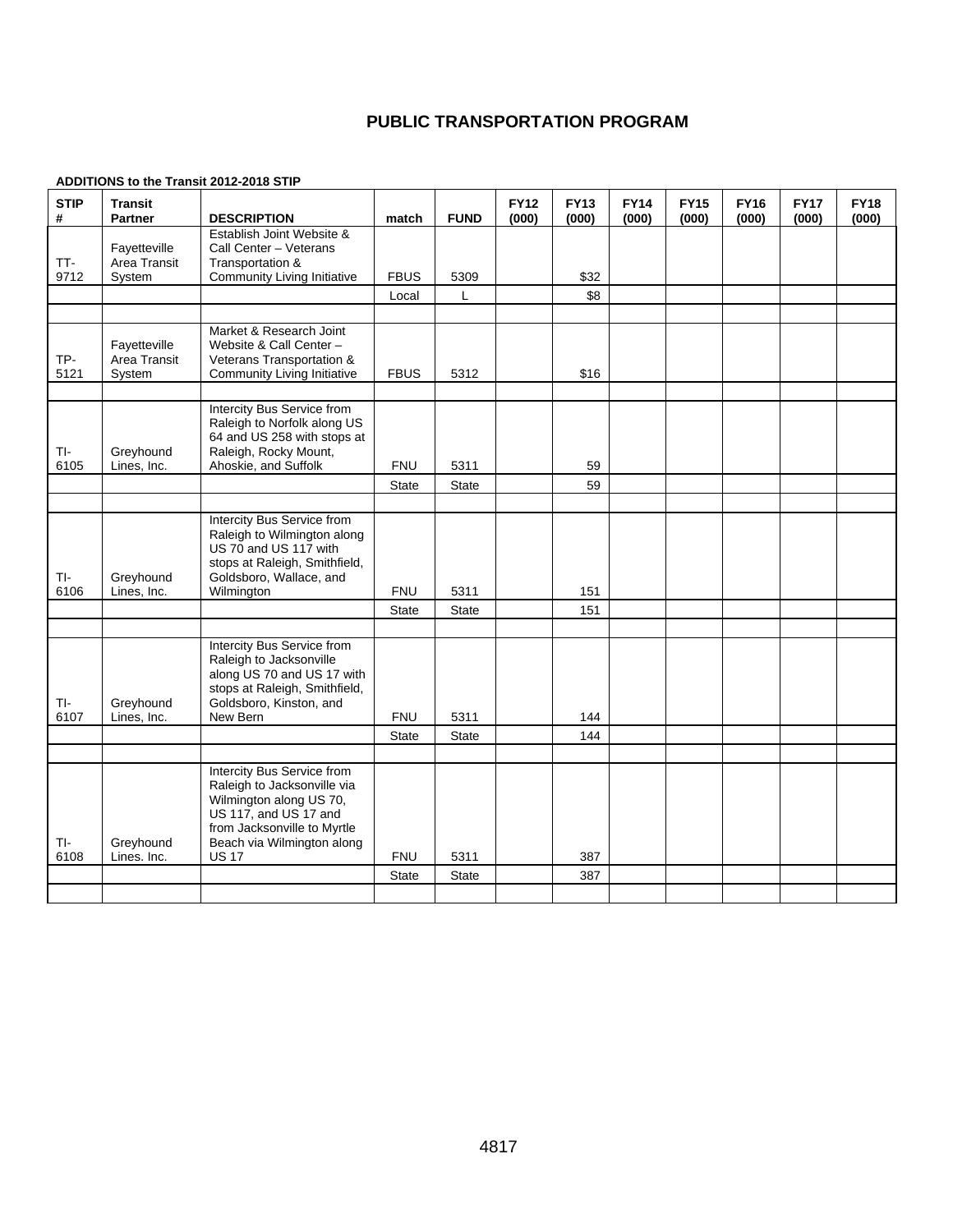#### **MODIFICATIONS to the Transit 2012-2018 STIP**

| <b>STIP</b><br># | <b>Transit</b><br><b>Partner</b>           | <b>DESCRIPTION</b>                                                                                                                                                                                                                            | match        | <b>FUND</b>   | <b>FY12</b><br>(000) | <b>FY13</b><br>(000) | <b>FY14</b><br>(000) | <b>FY15</b><br>(000) | <b>FY16</b><br>(000) | <b>FY17</b><br>(000) | <b>FY18</b><br>(000) |
|------------------|--------------------------------------------|-----------------------------------------------------------------------------------------------------------------------------------------------------------------------------------------------------------------------------------------------|--------------|---------------|----------------------|----------------------|----------------------|----------------------|----------------------|----------------------|----------------------|
| TO-              | Western<br>Piedmont<br>Regional<br>Transit |                                                                                                                                                                                                                                               |              |               |                      |                      |                      |                      |                      |                      |                      |
| 4733             | Authority                                  | <b>Operating Assistance</b>                                                                                                                                                                                                                   | <b>FUZ</b>   | 5307          | \$2,426              | \$1,144              | \$1,000              | \$1,000              | \$1,000              | \$1,072              | \$1,072              |
|                  |                                            |                                                                                                                                                                                                                                               | State        | <b>SMAP</b>   | \$193                | \$204                | \$204                | \$204                | \$204                | \$204                | \$204                |
|                  |                                            |                                                                                                                                                                                                                                               | Local        | L             | \$2,233              | \$940                | \$46                 | \$46                 | \$46                 | \$64                 | \$64                 |
|                  |                                            |                                                                                                                                                                                                                                               |              |               |                      |                      |                      |                      |                      |                      |                      |
| TI-<br>6103      | Horizon<br>Coach Lines                     | Intercity Bus Service -<br>Greensboro to Boone                                                                                                                                                                                                | <b>FNU</b>   | 5311          | 360                  | 431                  | 360                  | 360                  | 360                  | 360                  | 360                  |
|                  |                                            |                                                                                                                                                                                                                                               | State        | State         | 359                  | 431                  | 359                  | 359                  | 359                  | 359                  | 359                  |
|                  |                                            |                                                                                                                                                                                                                                               | Local        | L             | 161                  | 64                   | 161                  | 161                  | 161                  | 161                  | 161                  |
|                  |                                            |                                                                                                                                                                                                                                               |              |               |                      |                      |                      |                      |                      |                      |                      |
| TI-              | Horizon                                    | Intercity Bus Service -                                                                                                                                                                                                                       |              |               |                      |                      |                      |                      |                      |                      |                      |
| 6101             | Coach Lines                                | Boone to Charlotte                                                                                                                                                                                                                            | <b>FNU</b>   | 5311          | 246                  | 309                  | 246                  | 246                  | 246                  | 246                  | 246                  |
|                  |                                            |                                                                                                                                                                                                                                               | <b>State</b> | State         | 244<br>106           | 309<br>106           | 244<br>106           | 244<br>106           | 244                  | 244                  | 244<br>106           |
|                  |                                            |                                                                                                                                                                                                                                               | Local        | L             |                      |                      |                      |                      | 106                  | 106                  |                      |
| TI-              | Greyhound                                  | Intercity Bus Service -<br>Charlotte to Fayetteville                                                                                                                                                                                          | <b>FNU</b>   |               |                      |                      |                      |                      |                      |                      |                      |
| 6102             | Lines, Inc.                                |                                                                                                                                                                                                                                               | <b>State</b> | 5311<br>State | 265<br>265           | 297<br>297           | 265<br>265           | 265<br>265           | 265<br>265           | 265<br>265           | 265<br>265           |
|                  |                                            |                                                                                                                                                                                                                                               | Local        | L             | 116                  | 47                   | 116                  | 116                  | 116                  | 116                  | 116                  |
|                  |                                            |                                                                                                                                                                                                                                               |              |               |                      |                      |                      |                      |                      |                      |                      |
| TI-<br>6104      | Greyhound<br>Lines, Inc.                   | Intercity Bus Service from<br>Raleigh to Norfolk, VA via<br>Elizabeth City along US 64,<br>US 301, US 264, and US 17<br>with stops at Raleigh, Rocky<br>Mount, Wilson, Greenville,<br>Washington, Williamston,<br>Edenton, and Elizabeth City | <b>FNU</b>   | 5311          | 1156                 | 849                  |                      |                      |                      |                      |                      |
|                  |                                            |                                                                                                                                                                                                                                               | <b>State</b> | State         | $\mathbf 0$          | 155                  |                      |                      |                      |                      |                      |
|                  |                                            |                                                                                                                                                                                                                                               | Local        | L             | 1156                 | 694                  |                      |                      |                      |                      |                      |
| TA-              | Winston-<br>Salem Transit                  |                                                                                                                                                                                                                                               |              |               |                      |                      |                      |                      |                      |                      |                      |
| 4795A            | Authority                                  | <b>Replacement Buses</b>                                                                                                                                                                                                                      | <b>FUZ</b>   | <b>CMAQ</b>   |                      | 1123                 |                      |                      |                      |                      |                      |
|                  |                                            |                                                                                                                                                                                                                                               | <b>State</b> | State         |                      | 140                  |                      |                      |                      |                      |                      |
|                  |                                            |                                                                                                                                                                                                                                               | Local        | L             |                      | 140                  |                      |                      |                      |                      |                      |
|                  |                                            |                                                                                                                                                                                                                                               | <b>STPDA</b> | <b>STPDA</b>  |                      | 3400                 |                      | 3600                 |                      |                      |                      |
|                  |                                            |                                                                                                                                                                                                                                               | Local        | L             |                      | 850                  |                      | 900                  |                      |                      |                      |
| TG-<br>4805      | Winston-<br>Salem Transit<br>Authority     | Routine Capital-Bus Stop<br>Shelters, benches, shop<br>equipment, spare parts,<br>engines, farebox, service<br>vehicles, etc.                                                                                                                 | <b>FUZ</b>   | 5307          |                      | 600                  | 600                  | 600                  | 600                  | 600                  | 600                  |
|                  |                                            |                                                                                                                                                                                                                                               | Local        | L             |                      | 150                  | 150                  | 150                  | 150                  | 150                  | 150                  |
|                  |                                            |                                                                                                                                                                                                                                               | <b>STPDA</b> | <b>STPDA</b>  |                      | 500                  |                      |                      |                      |                      |                      |
|                  |                                            |                                                                                                                                                                                                                                               | Local        | L             |                      | 125                  |                      |                      |                      |                      |                      |
|                  |                                            |                                                                                                                                                                                                                                               |              |               |                      |                      |                      |                      |                      |                      |                      |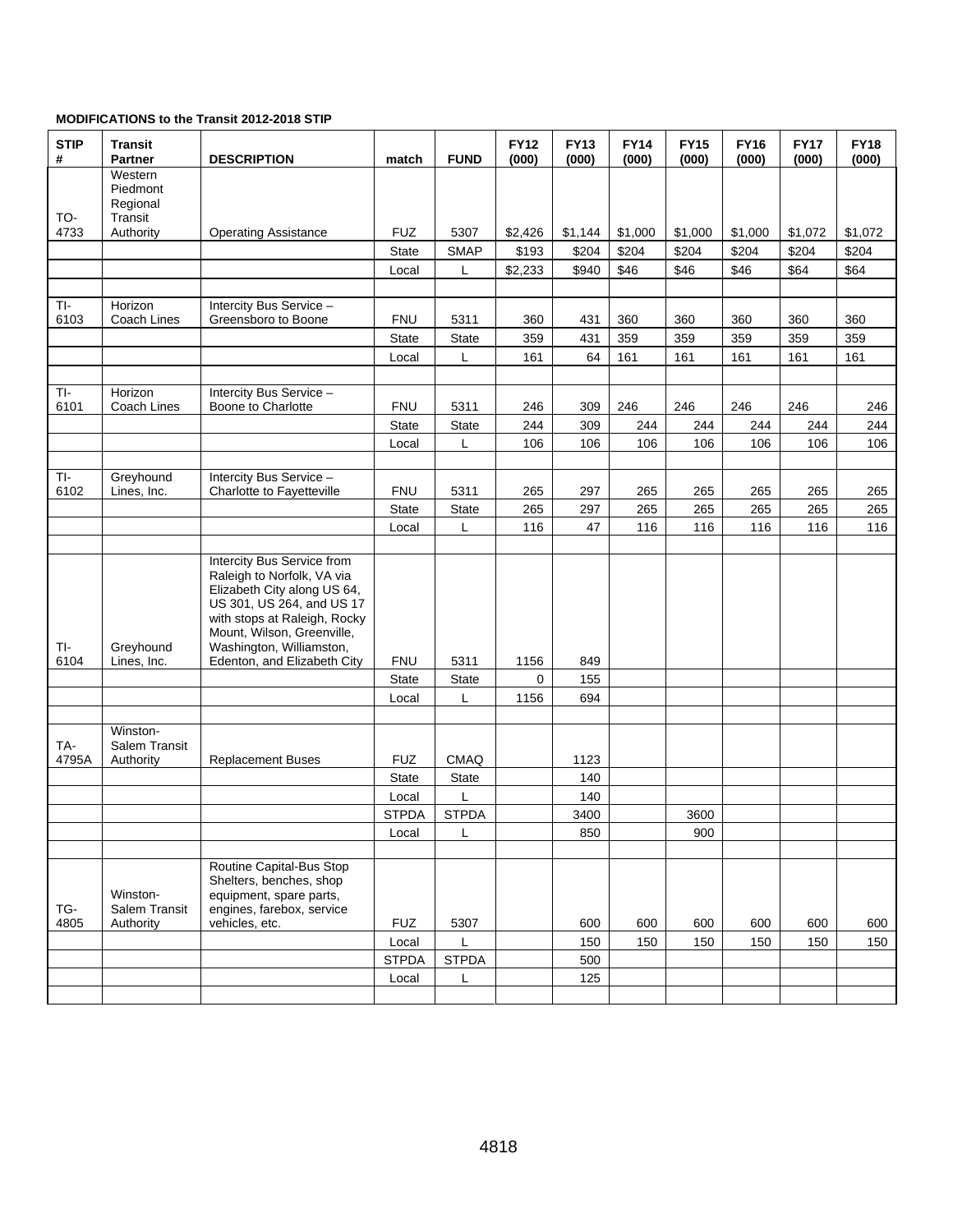# **Approval – Rail Program**

A motion was made by Board Member Tulloss, which was seconded by Board Member Kernea,

to approve the following:

| <b>Town/County</b><br><b>Estimated</b> |                                    |                                                                                                                                                                                                                                                                                                                                                                                                                                                                                                                                                                                                                                                                                                                                                                                                                                                                                                                                                                                                                                                                                                                                                                                                                                                 |                                               |  |
|----------------------------------------|------------------------------------|-------------------------------------------------------------------------------------------------------------------------------------------------------------------------------------------------------------------------------------------------------------------------------------------------------------------------------------------------------------------------------------------------------------------------------------------------------------------------------------------------------------------------------------------------------------------------------------------------------------------------------------------------------------------------------------------------------------------------------------------------------------------------------------------------------------------------------------------------------------------------------------------------------------------------------------------------------------------------------------------------------------------------------------------------------------------------------------------------------------------------------------------------------------------------------------------------------------------------------------------------|-----------------------------------------------|--|
|                                        | <b>Division</b>                    | <b>Project Description</b>                                                                                                                                                                                                                                                                                                                                                                                                                                                                                                                                                                                                                                                                                                                                                                                                                                                                                                                                                                                                                                                                                                                                                                                                                      | Cost                                          |  |
| 1.                                     | Statewide                          | Board approval is requested for the inter-agency ownership transfer of<br>the ACL 501 historic diesel passenger locomotive from NC Department<br>of Transportation Rail Division to the NC Department of Cultural<br>Resources at no charge. The ACL 501 was built in 1939 for the Atlantic<br>Coast Line Railroad. It pulled North Carolina passenger trains between<br>1939 and 1971. The ACL 501 was the highest mileage locomotive in<br>North America with 5.5 million miles when it was retired. The<br>locomotive was purchased in February 1999 with FHWA Enhancement<br>Funds of \$200,000.00. It has been on loan and displayed at the North<br>Carolina Transportation Museum in Spencer, NC since 1999. The<br>North Carolina Historic Commission has agreed to accept transfer of<br>the ACL 501 locomotive to the North Carolina Department of Cultural<br>Resources at no charge, and will insure its preservation and display at<br>the Transportation Museum in perpetuity.                                                                                                                                                                                                                                                    | Interagency<br>Transfer<br>\$0.00             |  |
| 2.                                     | Statewide                          | Board approval is requested to amend the existing Delaware Car<br>Company purchase order and increase the total value of the purchase<br>order by \$4,800,000.00 to accommodate refurbishment and upgrade of<br>the four additional railcars. The four additional railcars consist of two 56<br>seat coaches and two baggage / lounge cars that will be added to the<br>existing Delaware Car Company railcar refurbishment purchase order<br>4300199013. The Federal Railroad Administration has awarded North<br>Carolina Department of Transportation \$14,771,172.00 in ARRA funds<br>to refurbish 7 railroad passenger cars. A contract for this work was<br>competitively bid and awarded to Delaware Car Company in January<br>2011. Due to the significant increase of Piedmont ridership, the FRA<br>has agreed to provide \$4,400,000.00 in ARRA funds to refurbish the<br>two additional 56 seat coaches and upgrade two existing baggage /<br>lounge cars. Delaware Car Company has agreed to refurbish the two<br>additional coaches for \$2.2M each, which is the same unit price as the<br>2011 bid. They have also agreed to upgrade the trucks, brake systems<br>and repaint the two oldest lounge cars for \$200,000.00 each. | \$4,800,000<br>100%<br><b>ARRA</b><br>Funding |  |
| 3.                                     | <b>Wilson County</b><br>Division 4 | State Rail Industrial Access funds are needed to partially finance the<br>costs of constructing a rail industrial access track to serve Project<br>Steve. The company is considering construction of a new facility in<br>Wilson County. The company proposes to hire about 32 new<br>employees and make a capital investment of about \$60 million. They<br>anticipate receiving at least 2,850 carloads of rail freight per year and<br>require rail access in order to choose the Wilson County site for the<br>facility. Funding is contingent upon an environmental review, a<br>construction schedule that complies with grant requirements, all other                                                                                                                                                                                                                                                                                                                                                                                                                                                                                                                                                                                    | Up to<br>\$95,000                             |  |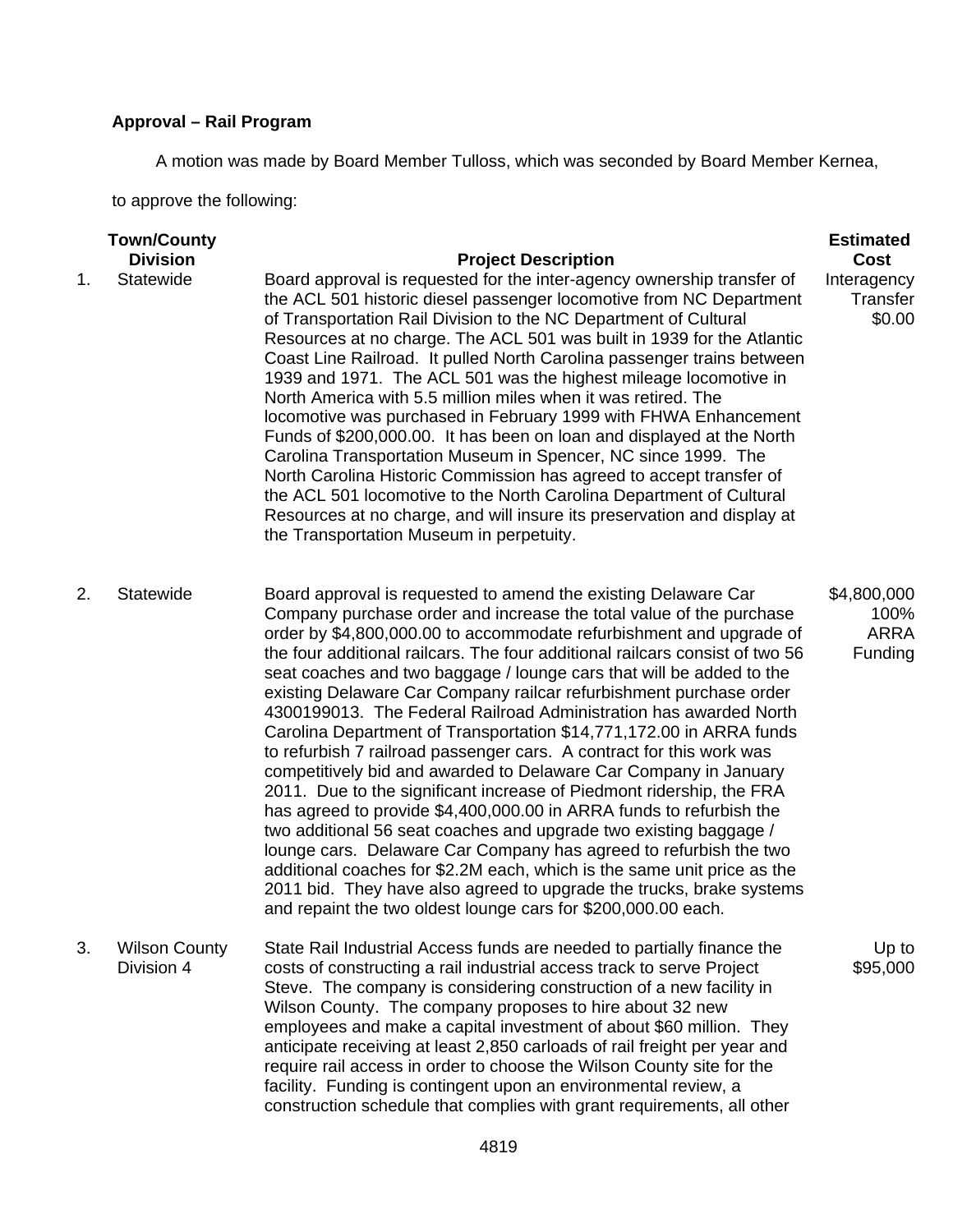Rail Industrial Access Program requirements being satisfied and is conditional on implementation of transportation improvements necessary to protect the safety of the pubic contractors and employees of Project Steve. The Rail Division recommends approval of a \$95,000 award for this project.

### **Approval – Specific State Funds for Construction Projects**

A motion was made by Board Member Tulloss, which was seconded by Board Member

Kernea, to approve the following:

| Town/<br>County<br><b>Division</b>                         | Project<br><b>Description</b>                                                                                                                                                                                                                                                                        | <b>Estimated</b><br><b>Cost</b> |
|------------------------------------------------------------|------------------------------------------------------------------------------------------------------------------------------------------------------------------------------------------------------------------------------------------------------------------------------------------------------|---------------------------------|
| Hyde Co.<br>Div. 1<br>F-4703                               | Project WBS 40140.1.1<br>NC 12 - Ocracoke Visitors Center. \$435,891.00 has previously<br>been approved for preliminary engineering. Funds need to be<br>decreased (\$117,376.56) as project is complete. WBS will be<br>closed.                                                                     | $-$117,376.56$                  |
| Hyde Co.<br>Div. 1<br>F-4703B                              | Project WBS 40140.3.2<br>NC 12 - Ocracoke Visitors Center Phase II. \$525,000.00 has<br>previously been approved for construction. Funds need to be<br>decreased (\$8,650.86) as project is complete. WBS will be<br>closed.                                                                         | $-$ \$8,650.86                  |
| Craven Co.<br>Div. 2<br>F-5500                             | Project WBS 45530.3.2<br>Cherry Branch Ferry ramp and Gantry to NC 306 at Cherry<br>Branch Ferry. Initial funds are requested for construction of the<br>State funded portion of the project. See Item M-4 for requested<br>federal funds, thus bringing the total funding to \$1,750,000.00.        | \$416,875.00                    |
| Research<br>Triangle Park/<br>Wake Co.<br>Div. 5<br>U-4410 | Project WBS 35021.2.1<br>RTP Access Routes.<br>\$250,000.00 has previously been<br>approved for right of way and utilities. Funds need to be<br>decreased (\$130,375.13) as project is complete. WBS will be<br>closed.                                                                              | $-$130,375.13$                  |
| Wake Co.<br>Div. 5<br>U-4410F                              | Project WBS 35021.1.10<br>Research Triangle Park Access routes. George Watts Hill<br>Extension to SR 1637 (Church Street) - 0.330 miles<br>\$2,533,000.00 has previously been approved for construction.<br>Funds need to be decreased (\$117,854.20) as project is<br>complete. WBS will be closed. | $-$117,854.20$                  |
| Raleigh/<br>Wake Co.<br>Div. 5                             | Project WBS 35029.1.2<br>Raleigh - SR 1370 (Tryon Road) from west of Bridge No. 259<br>over Norfolk Southern Railway to US 70-401/NC 50 (Wilmington                                                                                                                                                  | \$250,000.00                    |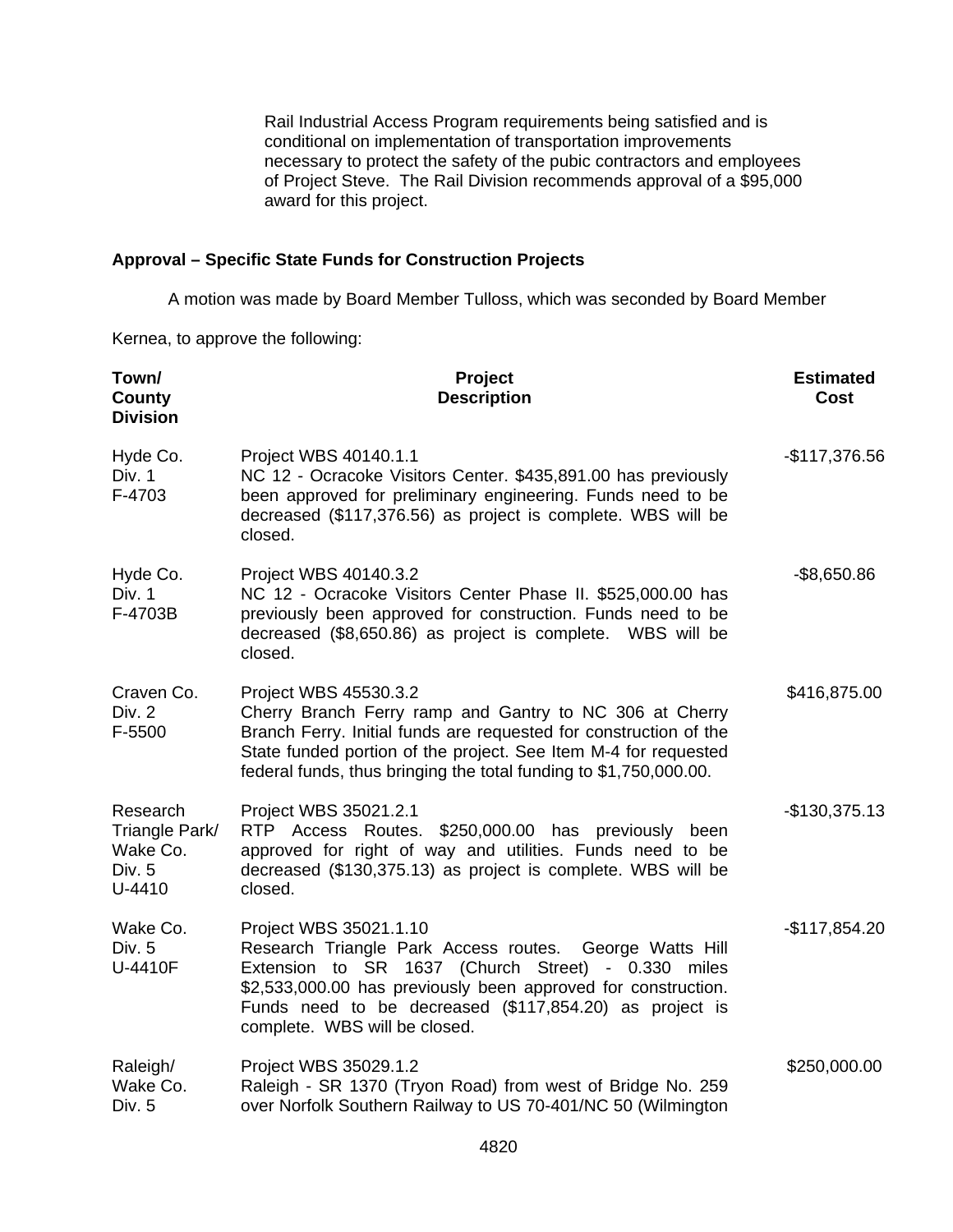| U-4432                                       | Street). \$509,031 has previously been approved for preliminary<br>engineering. Additional funds are needed to cover expenditures<br>that have or will exceed the previously authorized budget.                                                                                                                                              |                |
|----------------------------------------------|----------------------------------------------------------------------------------------------------------------------------------------------------------------------------------------------------------------------------------------------------------------------------------------------------------------------------------------------|----------------|
| Carrboro /<br>Orange Co.<br>Div. 7<br>U-2803 | Project WBS 34860.1.1<br>SR 1919 (Smith Level Road) from Rock Haven Road to Bridge<br>No. 88 over Morgan Creek. \$1,511,370.00 has previously been<br>approved for preliminary engineering. Additional funds are<br>needed for preliminary engineering.                                                                                      | \$165,000.00   |
| Carrboro /<br>Orange Co.<br>Div. 7<br>U-2803 | Project WBS 34860.2.1<br>SR 1919 (Smith Level Road) from Rock Haven Road to Bridge<br>No. 88 over Morgan Creek. \$602,826.00 has previously been<br>approved for right of way and utilities. Additional funds are<br>needed to cover condemnation settlements and expenditures<br>that have or will exceed the previously authorized budget. | \$3,000,000.00 |
| <b>Buncombe</b><br>Co.<br>Div. 13<br>U-4014  | Project WBS 39044.3.1<br>US 25 (Mcdowell Street) -Tunnel under Victoria Road in<br>Asheville. Initial funds are requested for construction based on<br>the latest estimate from the 12-Month Tentative Letting List<br>published October 31, 2012.                                                                                           | \$1,350,000.00 |
| Statewide<br>M-0360                          | Project WBS 36824.1.1<br>Design Services, statewide, preliminary engineering<br>for<br>miscellaneous projects. \$8,180,000.00 has previously been<br>approved for preliminary engineering. Additional funds are<br>requested for annual funding for SFY 2013.                                                                                | \$1,000,000.00 |
| Statewide<br>M-0376                          | Project WBS 39406.1.1<br>Geotechnical<br>investigations,<br>studies<br>preliminary<br>and<br>miscellaneous<br>engineering<br>projects,<br>statewide.<br>for<br>\$8,100,000.00 has previously been approved for preliminary<br>engineering. Additional funds are requested for annual funding<br>for SFY 2013.                                | \$900,000.00   |
| Statewide<br>M-0391                          | Project WBS 40289.1.1<br>Structure design and preliminary engineering for miscellaneous<br>projects. \$3,578,000.00 has previously been approved for<br>preliminary engineering. Additional funds are requested for<br>annual funding for SFY 2013.                                                                                          | \$300,000.00   |
| Statewide<br>M-0392                          | Project WBS 40290.1.1<br>Hydraulics and preliminary engineering for miscellaneous<br>projects. \$1,800,000.00 has previously been approved for<br>preliminary engineering. Additional funds are requested for<br>annual funding for SFY 2013.                                                                                                | \$160,000.00   |
|                                              |                                                                                                                                                                                                                                                                                                                                              |                |

| <b>ITEM J SUMMARY</b> | <b>13 PROJECTS</b> | \$7,167,618.25 |
|-----------------------|--------------------|----------------|
|                       |                    |                |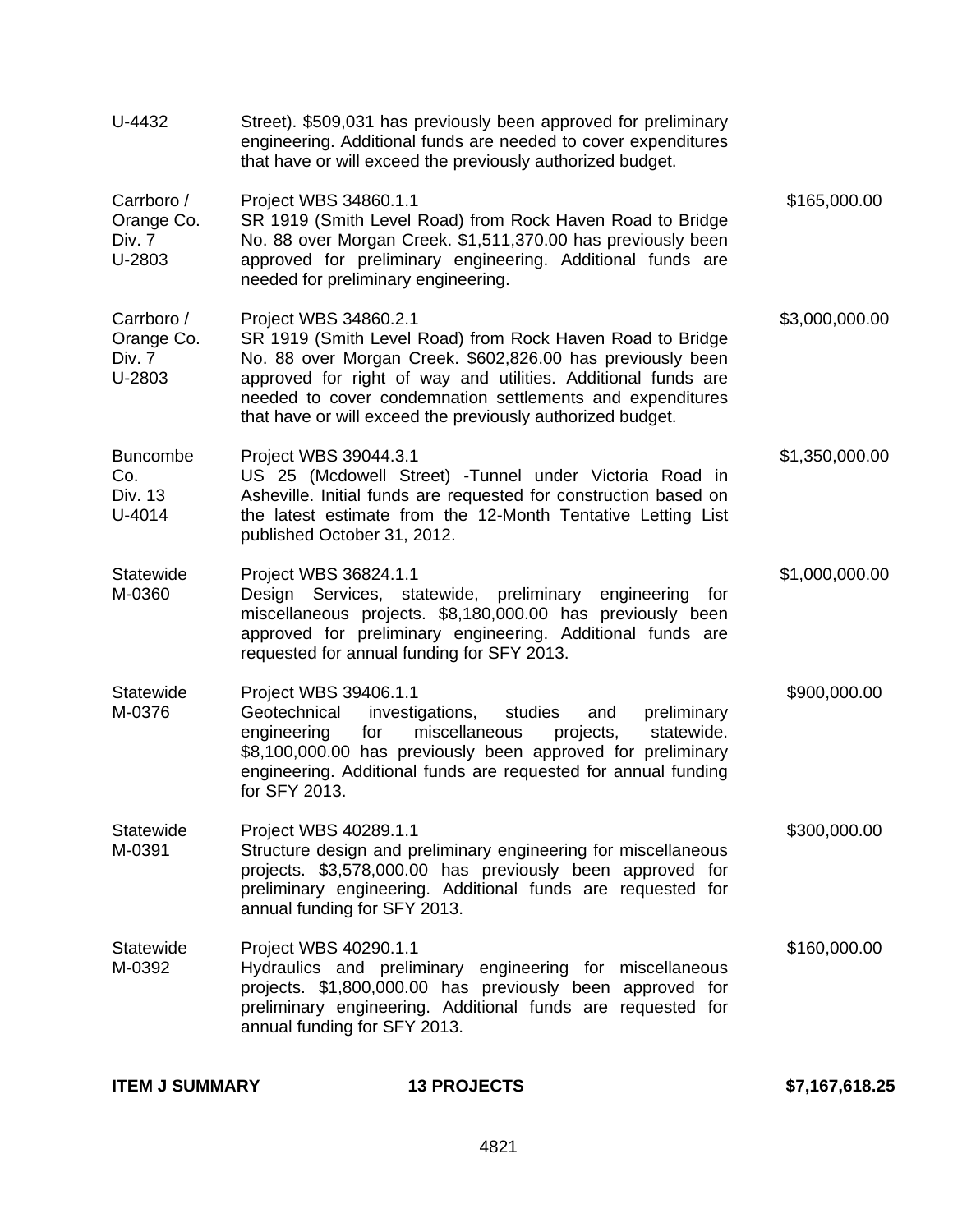## **Approval – Specific North Carolina Trust Funds – Intrastate System & Urban Loops**

A motion was made by Board Member Tulloss, which was seconded by Board Member

Kernea, to approve the following:

## **Trust Funds - Intrastate System**

| Town/<br>County<br><b>Division</b>                | <b>Project</b><br><b>Description</b>                                                                                                                                                                                                                                                 | <b>Estimated</b><br>Cost |
|---------------------------------------------------|--------------------------------------------------------------------------------------------------------------------------------------------------------------------------------------------------------------------------------------------------------------------------------------|--------------------------|
| Hertford Co.<br>Div. 1<br>R-2583                  | Project WBS 35489.1.1<br>US 158 from the Murfreesboro Bypass to US 13 west of Winton.<br>\$2,496,384.00 has previously been approved for preliminary<br>engineering. Additional funds are needed to cover expenditures<br>that have or will exceed the previously authorized budget. | \$159,000.00             |
| New Hanover/<br>Pender Cos.<br>Div. $3$<br>R-3300 | Project WBS 40237.2.1<br>US 17, Hampstead Bypass from US 17 to US 17 north of<br>Hampstead. Initial funds are requested for appraisal of Specific<br>Parcel 910.                                                                                                                     | \$25,000.00              |
| Shelby /<br>Cleveland Co.<br>Div. 12<br>R-2707C   | Project WBS 34497.2.4<br>US 74 Bypass from west of NC 226 to west of NC 150.<br>\$4,868,765.00 has previously been approved for appraisal and<br>advanced acquisition of specific parcels. Additional funds are<br>requested for appraisal of Specific Parcel 952.                   | \$25,000.00              |

| <b>TRUST FUND INTRASTATE SUMMARY</b> | <b>3 PROJECTS</b> | \$209,000.00 |
|--------------------------------------|-------------------|--------------|
|--------------------------------------|-------------------|--------------|

## **Trust Funds - Urban Loops**

| Town/<br>County<br><b>Division</b> | <b>Project</b><br><b>Description</b>                                                                  | <b>Estimated</b><br>Cost |
|------------------------------------|-------------------------------------------------------------------------------------------------------|--------------------------|
| Johnston /<br>Wake Cos.            | Project WBS 35516.2.1<br>Southern Wake Freeway from US 401 to I-40. \$11,088,734.00                   | \$0.00                   |
| Div. 4/5                           | has previously been approved for appraisal and advanced                                               |                          |
| R-2828                             | acquisition of specific parcels. Existing funds will be used for<br>appraisal of Specific Parcel 940. |                          |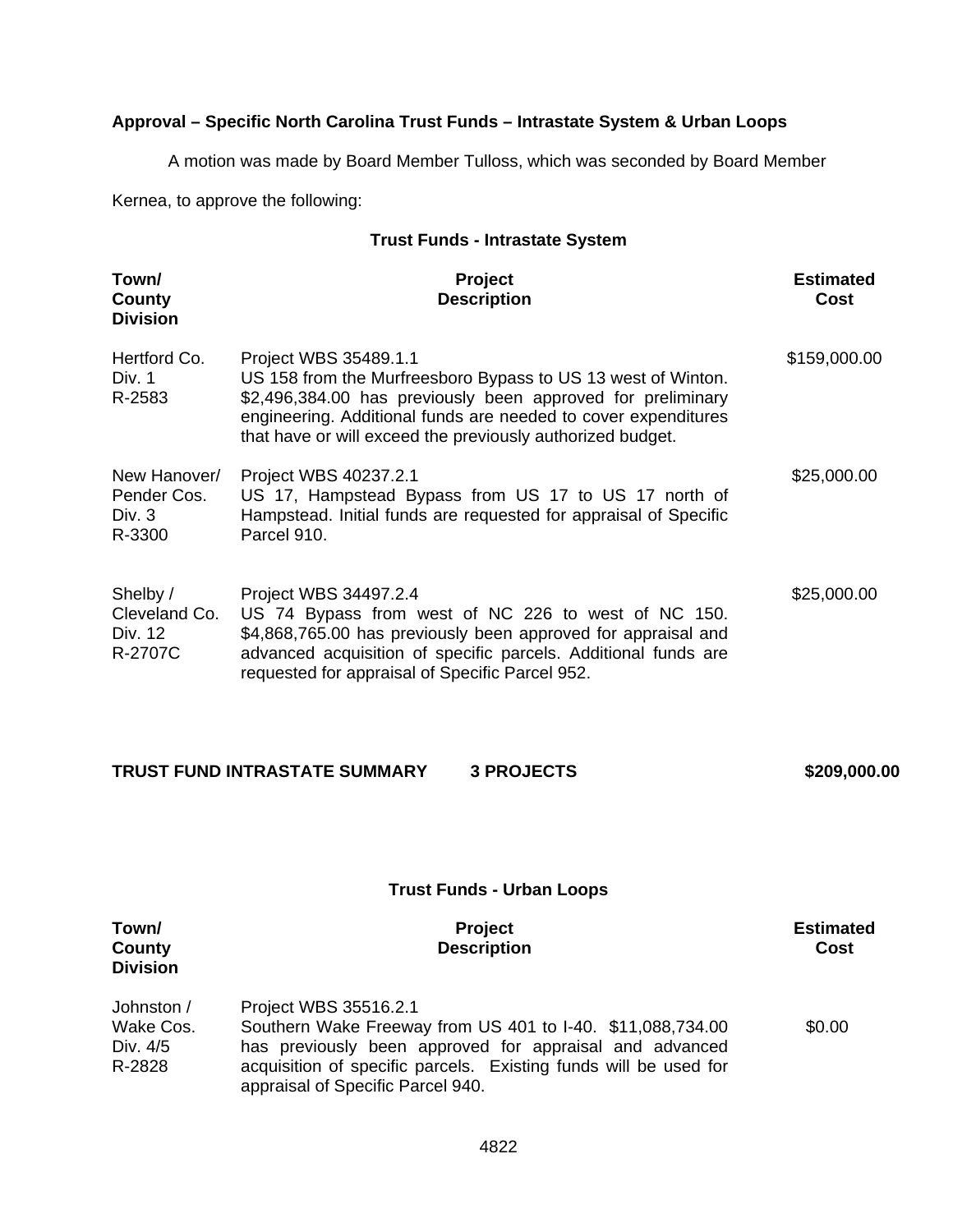| Wake Co.<br>Div. 5<br>R-2721                            | Project WBS 37673.2.1<br>requested for appraisal of Specific Parcel 960. | Southern Wake Freeway from NC 55 South to US 401 South.<br>\$8,474,847.00 has previously been approved for appraisal and<br>advanced acquisition of specific parcels. Additional funds are                                                       | \$25,000.00                 |
|---------------------------------------------------------|--------------------------------------------------------------------------|--------------------------------------------------------------------------------------------------------------------------------------------------------------------------------------------------------------------------------------------------|-----------------------------|
| Winston-<br>Salem /<br>Forsyth Co.<br>Div. 9<br>U-2579D | Project WBS 34839.2.7<br>appraisal of Specific Parcel 995.               | Winston-Salem - Northern Beltway (Eastern Section) from<br>US 311 to SR 2211 (Baux Mountain Road). \$1,891,055.00 has<br>previously been approved for appraisal and advanced<br>acquisition of specific parcels. Existing funds will be used for | \$0.00                      |
| <b>TRUST FUND URBAN LOOP</b>                            |                                                                          | <b>3 PROJECTS</b>                                                                                                                                                                                                                                | \$25,000.00                 |
| <b>TRUST FUND URBAN LOOP</b>                            | <b>TRUST FUND INTRASTATESUMMARY</b>                                      | <b>3 PROJECTS</b><br><b>3 PROJECTS</b>                                                                                                                                                                                                           | \$209,000.00<br>\$25,000.00 |
| <b>SUMMARY OF TRUST FUNDS</b>                           |                                                                          | <b>6 PROJECTS</b>                                                                                                                                                                                                                                | \$234,000.00                |

## **Approval – Funds for Specific Spot Safety Improvement Projects**

The Board concurred with the staff recommendations and delegated authority to the Secretary

to award the following:

| Town/<br>County<br><b>Division</b>            | <b>Project</b><br><b>Description</b>                                                                                                                                                                                                                 | <b>Estimated</b><br>Cost |
|-----------------------------------------------|------------------------------------------------------------------------------------------------------------------------------------------------------------------------------------------------------------------------------------------------------|--------------------------|
| Brunswick Co.<br>Div. $3$<br><b>SS-4903AT</b> | Project WBS 43550.3.1<br>US 17 at SR 1303 (Hickman Road). \$52,000 in construction<br>funds has previously been approved for flasher installation.<br>Additional funds are needed due to an increase in construction<br>costs.<br>File 03-11-16393-1 | \$28,423.75              |

| <b>ITEM L SUMMARY</b> | <b>1 PROJECT</b> | \$28,423.75 |
|-----------------------|------------------|-------------|
|                       |                  |             |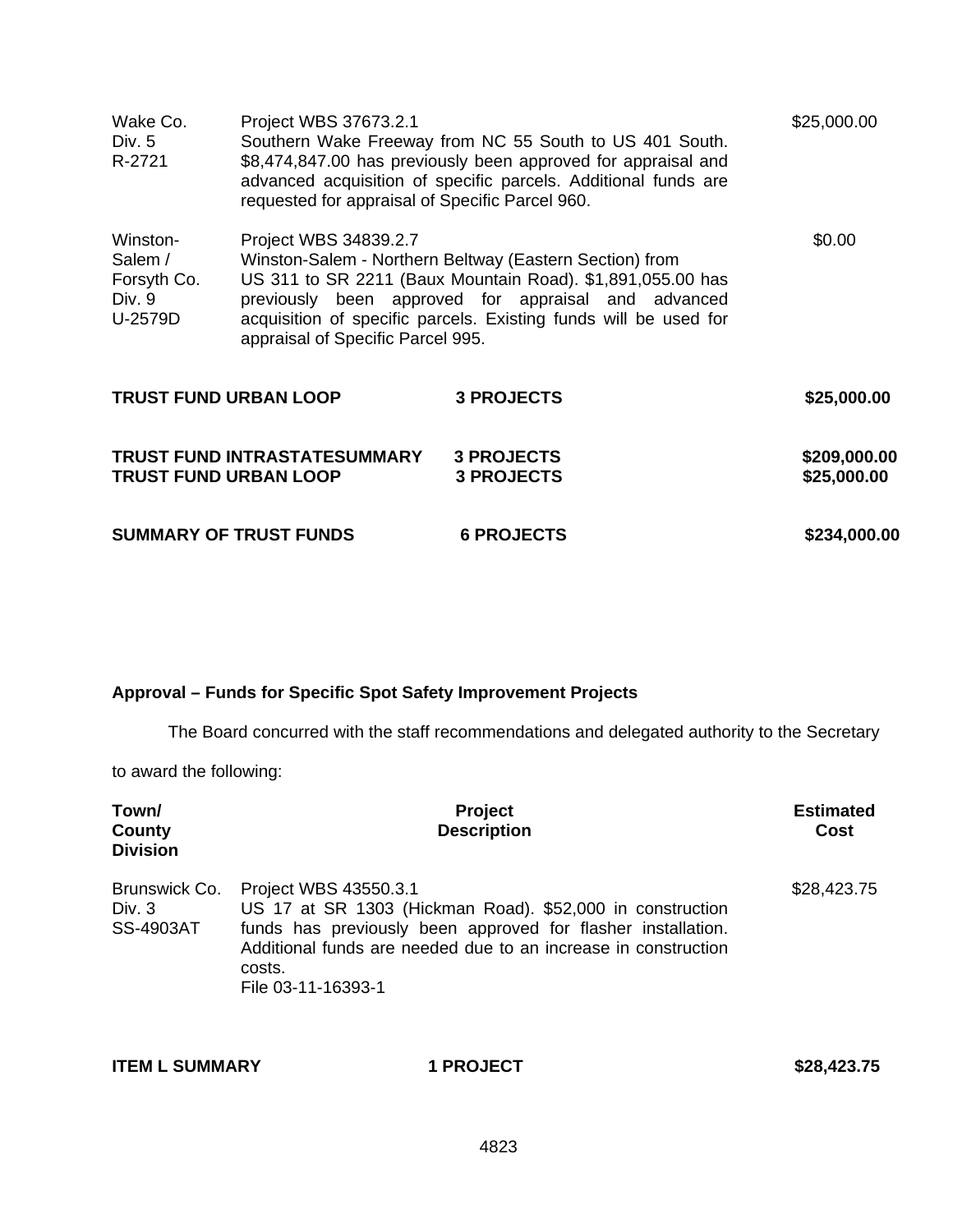# **Approval – Funds for Specific Federal-Aid Projects**

A motion was made by Board Member Tulloss, which was seconded by Board Member

Kernea, to approve the following:

## **Division 1**

## **National Highway**

| Town/<br>County                                      | <b>Project</b><br><b>Description</b>                                                                                                                                                                                                                           | <b>Estimated</b><br>Cost                                    |
|------------------------------------------------------|----------------------------------------------------------------------------------------------------------------------------------------------------------------------------------------------------------------------------------------------------------------|-------------------------------------------------------------|
| Hertford Co.<br>R-5311A                              | WBS 45449.1.2, STP-0013(37)<br>NC 11/SR 1212 (Short Cut Road) at NC 11/SR 1213<br>(Old NC 11 Road). Funds are needed for preliminary<br>engineering.                                                                                                           | \$400,000.00 Cost<br>\$320,000.00 Fed.<br>\$80,000.00 State |
|                                                      | <b>Bridge</b>                                                                                                                                                                                                                                                  |                                                             |
| Pasquotank<br>Co.<br>B-4922                          | WBS 40177.3.1, BRZ-1308(8)<br>Replace Bridge #23 over Knobb's Creek on SR 1308,<br>0.116 mile. \$925,000.00 has previously been approved for<br>construction. Funds need to be increased \$47,740.00 to reflect<br>the low bid received on September 18, 2012. | \$47,740.00 Cost<br>\$38,192.00 Fed.<br>\$9,548.00 State    |
|                                                      | <b>Safety</b>                                                                                                                                                                                                                                                  |                                                             |
| Hertford/<br>Northampton<br>Cos.<br><b>SS-4901AH</b> | WBS 43688.1.1, HSIP-0158(57)<br>US 158 at US 258 and US 158 Business in Northampton<br>County; SR 1160 (Woodland Road) and US 258 and NC 11 in<br>Hertford County. Funds are needed for preliminary engineering.                                               | \$20,000.00<br>Cost<br>\$18,000.00 Fed.<br>\$2,000.00 State |
|                                                      | <b>Division 2</b>                                                                                                                                                                                                                                              |                                                             |
|                                                      | <b>Bridge</b>                                                                                                                                                                                                                                                  |                                                             |

| Beaufort Co.<br>B-4418 | WBS 38359.3.1, BRSTP-0099(5)<br>Replace Bridge #54 over St. Clair Creek on NC 99, 0.152 mile.<br>\$1,000,000.00 has previously been approved for construction.<br>Funds need to be increased \$257,682.00 to reflect the low bid<br>received on September 18, 2012. | \$257,682.00 Cost<br>\$206,146.00 Fed.<br>\$51,536.00 State |  |
|------------------------|---------------------------------------------------------------------------------------------------------------------------------------------------------------------------------------------------------------------------------------------------------------------|-------------------------------------------------------------|--|
| Beaufort Co.           | WBS 46016.1.1, BRNHPP-0017(127)                                                                                                                                                                                                                                     | \$150,000.00 Cost                                           |  |
| B-5302                 | Replace Bridge #3 over the Norfolk Southern Railroad on                                                                                                                                                                                                             | \$120,000.00 Fed.                                           |  |
|                        | US 17. Funds are needed for preliminary engineering.                                                                                                                                                                                                                | \$30,000.00 State                                           |  |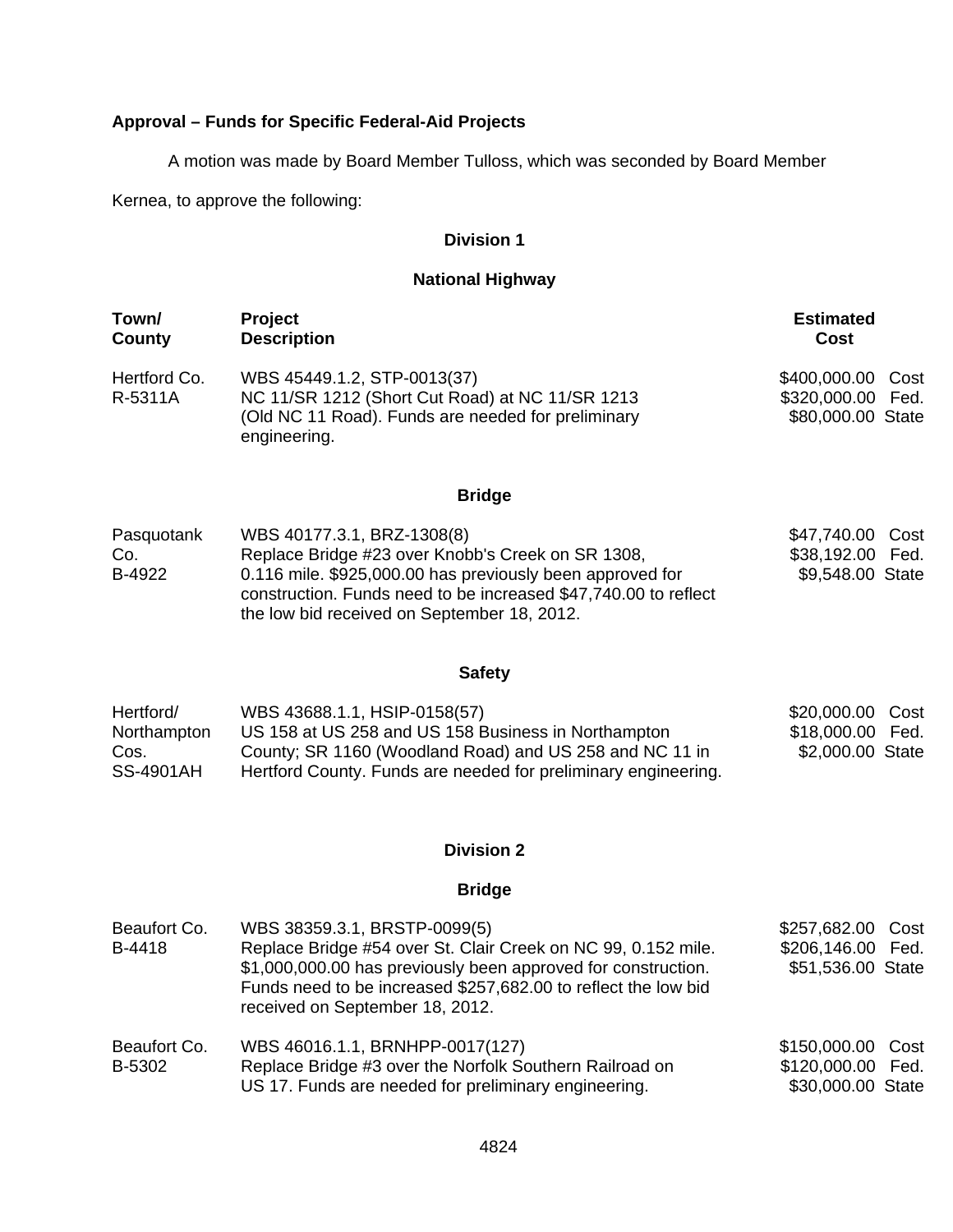| Craven Co.<br>B-4487          | WBS 33724.1.2, BRZ-1715(5)<br>Replace Bridge #2 over Fork Clubfoot Creek on SR 1715.<br>Funds are needed for preliminary engineering.    | \$100,000.00<br>\$80,000.00<br>\$20,000.00 State    | Cost<br>Fed. |
|-------------------------------|------------------------------------------------------------------------------------------------------------------------------------------|-----------------------------------------------------|--------------|
| Greene Co.<br><b>BD-5102N</b> | WBS 45348.2.14, BRZ-1091(10)<br>Replace Bridge #47 over Rainbow Creek on SR 1091. Funds<br>are needed for right of way and utilities.    | \$15,000.00 Cost<br>\$12,000.00<br>\$3,000.00 State | Fed.         |
| Jones Co.<br><b>BD-5102L</b>  | WBS 45348.3.12, BRZ-1134(6)<br>Replace Bridge #64 over Cypress Creek on SR 1134. Funds<br>are needed for construction.                   | \$676,000.00<br>\$540,800.00<br>\$135,200.00 State  | Cost<br>Fed. |
| Lenoir Co.<br><b>BD-5102K</b> | WBS 45348.3.11, BRZ-1804(5)<br>Replace Bridge #17 over Southwest Creek on SR 1804. Funds<br>are needed for construction.                 | \$725,000.00<br>\$580,000.00<br>\$145,000.00 State  | Cost<br>Fed. |
| Pitt Co.<br>B-4789            | WBS 38559.1.2, BRZ-1424(11)<br>Replace Bridge #164 over Grindle Creek on SR 1424. Funds<br>are needed for preliminary engineering.       | \$100,000.00<br>\$80,000.00<br>\$20,000.00 State    | Cost<br>Fed. |
| Pitt Co.<br>B-5420            | WBS 45481.2.1, BRZ-1753(4)<br>Replace Bridge #211 over Buckleberry Canal on SR 1753.<br>Funds are needed for right of way and utilities. | \$60,000.00<br>\$48,000.00<br>\$12,000.00 State     | Cost<br>Fed. |

# **Safety**

| Carteret Co.<br>W-4700         | WBS 37720.2.1, STP-1124(6)<br>SR 1124 (Nine Foot Road) from SR 1140 (Roberts Road) to<br>west of SR 1127 (Mason Town Road). Funds are needed for<br>right of way and utilities. | \$10,000.00 Cost<br>\$9,000.00 Fed.<br>\$1,000.00 State  |  |
|--------------------------------|---------------------------------------------------------------------------------------------------------------------------------------------------------------------------------|----------------------------------------------------------|--|
| Lenoir Co.<br><b>SS-4902BB</b> | WBS 43692.1.1, HSIP-0011(27)<br>NC 11 at NC 55 and SR 1341 (Tyree Road). Funds are needed<br>for preliminary engineering.                                                       | \$5,500.00 Cost<br>\$4,950.00 Fed.<br>\$550.00 State     |  |
| Pitt Co.<br><b>SS-4902BA</b>   | WBS 43690.1.1, HSIP-1702(2)<br>SR 1702 (Evans Street) at Arlington Boulevard. Funds are<br>needed for preliminary engineering.                                                  | \$15,000.00 Cost<br>\$13,500.00 Fed.<br>\$1,500.00 State |  |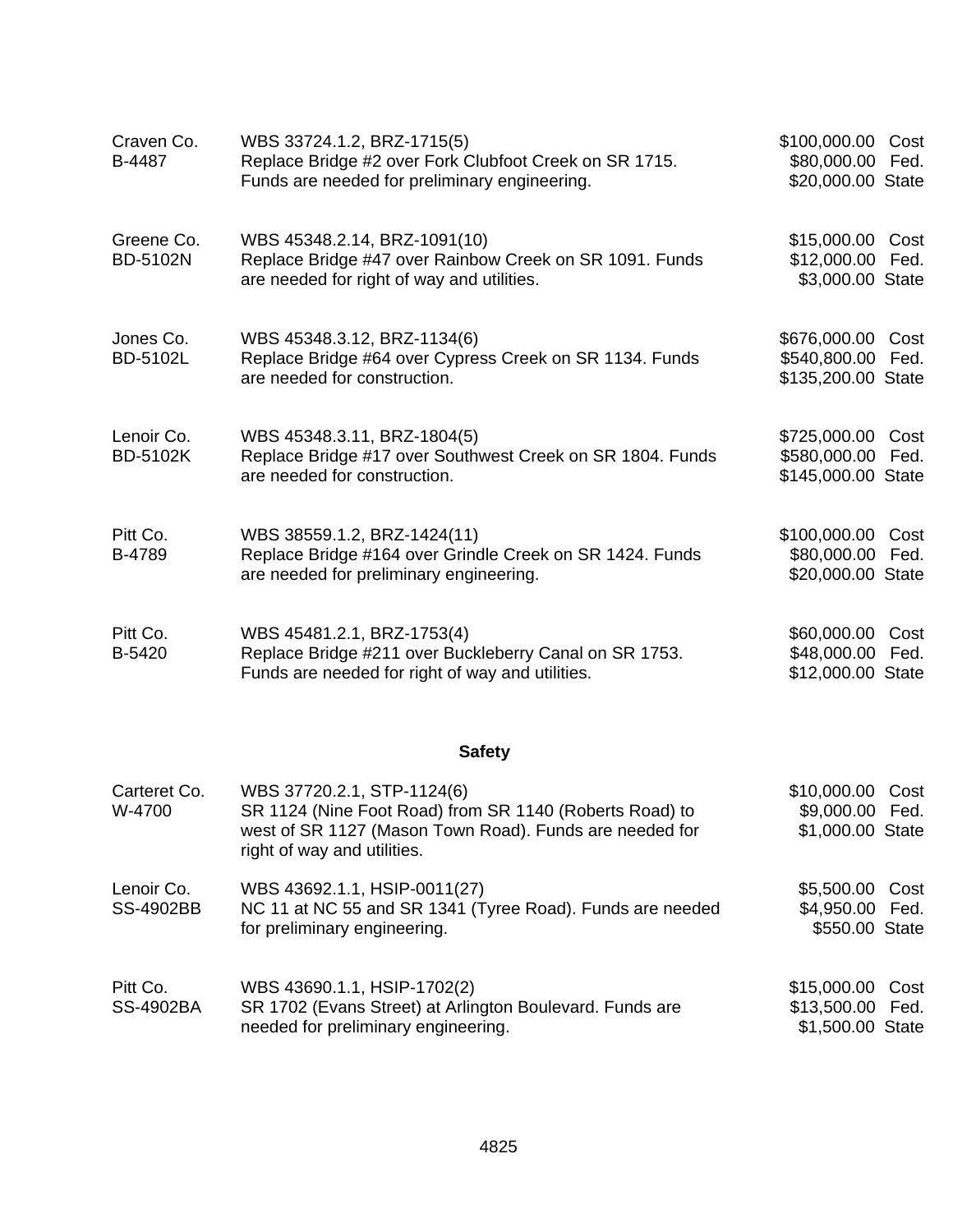# **Ferry Boat Development**

| Craven Co. | WBS 45530.3.1, FBD-0306(8)                                      | \$1,333,125.00 Cost |  |
|------------|-----------------------------------------------------------------|---------------------|--|
| F-5500     | Cherry Branch Ferry Ramp and Gantry to NC 306 at Cherry         | \$1,066,500.00 Fed. |  |
|            | Branch Ferry. Funds are needed for construction based on the    | \$266,625.00 State  |  |
|            | estimate from the 12-Month Tentative Letting List published     |                     |  |
|            | October 10, 2012 obligating the balance of Ferry Boat           |                     |  |
|            | Discretionary Funds. See Item J-1 for additional state funds on |                     |  |
|            | this project.                                                   |                     |  |

# **Division 3**

# **Bridge**

| Duplin Co.<br>B-5303         | WBS 46017.1.1, BRZ-1162(7)<br>Replace Bridge #45 over Island Creek on SR 1162. Funds are<br>needed for preliminary engineering.       | \$100,000.00<br>Cost<br>\$80,000.00<br>Fed.<br>\$20,000.00 State  |
|------------------------------|---------------------------------------------------------------------------------------------------------------------------------------|-------------------------------------------------------------------|
| Pender Co.<br>B-5304         | WBS 46018.1.1, BRZ-1324(7)<br>Replace Bridge #203 over Sill's Creek on SR 1324. Funds are<br>needed for preliminary engineering.      | \$100,000.00<br>Cost<br>\$80,000.00<br>Fed.<br>\$20,000.00 State  |
| Sampson Co.<br>B-4930        | WBS 40234.1.1, BRZ-0903(10)<br>Replace Bridge #66 over Six Runs Creek on NC 903. Funds are<br>needed for preliminary engineering.     | \$150,000.00<br>Cost<br>\$120,000.00 Fed.<br>\$30,000.00 State    |
| Sampson Co.<br><b>B-5305</b> | WBS 46019.1.1, BRZ-1430(7)<br>Replace Bridge #123 over Big Swamp on SR 1430. Funds are<br>needed for preliminary engineering.         | \$100,000.00<br>Cost<br>\$80,000.00<br>Fed.<br>\$20,000.00 State  |
| Sampson Co.<br>B-5306        | WBS 46020.1.1, BRZ-1414(3)<br>Replace Bridge #122 over Coharie Creek on SR 1414. Funds<br>are needed for preliminary engineering.     | \$100,000.00<br>Cost<br>\$80,000.00<br>Fed.<br>\$20,000.00 State  |
| Sampson Co.<br>B-5307        | WBS 46021.1.1, BRSTP-1838(4)<br>Replace Bridge #376 over Beaverdam Creek on SR 1838.<br>Funds are needed for preliminary engineering. | \$150,000.00<br>Cost<br>\$120,000.00<br>Fed.<br>\$30,000.00 State |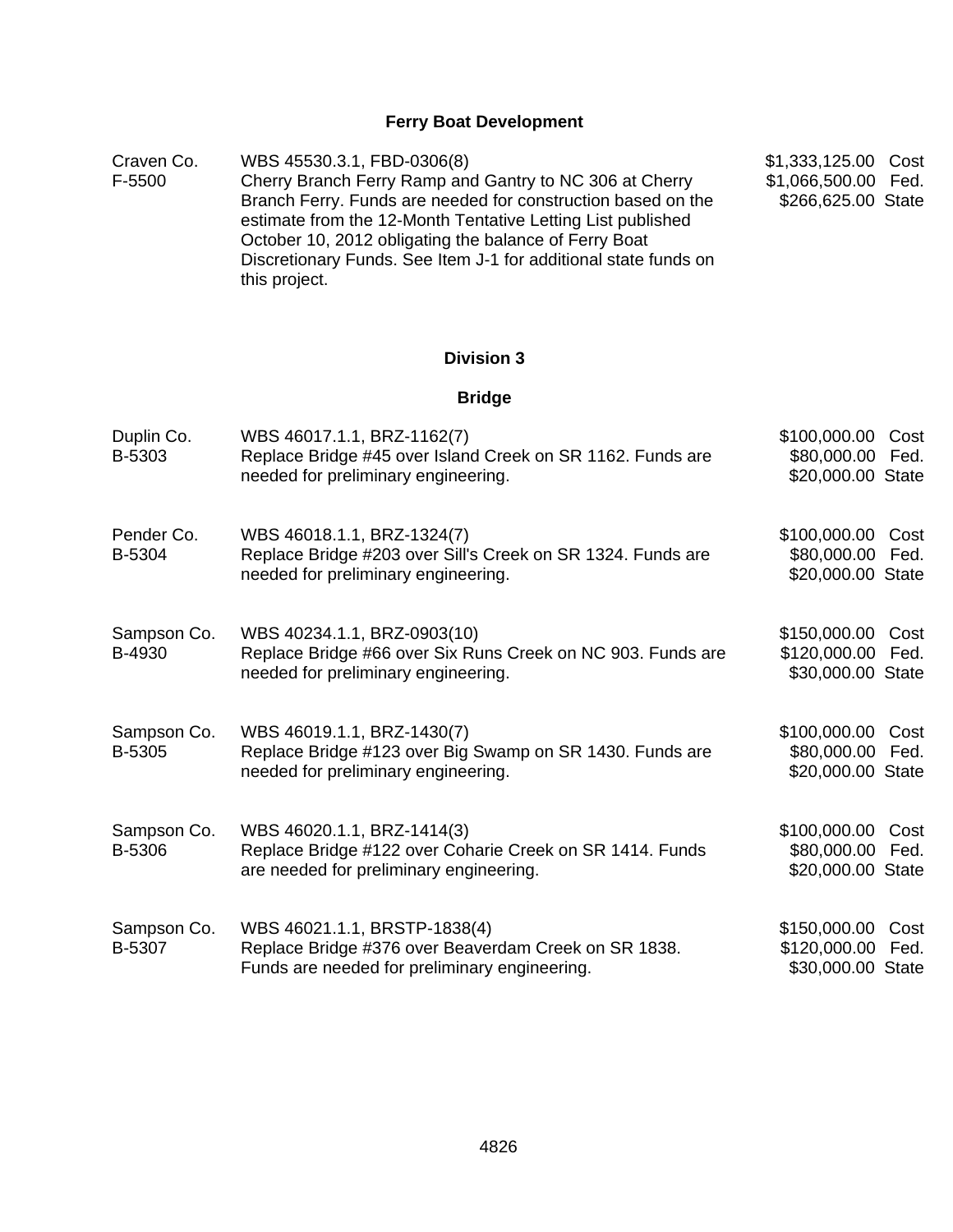# **Safety**

| New Hanover<br>Co.<br>SR-5001A  | WBS 40924.3.2, SRS-0332(30)<br>Safe Routes to School. Funds are needed for construction for<br>sidewalk and crossing improvements on Greenville Loop Road<br>connecting Greenville Village Mobile Home Park and Bradley<br>Creek Elementary School. | \$203,940.00<br>\$203,940.00 Fed.                           | Cost |
|---------------------------------|-----------------------------------------------------------------------------------------------------------------------------------------------------------------------------------------------------------------------------------------------------|-------------------------------------------------------------|------|
| New Hanover<br>Co.<br>SS-4903AW | WBS 43693.1.1, HSIP-0133(10)<br>NC 133 (Castle Hayne Road) north of SR 1337 (Marathon<br>Avenue). Funds are needed for preliminary engineering.                                                                                                     | \$3,000.00 Cost<br>\$2,700.00 Fed.<br>\$300.00 State        |      |
| Onslow Co.<br>W-5203F           | WBS 45333.3.6, HSIP-1518(4)<br>SR 1518 (Old Folkstone Road) between SR 1528 (Winery<br>Road) and east of Bridge #181 near Snead's Ferry. Funds are<br>needed for construction for guardrail.                                                        | \$185,000.00 Cost<br>\$166,500.00 Fed.<br>\$18,500.00 State |      |

# **Division 4**

# **Bridge**

| Edgecombe<br>Co.<br>B-4933 | WBS 40136.1.1, BRSTP-0033(6)<br>Replace Bridge #80 and Bridge #49 Overflow over the Tar River<br>on NC 33. \$100,000.00 has previously been approved for<br>preliminary engineering. Additional funds are needed based on<br>the latest estimate. | \$100,000.00<br>\$80,000.00 Fed.<br>\$20,000.00 State   | Cost         |
|----------------------------|---------------------------------------------------------------------------------------------------------------------------------------------------------------------------------------------------------------------------------------------------|---------------------------------------------------------|--------------|
| Johnston Co.<br>B-4770     | WBS 38542.1.1, BRZ-1185(2)<br>Replace Bridge #32 over Hannah Creek on SR 1185. Funds are<br>needed for preliminary engineering.                                                                                                                   | \$100,000.00<br>\$80,000.00 Fed.<br>\$20,000.00 State   | Cost         |
| Johnston Co.<br>B-4771     | WBS 38543.1.1, BRZ-1200(6)<br>Replace Bridge #11 over Mill Creek on SR 1200. Funds are<br>needed for preliminary engineering.                                                                                                                     | \$100,000.00<br>\$80,000.00<br>\$20,000.00 State        | Cost<br>Fed. |
| Nash Co.<br>B-4938         | WBS 40169.2.1, BRZ-1145(5)<br>Replace Bridge #25 over Little Sapony Creek on SR 1145.<br>Funds are needed for right of way and utilities.                                                                                                         | \$5,000.00<br>\$4,000.00 Fed.<br>\$1,000.00 State       | Cost         |
| Nash Co.<br>B-5108         | WBS 42245.3.1, BRZ-1145(4)<br>Replace Bridge #26 over Sapony Creek on SR 1145. Funds are<br>needed for construction.                                                                                                                              | \$650,000.00<br>\$520,000.00 Fed.<br>\$130,000.00 State | Cost         |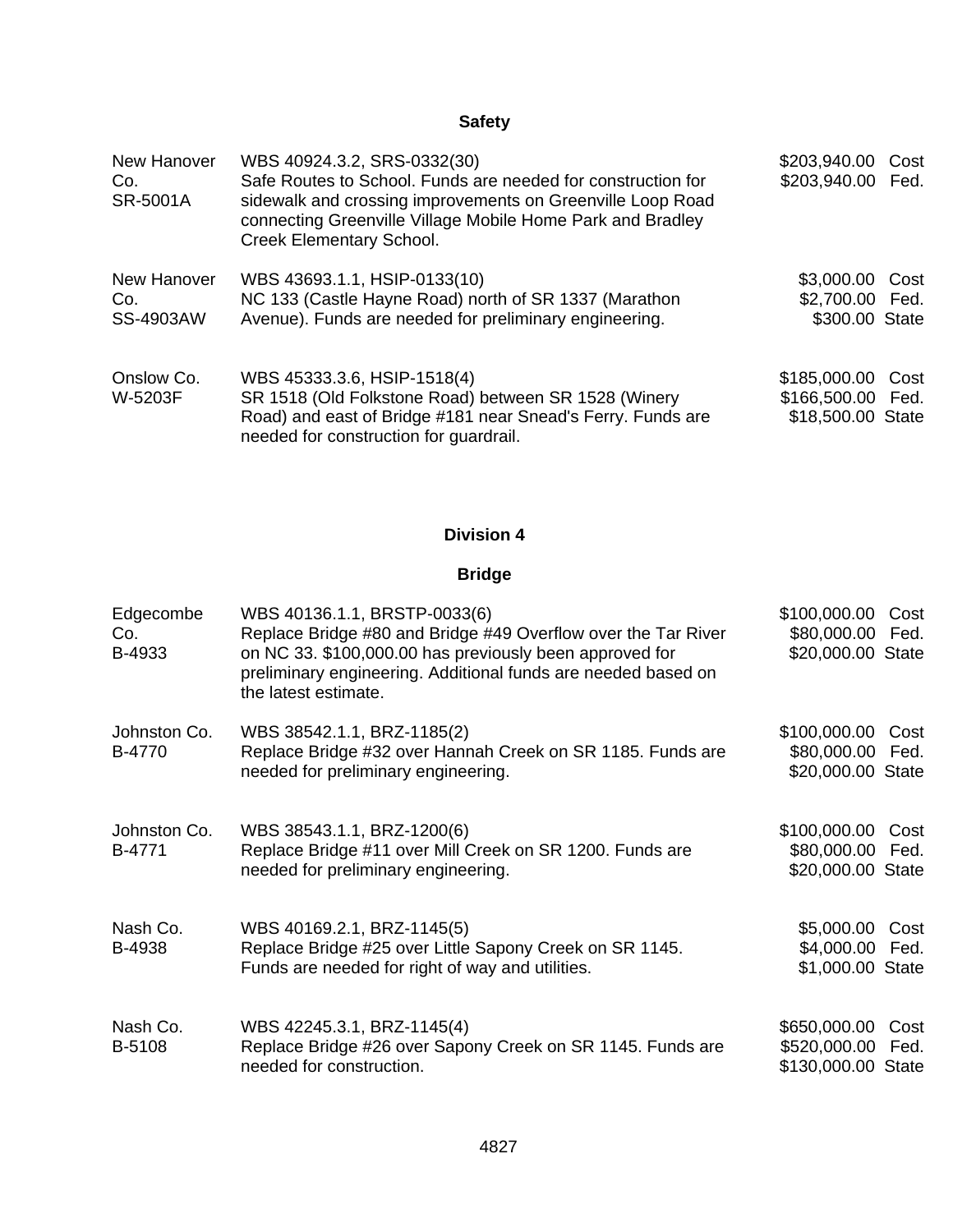| Wayne Co. | WBS 38608.1.1, BRSTP-070B(7)                                | \$150,000.00 Cost |  |
|-----------|-------------------------------------------------------------|-------------------|--|
| B-4838    | Replace Bridge #20 over the Seaboard Coast Line Railroad on | \$120,000.00 Fed. |  |
|           | US 70. Funds are needed for preliminary engineering.        | \$30,000.00 State |  |

# **Safety**

| Halifax Co. | WBS 43694.1.1, HSIP-0158(58)                              | \$20,000.00 Cost |  |
|-------------|-----------------------------------------------------------|------------------|--|
| SS-4904BS   | US 158 (Julian Allsbrook Highway) at SR 1745/SR 1752 (Old | \$18,000.00 Fed. |  |
|             | Farm Road). Funds are needed for preliminary engineering. | \$2,000.00 State |  |

## **Division 5**

# **Congestion Mitigation**

| Wake Forest/ | WBS 46229.1.1, CMS-0527(10)                              | \$416,000.00 Cost |  |
|--------------|----------------------------------------------------------|-------------------|--|
| Wake Co.     | Smith and Sanford Creek Greenway and Sidewalk. Funds are | \$332,800.00 Fed. |  |
| C-5164       | needed for preliminary engineering.                      | \$83,200.00 Local |  |

## **Enhancement**

| Raleigh/  | WBS 41821.3.34, STPDA-0520(45)                                | \$709,246.00 Cost  |  |
|-----------|---------------------------------------------------------------|--------------------|--|
| Wake Co.  | Creedmoor Road Sidewalk Improvements from Glenwood            | \$567,397.00 Fed.  |  |
| EL-5100IE | Avenue to Strickland Road. Funds are needed for construction. | \$141,849.00 Local |  |

# **Bridge**

| Franklin Co.<br>B-5328  | WBS 46042.1.1, BRZ-1406(11)<br>Replace Bridge #129 over Sandy Creek on SR 1406. Funds are<br>needed for preliminary engineering.          | \$100,000.00<br>\$80,000.00 Fed.<br>\$20,000.00 State | Cost |
|-------------------------|-------------------------------------------------------------------------------------------------------------------------------------------|-------------------------------------------------------|------|
| Granville Co.<br>B-4944 | WBS 40146.2.1, BRZ-1140(9)<br>Replace Bridge #225 over Knapps Reeds Creek on SR 1140.<br>Funds are needed for right of way and utilities. | \$65,000.00<br>\$52,000.00 Fed.<br>\$13,000.00 State  | Cost |
| Granville Co.<br>B-5323 | WBS 46037.1.1, BRZ-1442(3)<br>Replace Bridge #143 over Johnston Creek on SR 1442. Funds<br>are needed for preliminary engineering.        | \$100,000.00<br>\$80,000.00 Fed.<br>\$20,000.00 State | Cost |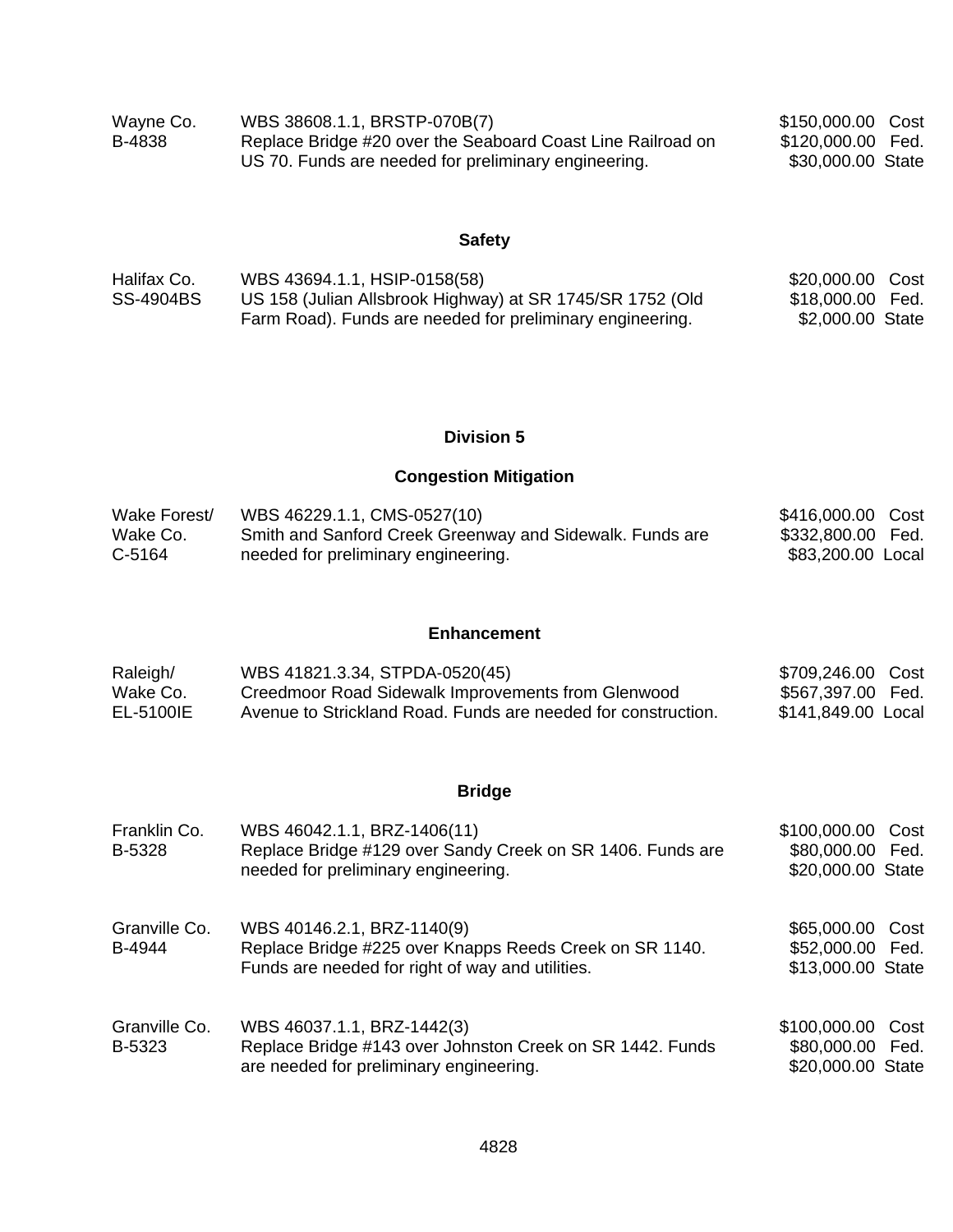| Person Co.<br>B-5322 | WBS 46036.1.1, BRZ-1343(3)<br>Replace Bridge #51 over Richland Creek on SR 1343. Funds<br>are needed for preliminary engineering.                                                                                                 | \$100,000.00 Cost<br>\$80,000.00 Fed.<br>\$20,000.00 State   |      |
|----------------------|-----------------------------------------------------------------------------------------------------------------------------------------------------------------------------------------------------------------------------------|--------------------------------------------------------------|------|
| Vance Co.<br>B-4828  | WBS 38598.1.2, BRZ-1526(6)<br>Replace Bridge #56 over Sandy Creek on SR 1526. Funds are<br>needed for preliminary engineering.                                                                                                    | \$100,000.00 Cost<br>\$80,000.00 Fed.<br>\$20,000.00 State   |      |
| Wake Co.<br>B-4662   | WBS 38457.1.2, BRZ-2308(5)<br>Replace Bridge #196 over Mocassin Creek on SR 2308 and<br>SR 1726. Funds are needed for preliminary engineering.                                                                                    | \$55,000.00 Cost<br>\$44,000.00 Fed.<br>\$11,000.00 State    |      |
| Wake Co.<br>B-4831   | WBS 38601.1.1, BRZ-1152(7)<br>Replace Bridge #371 over White Oak Creek on SR 1152. Funds<br>are needed for preliminary engineering.                                                                                               | \$100,000.00 Cost<br>\$80,000.00 Fed.<br>\$20,000.00 State   |      |
| Wake Co.<br>B-4832   | WBS 38602.3.1, BRZ-2511(1)<br>Replace Bridge #230 over Poplar Creek on SR 2511,<br>0.065 mile. Funds are needed for construction based on the<br>estimate from the 12-Month Tentative Letting List published<br>October 10, 2012. | \$575,000.00 Cost<br>\$460,000.00 Fed.<br>\$115,000.00 State |      |
| Wake Co.<br>B-5326   | WBS 46040.1.1, BRZ-2555(1)<br>Replace Bridge #247 over White Oak Creek on SR 2555. Funds<br>are needed for preliminary engineering.                                                                                               | \$100,000.00<br>\$80,000.00 Fed.<br>\$20,000.00 State        | Cost |
|                      | <b>Safety</b>                                                                                                                                                                                                                     |                                                              |      |
| Durham Co.           | WBS 43696.1.1, HSIP-1327(4)                                                                                                                                                                                                       | \$5,000.00 Cost                                              |      |

| <b>SS-4905BP</b>       | SR 1327 (Gregson Street) at Club Boulevard. Funds are<br>needed for preliminary engineering.                                          | \$4,500.00 Fed.<br>\$500.00 State                    |
|------------------------|---------------------------------------------------------------------------------------------------------------------------------------|------------------------------------------------------|
| Vance Co.<br>SS-4905BO | WBS 43695.1.1, HSIP-0158(59)<br>US 159 at SR 1310 (Ross Mill Road)/Prosperity Drive. Funds<br>are needed for preliminary engineering. | \$3,000.00 Cost<br>\$2,700.00 Fed.<br>\$300.00 State |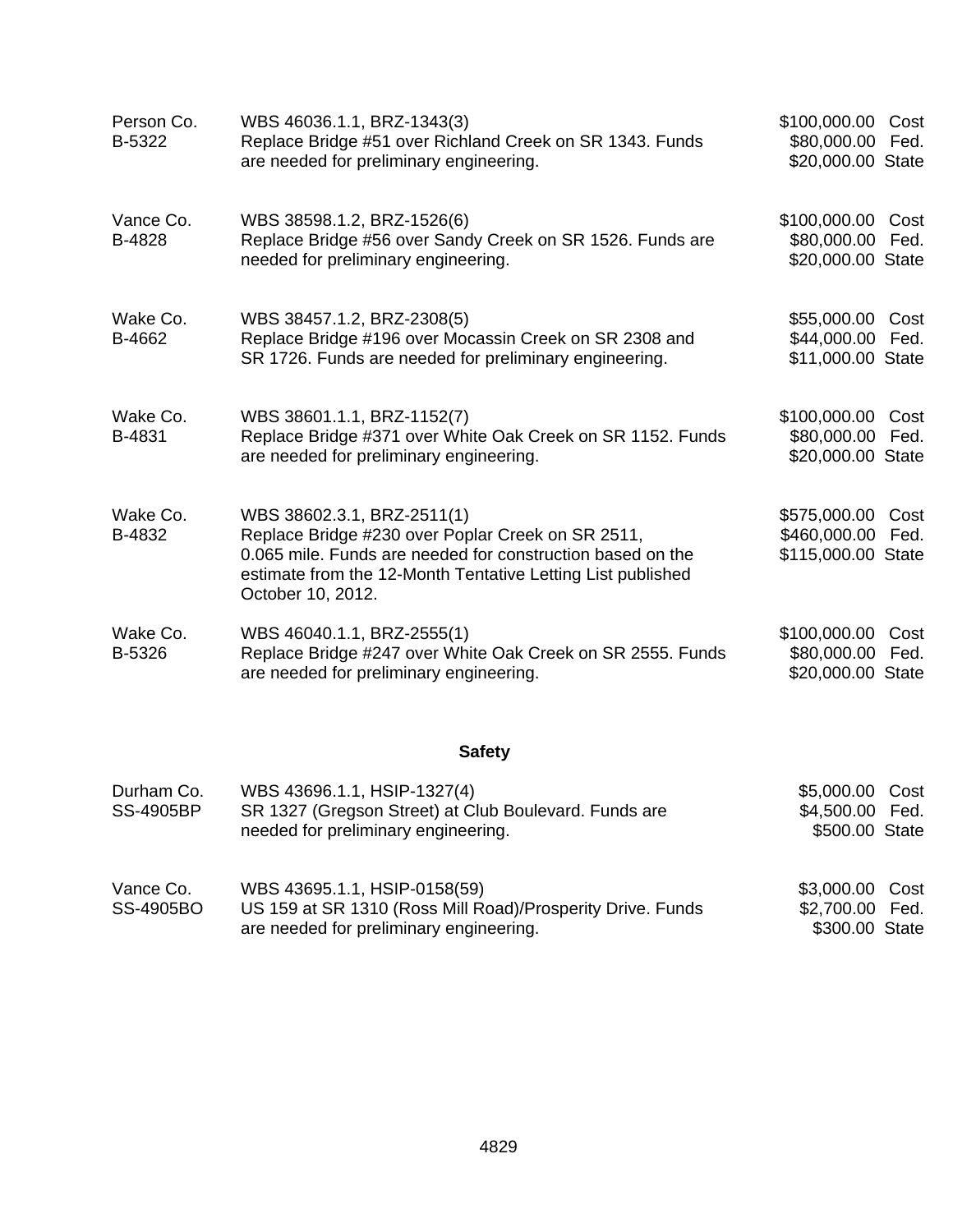### **Division 6**

# **National Highway**

| Columbus Co.<br>R-5509                        | WBS 45463.3.1, NHS-0074(132)<br>US 74 from US 74 Business to NC 214, 17.060 miles. Funds<br>are needed for construction based on the estimate from the<br>12-Month Tentative Letting List published October 10, 2012.                                                                                                                                                                            | \$12,500,000.00<br>\$10,000,000.00<br>\$2,500,000.00 State     | Cost<br>Fed. |
|-----------------------------------------------|--------------------------------------------------------------------------------------------------------------------------------------------------------------------------------------------------------------------------------------------------------------------------------------------------------------------------------------------------------------------------------------------------|----------------------------------------------------------------|--------------|
| Robeson Co.<br>R-5510                         | WBS 45467.3.1, NHS-0074(134)<br>US 74 from NC 41 to the Columbus County Line, 10.900 miles.<br>Funds are needed for construction based on the estimate from<br>the 12-Month Tentative Letting List published October 10, 2012.                                                                                                                                                                   | \$2,850,000.00<br>\$2,280,000.00<br>\$570,000.00 State         | Cost<br>Fed. |
|                                               | <b>Urban</b>                                                                                                                                                                                                                                                                                                                                                                                     |                                                                |              |
| Fayetteville/<br>Cumberland<br>Co.<br>U-2809B | WBS 34865.3.3, STP-1132(7)<br>SR 1132 (Legion Road) from SR 1363 (Elk Road) to SR 1007<br>(Owen Drive), 2.884 miles. \$19,000,000.00 has previously<br>been approved for construction. Funds need to be decreased<br>(\$274,771.00) to reflect the low bid received on<br>September 18, 2012.                                                                                                    | -\$274,771.00 Cost<br>-\$219,817.00 Fed.<br>-\$54,954.00 State |              |
| Cumberland<br>Co.<br>U-2810B                  | WBS 34866.3.2, STP-1003(69)<br>SR 1003 (Camden Road) from NC 162 (Hope Mills Bypass) to<br>east of Oakland Avenue and the CSX Railroad, 1.130 miles.<br>Funds are needed for construction based on the estimate from<br>the 12-Month Tentative Letting List published October 10, 2012.<br>This is a two (2) year cash flow project with \$6,800,000.00 in<br>FFY13 and \$6,800,000.00 in FFY14. | \$13,600,000.00<br>\$10,880,000.00<br>\$2,720,000.00 State     | Cost<br>Fed. |

| Columbus Co.<br>B-5332          | WBS 46046.1.1, BRZ-1005(33)<br>Replace Bridge #130 over Cedar Creek on SR 1005. Funds are<br>needed for preliminary engineering. | \$100,000.00 Cost<br>\$80,000.00 Fed.<br>\$20,000.00 State   |  |
|---------------------------------|----------------------------------------------------------------------------------------------------------------------------------|--------------------------------------------------------------|--|
| Columbus Co.<br><b>BD-5106K</b> | WBS 45352.3.11, BRZ-1314(7)<br>Replace Bridge #103 over Big Freshwater Branch on SR 1314.<br>Funds are needed for construction.  | \$550,000.00 Cost<br>\$440,000.00 Fed.<br>\$110,000.00 State |  |
| Columbus Co.<br><b>BD-5106L</b> | WBS 45352.3.12, BRSTP-0904(8)<br>Replace Bridge #79 over a flood control canal on NC 904.<br>Funds are needed for construction.  | \$575,000.00 Cost<br>\$460,000.00 Fed.<br>\$115,000.00 State |  |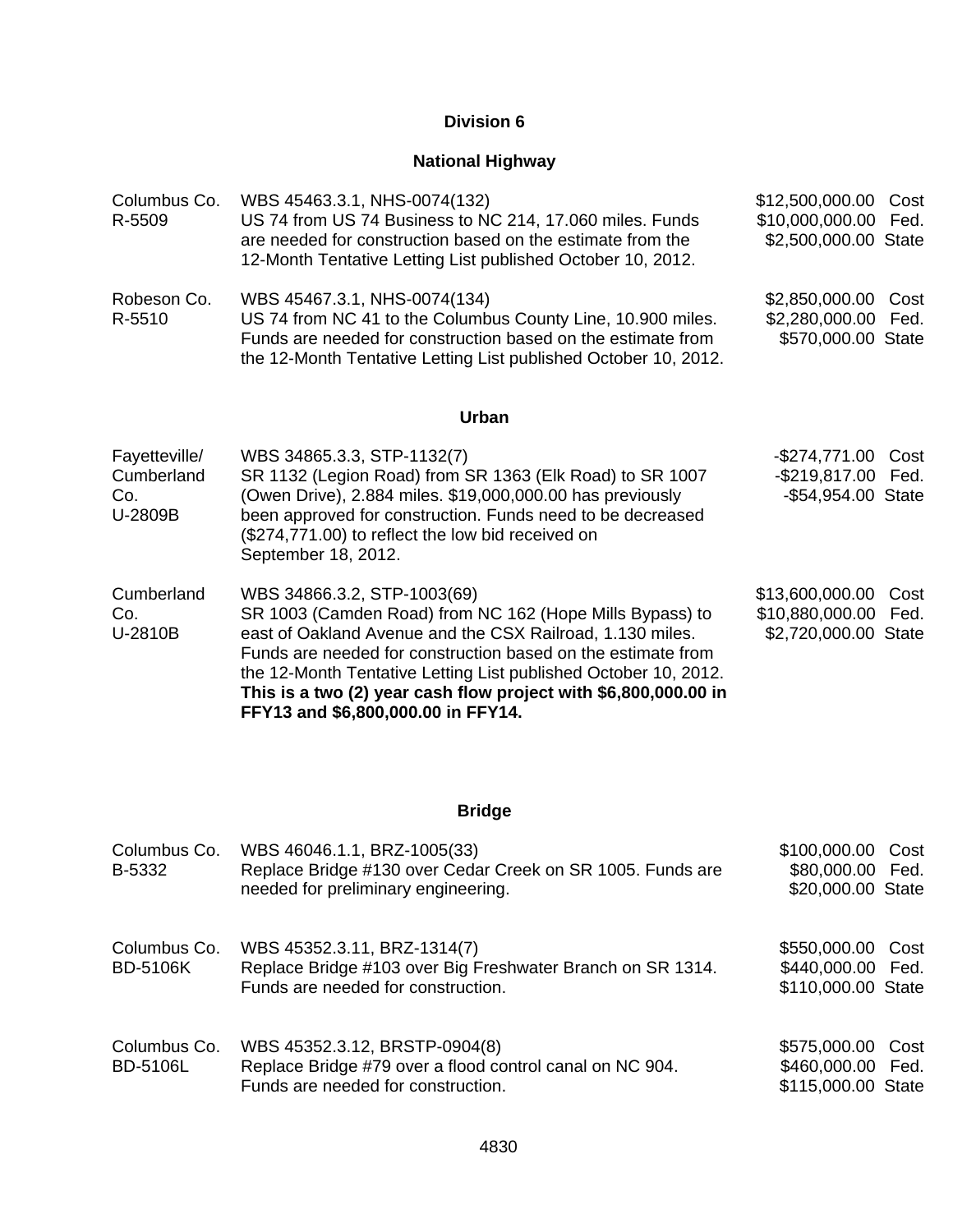| Cumberland<br>Co.<br>B-2948 | WBS 38232.3.1, BRSTP-1104(12)<br>Replace Bridge #78 over Little Rockfish Creek on SR 1104,<br>0.118 mile. Funds are needed for construction based on the<br>estimate from the 12-Month Tentative Letting List published<br>October 10, 2012. | \$1,300,000.00<br>\$1,040,000.00<br>\$260,000.00 State     | Cost<br>Fed. |
|-----------------------------|----------------------------------------------------------------------------------------------------------------------------------------------------------------------------------------------------------------------------------------------|------------------------------------------------------------|--------------|
| Cumberland<br>Co.<br>B-5516 | WBS 55016.1.1, BRSTP-3569(1)<br>Replace Bridge #14 over Lake Rim Runoff on SR 3569. Funds<br>are needed for preliminary engineering.                                                                                                         | \$150,000.00 Cost<br>\$120,000.00<br>\$30,000.00 State     | Fed.         |
| Harnett Co.<br>B-4544       | WBS 38406.1.2, BRZ-1722(7)<br>Replace Bridge #133 and Bridge #134 over the Black River and<br>the Black River Overflow on SR 1722. Funds are needed for<br>preliminary engineering.                                                          | \$100,000.00<br>\$80,000.00<br>\$20,000.00 State           | Cost<br>Fed. |
| Harnett Co.<br>B-5704       | WBS 45658.1.1, BRSTP-1718(8)<br>Replace Bridge #246 over the Black River on SR 1718. Funds<br>are needed for preliminary engineering.                                                                                                        | \$100,000.00 Cost<br>\$80,000.00 Fed.<br>\$20,000.00 State |              |
| Robeson Co.<br>B-4620       | WBS 38438.1.2, BRZ-2455(3)<br>Replace Bridge #121 and Bridge #123 over Ashpole Swamp on<br>SR 2455. Funds are needed for preliminary engineering.                                                                                            | \$100,000.00<br>\$80,000.00<br>\$20,000.00 State           | Cost<br>Fed. |
| Robeson Co.<br>B-5333       | WBS 46047.1.1, BRZ-1550(2)<br>Replace Bridge #173 over the Lumber River on SR 1550. Funds<br>are needed for preliminary engineering.                                                                                                         | \$100,000.00<br>\$80,000.00<br>\$20,000.00 State           | Cost<br>Fed. |
| Robeson Co.<br>B-5334       | WBS 46048.1.1, BRZ-2220(4)<br>Replace Bridge #78 over Mill Swamp Creek on SR 2220. Funds<br>are needed for preliminary engineering.                                                                                                          | \$100,000.00<br>\$80,000.00 Fed.<br>\$20,000.00 State      | Cost         |
| Robeson Co.<br>B-5695       | WBS 45649.1.1, BRZ-1550(3)<br>Replace Bridge #174 over the Lumber River Overflow on<br>SR 1550. Funds are needed for preliminary engineering.                                                                                                | \$100,000.00<br>\$80,000.00<br>\$20,000.00 State           | Cost<br>Fed. |
| Robeson Co.<br>B-5696       | WBS 45650.1.1, BRSTP-0130(9)<br>Replace Bridge #65 over Old Field Swamp on NC 130. Funds<br>are needed for preliminary engineering.                                                                                                          | \$100,000.00<br>\$80,000.00<br>\$20,000.00 State           | Cost<br>Fed. |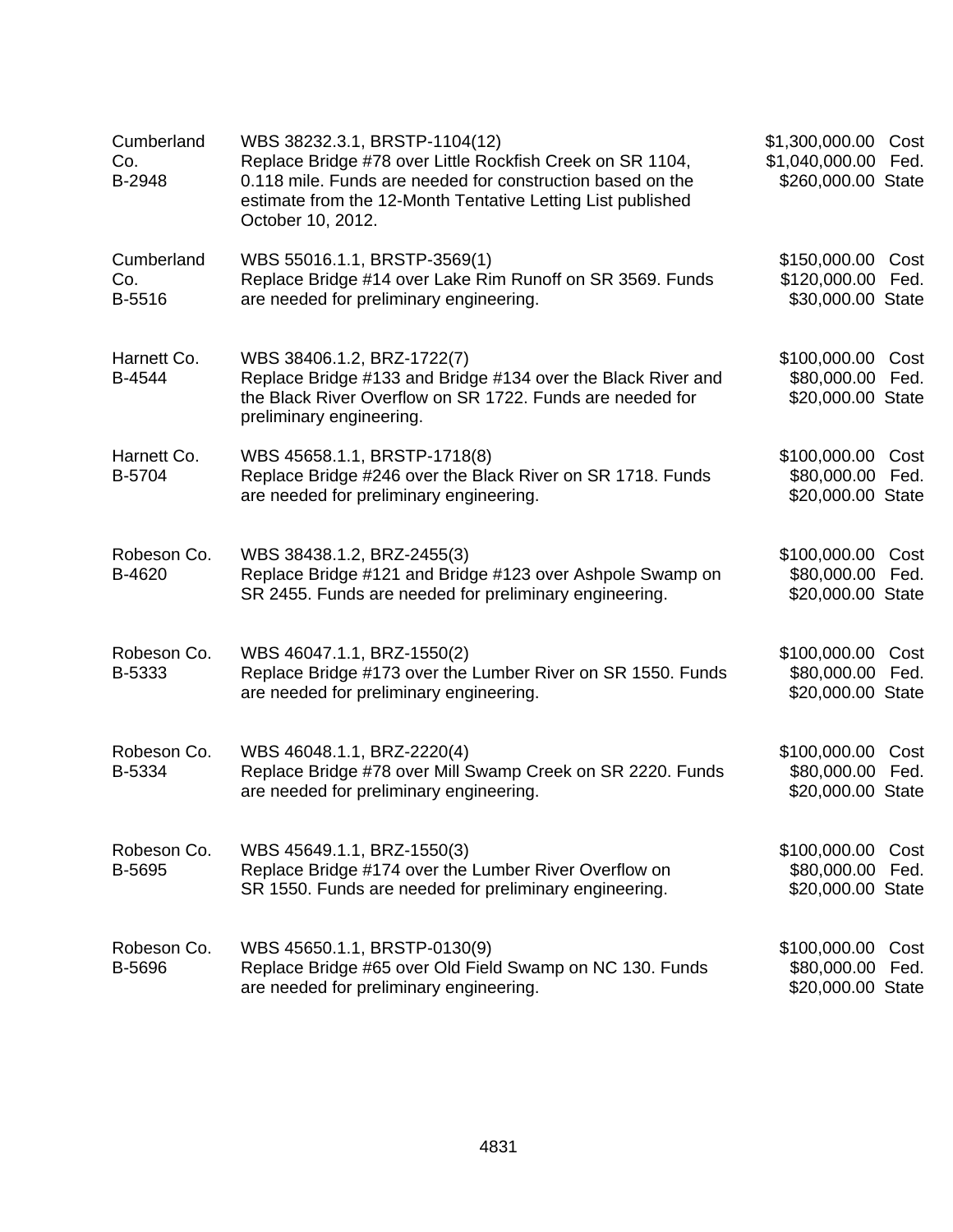| Columbus Co.<br><b>SS-4906BP</b>                | WBS 43697.1.1, HSIP-1585(2)<br>SR 1585 (Union Valley Road) at Bridge #207 north of SR 1557<br>(Lawrence Tate Road). Funds are needed for preliminary<br>engineering.  | \$5,000.00 Cost<br>\$4,500.00<br>\$500.00 State          | Fed.         |
|-------------------------------------------------|-----------------------------------------------------------------------------------------------------------------------------------------------------------------------|----------------------------------------------------------|--------------|
| Fayetteville/<br>Cumberland<br>Co.<br>SR-5001BD | WBS 40924.3.55, SRS-0620(20)<br>Safe Routes to School. Funds are needed for construction for<br>sidewalk along Hoke Loop Road to serve Lake Rim Elementary<br>School. | \$100,000.00 Cost<br>\$100,000.00                        | Fed.         |
| Cumberland<br>Co.<br><b>SS-4906BR</b>           | WBS 43699.1.1, HSIP-0295(2)<br>I-295 at the I-95 Ramps, Southbound Ramps and US 13 Merge.<br>Funds are needed for preliminary engineering.                            | \$5,000.00<br>\$4,500.00<br>\$500.00 State               | Cost<br>Fed. |
| Cumberland<br>Co.<br>W-5206M                    | WBS 45336.2.13, HSIP-1409(13)<br>SR 1409 (71st School Road) at SR 1410 (Old Bunce Road) in<br>Fayetteville. Funds are needed for right of way and utilities.          | \$50,000.00 Cost<br>\$45,000.00 Fed.<br>\$5,000.00 State |              |
| Harnett Co.<br>SS-4906BQ                        | WBS 43698.1.1, HSIP-0421(76)<br>US 421 (Cumberland Street) at Dunn-Erwin Road/Broad Street<br>in the Town of Dunn. Funds are needed for preliminary<br>engineering.   | \$5,000.00<br>\$4,500.00<br>\$500.00 State               | Cost<br>Fed. |
|                                                 | <b>Division 7</b>                                                                                                                                                     |                                                          |              |
|                                                 | <b>Bridge</b>                                                                                                                                                         |                                                          |              |
| Alamance Co.<br>B-5346                          | WBS 46060.1.1, BRZ-1529(10)<br>Replace Bridge #3 over a creek on SR 1529. Funds are needed<br>for preliminary engineering.                                            | \$100,000.00<br>\$80,000.00 Fed.<br>\$20,000.00 State    | Cost         |
| Alamance Co.<br>B-5347                          | WBS 46061.1.1, BRZ-1145(8)<br>Replace Bridge #170 over a prong of Alamance Creek on<br>SR 1145. Funds are needed for preliminary engineering.                         | \$100,000.00<br>\$80,000.00<br>\$20,000.00 State         | Cost<br>Fed. |
| Alamance Co.<br>B-5349                          | WBS 46063.1.1, BRZ-1149(10)<br>Replace Bridge #173 over Little Alamance Creek on SR 1149.<br>Funds are needed for preliminary engineering.                            | \$100,000.00<br>\$80,000.00<br>\$20,000.00 State         | Cost<br>Fed. |
| Alamance Co.<br>B-5350                          | WBS 46064.1.1, BRZ-1768(3)<br>Replace Bridge #44 over Jordan's Creek on SR 1768. Funds<br>are needed for preliminary engineering.                                     | \$100,000.00<br>\$80,000.00<br>\$20,000.00 State         | Cost<br>Fed. |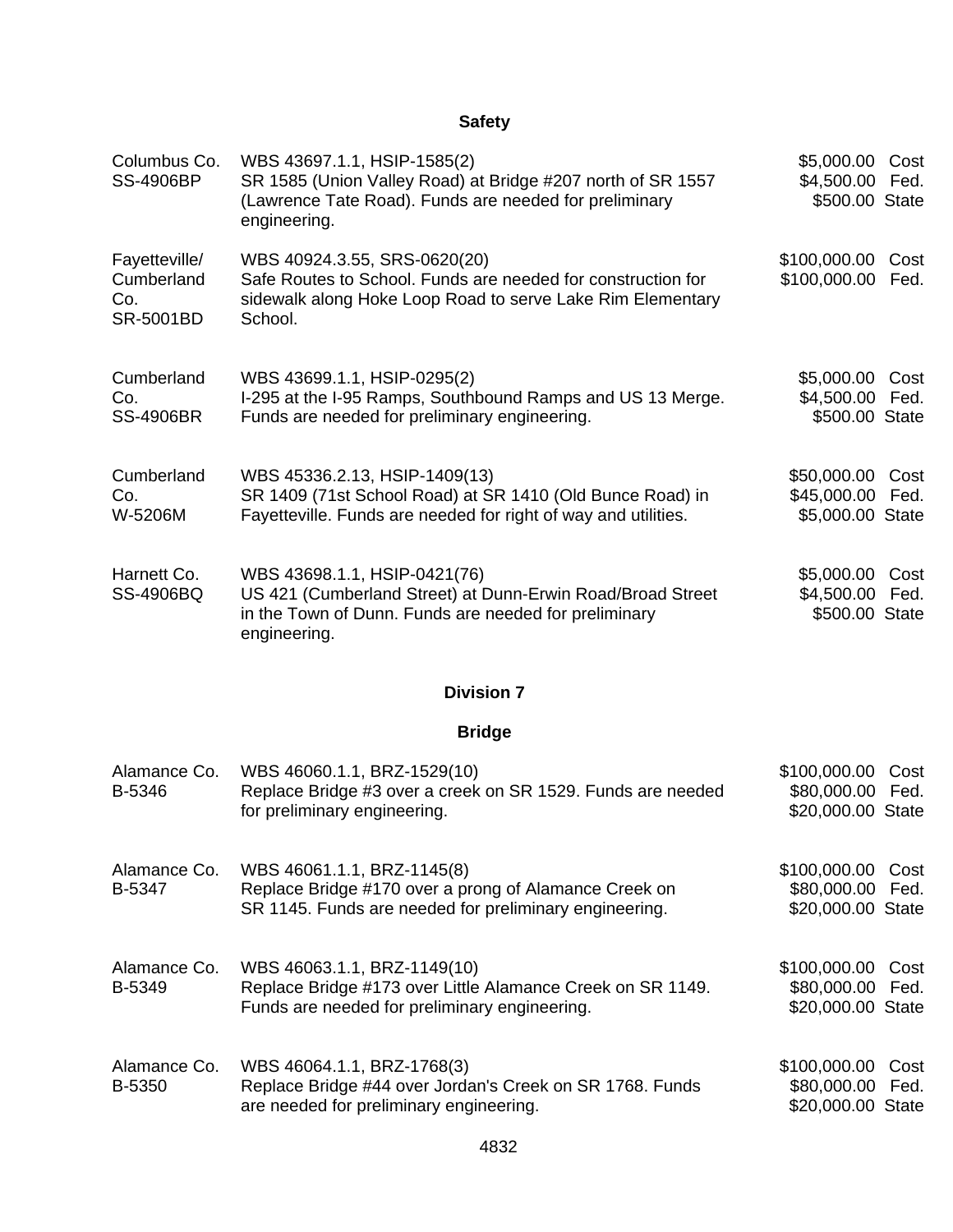| Caswell Co.<br>B-4726           | WBS 38500.3.1, BRZ-1723(7)<br>Replace Bridge #5 over Panther Branch Creek on SR 1723,<br>0.076 mile. Funds are needed for construction based on the<br>estimate from the 12-Month Tentative Letting List published<br>October 10, 2012. | \$500,000.00<br>\$400,000.00<br>\$100,000.00 State     | Cost<br>Fed. |
|---------------------------------|-----------------------------------------------------------------------------------------------------------------------------------------------------------------------------------------------------------------------------------------|--------------------------------------------------------|--------------|
| Guilford Co.<br>B-4756          | WBS 38528.2.1, BRZ-2128(1)<br>Replace Bridge #120 over Reedy Fork Creek on SR 2128.<br>Funds are needed for right of way and utilities.                                                                                                 | \$125,000.00<br>\$100,000.00<br>\$25,000.00 State      | Cost<br>Fed. |
| Guilford Co.<br>B-5351          | WBS 46065.1.1, BRNHS-0029(55)<br>Replace Bridge #242 over the Deep River on US 29/70 and I-85<br>Business Loop. Funds are needed for preliminary engineering.                                                                           | \$150,000.00<br>\$120,000.00<br>\$30,000.00 State      | Cost<br>Fed. |
| Guilford Co.<br>B-5353          | WBS 46067.1.1, BRNHS-0029(56)<br>Replace Bridge #147 over US 311 on US 29/70 and I-85<br>Business. Funds are needed for preliminary engineering.                                                                                        | \$150,000.00 Cost<br>\$120,000.00<br>\$30,000.00 State | Fed.         |
| Guilford Co.<br>B-5354          | WBS 46068.1.1, BRZ-4771(1)<br>Replace Bridge #360 over US 29 on SR 4771. Funds are<br>needed for preliminary engineering.                                                                                                               | \$100,000.00<br>\$80,000.00<br>\$20,000.00 State       | Cost<br>Fed. |
| Guilford Co.<br><b>BD-5107P</b> | WBS 45353.3.17, BRZ-3360(1)<br>Replace Bridge #260 over Stinking Quarter Creek on SR 3360.<br>Funds are needed for construction.                                                                                                        | \$475,000.00<br>\$380,000.00<br>\$95,000.00 State      | Cost<br>Fed. |
| Orange Co.<br>B-4962            | WBS 40174.1.1, BRSTP-0070(120)<br>Replace Bridge #46 over the Eno River on the US 70 Bypass.<br>\$100,000.00 has previously been approved for preliminary<br>engineering. Additional funds are needed based on the latest<br>estimate.  | \$100,000.00<br>\$80,000.00<br>\$20,000.00 State       | Cost<br>Fed. |
| Orange Co.<br>B-5348            | WBS 46062.1.1, BRSTP-1005(31)<br>Replace Bridge #85 over Phil's Creek on SR 1005. Funds are<br>needed for preliminary engineering.                                                                                                      | \$100,000.00<br>\$80,000.00<br>\$20,000.00 State       | Cost<br>Fed. |
| Rockingham<br>Co.<br>B-4624     | WBS 38441.1.2, BRZ-1929(3)<br>Replace Bridge #80 over Wolf Island Creek on SR 1929. Funds<br>are needed for preliminary engineering.                                                                                                    | \$100,000.00<br>\$80,000.00<br>\$20,000.00 State       | Cost<br>Fed. |
| Rockingham<br>Co.<br>B-4802     | WBS 38572.1.1, BRZ-1002(24)<br>Replace Bridge #18 over the Haw River on SR 1002. Funds are<br>needed for preliminary engineering.                                                                                                       | \$100,000.00<br>\$80,000.00<br>\$20,000.00 State       | Cost<br>Fed. |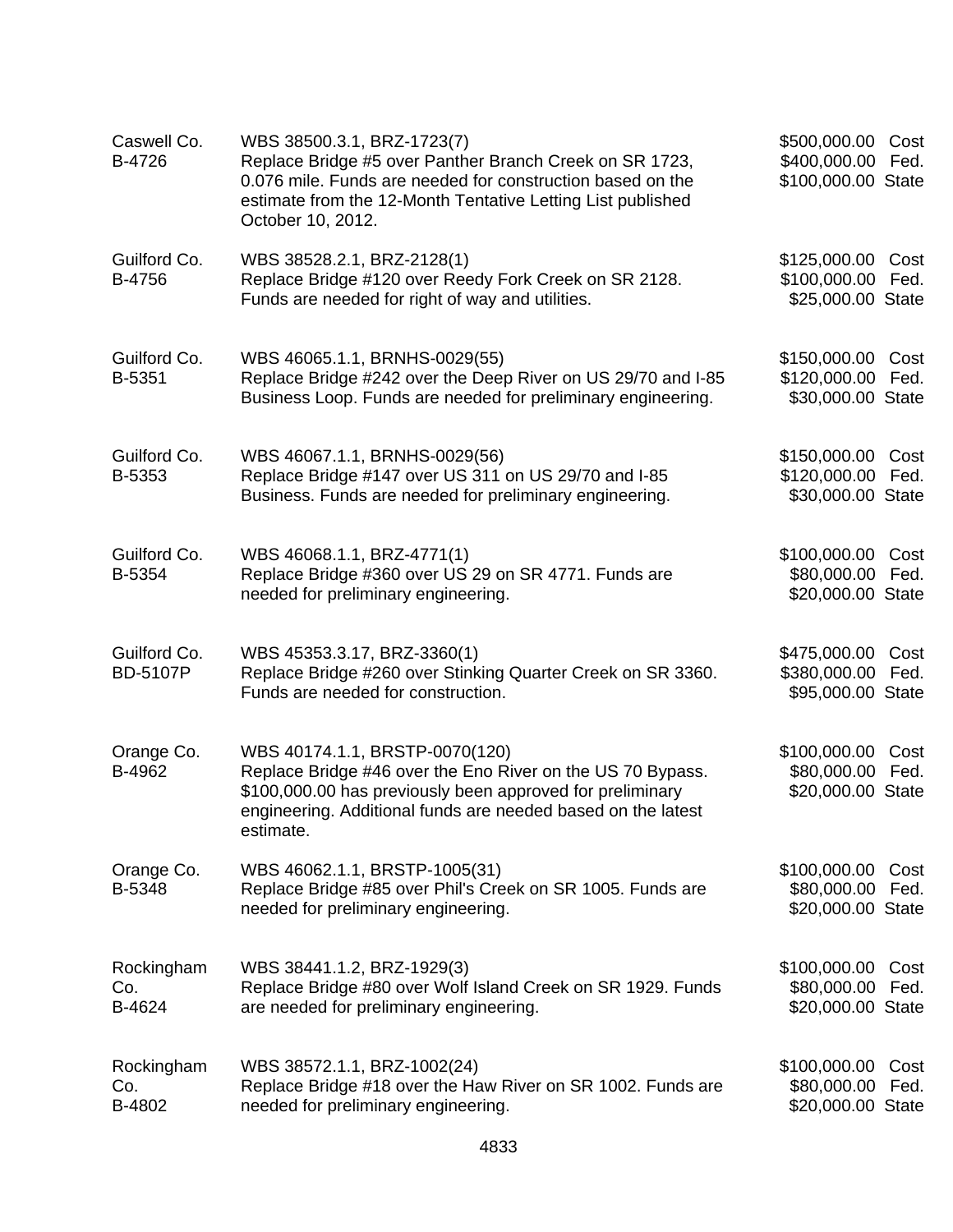| Rockingham | WBS 38575.1.1, BRZ-2406(2)                             | \$100,000.00 Cost |  |
|------------|--------------------------------------------------------|-------------------|--|
| Co.        | Replace Bridge #9 over a prong of Troublesome Creek on | \$80,000.00 Fed.  |  |
| B-4805     | SR 2406. Funds are needed for preliminary engineering. | \$20,000.00 State |  |

| Guilford Co.<br><b>SS-4907AQ</b> | WBS 43700.1.1, HSIP-1896(1)<br>SR 1896 (West Hartley Drive)/SR 4143 (East Hartley Drive) at<br>Johnson Street in High Point. Funds are needed for preliminary<br>engineering.                 | \$2,500.00 Cost<br>\$2,250.00 Fed.<br>\$250.00 State        |
|----------------------------------|-----------------------------------------------------------------------------------------------------------------------------------------------------------------------------------------------|-------------------------------------------------------------|
| Guilford Co.<br><b>SS-4907AR</b> | WBS 43701.1.1, HSIP-040-3(133)216<br>I-40 Eastbound at I-73 Southbound. Funds are needed for<br>preliminary engineering.                                                                      | \$2,000.00 Cost<br>\$1,800.00 Fed.<br>\$200.00 State        |
| Guilford Co.<br><b>SS-4907AT</b> | WBS 43703.1.1, HSIP-085-3(211)125<br>I-85 Business north of Surratt Drive at the Norfolk Southern<br>Railroad Tracks Overpass in High Point. Funds are needed for<br>preliminary engineering. | \$2,500.00 Cost<br>\$2,250.00 Fed.<br>\$250.00 State        |
| Caswell Co.<br><b>SS-4907AS</b>  | WBS 43702.1.1, HSIP-0029(58)<br>US 29 Northbound at US 29 Business Exit near Yanceyville.<br>Funds are needed for preliminary engineering.                                                    | \$20,000.00<br>Cost<br>\$18,000.00 Fed.<br>\$2,000.00 State |

# **Division 8**

| Chatham Co.<br>B-4728 | WBS 38501.3.1, BRZ-1102(4)<br>Replace Bridge #251 over Brush Creek on SR 1102, 0.105 mile.<br>Funds are needed for construction based on the estimate from<br>the 12-Month Tentative Letting List published October 10, 2012. | \$700,000.00<br>\$560,000.00 Fed.<br>\$140,000.00 State | Cost |
|-----------------------|-------------------------------------------------------------------------------------------------------------------------------------------------------------------------------------------------------------------------------|---------------------------------------------------------|------|
| Chatham Co.<br>B-4729 | WBS 38502.1.1, BRZ-1303(5)<br>Replace Bridge #306 over a prong of the Rocky River on<br>SR 1303. Funds are needed for preliminary engineering.                                                                                | \$100,000.00<br>\$80,000.00 Fed.<br>\$20,000.00 State   | Cost |
| Hoke Co.<br>B-4550    | WBS 33763.1.2, BRZ-1432(6)<br>Replace Bridge #41 and Bridge #42 over Rockfish Creek on<br>SR 1432. Funds are needed for preliminary engineering.                                                                              | \$100,000.00<br>\$80,000.00 Fed.<br>\$20,000.00 State   | Cost |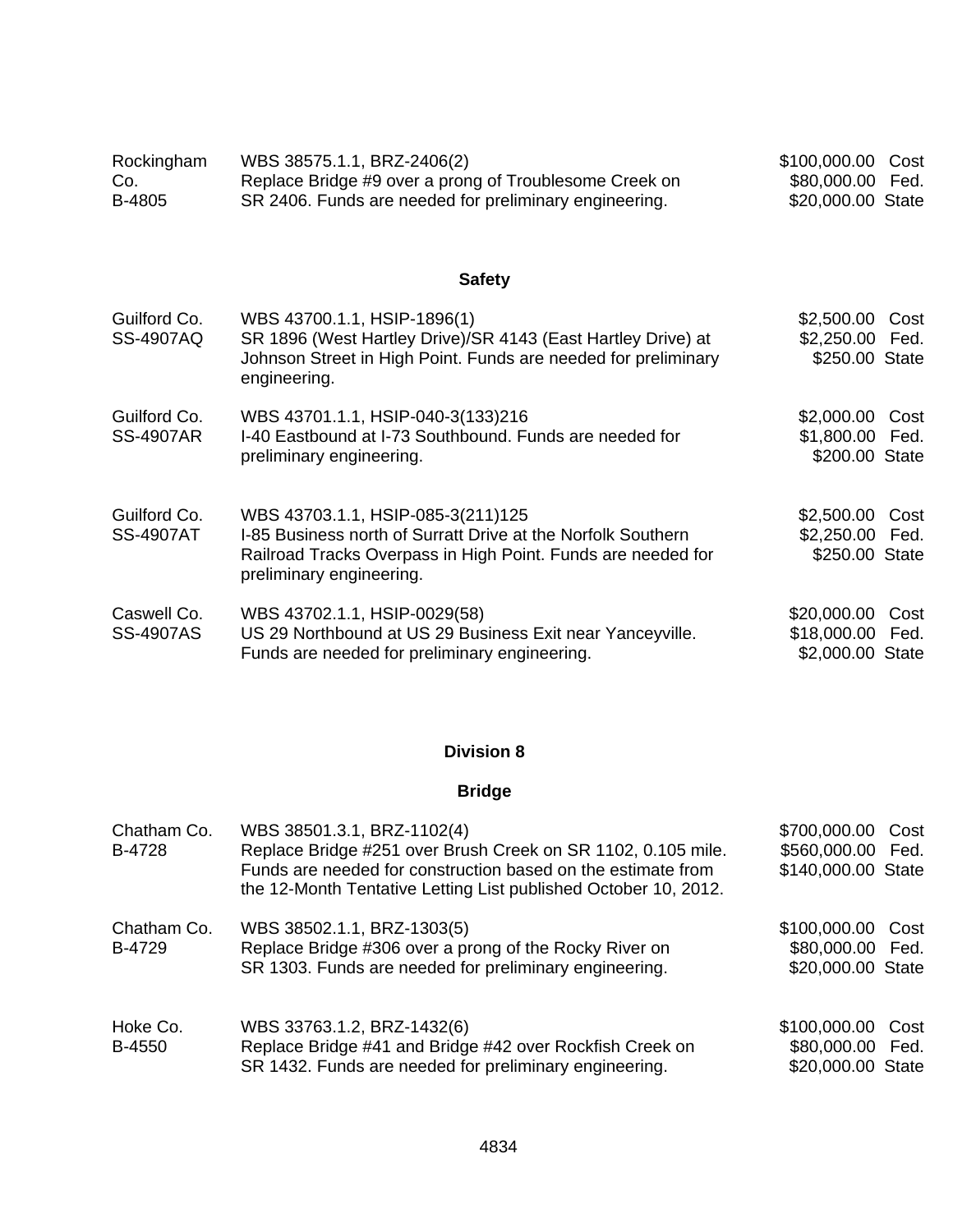| Montgomery<br>Co.<br>B-5362 | WBS 46077.1.1, BRSTP-0073(31)<br>Replace Bridge #53 over Drowning Creek on NC 73. Funds are<br>needed for preliminary engineering.                                                                                                   | \$100,000.00 Cost<br>\$80,000.00 Fed.<br>\$20,000.00 State  |      |
|-----------------------------|--------------------------------------------------------------------------------------------------------------------------------------------------------------------------------------------------------------------------------------|-------------------------------------------------------------|------|
| Randolph Co.<br>B-4794      | WBS 38564.1.1, BRZ-1107(14)<br>Replace Bridge #18 over Bettie McGee's Creek on SR 1107.<br>Funds are needed for preliminary engineering.                                                                                             | \$150,000.00 Cost<br>\$120,000.00 Fed.<br>\$30,000.00 State |      |
| Scotland Co.<br>B-4816      | WBS 38586.2.1, BRSTP-0015(22)<br>Replace Bridge #65 over Juniper Creek on US 15/501. Funds<br>are needed for right of way and utilities.                                                                                             | \$140,000.00 Cost<br>\$112,000.00 Fed.<br>\$28,000.00 State |      |
| Scotland Co.<br>B-4817      | WBS 38587.3.1, BRNHS-0074(71)<br>Replace Bridge #23 over Gum Swamp Creek on US 74,<br>0.222 mile. Funds are needed for construction based on the<br>estimate from the 12-Month Tentative Letting List published<br>October 10, 2012. | \$2,550,000.00<br>\$2,040,000.00 Fed.<br>\$510,000.00 State | Cost |

| Chatham Co. | WBS 45338.2.7, HSIP-1717(2)                                   | \$75,000.00 Cost |  |
|-------------|---------------------------------------------------------------|------------------|--|
| W-5208G     | SR 1717 (Jack Bennett Road) from west of SR 1716 (Big         | \$67,500.00 Fed. |  |
|             | Woods Road). Funds are needed for right of way and utilities. | \$7,500.00 State |  |

### **Division 9**

# **Urban**

| Winston-<br>Salem/<br>Forsyth Co.<br>U-4742JA | WBS 39746.2.10, STPDA-0918(60)<br>Intersection improvements at Sprague Street and Kernersville<br>Road. Funds are needed for right of way and utilities.                                    | \$50,130.00 Cost<br>\$40,104.00<br>Fed.<br>\$10,026.00 Local |
|-----------------------------------------------|---------------------------------------------------------------------------------------------------------------------------------------------------------------------------------------------|--------------------------------------------------------------|
| Winston-<br>Salem/<br>Forsyth Co.<br>U-4742JA | WBS 39746.3.10, STPDA-0918(60)<br>Intersection improvements at Sprague Street and Kernersville<br>Road. Funds are needed for construction for signal<br>improvements and a right turn lane. | \$116,970.00 Cost<br>\$93,576.00 Fed.<br>\$23,394.00 Local   |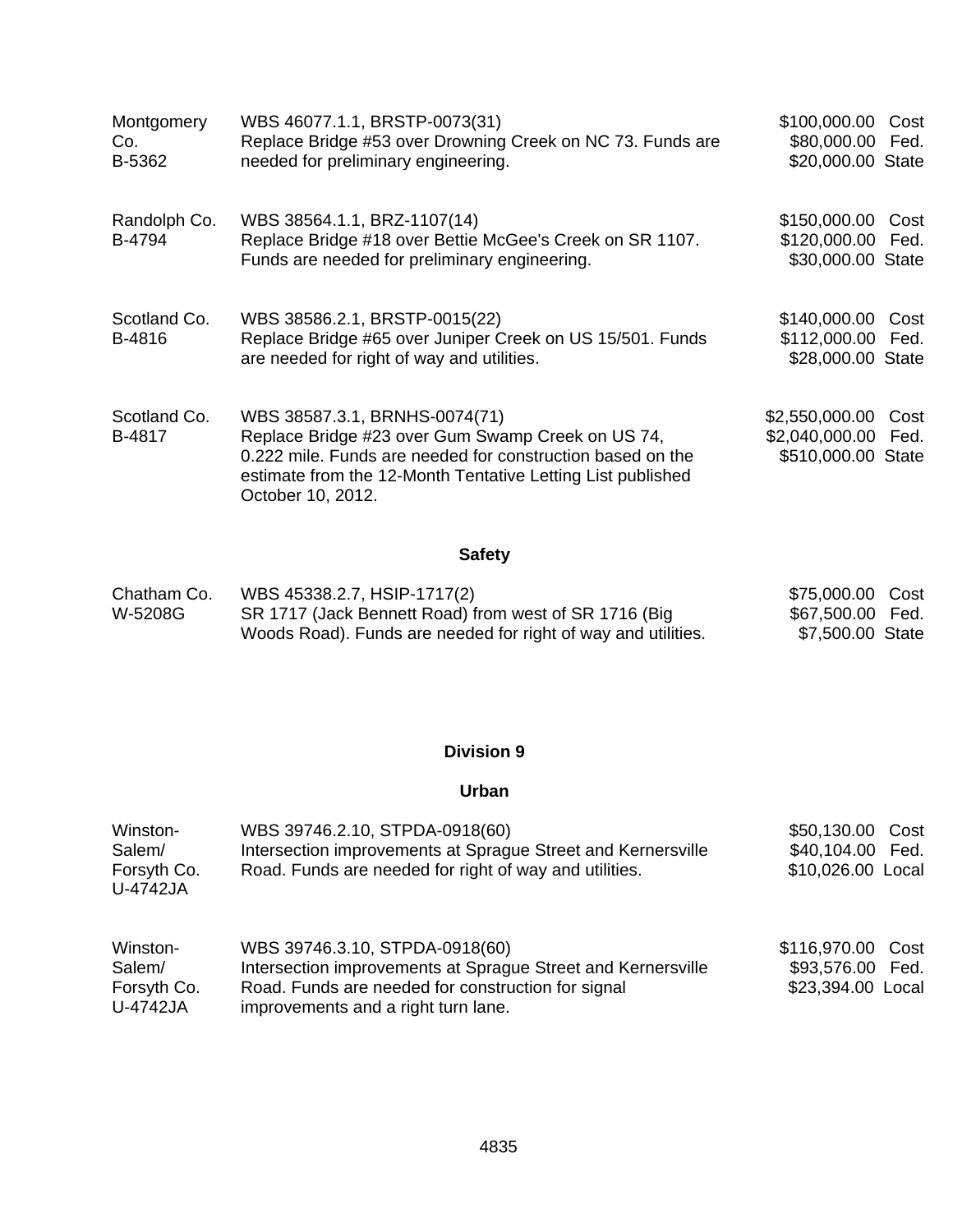# **Bridge**

| Davie Co.<br><b>BD-5109G</b>   | WBS 45355.3.7, BRZ-1406(9)<br>Replace Bridge #53 over Frost Mill Creek on SR 1406. Funds<br>are needed for construction.                                                                                                                                                                                                         | \$525,000.00 Cost<br>\$420,000.00<br>\$105,000.00 State | Fed.         |
|--------------------------------|----------------------------------------------------------------------------------------------------------------------------------------------------------------------------------------------------------------------------------------------------------------------------------------------------------------------------------|---------------------------------------------------------|--------------|
| Forsyth Co.<br>B-5770          | WBS 45726.1.1, BRSTP-0918(98)<br>Replace Bridge #243 over NC 150 in Winston-Salem on<br>Salisbury Ridge Road. Funds are needed for preliminary<br>engineering.                                                                                                                                                                   | \$150,000.00 Cost<br>\$120,000.00<br>\$30,000.00 State  | Fed.         |
| Forsyth Co.<br><b>BD-5109A</b> | WBS 45355.3.1, BRZ-1470(6)<br>Replace Bridge #2 over Fries Creek on SR 1470. Funds are<br>needed for construction.                                                                                                                                                                                                               | \$500,000.00<br>\$400,000.00<br>\$100,000.00 State      | Cost<br>Fed. |
| Rowan Co.<br>B-4257            | WBS 33599.3.1, BRSTP-1004(15)<br>Replace Bridge #143 over Church Creek on SR 1004, combined<br>with W-5303, SR 1004 and SR 2380 Intersection, 1.150 miles.<br>\$2,150,000.00 has previously been approved for construction.<br>Funds need to be increased \$339,566.00 to reflect the low bid<br>received on September 18, 2012. | \$339,566.00 Cost<br>\$271,653.00<br>\$67,913.00 State  | Fed.         |
| Rowan Co.<br>B-5365            | WBS 46080.1.1, BRNHS-0029(57)<br>Replace Bridge #21 and Bridge #34 over the Norfolk Southern<br>Railroad Tracks on US 29/US 152. Funds are needed for<br>preliminary engineering.                                                                                                                                                | \$150,000.00<br>\$120,000.00 Fed.<br>\$30,000.00 State  | Cost         |
| Rowan Co.<br>B-5366            | WBS 46081.1.1, BRZ-1735(4)<br>Replace Bridge #19 over Sloans Creek on SR 1735. Funds are<br>needed for preliminary engineering.                                                                                                                                                                                                  | \$100,000.00<br>\$80,000.00 Fed.<br>\$20,000.00 State   | Cost         |

# **Safety**

| Rowan Co.<br><b>SS-4909AQ</b> | WBS 43704.1.1, HSIP-0153(6)<br>Intersection of NC 153 and SR 1197 (Mt. Moriah Church Road)<br>near Landis. Funds are needed for preliminary engineering.             | \$3,500.00 Cost<br>\$3,150.00 Fed.<br>\$350.00 State |  |
|-------------------------------|----------------------------------------------------------------------------------------------------------------------------------------------------------------------|------------------------------------------------------|--|
| Rowan Co.<br><b>SS-4909AR</b> | WBS 43705.1.1, HSIP-2048(6)<br>SR 2048 (Woodleaf Road) and SR 1944 (West Ridge/Enon<br>Church Road) near Salisbury. Funds are needed for preliminary<br>engineering. | \$3,500.00 Cost<br>\$3,150.00 Fed.<br>\$350.00 State |  |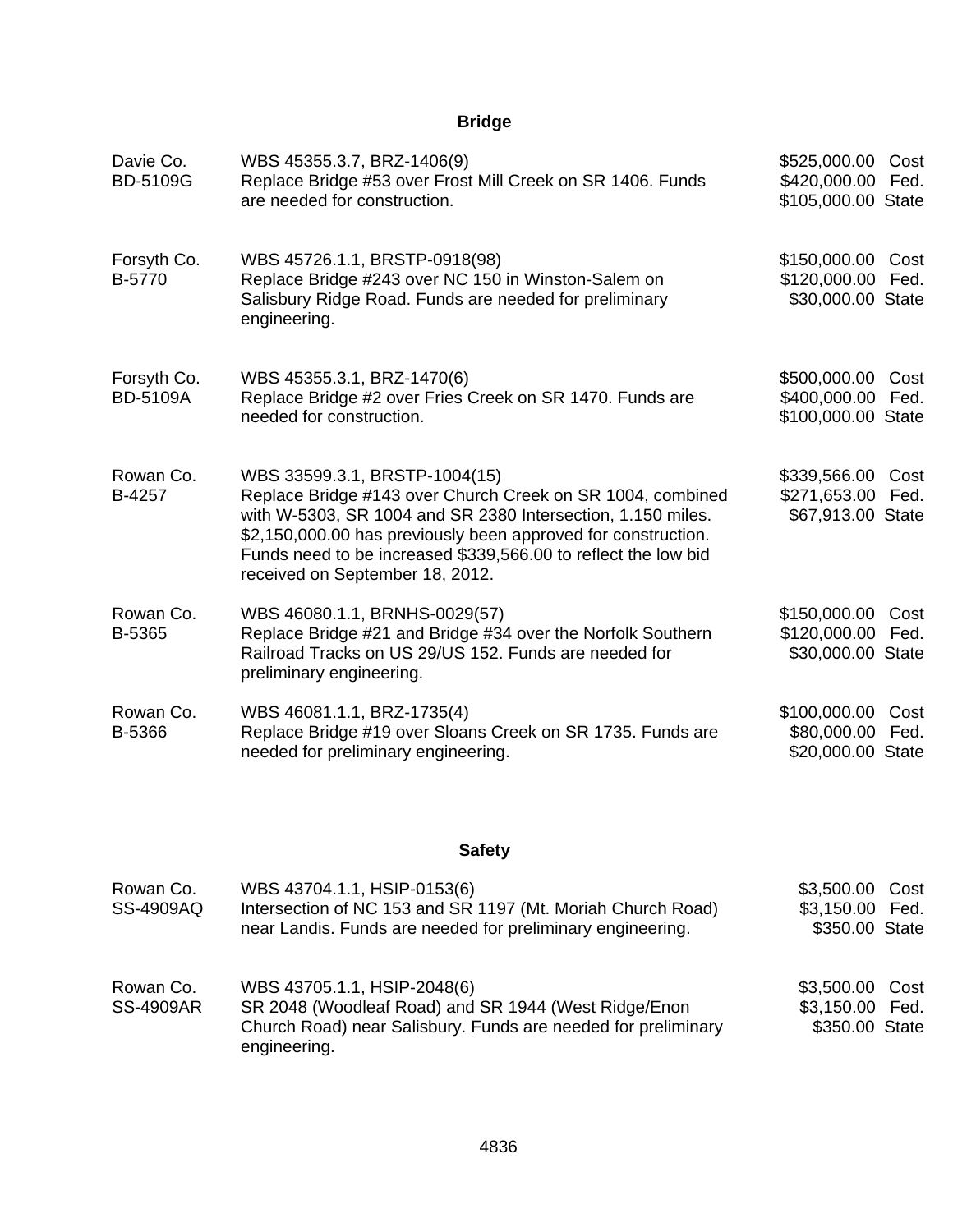## **Division 10**

# **Surface Transportation**

| Mecklenburg<br>Co.<br>R-4073J         | WBS 34613.1.21, STP-000S(287)<br>Division 10 - Site #12-13 (Charlotte) - Asphalt Materials Testing<br>Labs Corrective Action Plan for Potential Groundwater<br>Contamination. \$272,570.00 has previously been approved for<br>preliminary engineering. Additional funds are needed based on<br>the latest estimate for hazardous waste lawsuit. | \$11,905.00 Cost<br>\$11,905.00 State                              |
|---------------------------------------|--------------------------------------------------------------------------------------------------------------------------------------------------------------------------------------------------------------------------------------------------------------------------------------------------------------------------------------------------|--------------------------------------------------------------------|
| Mecklenburg<br>Co.<br>R-4073JB        | WBS 34613.3.21, STP-000S(318)<br>Division 10 - Site #26-56 (Charlotte) - Asphalt Materials Testing<br>Labs Corrective Action Plan for Potential Groundwater<br>Contamination. \$300,000.00 has previously been approved for<br>construction. Additional funds are needed based on the latest<br>estimate for hazardous waste lawsuit.            | \$11,906.00 Cost<br>\$11,906.00 State                              |
| Mecklenburg<br>Co.<br><b>R-4073JC</b> | WBS 34613.3.22, STP-000S(319)<br>Division 10 - Site #27-57 (Charlotte) Corrective Action Plan for<br>Potential Groundwater Contamination. \$200,000.00 has<br>previously been approved for construction. Additional funds are<br>needed based on the latest estimate for hazardous waste<br>lawsuit.                                             | \$11,906.00 Cost<br>\$11,906.00 State                              |
| Mecklenburg<br>Co.<br>R-4073JI        | WBS 34613.1.52, STP-000S(407)<br>Division 10 - Site #67 (Charlotte) - Asphalt Materials Testing<br>Labs Corrective Action Plan for Potential Groundwater<br>Contamination. \$300,000.00 has previously been approved for<br>preliminary engineering. Additional funds are needed based on<br>the latest estimate for hazardous waste lawsuit.    | \$11,906.00 Cost<br>\$11,906.00 State                              |
| Mecklenburg<br>Co.<br>R-4073JJ        | WBS 34613.1.61, STP-000S(607)<br>Sugar Creek Road - Asphalt Materials Testing Labs Corrective<br>Action Plan for Potential Groundwater Contamination.<br>\$100,000.00 has previously been approved for preliminary<br>engineering. Additional funds are needed based on the latest<br>estimate for hazardous waste lawsuit.                      | \$11,906.00 Cost<br>\$11,906.00 State                              |
|                                       | <b>Congestion Mitigation</b>                                                                                                                                                                                                                                                                                                                     |                                                                    |
| Union Co.<br>C-4957A                  | WBS 44057.3.1, CMS-1008(16)<br>Indian Trail - Sun Valley High School and Middle School. Funds<br>are needed for construction for a sidewalk along the north side<br>of Rogers Road.                                                                                                                                                              | \$600,000.00<br>Cost<br>\$480,000.00<br>Fed.<br>\$120,000.00 Local |
| Union Co.<br>C-4957B                  | WBS 44057.3.2, CMS-1008(17)<br>Indian Trail - South side of Union-Indian Trail Road and on the<br>north side of Sardis Road. Funds are needed for construction<br>for sidewalk.                                                                                                                                                                  | \$637,220.00<br>Cost<br>\$509,776.00<br>Fed.<br>\$127,444.00 Local |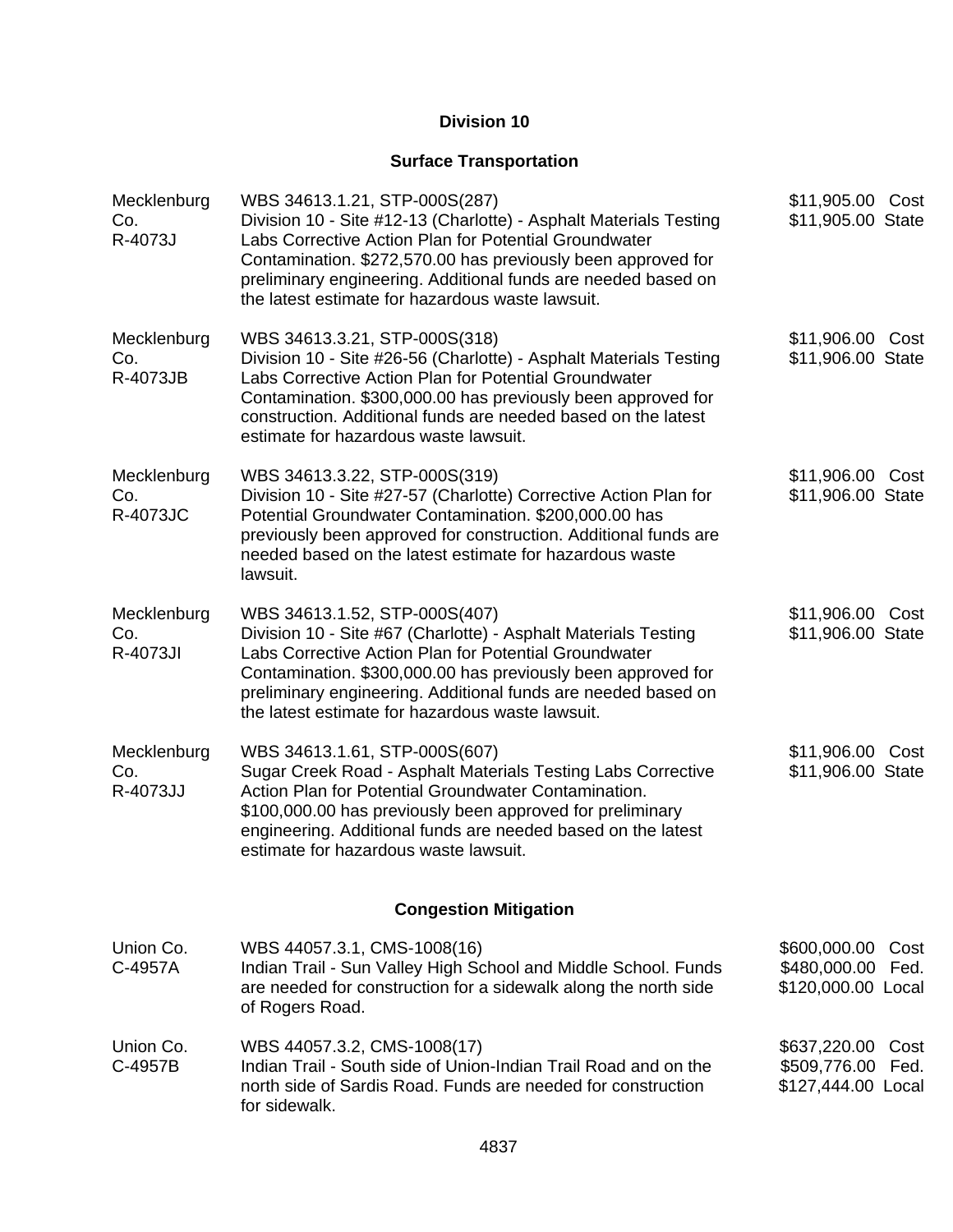| Cabarrus Co.<br>B-4719       | WBS 38493.3.1, BRZ-1138(15)<br>Replace Bridge #163 over Reedy Creek on SR 1138,<br>0.066 mile. Funds are needed for construction based on the<br>estimate from the 12-Month Tentative Letting List published<br>October 10, 2012. | \$850,000.00 Cost<br>\$680,000.00 Fed.<br>\$170,000.00 State  |
|------------------------------|-----------------------------------------------------------------------------------------------------------------------------------------------------------------------------------------------------------------------------------|---------------------------------------------------------------|
| Cabarrus Co.<br>B-5369       | WBS 46084.1.1, BRSTP-2114(1)<br>Replace Bridge #53 over Cold Water Creek on SR 2114. Funds<br>are needed for preliminary engineering.                                                                                             | \$150,000.00 Cost<br>\$120,000.00 Fed.<br>\$30,000.00 State   |
| Mecklenburg<br>Co.<br>B-5792 | WBS 45746,1.1, BRSTP-0016(56)<br>Replace Bridge #342 over Andrill Terrace and Irwin Creek on<br>NC 16 Southbound. Funds are needed for preliminary<br>engineering.                                                                | \$150,000.00 Cost<br>\$120,000.00 Fed.<br>\$30,000.00 State   |
| Stanly Co.<br>B-4818         | WBS 38588.2.1, BRZ-1109(7)<br>Replace Bridge #138 over Island Creek on SR 1109. Funds are<br>needed for right of way and utilities.                                                                                               | \$75,000.00 Cost<br>\$60,000.00 Fed.<br>\$15,000.00 State     |
| Stanly Co.<br>B-5373         | WBS 46088.1.1, BRZ-1435(9)<br>Replace Bridge #44 over Long Creek on SR 1435. Funds are<br>needed for preliminary engineering.                                                                                                     | \$100,000.00 Cost<br>\$80,000.00 Fed.<br>\$20,000.00 State    |
| Union Co.<br>B-5370          | WBS 46085.1.1, BRZ-1506(3)<br>Replace Bridge #444 over East Fork Stewarts Creek on<br>SR 1506. Funds are needed for preliminary engineering.                                                                                      | \$100,000.00 Cost<br>\$80,000.00 Fed.<br>\$20,000.00 State    |
| Union Co.<br>B-5371          | WBS 46086.1.1, BRSTP-0601(21)<br>Replace Bridge #71 over Clear Creek on US 601. Funds are<br>needed for preliminary engineering.                                                                                                  | \$100,000.00 Cost<br>\$80,000.00 Fed.<br>\$20,000.00 State    |
| Union Co.<br>B-5374          | WBS 46089.1.1, BRZ-2154(1)<br>Replace Bridge #448 over Buffalo Creek on SR 2154. Funds<br>are needed for preliminary engineering.                                                                                                 | \$100,000.00<br>Cost<br>\$80,000.00 Fed.<br>\$20,000.00 State |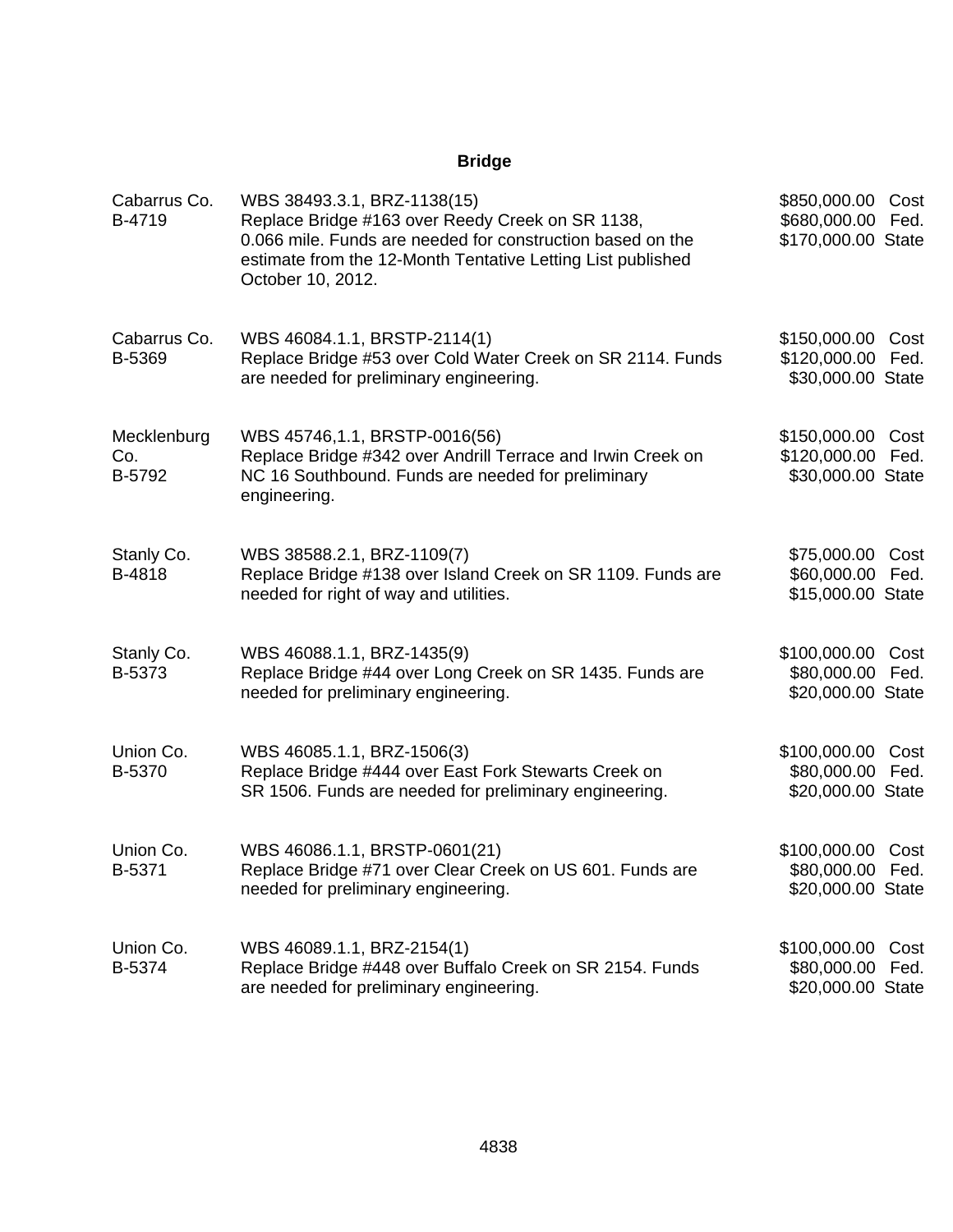| Mecklenburg                   | WBS 43707.1.1, HSIP-0485(31)                                                                                                                                                                    | \$10,000.00 Cost                                     |
|-------------------------------|-------------------------------------------------------------------------------------------------------------------------------------------------------------------------------------------------|------------------------------------------------------|
| Co.                           | I-485 Collector/Distributor with I-77 near Charlotte. Funds are                                                                                                                                 | \$9,000.00 Fed.                                      |
| <b>SS-4910BH</b>              | needed for preliminary engineering.                                                                                                                                                             | \$1,000.00 State                                     |
| Mecklenburg                   | WBS 43708.1.1, HSIP-0160(5)                                                                                                                                                                     | \$10,000.00 Cost                                     |
| Co.                           | NC 160 and I-485 Inner and Outer Loop Ramps in Charlotte.                                                                                                                                       | \$9,000.00 Fed.                                      |
| <b>SS-4910BI</b>              | Funds are needed for preliminary engineering.                                                                                                                                                   | \$1,000.00 State                                     |
| Union Co.<br><b>SS-4910BG</b> | WBS 43706.1.1, HSIP-0200(3)<br>NC 200 (Church Street) from SR 1009 (Charlotte Avenue) to<br>NC 200/NC 207/Skyway Drive/Hayne Street in Monroe. Funds<br>are needed for preliminary engineering. | \$5,000.00 Cost<br>\$4,500.00 Fed.<br>\$500.00 State |

# **Division 11**

| Ashe Co.<br>B-4705     | WBS 38480.2.1, BRZ-1376(2)<br>Replace Bridge #69 over Little Helton Creek on SR 1376. Funds<br>are needed for right of way and utilities.                                                                                                                            | \$80,000.00<br>\$64,000.00 Fed.<br>\$16,000.00 State         | Cost         |
|------------------------|----------------------------------------------------------------------------------------------------------------------------------------------------------------------------------------------------------------------------------------------------------------------|--------------------------------------------------------------|--------------|
| Avery Co.<br>BD-5111U  | WBS 45357.1.21, BRZ-1525(10)<br>Replace Bridge #61 over Camp Creek on SR 1525.<br>\$100,000.00 has previously been approved for preliminary<br>engineering. Funds need to be decreased (\$91,941.00). Project<br>did not meet the Low-Impact Bridge Design Criteria. | -\$91,941.00 Cost<br>-\$73,553.00 Fed.<br>-\$18,388.00 State |              |
| Caldwell Co.<br>B-5138 | WBS 42299.2.1, BRSTP-321A(3)<br>Replace Bridge #6 over Little Gunpowder Creek on US 321A.<br>Funds are needed for right of way and utilities.                                                                                                                        | \$160,000.00<br>\$128,000.00 Fed.<br>\$32,000.00 State       | Cost         |
| Surry Co.<br>B-4821    | WBS 38591.2.1, BRZ-1621(4)<br>Replace Bridge #88 over Paul's Creek on SR 1621. Funds are<br>needed for right of way and utilities.                                                                                                                                   | \$120,000.00<br>\$96,000.00 Fed.<br>\$24,000.00 State        | Cost         |
| Wilkes Co.<br>B-4978   | WBS 39897.1.1, BRZ-1154(6)<br>Replace Bridge #82 over the south prong of Lewis Fork Creek<br>on SR 1154. Funds are needed for preliminary engineering.                                                                                                               | \$100,000.00<br>\$80,000.00<br>\$20,000.00 State             | Cost<br>Fed. |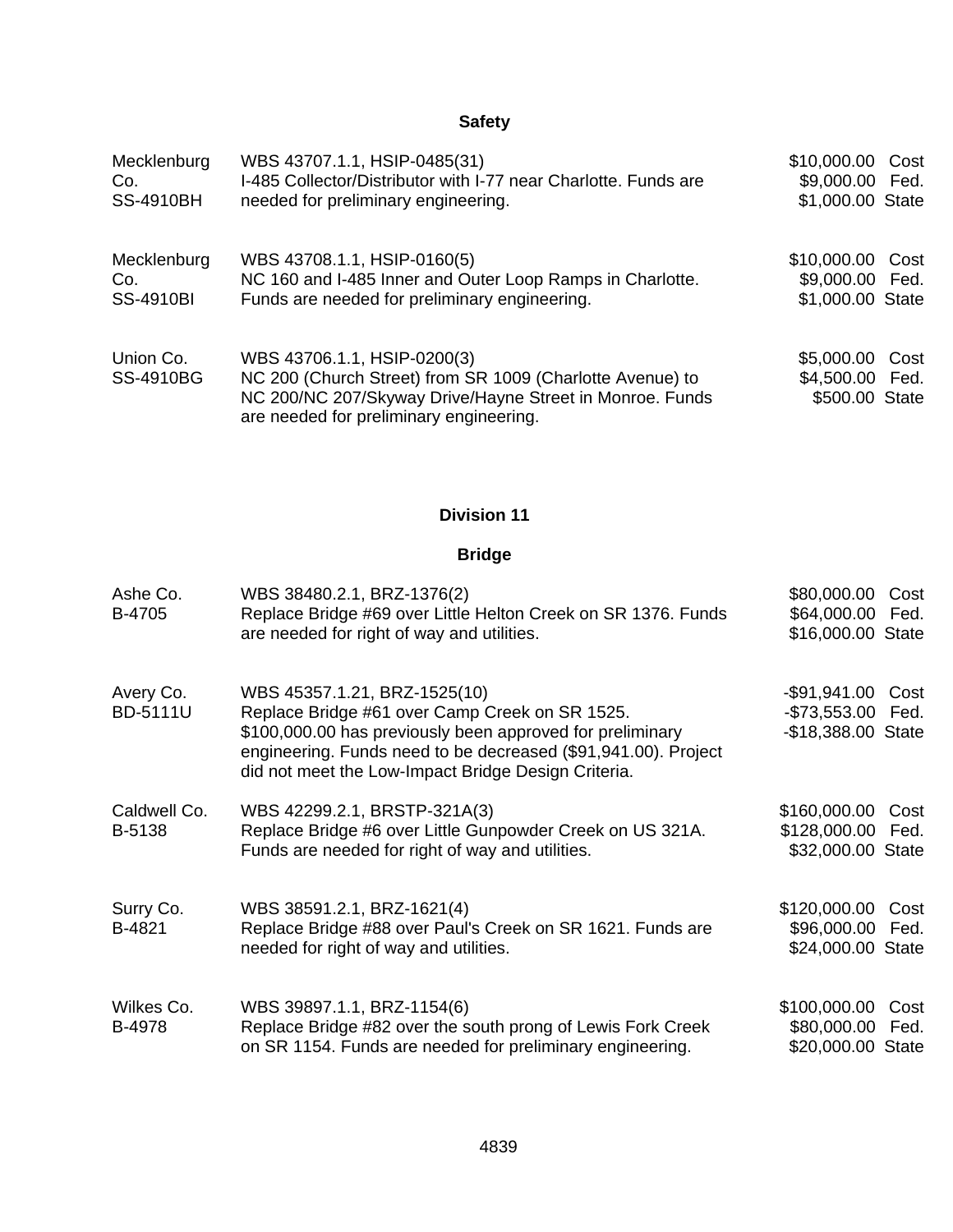# **Municipal Bridge**

| Lenoir/      | WBS 41539.3.1, BRZ-1115(16)                                  | \$611,125.00 Cost  |  |
|--------------|--------------------------------------------------------------|--------------------|--|
| Caldwell Co. | Replace Bridge #74 on Fairview Drive over Lower Creek. Funds | \$488,900.00 Fed.  |  |
| B-5011       | are needed for construction.                                 | \$122,225.00 Local |  |

### **Division 12**

| Alexander Co.<br>B-5391         | WBS 46106.1.1, BRZ-1609(2)<br>Replace Bridge #139 over Glade Creek on SR 1609. Funds are<br>needed for preliminary engineering.                                                                                                      | \$150,000.00 Cost<br>\$120,000.00 Fed.<br>\$30,000.00 State  |  |
|---------------------------------|--------------------------------------------------------------------------------------------------------------------------------------------------------------------------------------------------------------------------------------|--------------------------------------------------------------|--|
| Cleveland Co.<br>B-5390         | WBS 46105.1.1, BRSTP-2002(1)<br>Replace Bridge #31 over Muddy Fork Creek on SR 2002. Funds<br>are needed for preliminary engineering.                                                                                                | \$100,000.00 Cost<br>\$80,000.00 Fed.<br>\$20,000.00 State   |  |
| Cleveland Co.<br>B-5392         | WBS 46107.1.1, BRZ-1641(4)<br>Replace Bridge #201 over Knob Creek on SR 1641. Funds are<br>needed for preliminary engineering.                                                                                                       | \$100,000.00 Cost<br>\$80,000.00 Fed.<br>\$20,000.00 State   |  |
| Cleveland Co.<br>B-5393         | WBS 46108.1.1, BRZ-1662(4)<br>Replace Bridge #192 over Maple Creek on SR 1662. Funds are<br>needed for preliminary engineering.                                                                                                      | \$100,000.00 Cost<br>\$80,000.00 Fed.<br>\$20,000.00 State   |  |
| Gaston Co.<br>B-4753            | WBS 38525.3.1, BRSTP-2439(1)<br>Replace Bridge #15 over Duhart's Creek on SR 2439,<br>0.099 mile. Funds are needed for construction based on the<br>estimate from the 12-Month Tentative Letting List published<br>October 10, 2012. | \$925,000.00 Cost<br>\$740,000.00 Fed.<br>\$185,000.00 State |  |
|                                 | <b>Safety</b>                                                                                                                                                                                                                        |                                                              |  |
| Catawba Co.<br><b>SS-4912AU</b> | WBS 43717.1.1, HSIP-1005(32)<br>SR 1005 (Startown Road) at SR 1167 (23rd Street Drive<br>Southeast). Funds are needed for preliminary engineering.                                                                                   | \$5,000.00 Cost<br>\$4,500.00 Fed.<br>\$500.00 State         |  |
| Catawba Co.<br>SS-4912AV        | WBS 43718.1.1, HSIP-1007(25)<br>SR 1007 (Lenoir Rhyne Boulevard) at 3rd Avenue Southeast.<br>Funds are needed for preliminary engineering.                                                                                           | \$5,000.00 Cost<br>\$4,000.00 Fed.<br>\$1,000.00 State       |  |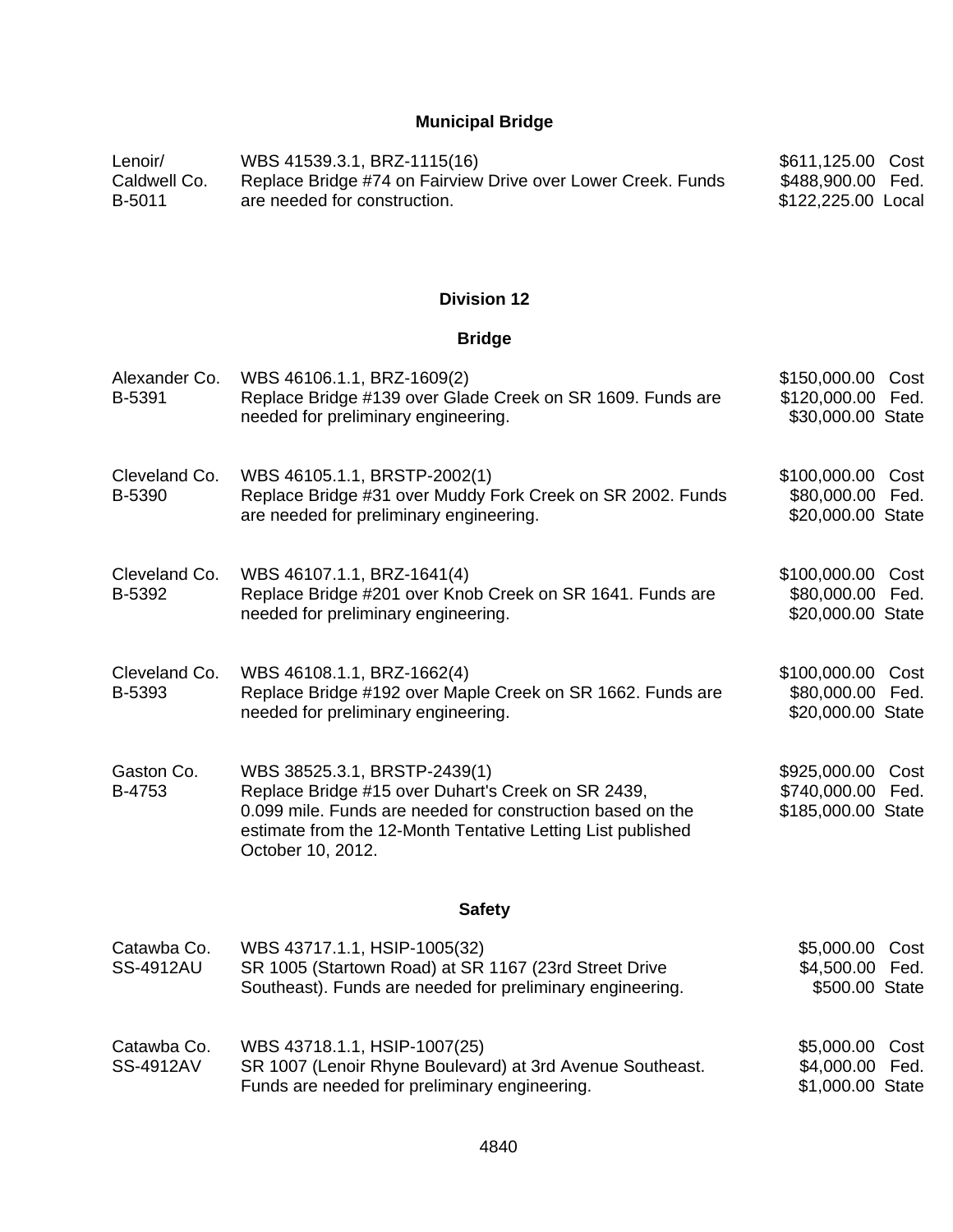| Gaston Co.<br><b>SS-4912AS</b>  | WBS 43711.1.1, HSIP-0279(9)<br>NC 279 at Walnut Street in Dallas. Funds are needed for<br>preliminary engineering.                                                                                 | \$7,000.00 Cost<br>\$6,300.00 Fed.<br>\$700.00 State    |
|---------------------------------|----------------------------------------------------------------------------------------------------------------------------------------------------------------------------------------------------|---------------------------------------------------------|
| Gaston Co.<br><b>SS-4912AT</b>  | WBS 43712.1.1, HSIP-0321(30)<br>US 321 at SR 1255 (Hudson Boulevard). Funds are needed for<br>preliminary engineering.                                                                             | \$10,000.00 Cost<br>\$9,000.00 Fed.<br>\$1,000.00 State |
| Iredell Co.<br><b>SS-4912AR</b> | WBS 43709.1.1, HSIP-0021(17)<br>US 21/SR 1109 (Williamson Road) at the I-77 Northbound<br>Ramps and US 21 at Gateway Boulevard/Medical Park Road.<br>Funds are needed for preliminary engineering. | \$7,000.00 Cost<br>\$6,300.00 Fed.<br>\$700.00 State    |

### **Division 13**

# **Bridge**

| <b>Buncombe</b><br>Co.<br>B-5400          | WBS 46115.1.1, BRZ-3466(2)<br>Replace Bridge #259 over South Hominy Creek on SR 3466.<br>Funds are needed for preliminary engineering.          | \$150,000.00 Cost<br>\$120,000.00 Fed.<br>\$30,000.00 State |      |
|-------------------------------------------|-------------------------------------------------------------------------------------------------------------------------------------------------|-------------------------------------------------------------|------|
| <b>Buncombe</b><br>Co.<br><b>BD-5113A</b> | WBS 45359.2.1, BRZ-1383(2)<br>Replace Bridge #550 over South Turkey Creek on SR 1383.<br>Funds are needed for right of way and utilities.       | \$800,000.00 Cost<br>\$800,000.00 State                     |      |
| <b>Buncombe</b><br>Co.<br><b>BD-5113B</b> | WBS 45359.2.2, BRZ-1608(2)<br>Replace Bridge #15 over Turkey Creek on SR 1608. Funds are<br>needed for right of way and utilities.              | \$6,000.00 Cost<br>\$6,000.00 State                         |      |
| Madison Co.<br>B-4777                     | WBS 38548.1.2, BRSTP-0251(37)<br>Replace Bridge #8 and Bridge #9 over the Ivy River on NC 251.<br>Funds are needed for preliminary engineering. | \$100,000.00<br>\$80,000.00 Fed.<br>\$20,000.00 State       | Cost |

# **Safety**

| Burke Co.        | WBS 43721.1.1, HSIP-0064(164)                          | \$5,000.00 Cost |  |
|------------------|--------------------------------------------------------|-----------------|--|
| <b>SS-4913BF</b> | US 64 from the McDowell County Line to I-40. Funds are | \$4,500.00 Fed. |  |
|                  | needed for preliminary engineering.                    | \$500.00 State  |  |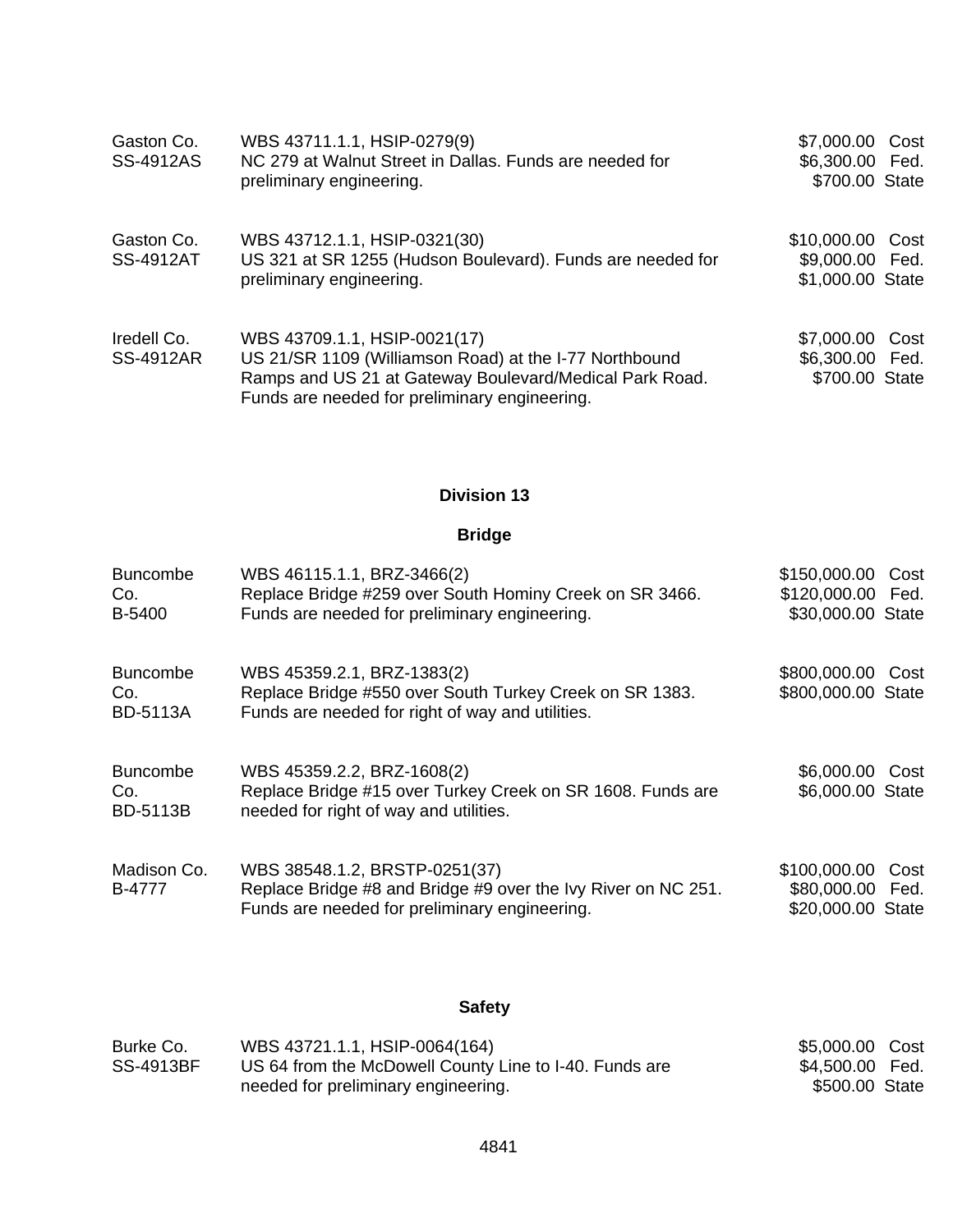| McDowell Co.<br><b>SS-4913BE</b> | WBS 43719.1.1, HSIP-0064(163)<br>US 64 from the Rutherford County Line to the Burke County<br>Line. Funds are needed for preliminary engineering. | \$7,000.00 Cost<br>\$6,300.00 Fed.<br>\$700.00 State |  |
|----------------------------------|---------------------------------------------------------------------------------------------------------------------------------------------------|------------------------------------------------------|--|
| Rutherford                       | WBS 43722.1.1, HSIP-0064(165)                                                                                                                     | \$10,000.00 Cost                                     |  |
| Co.                              | US 64 from US 74A to the McDowell County Line. Funds are                                                                                          | \$9,000.00 Fed.                                      |  |
| SS-4913BG                        | needed for preliminary engineering.                                                                                                               | \$1,000.00 State                                     |  |

## **Division 14**

#### **Interstate Maintenance**

| \$1,680,000.00 Fed.<br>1-40 from Mile Marker 15 to Mile Marker 20, 8.610 miles. Funds<br>I-5322<br>\$420,000.00 State<br>are needed for construction based on the estimate from the | Haywood Co. | WBS 47041.3.1, IMS-040-1(240)15 | \$2,100,000.00 Cost |  |
|-------------------------------------------------------------------------------------------------------------------------------------------------------------------------------------|-------------|---------------------------------|---------------------|--|
|                                                                                                                                                                                     |             |                                 |                     |  |
| 12-Month Tentative Letting List published October 10, 2012.                                                                                                                         |             |                                 |                     |  |

| Cherokee Co.<br>B-4462 | WBS 38376.1.2, BRZ-1127(12)<br>Replace Bridge #148 over Persimmon Creek on SR 1127.<br>Funds are needed for preliminary engineering.                                                                                        | \$150,000.00<br>\$120,000.00 Fed.<br>\$30,000.00 State | Cost         |
|------------------------|-----------------------------------------------------------------------------------------------------------------------------------------------------------------------------------------------------------------------------|--------------------------------------------------------|--------------|
| Graham Co.<br>B-4122   | WBS 33475.3.1, BRZ-1117(8)<br>Replace Bridge #81 over Long Creek on SR 1117, 0.095 mile.<br>Funds are needed for construction based on the estimate from<br>the 12-Month Tentative Letting List published October 10, 2012. | \$725,000.00<br>\$580,000.00<br>\$145,000.00 State     | Cost<br>Fed. |
| Jackson Co.<br>B-5410  | WBS 46125.1.1, BRZ-1367(3)<br>Replace Bridge #221 over Little Savannah Creek on SR 1367.<br>Funds are needed for preliminary engineering.                                                                                   | \$150,000.00<br>\$120,000.00<br>\$30,000.00 State      | Cost<br>Fed. |
| Jackson Co.<br>B-5905  | WBS 48037.1.1, BRNHS-0023(28)<br>Replace Bridge #27 over Scott Creek and the Southern Railroad<br>on US 23 Business. Funds are needed for preliminary<br>engineering.                                                       | \$150,000.00<br>\$120,000.00<br>\$30,000.00 State      | Cost<br>Fed. |
| Jackson Co.<br>B-5910  | WBS 48042.1.1, BRSTP-0116(1)<br>Replace Bridge #32 over Savannah Creek on NC 116. Funds<br>are needed for preliminary engineering.                                                                                          | \$150,000.00<br>\$120,000.00 Fed.<br>\$30,000.00 State | Cost         |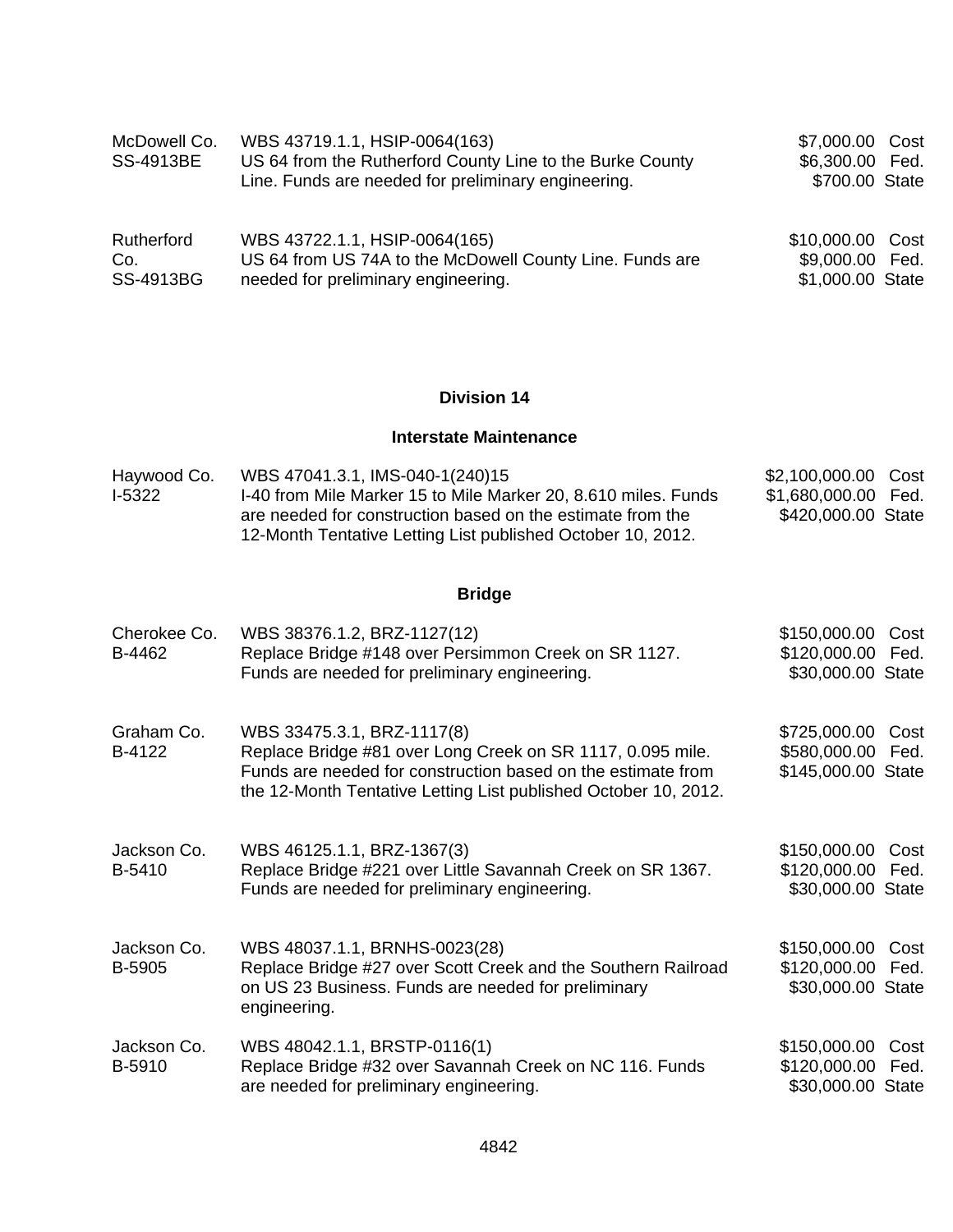| Macon Co.<br>B-5406           | WBS 46121.1.1, BRZ-1513(7)<br>Replace Bridge #67 over Rabbit Creek on SR 1513. Funds are<br>needed for preliminary engineering.                                                            | \$150,000.00 Cost<br>\$120,000.00 Fed.<br>\$30,000.00 State |      |
|-------------------------------|--------------------------------------------------------------------------------------------------------------------------------------------------------------------------------------------|-------------------------------------------------------------|------|
| Polk Co.<br>B-5407            | WBS 46122.1.1, BRZ-1311(13)<br>Replace Bridge #34 over Walnut Creek on SR 1311. Funds are<br>needed for preliminary engineering.                                                           | \$150,000.00 Cost<br>\$120,000.00<br>\$30,000.00 State      | Fed. |
| Transylvania<br>Co.<br>B-5405 | WBS 46120.1.1, BRZ-1139(6)<br>Replace Bridge #139 over the east branch of Toxaway Creek on<br>SR 1139. Funds are needed for preliminary engineering.                                       | \$150,000.00 Cost<br>\$120,000.00 Fed.<br>\$30,000.00 State |      |
|                               | <b>Safety</b>                                                                                                                                                                              |                                                             |      |
| Cherokee Co.<br>W-5214J       | WBS 45344.1.10, HRRR-1326(6)<br>SR 1326 (Joe Brown Highway) from Bridge #159 to the<br>intersection of SR 1363 (Texana Road) near Murphy. Funds are<br>needed for preliminary engineering. | \$5,000.00 Cost<br>\$4,000.00 Fed.<br>\$1,000.00 State      |      |
| Haywood Co.<br>W-5214I        | WBS 45344.1.9, HRRR-1585(3)<br>SR 1585 (Crossroad Hill Road) from SR 1588 (Bryson Road) to<br>SR 1589 (Smathers Hill Road) near Canton. Funds are needed<br>for preliminary engineering.   | \$1,000.00 Cost<br>\$900.00 Fed.<br>\$100.00 State          |      |
| Henderson<br>Co.<br>SS-4914BG | WBS 43723.1.1, HSIP-1103(26)<br>SR 1103 (Terry's Creek Road/Andrews Road) from NC 225 to<br>SR 1106 (Green River Road) near Tuxedo. Funds are needed<br>for preliminary engineering.       | \$10,000.00 Cost<br>\$9,000.00 Fed.<br>\$1,000.00 State     |      |
| Jackson Co.                   | WBS 43724.1.1, HSIP-0019(43)                                                                                                                                                               | \$3,000.00 Cost                                             |      |

#### **ITEM M SUMMARY - 156 PROJECT(S) - (TOTAL FEDERAL AND STATE) \$58,734,923.00**

Valley. Funds are needed for preliminary engineering.

US 19 (Wolfetown Road) west of Hyatt Cove Road near Maggie

\$2,700.00 Fed. \$300.00 State

SS-4914BH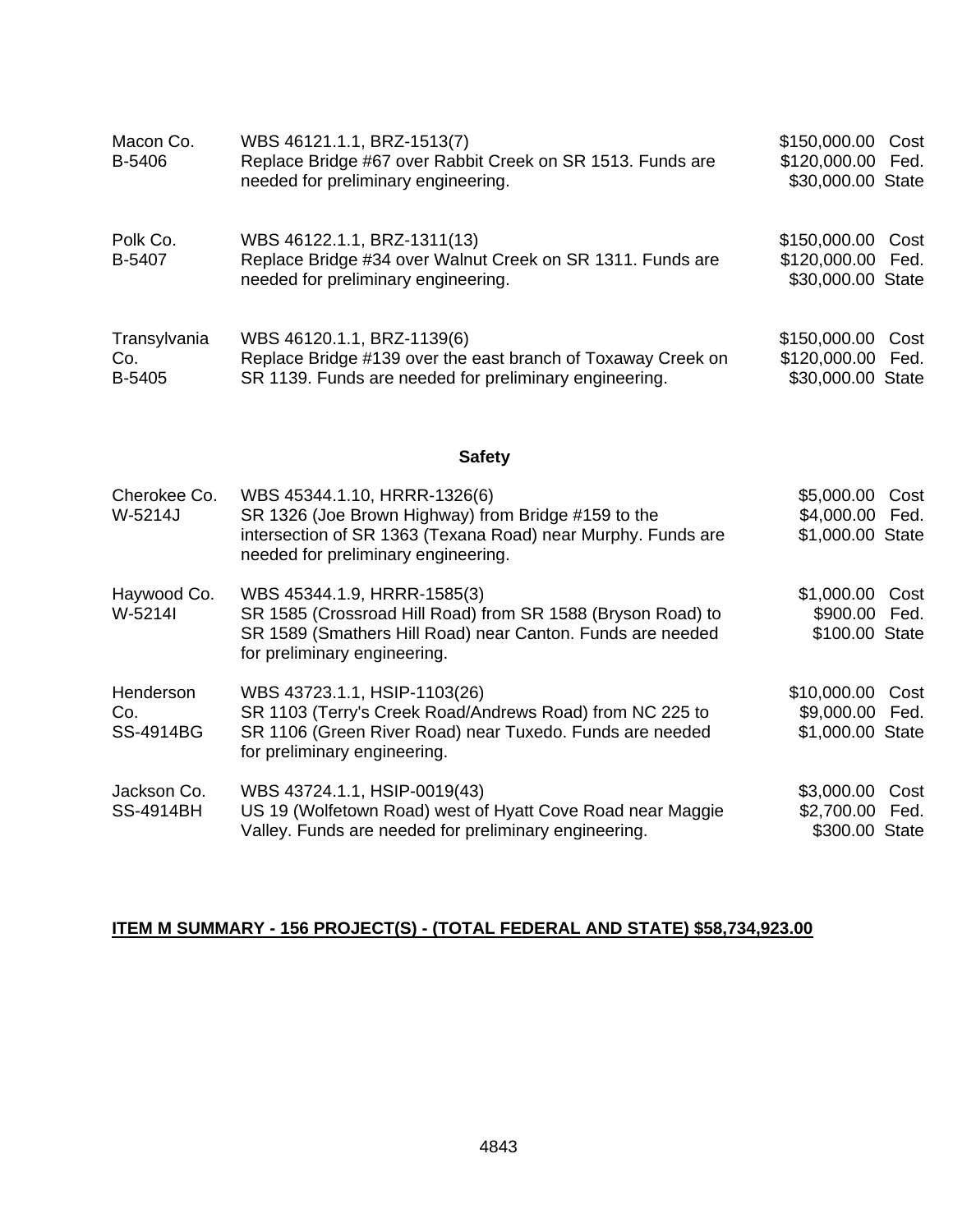## **Approval – Revisions to the 2012 – 2020 STIP**

A motion was made by Board Member Tulloss, which was seconded by Board Member

Kernea, to approve the following additions, modifications and deletions to the 2012-2020 State

Transportation Improvement Plan.

### **HIGHWAY PROGRAM STIP ADDITIONS**

#### **DIVISION 6**

| B-5695             | SR 1550 (Lowe Road),                                                      | Right-of-Way FY17        | \$52,000 (STPOFF)                   |
|--------------------|---------------------------------------------------------------------------|--------------------------|-------------------------------------|
| <b>ROBESON</b>     | Replace Bridge No. 174 over<br>Lumber River overflow.                     | <b>Construction FY18</b> | \$1,032,000 (STPOFF)<br>\$1,084,000 |
|                    | Add Right-of-Way in FY 17 and                                             |                          |                                     |
|                    | <b>Construction in FY 18 not previously</b><br>programmed to combine with |                          |                                     |
|                    | <b>B-5333 for Construction.</b>                                           |                          |                                     |
| <b>NUJIAIALI A</b> |                                                                           |                          |                                     |

### **DIVISION 9**

| C-5559   | Various, Transit Operations       | Implementation FY13 \$144,000 (CMAQ) |               |
|----------|-----------------------------------|--------------------------------------|---------------|
| DAVIDSON | Support for Lexington Circulator  | <b>FY13</b>                          | $$36,000$ (L) |
|          | Route and Thomasville / Lexington |                                      | \$180,000     |
|          | Connector Route.                  |                                      |               |
|          | <b>Project requested by</b>       |                                      |               |
|          | county, through RPO.              |                                      |               |

#### **STIP MODIFICATIONS**

| <b>DIVISION 1</b>             |                                                                                                                     |                          |                  |
|-------------------------------|---------------------------------------------------------------------------------------------------------------------|--------------------------|------------------|
| <b>B-5014D</b><br><b>DARE</b> | NC 12, Repair Bridge No. 11<br>over Oregon Inlet.<br><b>Add Construction in FY 13</b><br>not previously programmed. | Construction FY13        | \$525,000 (NHPB) |
| <b>DIVISION 2</b>             |                                                                                                                     |                          |                  |
| R-4463AA                      | NC 43 Connector, South of                                                                                           | Right-of-Way FY14        | \$100,000(S)     |
| <b>CRAVEN</b>                 | US 70 to US 70. Construct                                                                                           | <b>Construction FY15</b> | \$8,200,000(S)   |
|                               | route on new location.                                                                                              |                          | \$8,300,000      |
|                               | Add Right-of-Way in FY 14                                                                                           |                          |                  |
|                               | and Construction in FY 15                                                                                           |                          |                  |
|                               | not previously programmed.                                                                                          |                          |                  |
|                               |                                                                                                                     |                          |                  |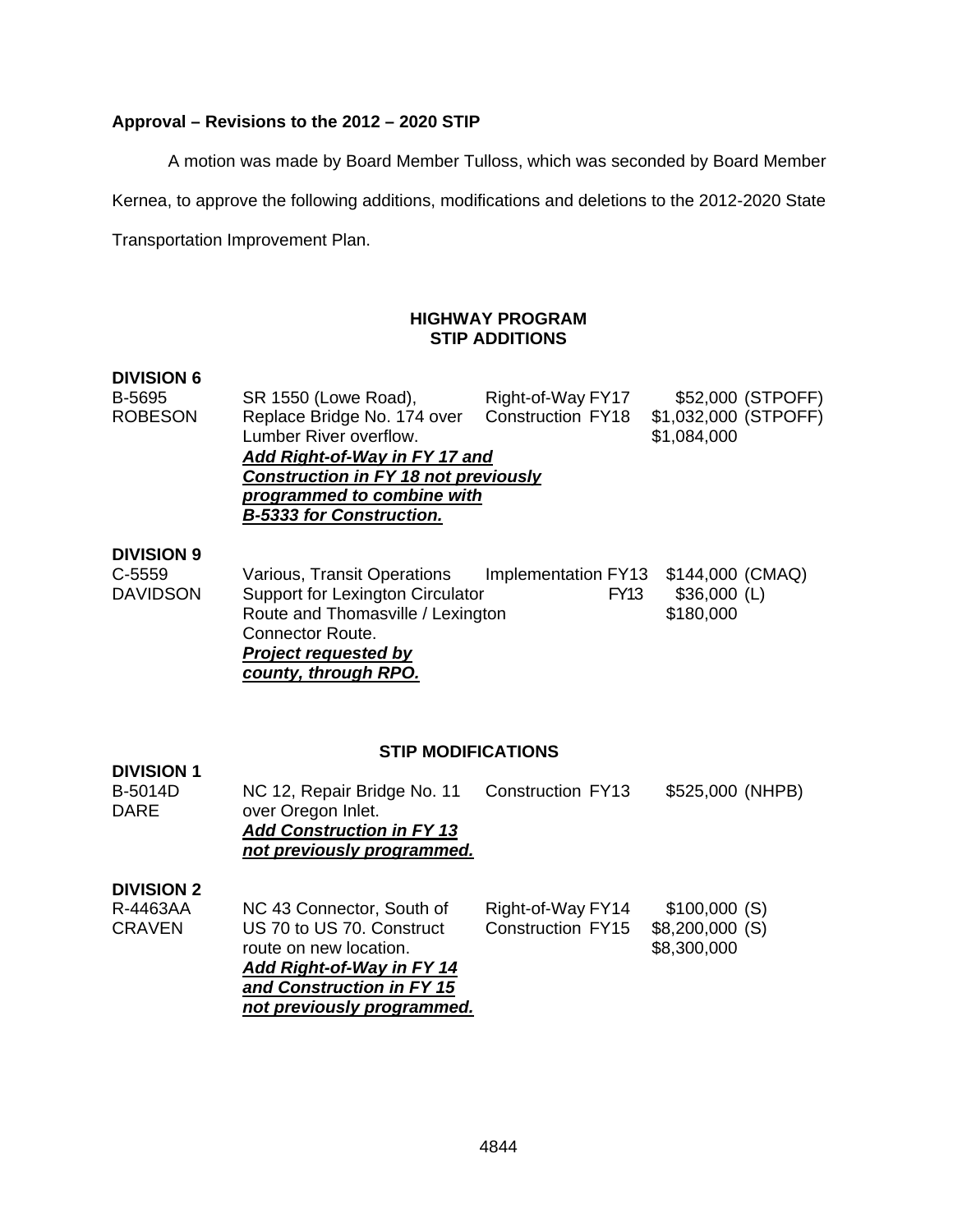| W-4700A<br><b>CARTERET</b>                                                                                            | SR 1124 (Nine Foot Road), Construction FY13<br>Replace Bridge No. 76 with a culvert.<br>Segment project into two<br>sections for contract purposes<br>and accelerate Construction to FY 13.                                                                                                    |                                                                           | \$340,000 HSIP                                                                |
|-----------------------------------------------------------------------------------------------------------------------|------------------------------------------------------------------------------------------------------------------------------------------------------------------------------------------------------------------------------------------------------------------------------------------------|---------------------------------------------------------------------------|-------------------------------------------------------------------------------|
| W-4700B<br><b>CARTERET</b>                                                                                            | SR 1124 (Nine Foot Road),<br>SR 1140 (Roberts Road) to west<br>of SR 1127 (Mason Town Road).<br>Widen to 24 feet.<br>Segment project into two<br>sections for contract purposes<br>and accelerate Construction to FY 13.                                                                       | <b>Construction FY13</b>                                                  | \$1,135,000 HSIP                                                              |
| <b>DIVISION 3</b><br>B-4930<br><b>SAMPSON</b>                                                                         | NC 903, Replace Bridge<br>No. 66 over Six Runs Creek.<br><b>Accelerate Right-of-Way</b><br>from FY 18 to FY 13 and<br>from FY 18 to FY 13 and<br><b>Construction from FY 19 to</b><br><b>FY 14 based on condition of structure.</b>                                                            | Right-of-Way FY13<br>Mitigation<br><b>FY13</b><br>Construction FY14       | \$230,000 (STPOFF)<br>\$1,000 (STPOFF)<br>\$2,300,000 (STPOFF)<br>\$2,531,000 |
| B-5306<br><b>SAMPSON</b>                                                                                              | SR 1414 (Minnie-Hall Road),<br>Replace Bridge No. 122 over<br><b>Great Coharie Creek.</b><br><b>Accelerate Right-of-Way from</b><br><b>FY 18 to FY 17 and Construction</b><br>from FY 19 to FY 18 to coordinate<br>with B-5305 schedule.                                                       | Right-of-Way FY17<br><b>Construction FY18</b><br><b>Construction FY19</b> | \$105,000 (STPOFF)<br>\$525,000 (STPOFF)<br>\$525,000 (STPOFF)<br>\$1,155,000 |
| R-5021A<br><b>BRUNSWICK</b>                                                                                           | New route, NC 87 to east<br>Leonard Street. Construct<br>route on new location.                                                                                                                                                                                                                | <b>Programmed for Planning and</b><br><b>Environmental Study Only</b>     |                                                                               |
| <b>DIVISION 4</b><br>R-4418<br><b>HALIFAX</b><br><b>EDGECOMBE</b><br><b>JOHNSTON</b><br><b>WILSON</b><br><b>WAYNE</b> | US 64, US 70, US 117,<br>US 158, US 264, National<br><b>Highway System Guardrail</b><br>Rehabilitation. Upgrade sub-<br>standard guardrail, end treatments<br>and bridge anchor units.<br><b>Delay Construction from FY 12</b><br>to FY 13 to allow additional time<br>for Design by division. | <b>Construction FY13</b>                                                  | \$310,000 (NHP)                                                               |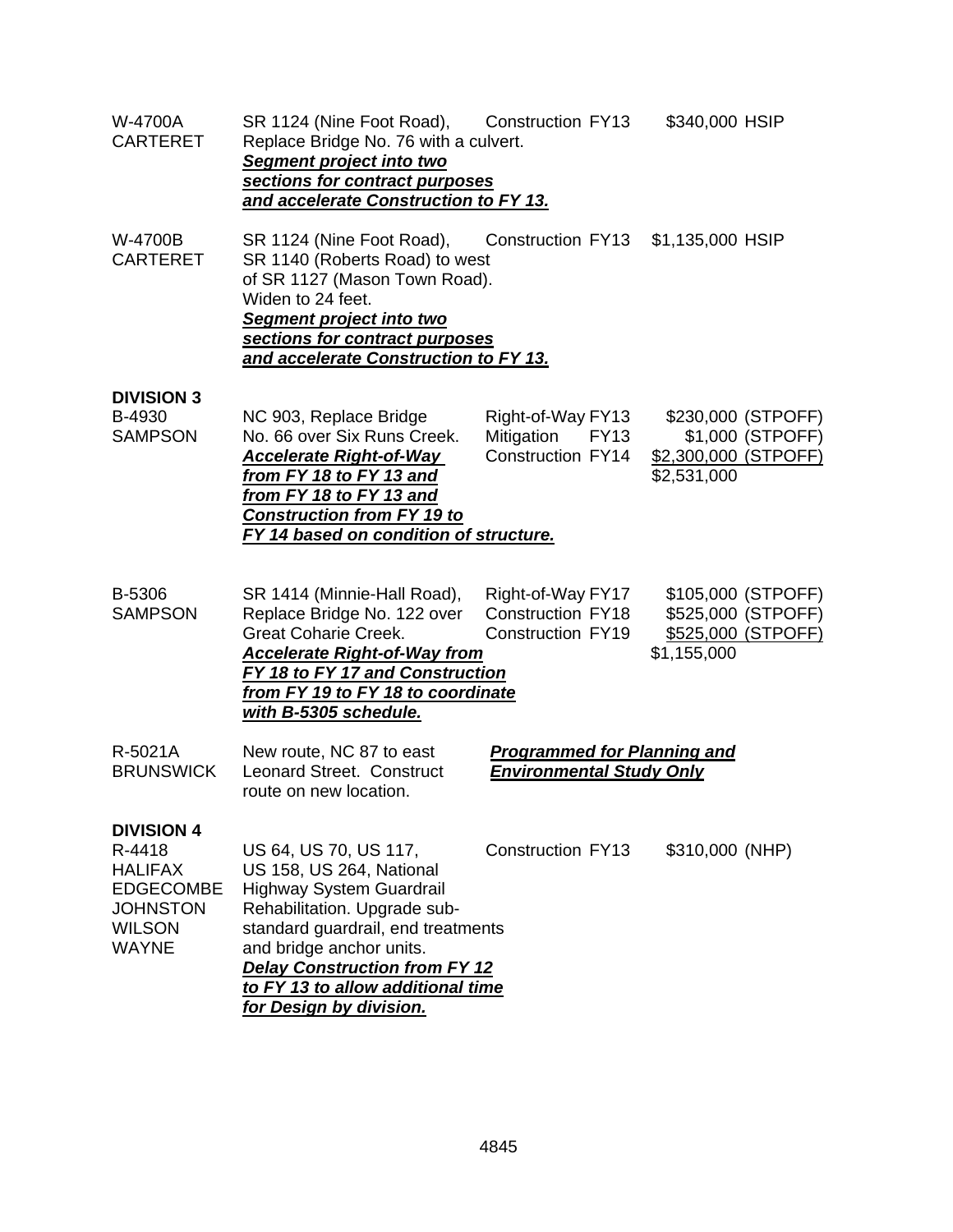| <b>DIVISION 5</b><br>B-5325<br><b>FRANKLIN</b> | SR 1116 (Cedar Creek Road),<br>Replace Bridge No. 12 over<br>Cedar Creek.<br>Delay Right-of-Way from FY 13<br>to FY 14 and Construction from<br>FY 14 to FY 15 to allow additional<br>time for Planning and Design.                                                                                                                | Right-of-Way FY14<br>Mitigation<br>Construction FY15 | <b>FY14</b> | \$1,800,000 (STPOFF)<br>\$1,858,000                                                                                                                 | \$55,000 (STPOFF)<br>\$3,000 (STPOFF) |
|------------------------------------------------|------------------------------------------------------------------------------------------------------------------------------------------------------------------------------------------------------------------------------------------------------------------------------------------------------------------------------------|------------------------------------------------------|-------------|-----------------------------------------------------------------------------------------------------------------------------------------------------|---------------------------------------|
| C-4943<br><b>PERSON</b>                        | Ridge Road, SR 1333<br>(Chub Lake Street) in Roxboro.<br>Construct turn lane.<br><b>Delay Construction from FY 12</b><br>to FY 13 to allow city additional<br>time for Right- of-Way Certification.                                                                                                                                | <b>Construction FY13</b>                             | <b>FY13</b> | $$25,000$ (C)<br>\$123,000                                                                                                                          | \$98,000 (CMAQ)                       |
| $C-5114$<br><b>GRANVILLE</b>                   | New greenway, Construct<br>spur of "Hike and Bike" project<br>in Creedmoor.<br><b>Delay Construction from FY 12</b><br>to FY 13 to allow county additional<br>time for Right- of-Way Certification.                                                                                                                                | <b>Construction FY13</b>                             | <b>FY13</b> | \$421,000 (CMAQ)<br>\$105,000 (C)<br>\$526,000                                                                                                      |                                       |
| I-5338<br><b>WAKE</b>                          | West of SR 1319 (Jones-<br>Franklin Road) to east of<br>I-440 / US 64 (Exit 301).<br>Pavement rehabilitation, including<br>widening for maintenance of<br>traffic (no additional travel lanes),<br>and ITS deployment on alternate<br>routes for traffic management.<br>Description modified to clarify scope.                     | Right-of-Way FY13<br>Construction FY13               |             | \$1,000,000 (NHPIM)<br>\$33,000,000 (NHPIM)<br>FY14 \$33,000,000 (NHPIM)<br>FY15 \$33,000,000 (NHPIM)<br>FY16 \$33,000,000 (NHPIM)<br>\$133,000,000 |                                       |
| $U-5504$<br><b>WAKE</b>                        | SR 1009 (Lake Wheeler<br>Road), SR 1009 / SR 1370<br>(Tryon Road) to SR 4746<br>(Centennial Parkway) in Raleigh.<br>Construct turn lanes, sidewalk,<br>multi-use path, and pedestrian<br>safety enhancements.<br><b>Delay Construction from FY 12</b><br>to FY 13 to allow city additional<br>time for Right-of-Way Certification. | Construction FY13                                    | <b>FY13</b> | \$1,720,000 (STPDA)<br>\$430,000 (C)<br>\$2,150,000                                                                                                 |                                       |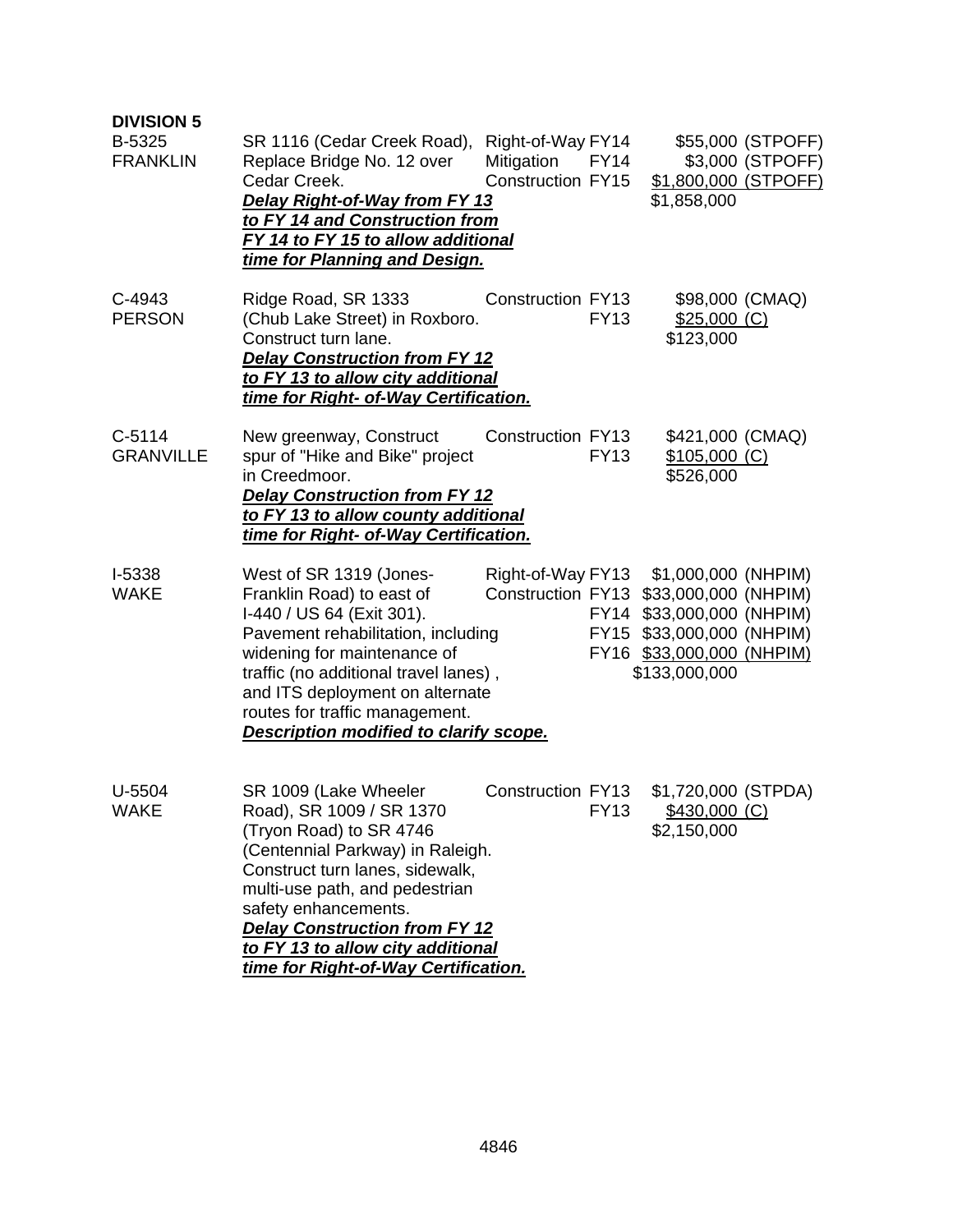| <b>DIVISION 6</b><br>B-4481<br><b>COLUMBUS</b>  | SR 1831 (Swimming Hole<br>Road), Replace Bridge No.<br>279 over Livingston Creek<br>and Bridge No 288 over<br>Livingston Creek overflow.<br><b>Accelerate Construction from</b><br>FY 14 to FY 13 to combine with<br><b>B-4480 for Construction.</b>                                                                                                                                                                                                                      | Right-of-Way FY13<br><b>Construction FY13</b>                                                                            | \$155,000 (STPOFF)<br><u>\$1,550,000 (STPOFF)</u><br>\$1,705,000                                                      |
|-------------------------------------------------|---------------------------------------------------------------------------------------------------------------------------------------------------------------------------------------------------------------------------------------------------------------------------------------------------------------------------------------------------------------------------------------------------------------------------------------------------------------------------|--------------------------------------------------------------------------------------------------------------------------|-----------------------------------------------------------------------------------------------------------------------|
| <b>DIVISION 7</b><br>C-5184<br><b>ORANGE</b>    | Riverwalk trail, Riverwalk trail,<br>Phase III in Hillsborough.<br>Construct a paved off-road<br>tail along Eno River connecting<br>River Park, Gold Park and the<br>Occoneechee Mountain State<br>Natural Area, and Construct sidewalk<br>to provide pedestrian and bicycle<br>connections to the greenway.<br><b>Modify description, Accelerate</b><br><u>Right-of-Way from FY 14 to FY 13,</u><br>and accelerate Construction from<br>FY 15 to FY 14, at town request. | Engineering<br><b>FY13</b><br><b>FY13</b><br>Right-of-Way FY13<br><b>FY13</b><br><b>Construction FY14</b><br><b>FY14</b> | \$48,000 (CMAQ)<br>$$12,000$ (C)<br>\$80,000 (CMAQ)<br>$$20,000$ (C)<br>\$360,000 (CMAQ)<br>\$90,000 (C)<br>\$610,000 |
| U-5326<br><b>GUILFORD</b>                       | SR 1008 (Market Street),<br>SR 1546 (College Road) in<br>Greensboro.<br>Intersection Improvements.<br><b>Delay Right-of-Way from FY 12</b><br>to FY 13 to allow city additional<br>time for Planning and Design.                                                                                                                                                                                                                                                          | Right-of-Way FY13<br><b>FY13</b><br><b>Construction FY22</b>                                                             | \$560,000 (STPDA)<br>$$140,000$ (C)<br>\$2,200,000 (STP)<br>\$2,900,000                                               |
| <b>DIVISION 8</b><br>B-4608<br><b>RANDOLPH</b>  | SR 1003 (Erect Road),<br>Replace Bridge No. 208<br>over Fork Creek.<br><b>Accelerate Right-of-Way</b><br>from FY 16 to FY 13 and<br><b>Construction from FY 17 to</b><br><b>FY 14 to reflect division priority</b><br>based on bridge condition.                                                                                                                                                                                                                          | Right-of-Way FY13<br>Construction FY14                                                                                   | \$180,000 (STPOFF)<br>\$1,800,000 (STPOFF)<br>\$1,980,000                                                             |
| <b>DIVISION 9</b><br>$C-5224$<br><b>FORSYTH</b> | Various, Upgrade City of<br>Winston-Salem signal system.<br><b>Delay Right-of-Way from</b><br>FY 12 to FY 13 to allow<br>additional time for<br><b>Panning and Design.</b>                                                                                                                                                                                                                                                                                                | Right-of-Way FY13<br><b>FY13</b><br><b>FY13</b>                                                                          | \$876,000 (CMAQ)<br>$$74,000$ (C)<br>Construction FY13 \$14,982,000 (CMAQ)<br>$$1,268,000$ (C)<br>\$17,200,000        |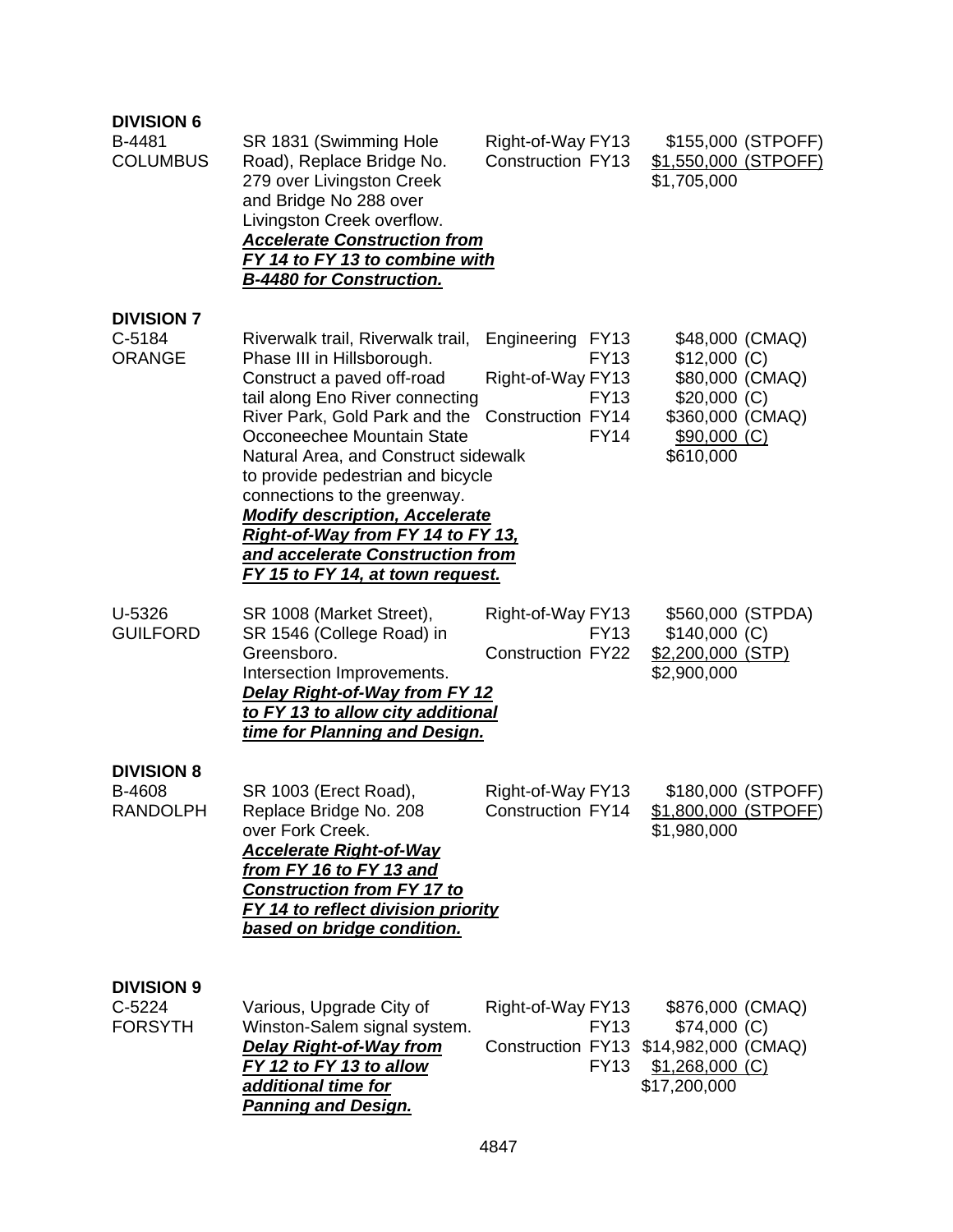| I-5341<br><b>FORSYTH</b><br><b>DAVIE</b>        | I-40, East of NC 801 in Davie<br>County to west of SR 1101<br>(Harper Road) in Forsyth<br>County. Pavement Rehabilitation.<br><b>Description modified to</b><br><u>reflect revised project termini.</u>                                              | Construction FY16                             |             | \$1,350,000 (NHPIMP)                                     |  |
|-------------------------------------------------|------------------------------------------------------------------------------------------------------------------------------------------------------------------------------------------------------------------------------------------------------|-----------------------------------------------|-------------|----------------------------------------------------------|--|
| R-4750<br><b>DAVIDSON</b>                       | US 52 / NC 8 / (Future I-285), - Right-of-Way FY13<br>I-85 to north of SR 1297<br>(Green Needles Road).<br>Pavement Rehabilitation and<br>upgrading to interstate standards.<br><b>Description modified to</b><br>reflect revised northern terminus. | Construction FY13                             |             | \$370,000 (NHP)<br>\$10,000,000 (NHP)<br>\$10,370,000    |  |
| W-5304<br><b>FORSYTH</b>                        | SR 2692 (Gumtree Road),<br>SR 2693 (Sawmill Road)<br>and SR 4203 (Reid Road).<br>Improve intersections.<br>Delay Right-of-Way from FY 12<br>to FY 13 pending completion<br><u>of cost review.</u>                                                    | Right-of-Way FY13<br><b>Construction FY14</b> |             | \$440,000 (HSIP)<br><u>\$500,000 (HSIP)</u><br>\$940,000 |  |
| <b>DIVISION 10</b><br>C-5557<br><b>CABARRUS</b> | City of Concord's NE Subset<br>Sidewalks. Install sidewalks<br>at various locations.<br><b>Change description and</b><br><u>funding amounts.</u>                                                                                                     | <b>Construction FY13</b>                      | <b>FY13</b> | \$420,000 (CMAQ)<br>$$105,000$ (C)<br>\$525,000          |  |
| <b>DIVISION 12</b><br>B-5542<br><b>CATAWBA</b>  | Claremount, Preservation of<br>Bunker Hill covered bridge.<br><b>Delay Construction from FY 12</b><br>to FY 13 to allow additional<br>time for Planning and Design<br>by the Catawba County<br><b>Historical Society.</b>                            | <b>Construction FY13</b>                      | <b>FY13</b> | \$277,000 (DP)<br>$$69,000$ (C)<br>\$346,000             |  |
| $C-5147$<br><b>GASTON</b>                       | NC 150, Sidewalks along<br>NC 150 in Cherryville.<br><b>Delay Construction from</b><br>FY 12 to FY 13 to allow<br>additional time for the City<br>of Cherryville to complete Design.                                                                 | <b>Construction FY13</b>                      | <b>FY13</b> | \$180,000 (CMAQ)<br>$$45,000$ (C)<br>\$225,000           |  |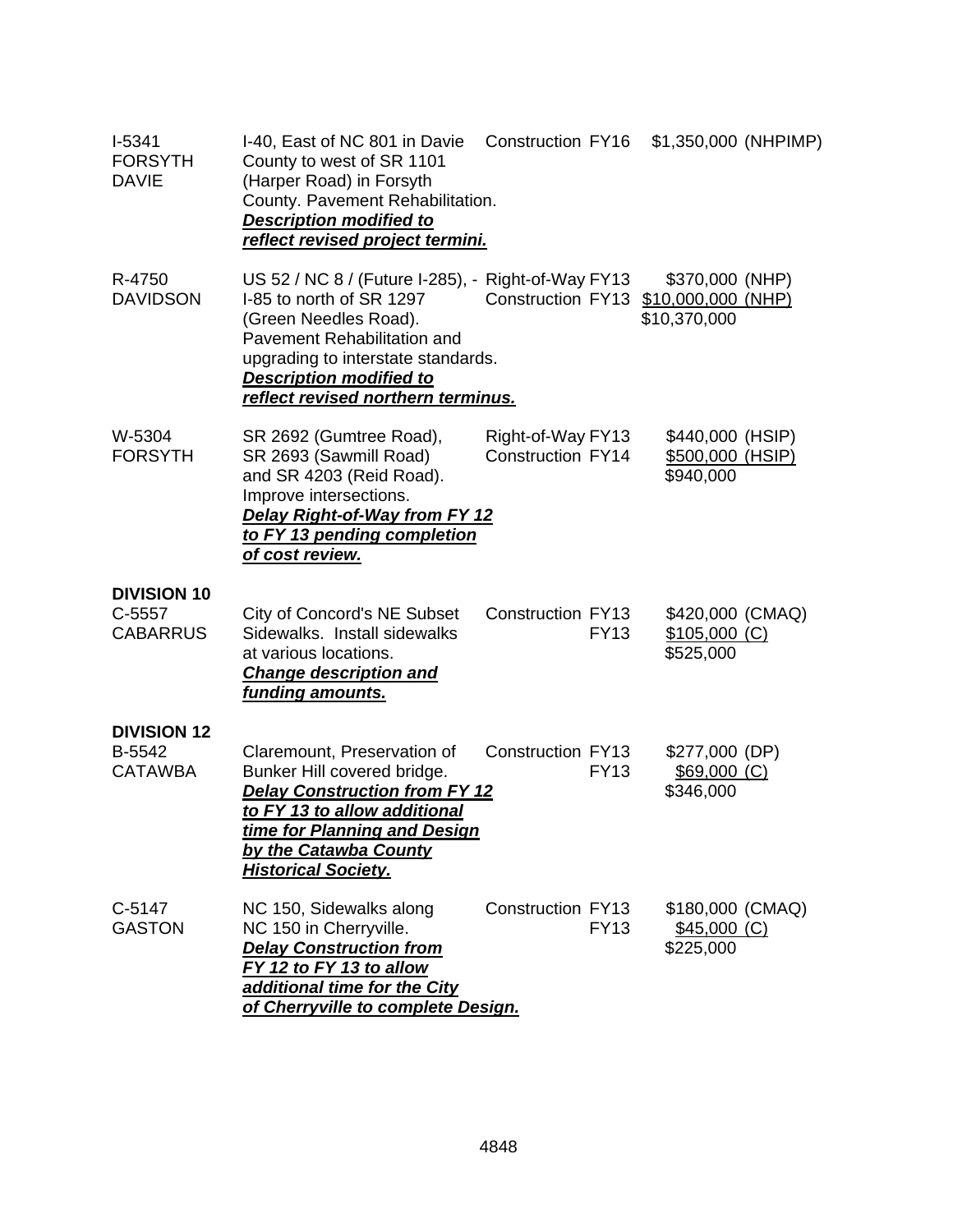| $C-5148$<br><b>GASTON</b>                      | <b>Mountain Street, Sidewalks</b><br>along Mountain Street in<br>Cherryville.<br><b>Delay Construction from FY 12</b><br>to FY 13. Project will likely<br>be abandoned at the request<br>of the city of Cherryville. | <b>Construction FY13</b><br><b>FY13</b>       | \$100,000 (CMAQ)<br>$$25,000$ (C)<br>\$125,000          |
|------------------------------------------------|----------------------------------------------------------------------------------------------------------------------------------------------------------------------------------------------------------------------|-----------------------------------------------|---------------------------------------------------------|
| EB-5114<br><b>GASTON</b>                       | Mount Holly, Mount Holly<br>Riverfront Greenway.<br><b>Delay Construction from</b><br>FY 13 to FY 14 to allow<br>additional time for<br><b>Planning and Design.</b>                                                  | <b>Construction FY14</b><br><b>FY14</b>       | \$160,000(S)<br>\$640,000 (STPEB)<br>\$800,000          |
| <b>DIVISION 13</b><br>B-4777<br><b>MADISON</b> | NC 251, Replace Bridges<br>No. 8 and 9 over Ivy River.<br><b>Modify description to add</b><br>Bridge No. 9.                                                                                                          | Right-of-Way FY17<br><b>Construction FY18</b> | \$460,000 (STPON)<br>\$4,600,000 (STPON)<br>\$5,060,000 |

### **STIP DELETIONS**

# **DIVISION 9**

C-5209 Davidson County, *Delete, project declined by county and*  Fleet Vehicle Replacement. Purchase six hybrid mini-vans as replacements of regular gasoline fleet vehicles.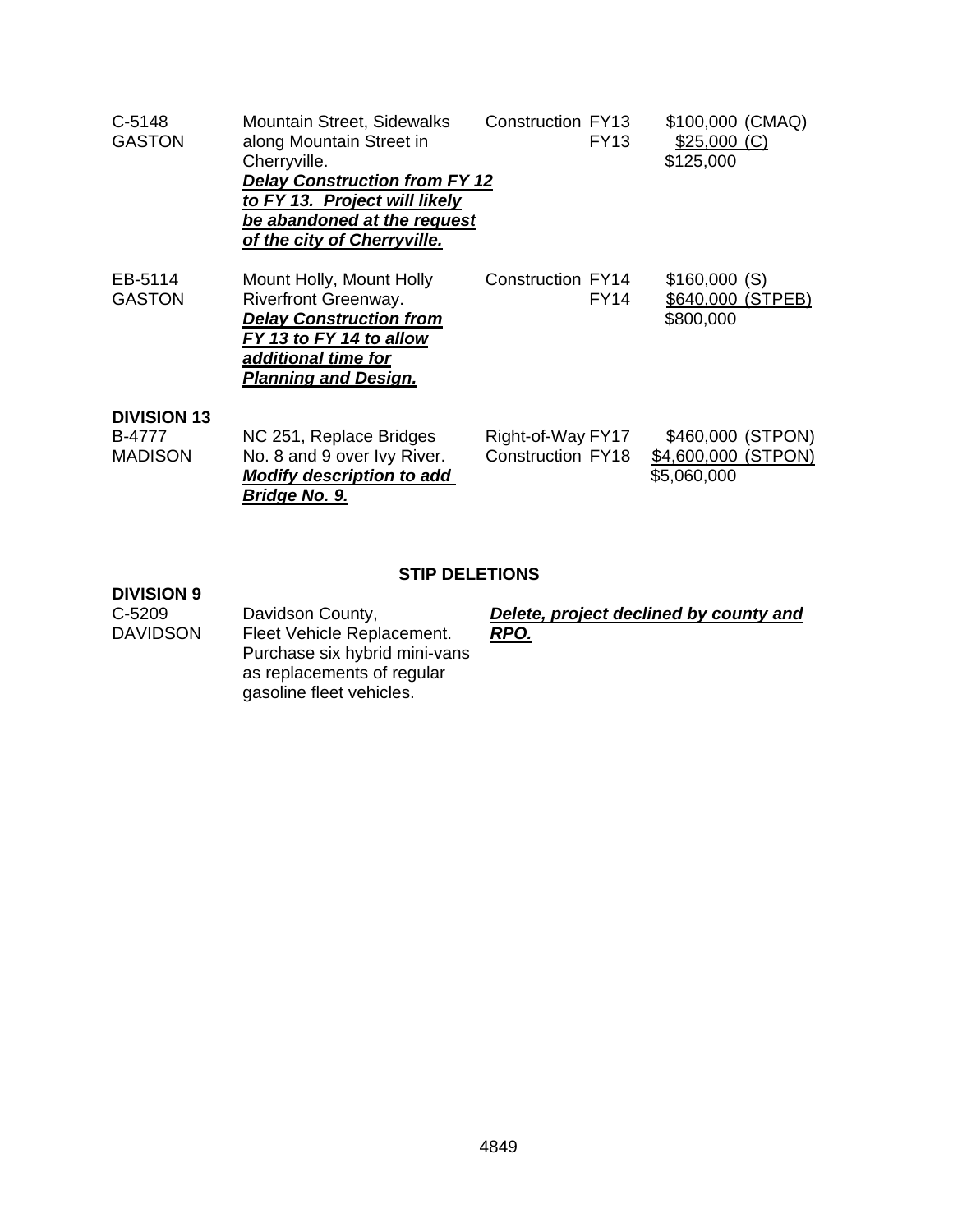### **Approval – Municipal and Special Agreements**

A motion was made by Board Member Tulloss, which was seconded by Board Member

Kernea, to approve the following agreements:

Board Member Wall abstained from voting on SR-5001AQ in Alamance County.

SUMMARY: There are a total of 41 Agreements for approval by the Board of Transportation.

**Statewide** 

| North Carolina Department of Health and<br>Human Services, Division of Public Health<br>SR-5000 W<br>40922.1.22                                  | This project shall consist of the implementation of<br>Safe Routes to Schools (SRTS) initiatives at<br>individual elementary and/or middle school sites<br>which will foster county-level policy change in<br>support of SRTS. This project will incorporate<br>SRTS programming into the statewide<br>infrastructure by addressing and coordinating<br>SRTS, school siting and Community<br>Transformation Grant (CTG) initiatives of the<br>Physical Activity and Nutrition Branch (PAN)<br>within the Division of Public Health (DPH), at the<br>Department of Health and Human Services. The<br>Department shall reimburse DHHS up to the<br>maximum federal award amount of \$4,120,410.<br>DHHS is responsible for all costs that exceed the<br>federal award of \$4,120,410. |
|--------------------------------------------------------------------------------------------------------------------------------------------------|-------------------------------------------------------------------------------------------------------------------------------------------------------------------------------------------------------------------------------------------------------------------------------------------------------------------------------------------------------------------------------------------------------------------------------------------------------------------------------------------------------------------------------------------------------------------------------------------------------------------------------------------------------------------------------------------------------------------------------------------------------------------------------------|
| North Carolina Department of Environment<br>and Natural Resources                                                                                | This Agreement will provide for the long-term<br>management of NCDOT funded mitigation sites<br>developed by the NCDENR Ecosystem<br>Enhancement Program. The agreement term is<br>four years and will be paid based upon<br>expenditures that will be reported in NC EEP's<br>itemized annual budget.                                                                                                                                                                                                                                                                                                                                                                                                                                                                              |
| Division 1                                                                                                                                       |                                                                                                                                                                                                                                                                                                                                                                                                                                                                                                                                                                                                                                                                                                                                                                                     |
| North Carolina & Virginia Railroad<br>Company, LLC, Chesapeake & Albemarle<br><b>Division</b><br><b>Pasquotank County</b><br>B-4599<br>33791.2.1 | This agreement provides for improvements at<br>one at-grade crossing on the railroad right-of-way<br>in Elizabeth City at Hughes Boulevard (Crossing<br>No. 465 365S, MP NS 43.7). The Railroad will<br>prepare the tracks and install concrete panels on<br>the western side of the crossing to accommodate<br>the widened roadway surface. The Department<br>will perform all grading and drainage. The<br>estimated cost to the Department is \$139,997.49.                                                                                                                                                                                                                                                                                                                      |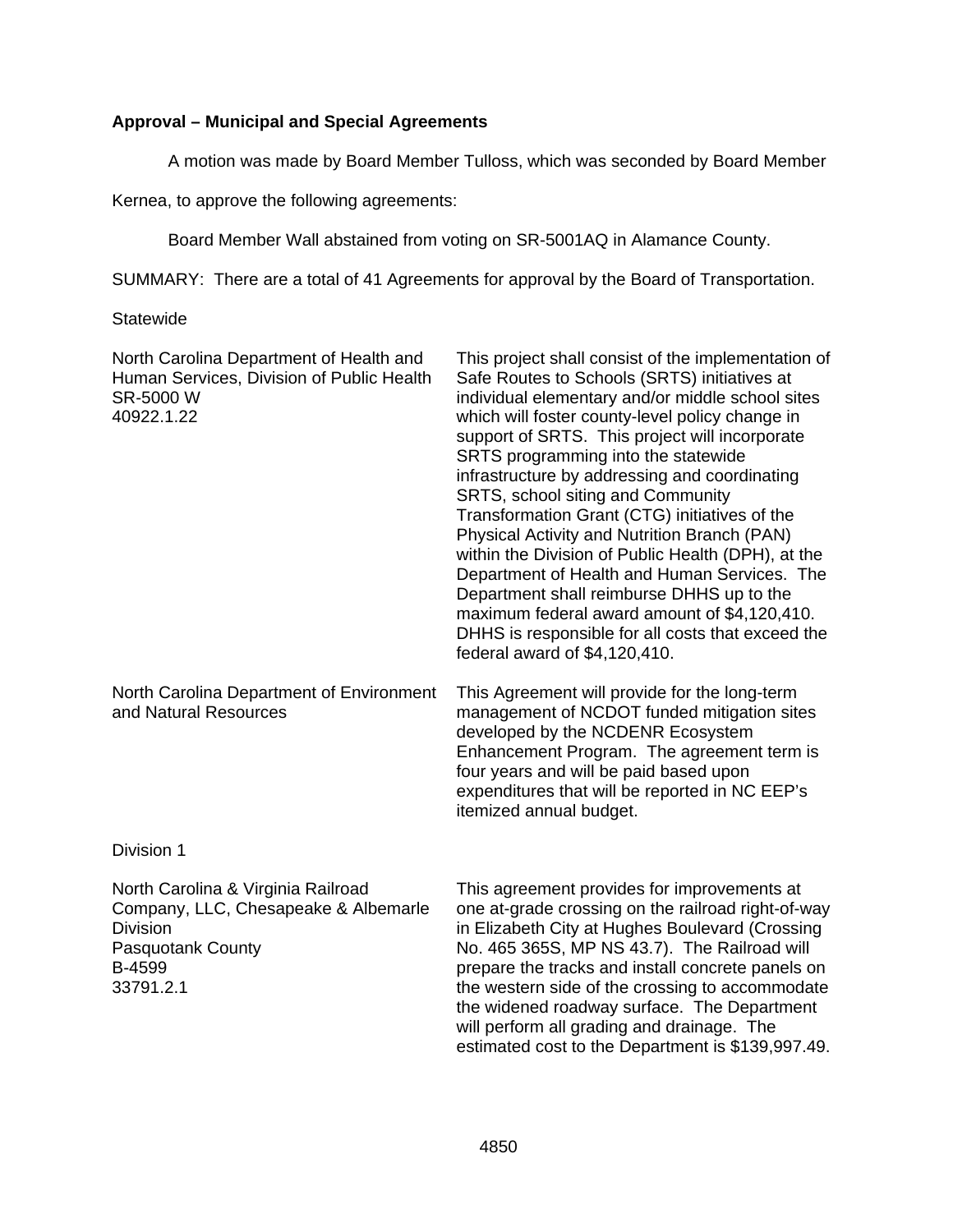North Carolina & Virginia Railroad Company, LLC, Chesapeake & Albemarle Division Pasquotank County B-4922 40177.2.1

Division 3

City of Jacksonville Onslow County EB-4705 40235.3.1

CSX Transportation Inc. Brunswick County R-2633BA 34491.1.2

CSX Transportation Inc. New Hanover County R-2633BB 34491.1.2

This agreement provides for improvements at one at-grade crossing on the railroad right-of-way in Elizabeth City at Church Street (Crossing No. 465 328P, MP NS 46.45). The Railroad will prepare the tracks and install concrete panels to accommodate the roadway surface. The Department will perform all grading and drainage work. The estimated cost to the Department is \$122,434.98.

This project consists of construction of a 10 foot wide asphalt greenway on Leiuene Boulevard in Jacksonville. This Supplemental Agreement is the Municipality has requested a modification of the scope and another extension of the completion dates of the project to December 31, 2014, in lieu of May 31, 2013. This Supplemental Agreement will supersede the one adopted on September 6, 2012.

This project consists of the construction of dual bridges on US 17 (Wilmington Bypass from east of US 74-76 to US 421 north of Wilmington) in Brunswick County. The Railroad shall provide easements across Railroad's right of way for proposed work, furnish all labor, material, tools and equipment and to perform all work required to make changes in alignment, location or elevation of telephone, pipe and signal lines over and/or under its right of way and construct the overheads, approaches and drainage facilities. The Department shall prepare plans and specifications for the proposed overhead work, acquire all rights of way necessary for the construction of the proposed work and furnish all labor, materials, and equipment to construct the proposed work, except work performed by Railroad. The Department shall reimburse the Railroad for work performed in accordance with the plans and the force account estimate.

This project consists of the construction of dual bridges on US 17 (Wilmington Bypass from east of US 74-76 to US 421 north of Wilmington) in New Hanover County. The Railroad shall provide easements across Railroad's right of way for proposed work, furnish all labor, material, tools and equipment and to perform all work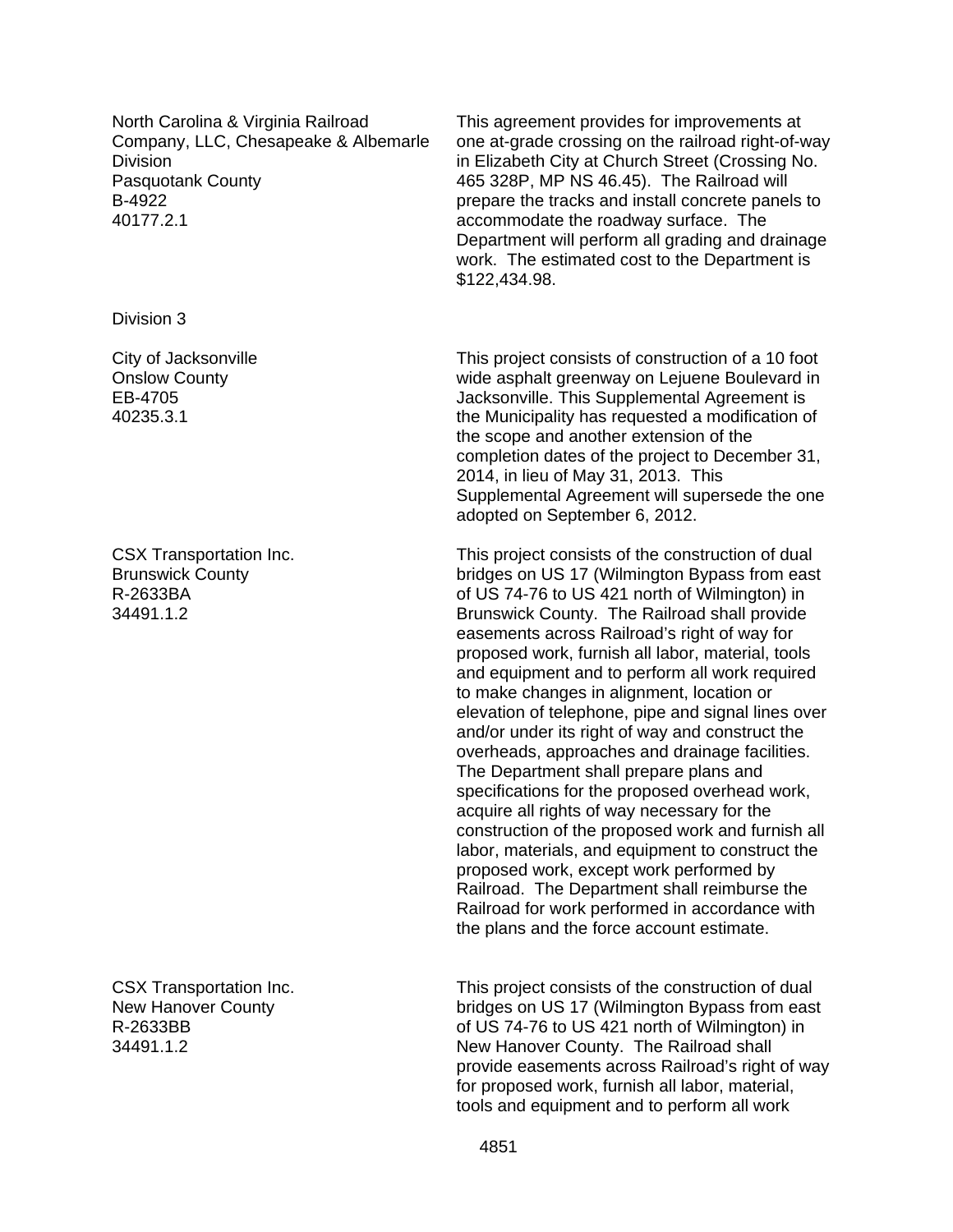CSX Transportation Inc. and Progress Energy New Hanover County R-2633BB 34491.1.2

Division 4

City of Rocky Mount Nash County 42457

required to make changes in alignment, location or elevation of telephone, pipe and signal lines over and/or under its right of way and construct the overheads, approaches and drainage facilities. The Department shall prepare plans and specifications for the proposed overhead work, acquire all rights of way necessary for the construction of the proposed work and furnish all labor, materials, and equipment to construct the proposed work, except work performed by Railroad. The Department shall reimburse the Railroad for work performed in accordance with the plans and the force account estimate.

This project consists of the construction of dual bridges on US 17 (Wilmington Bypass from east of US 74-76 to US 421 north of Wilmington) in New Hanover County. The Railroad shall provide easements across Railroad's right of way for proposed work, furnish all labor, material, tools and equipment and to perform all work required to make changes in alignment, location or elevation of telephone, pipe and signal lines over and/or under its right of way and construct the overheads, approaches and drainage facilities. The Department shall prepare plans and specifications for the proposed overhead work, acquire all rights of way necessary for the construction of the proposed work and furnish all labor, materials, and equipment to construct the proposed work, except work performed by Railroad. The Department shall reimburse the Railroad for work performed in accordance with the plans and the force account estimate.

This Supplemental Agreement amends the scope of work for additional repairs to the Rocky Mount Train Station to include the replacement of air handling units and repair of roof and drains on the station and canopy. The Department and the Municipality executed the original Municipal Agreement on December 19, 2008. The cost to the Department remains unchanged, up to \$250,000.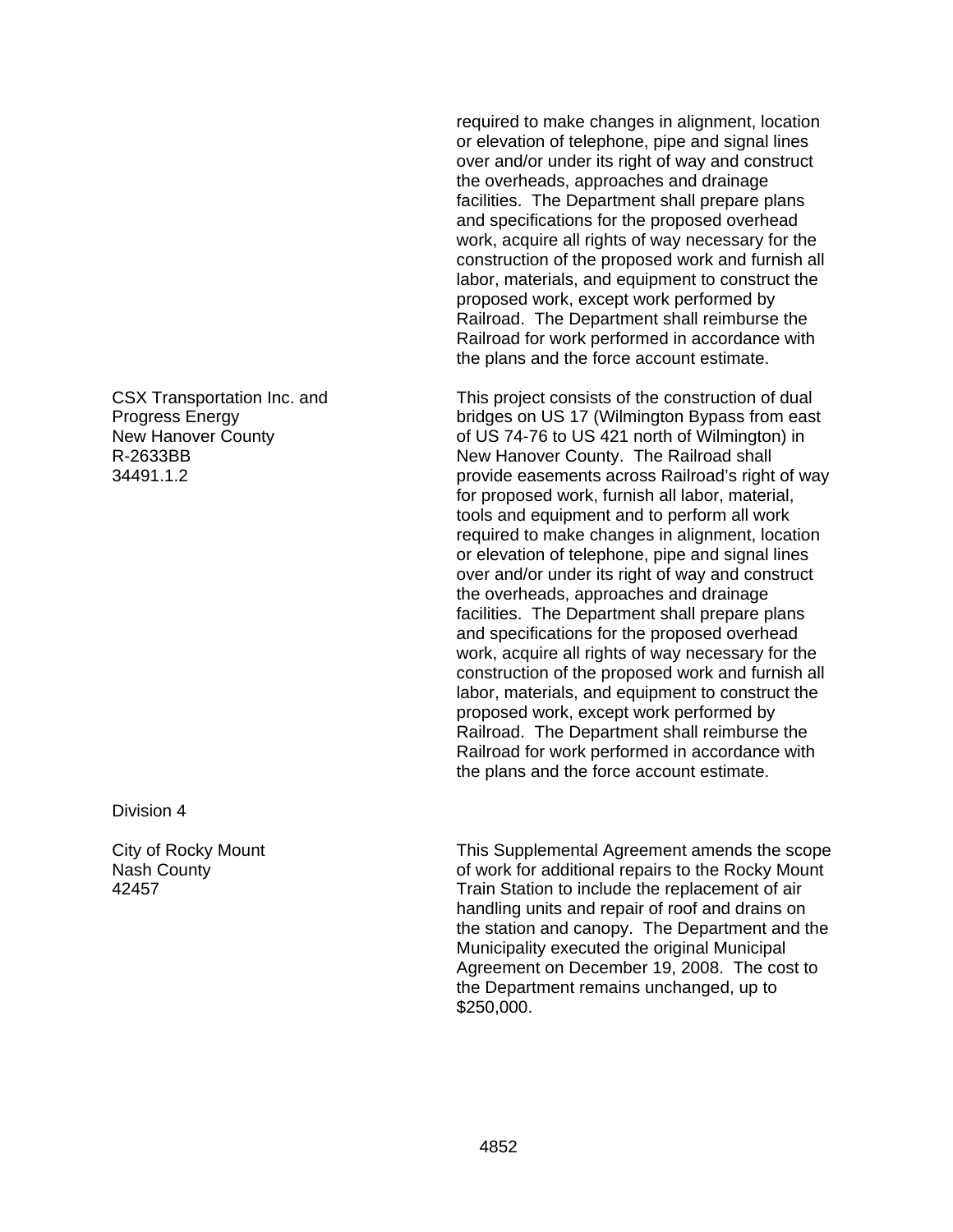Town of Holly Springs Wake County 45431.1.1

City of Raleigh Wake County B-4656 33819.3.1

City of Raleigh Wake and Franklin Counties M-0445 49004.1

Town of Knightdale Wake County EL-5100 CD 41821.1.42 41821.3.42

This project consists of developing a conceptual plan, preliminary cost estimates and environmental coordination in accordance with NEPA study for New Stephen's Grove Boulevard in Holly Springs. This Supplemental Agreement increases the original funding of \$640,000 to \$1,144,000 and adds a right of way phase to the project.

This project consists of replacing bridge 492 over SR 1012 (Western Boulevard) on SR 1101 (Hillsborough Street) in Wake County. At the request of the Municipality, the Department shall include provisions in the construction contract for the contractor to remove municipally owned sewer lines. The Municipality shall reimburse the Department the entire cost of said utility work. The estimated cost to the Municipality is \$13,556.00.

The project covers the need to conduct a comprehensive transportation corridor planning study for Northeast Wake and Southwest Franklin Counties. The Municipality is responsible for all phases of the project. The Department shall allocate an amount not to exceed 80% (\$125,000) from the SPR-OSPR(50) funds allocation. The Department will be responsible for providing the 20% (\$31,250) matching State funds for the STP-DA funds authorized and all costs that exceed the total estimated cost.

This project consists of the installation of approximately 2100 linear feet of 5-foot sidewalk on the east side of Smithfield Road between Carrington Drive and Edenburghs Keep Drive and includes a pedestrian crossing at Knightdale Boulevard in Wake County. The Municipality is responsible for all phases of the project. The Department shall allocate an amount not to exceed 70% (\$235,900) from the STP-DA funds allocation. The Municipality will be responsible for providing the 30% (\$101,100) matching funds for the STP-DA funds authorized and all costs that exceed the total estimated cost.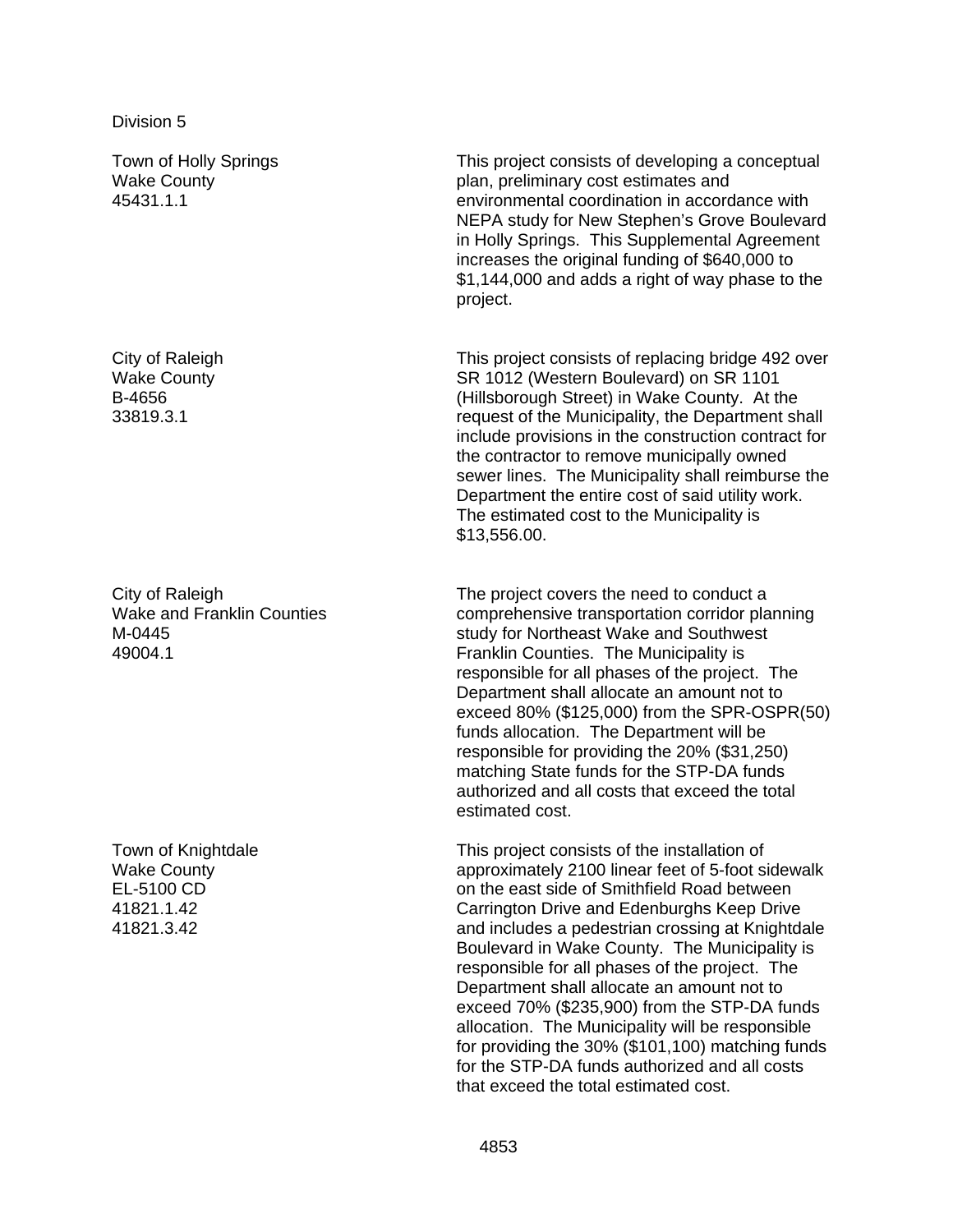Division 6

County of Harnett R-5185 45222.3.1

Town of Elizabethtown Bladen County B-4436 38363.3.1

Fayetteville Public Works Commission Cumberland County B-2948 38232.3.1

Fayetteville Public Works Commission Cumberland County U-2810 B 34866.3.2

This project consists of construction of improvements along US 401 from NC 210 to north of SR 1436 (Matthews Road) in Harnett County. This Supplemental Agreement is to include additional work, requested by Harnett County, to create an acceptable entrance from US 401 to Brightwater Drive (the access road to Central Harnett Hospital). The work will include curb and gutter, grading, sidewalks, and paving along Brightwater Drive for approximately 40 feet beyond the existing right of way of US 401 to properly tie Brightwater Drive to US 401. The County shall reimburse the Department 100% of the actual cost of the work. The estimated cost is \$10,822.

This project consists of replacement of Bridge No. 31 over Brown's Creek on SR 1806 in Bladen County. The Department shall prepare the planning document, project plans and specifications, acquire any needed right of way, relocate and adjust utilities and construct the project. The Municipality shall relocate and adjust any municipally owned utilities and any utilities under franchise.

This project consists of improvements to replace Bridge No. 78 over Little Rockfish Creek on SR 1104 (Strickland Bridge Road) in Cumberland County. At the request of the Municipality the Department shall include provisions in the construction contract for the contractor to adjust and/or relocate municipally owned water and sewer lines. The Municipality shall reimburse the Department the entire cost of said utility work. The estimated cost to the Municipality is \$161,334.

This project consists of improvements to SR 1003 (Camden Road) from NC 162 (Hope Mills Bypass) to east of Oakland Avenue in Cumberland County. At the request of the Municipality, the Department shall include provisions in the construction contract for the contractor to adjust and/or relocate municipally owned water and sewer lines. The Municipality shall reimburse the Department the entire cost of said utility work. The estimated cost to the Municipality is \$1,559,781.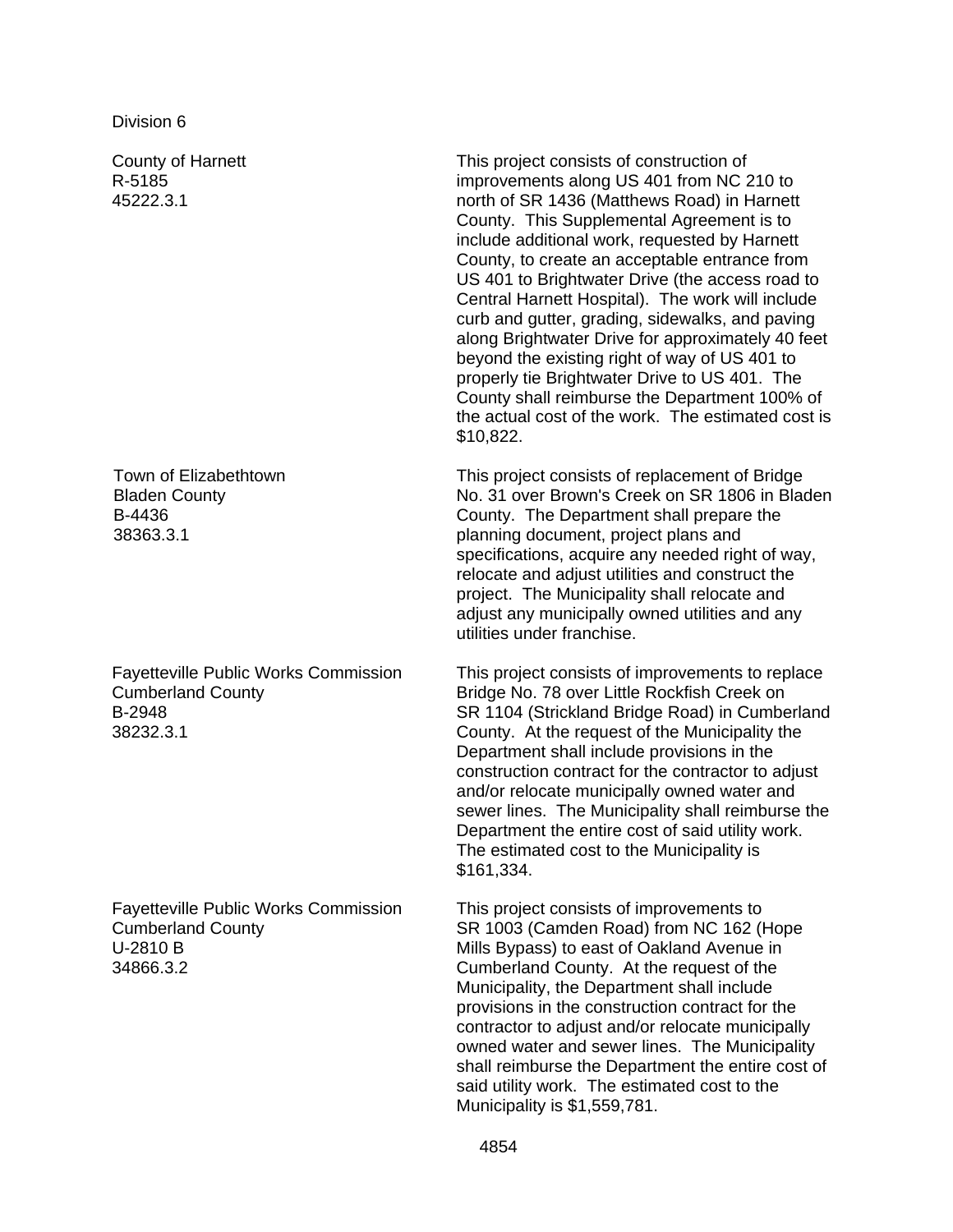#### Town of Angier Harnett County EL-5100 LC 41821.1.43 41821.3.38

Division 7

City of Carrboro Orange County U-2803 34860.3.1

Orange Water and Sewer Authority Orange County U-2803 34860.3.1

City of High Point Guilford County P-4701 I

This project consists of construction of 5-foot sidewalk, curb and gutter along Willow Street to the Town's community pool, and a gap along Roy Street from Willow to Broad Street. The Municipality will also complete sidewalks along W. Lillington Street from South Raleigh Street (Hwy 55) to Park Street in Harnett County. This Supplemental Agreement shall include PE as an eligible expense and increase the funding for the Project. The Department's original participation was \$246,000, to be increased with an additional \$196,800 of STP-DA funds. The Municipality's original participation was \$61,500. The Municipality will provide an additional \$49,200 as their local match.

This project consists of improvements to SR 1919 (Smith Level Road) from Rock Haven Road to Bridge No. 88 over Morgan Creek in Carrboro. At the request of the Municipality, the Department shall include provisions in the construction contract for the contractor to adjust and/or relocate utility lines. The Municipality shall reimburse the Department for said utility work. The estimated cost to the Municipality for the utility work is \$19,000.

The project consists of improvements to SR 1919 (Smith Level Road) from Rock Haven Road to Bridge No. 88 over Morgan Creek in Orange County. At the request of OWASA, the Department shall include provisions in the construction contract for the contractor to adjust and/or relocate utility lines. OWASA shall reimburse the Department for said utility work. The estimated cost to OWASA for the utility work is \$226,000.

This Supplemental Agreement amends the original Municipal Agreement to allow reimbursement to the Municipality in an amount not to exceed \$110,000. The Department and Municipality executed an original Municipal Agreement on February 5, 2009, to provide certain traffic control improvements within the Municipality.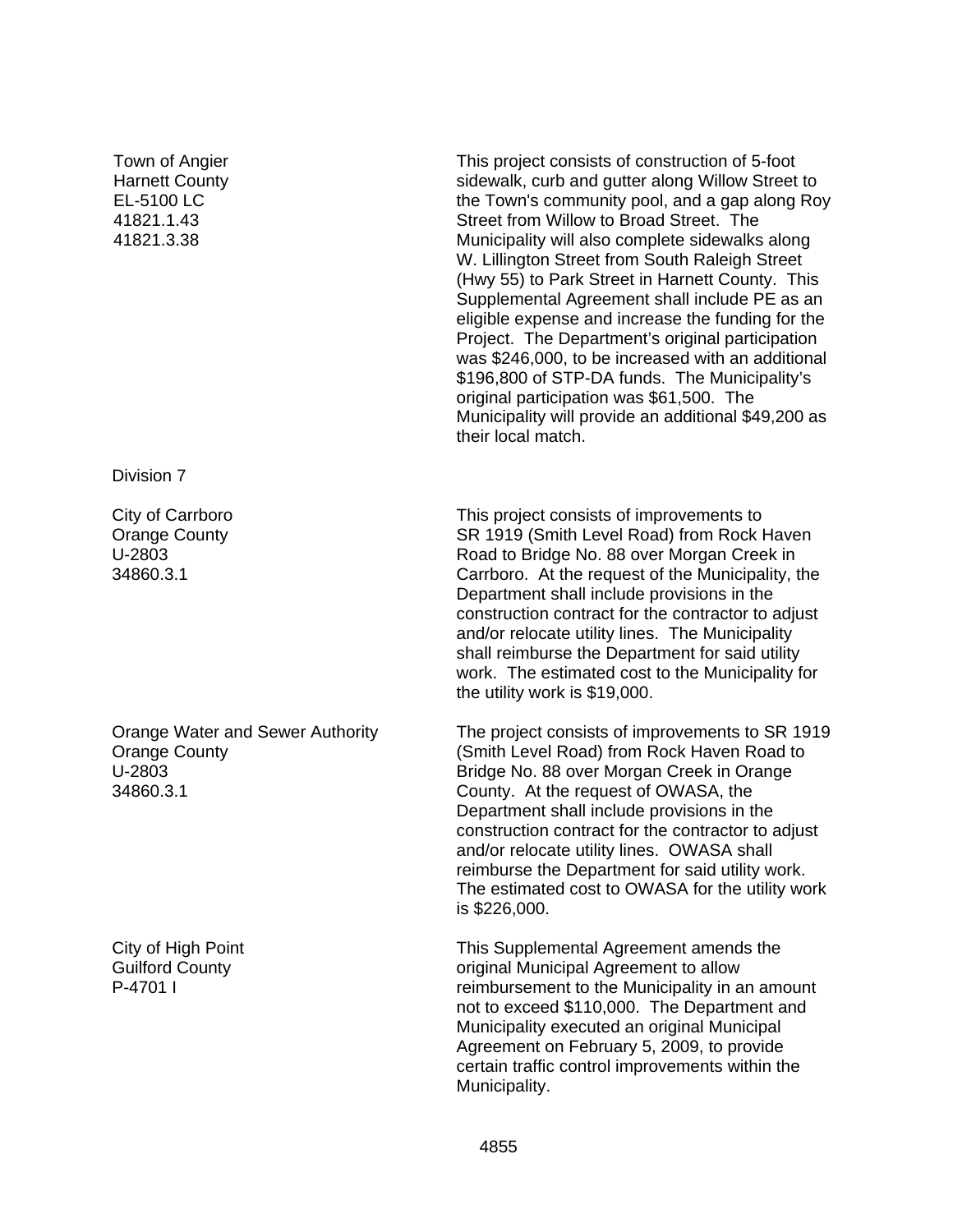City of Greensboro Guilford County U-5306 D 47026.3.5

Division 8

Town of Cary Chatham County C-5176 46237.3.1

Town of Aberdeen Moore County ER-2971 H 3608.3.05

Division 9

City of Kannapolis Rowan County B-4809 38579.3.1

Piedmont Authority for Regional Transportation (PART) Forsyth, Guilford, Davidson and Randolph **Counties** M-0445 49004.1

This project consists of improving the approach to the Battleground-Brassfield intersection. The Municipality is responsible for all phases of the project. This Supplemental Agreement ends the participation of the Department in the Right-of-Way Phase as well as specifies that the funding of \$325,000 is allocated from STP funds rather than STP-DA funds as previously stated in the original Agreement.

The project consists of construction of a 100 space trailhead parking facility, including site amenities, to sever transportation and recreation along the American Tobacco Trail (ATT) in Cary. The Municipality shall be responsible for all aspects of the project. The Department agrees to reimburse the Municipality 67% (\$797,000) of CMAQ funds. The Municipality will provide 33% (\$395,000) as their local match.

This project consists of the construction of a concrete sidewalk along the west side of US 1 from Magnolia Street to N. Chapin Road in Aberdeen. The Municipality shall be responsible for all phases of the project. The Department shall participate in the actual construction costs of the project in an amount not to exceed \$100,000. Costs which exceed this amount shall be borne by the Municipality.

This project consists of improvements to Bridge No. 221 over lake Fisher on SR 1308 in Kannapolis. At the request of the Municipality, the Department shall include provisions in the construction contract for the contractor to adjust and/or relocate municipally owned water lines. The Municipality shall reimburse the Department the entire cost of said utility work. The estimated cost to the Municipality is \$207,400.

This project consists of providing funds for the annual maintenance and development of the Piedmont Triad Regional Model which is used to support transportation planning and project delivery activities in the region. This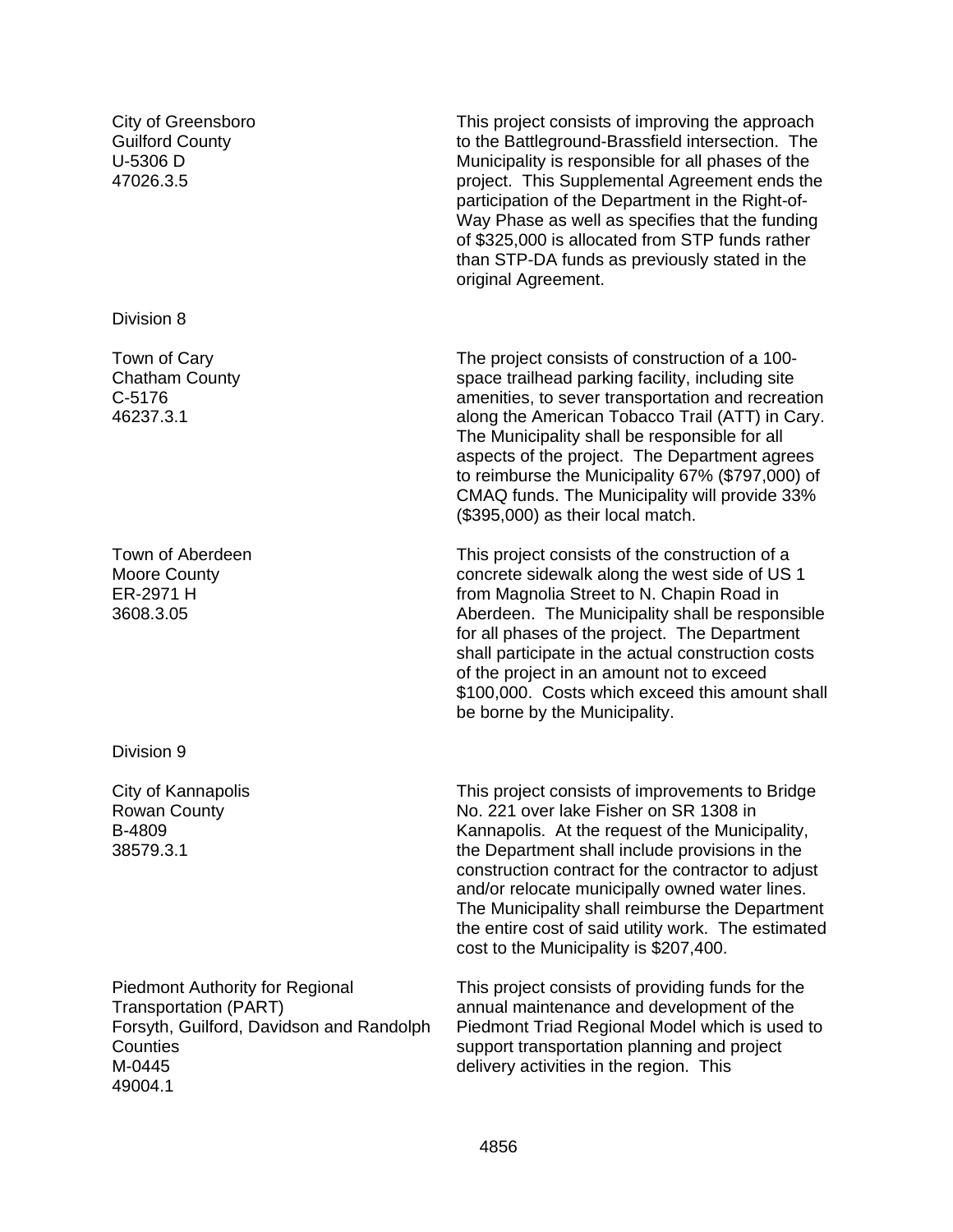City of Salisbury Rowan County C-4908 44008.3.7

Division 10

CSX Transportation, Inc. (CSXT) City of Charlotte Mecklenburg County P-5002 51800.3.STR01T4

Mecklenburg County Cabarrus, Gaston, Iredell, Lincoln, Mecklenburg, Rowan, Union Counties C-5536 51006.3.1

Mecklenburg County Union County C-5550 51020.3.1

Supplemental Agreement is to increase the Department funding by \$25,000 from the original total of \$44,500 to \$69,500 (25%).

The project consists of installing sidewalks on both sides of Jake Alexander Boulevard from the railroad tracks to Statesville Boulevard and on both sides of Statesville Boulevard from Jake Alexander Boulevard to Holly Avenue. The project will also include installing safe pedestrian crossings and other safety enhancements within the project area. The Department agrees to reimburse the Municipality 80% (\$360,000) of CMAQ funds. The Municipality will provide 20% (\$90,000) as their local match. The Municipality shall be responsible for all aspects of the project.

This Supplemental Agreement provides an additional funding source for certain capital improvements at N. Church Street (Crossing 631 402Y, MP SF 330.26). Through funds provided by the American Recovery and Reinvestment Act of 2009 (ARRA), the Department shall provide an amount not to exceed \$325,000 for construction. The original Municipal and Crossing Closure Agreement was executed on July 18, 2011.

This project consists of implementing a financial incentive program to provide funding to owners of non-road equipment to replace, repower or retrofit their aging diesel equipment in Cabarrus, Gaston, Iredell, Lincoln, Mecklenburg, Rowan and Union Counties only. The County is responsible for all phases of the project. The Department shall allocate an amount not to exceed 80% (\$500,000) from CMAQ funds. The County will be responsible for providing the 20% (\$125,000) matching funds for the CMAQ funds authorized and all costs that exceed the total estimated cost.

This project consists of implementing a financial incentive program to provide funding to owners of non-road equipment to replace, repower or retrofit their aging diesel equipment in Union County only. The County is responsible for all phases of the project. The Department shall allocate an amount not to exceed 80%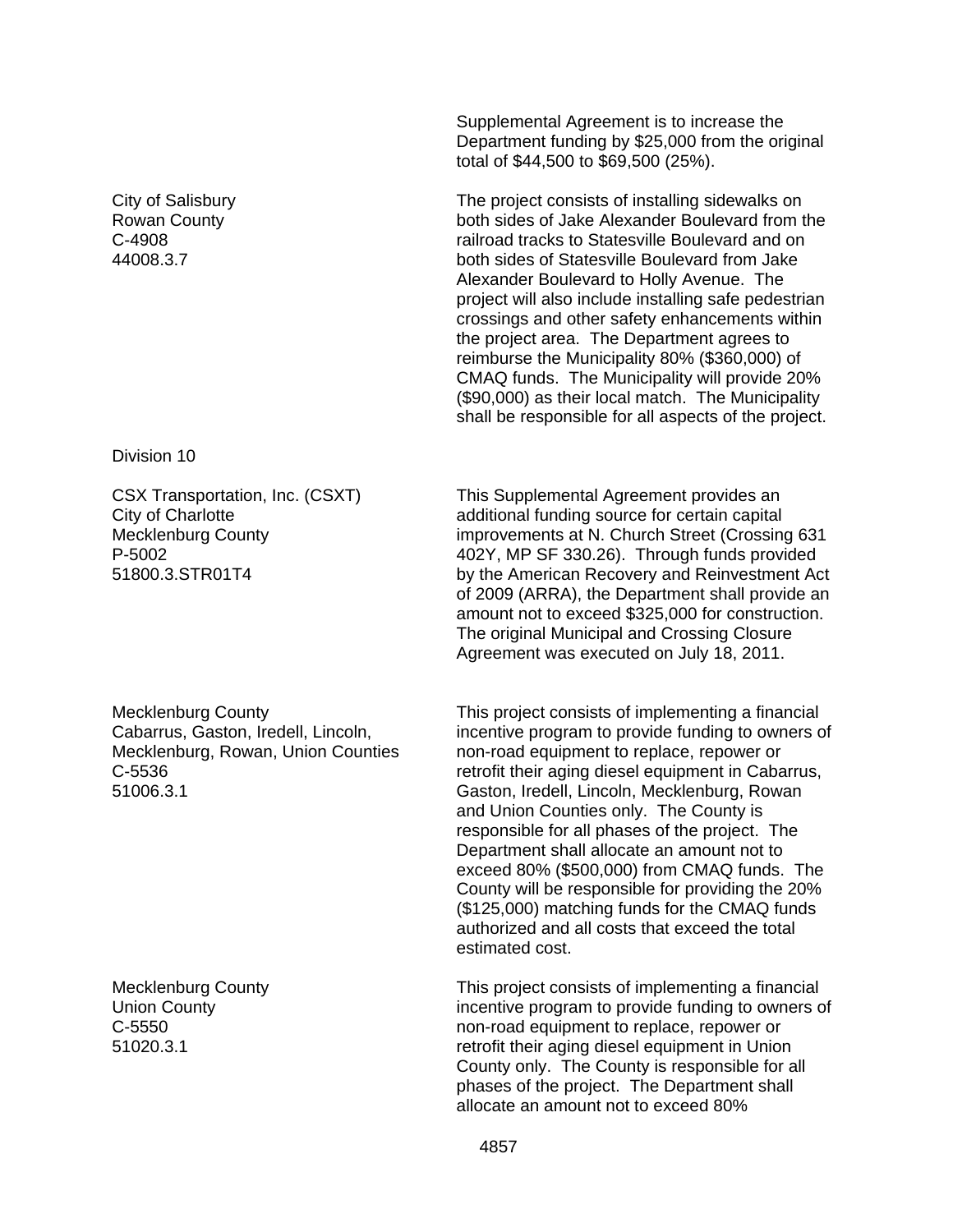|                                                                                                                    | (\$596,000) from CMAQ funds. The County will<br>be responsible for providing the 20% (\$149,000)<br>matching funds for the CMAQ funds authorized<br>and all costs that exceed the total estimated cost.                                                                                                                                                                                                                                                                                                                                                    |
|--------------------------------------------------------------------------------------------------------------------|------------------------------------------------------------------------------------------------------------------------------------------------------------------------------------------------------------------------------------------------------------------------------------------------------------------------------------------------------------------------------------------------------------------------------------------------------------------------------------------------------------------------------------------------------------|
| Serbian Orthodox Church of St. Simeon<br>Mirotocivi<br><b>Mecklenburg County</b><br>U-2507 A<br>34811.3.5          | This project consists of improvements to<br>SR 2467 (Mallard Creek Road) from SR 2480<br>(Sugar Creek Road) to SR 2665 (Harris<br>Boulevard) in Mecklenburg County in conjunction<br>with TIP Project U-2507A. The additional work<br>includes the addition of curb and gutter, sidewalk<br>and related improvements to the Church frontage<br>on Mason Drive. The Church shall reimburse the<br>Department one hundred percent (100%) of the<br>actual cost of the work performed by the<br>Department. The estimated cost of the work is<br>\$3,876.08.  |
| Divisions 10 and 12                                                                                                |                                                                                                                                                                                                                                                                                                                                                                                                                                                                                                                                                            |
| Norfolk Southern Railway Company (NSR)<br>Charlotte Area Transit System (CATS)<br>Mecklenburg and Iredell Counties | This Agreement provides for initiating a corridor<br>study developed in phases to determine the<br>feasibility of establishing an extension of the<br>LYNX network in Charlotte and providing<br>commuter rail service between Charlotte and<br>North Mooresville along the existing NSR O-Line<br>right-of-way. NSR shall procure a qualified<br>consulting firm to perform the study. The<br>Department shall provide up to \$50,000 toward<br>the initial phase as well as fund subsequent<br>phases of the study.                                      |
| Division 12                                                                                                        |                                                                                                                                                                                                                                                                                                                                                                                                                                                                                                                                                            |
| <b>Mecklenburg County</b><br><b>Gaston County</b><br>$C-5510$<br>51024.3.1                                         | This project consists of implementing a financial<br>incentive program to provide funding to owners of<br>non-road equipment to replace, repower or<br>retrofit their aging diesel equipment in Gaston<br>County only. The County is responsible for all<br>phases of the project. The Department shall<br>allocate an amount not to exceed 80%<br>(\$500,000) from CMAQ funds. The County will<br>be responsible for providing the 20% (\$125,000)<br>matching funds for the CMAQ funds authorized<br>and all costs that exceed the total estimated cost. |
| <b>Mecklenburg County</b><br>Gaston, Iredell and Lincoln Counties<br>C-5530<br>45509.3.1                           | This project consists of implementing a financial<br>incentive program to provide funding to owners of<br>non-road equipment to replace, repower or<br>retrofit their aging diesel equipment in Gaston,<br>Iredell and Lincoln Counties only. The County is                                                                                                                                                                                                                                                                                                |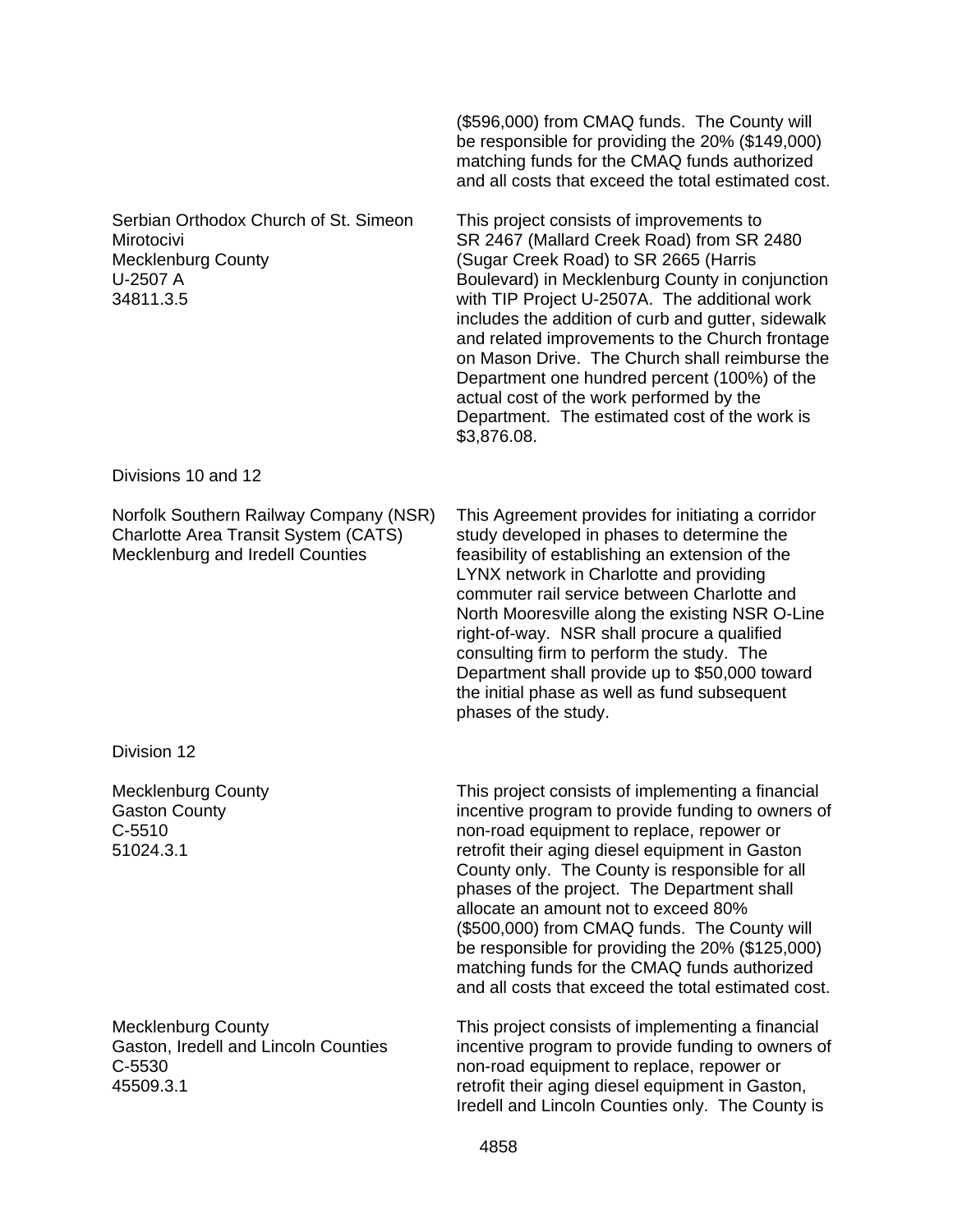responsible for all phases of the project. The Department shall allocate an amount not to exceed 80% (\$207,000) from CMAQ funds. The County will be responsible for providing the 20% (\$52,000) matching funds for the CMAQ funds authorized and all costs that exceed the total estimated cost.

This project consists of improvements on US 74 (Shelby Bypass) from east of SR 1162 to west of SR 1313 in Cleveland County. At the request of CCU, the Department shall include provisions in the construction contract for the contractor to perform certain betterment work, which consist of encasement for the relocated water line. CCU shall reimburse the Department for the cost of said utility work. The estimated cost to CCU is \$18,126.

This project consists of improvements on US 74 (Shelby Bypass) from east of SR 1162 to west of SR 1313 in Cleveland County. At the request of the Municipality, the Department shall include provisions in the construction contract for the contractor to adjust and relocate gas lines. The Municipality shall reimburse the Department for the cost of said utility work. The estimated cost to the Municipality is \$126,045.

This project consists of improvements on US 74 (Shelby Bypass) from Sandy Creek Run to east of SR 1162 in Cleveland County. At the request of CCU, the Department shall include provisions in the construction contract for the contractor to perform certain betterment work, which consist of encasement for the relocated water line. CCU shall reimburse the Department for the cost of said utility work. The estimated cost to CCU is \$163,539.

This project consists of the construction of dual bridges on US 74 (Shelby Bypass from west of SR 1314 west of NC 226) in Cleveland County. The Railroad shall provide easements across Railroad's right of way for proposed work, furnish all labor, material, tools and equipment and to perform all work required to make changes in alignment, location or elevation of telephone, pipe and signal lines over and/or under its right of

Cleveland County Utilities R-5207 AB 34497.3.4

City of Shelby Cleveland County R-5207 AB 34497.3.4

Cleveland County Utilities R-5207 AA 34497.3.3

CSX Transportation Inc. Cleveland County R-2707 B 34497.1.2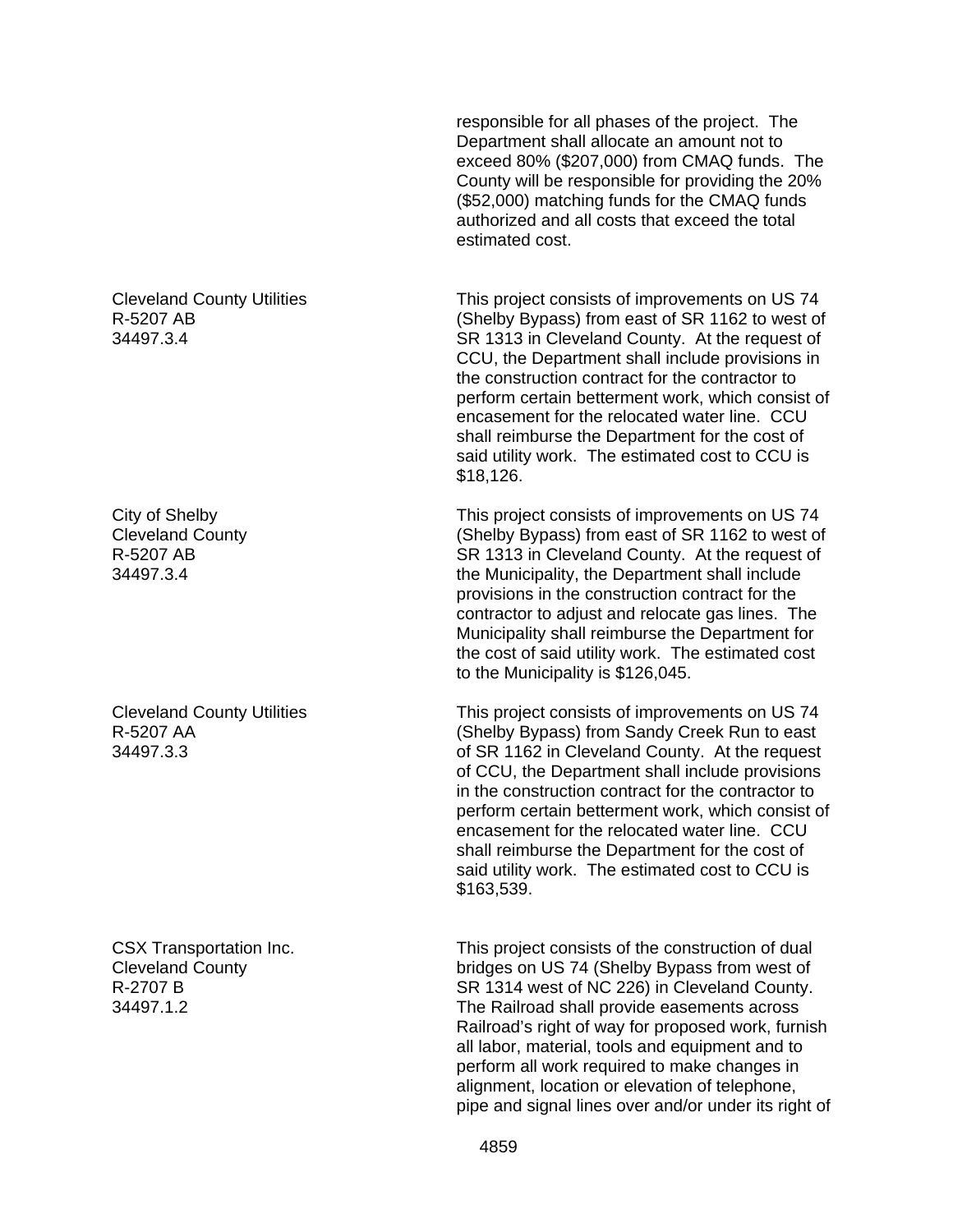way and construct the overheads, approaches and drainage facilities. The Department shall prepare plans and specifications for the proposed overhead work, acquire all rights of way necessary for the construction of the proposed work and furnish all labor, materials, and equipment to construct the proposed work, except work performed by Railroad. The Department shall reimburse the Railroad for work performed in accordance with the plans and the force account estimate.

This project consists of improvements on I-26/ NC 280 Interchange in Fletcher. The Department shall prepare the environmental and/or planning document, project plans and specifications, construct the project, and acquire any needed right of way. The Municipality shall relocate and adjust any municipally-owned utilities.

This project consists of improvements on I-26/ NC 280 Interchange in Asheville. The Department shall prepare the environmental and/or planning document, project plans and specifications, construct the project, and acquire any needed right of way. The Municipality shall relocate and adjust any municipally-owned utilities.

This project consists of the improvements along Howard Gap Road (SR 1006) from US 64 to Bridge No. 20 in Henderson County. At the request of the Municipality, the Department shall include provisions in the construction contract for the contractor to adjust and/or relocate water lines. The Municipality shall reimburse the Department for the cost of said utility work. The estimated cost to the Municipality is \$190,000.

#### Division 13

Town of Fletcher Buncombe County I-5501 46292.3.1

Town of Asheville Buncombe County I-5501 46292.3.1

Division 14

City of Hendersonville Henderson County R-5207 A 45393.3.2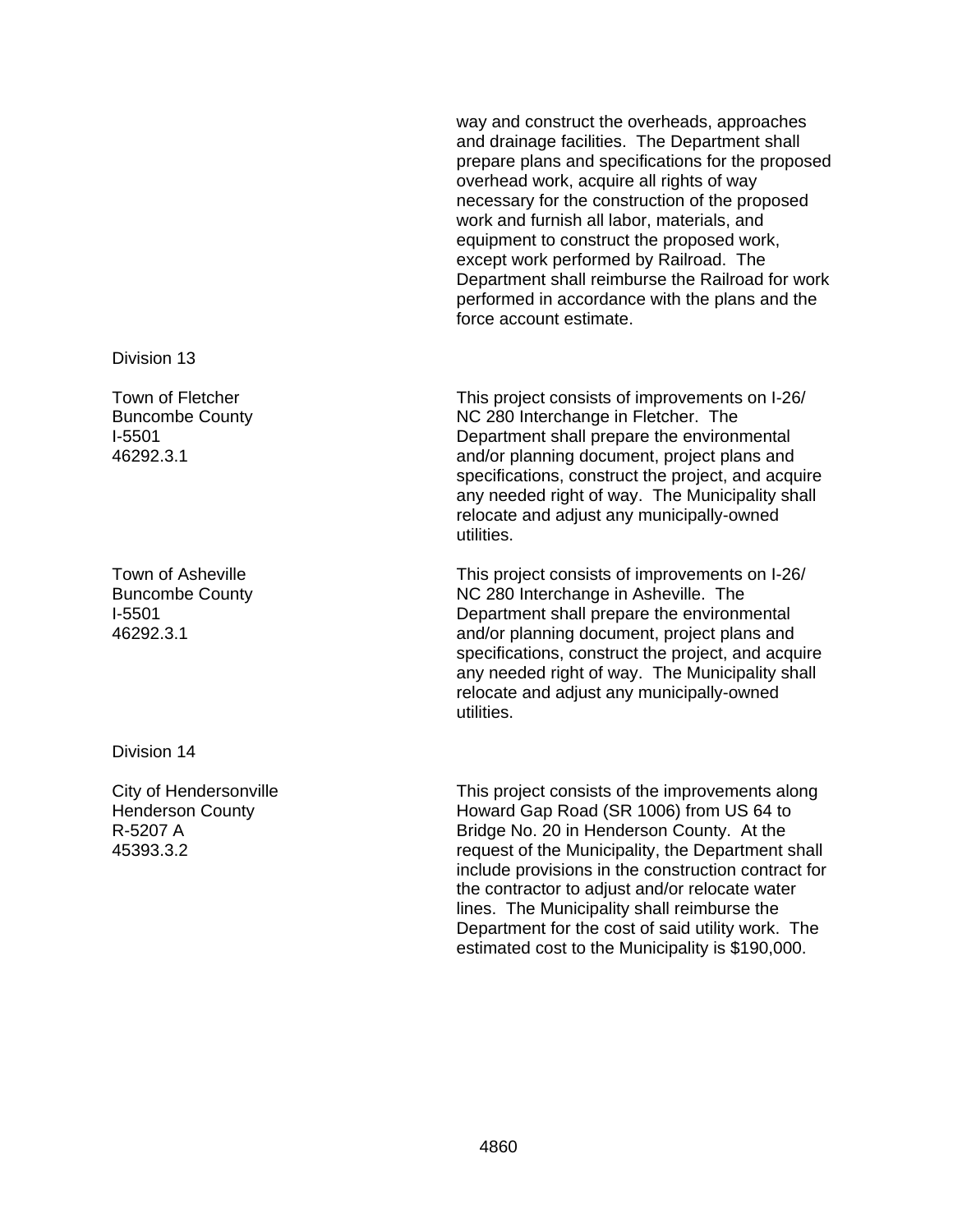SUMMARY: There are a total of 26 Agreements for informational purposes only.

**Statewide** 

| <b>Solid Waste Enforcement Officers</b><br>Association                      | This Agreement consists of the NCDOT Office of<br>Beautification providing the Solid Waste<br>Enforcement Officers Association (SWEOA) with<br>the use of its Q-Star Technology FlashCam #FC<br>880K System for a period of one (1) year. The<br>use of this camera is for the deterrence of<br>littering and illegal dumping in various counties<br>and site locations. There is no fee or cost<br>associated with this Agreement.               |
|-----------------------------------------------------------------------------|---------------------------------------------------------------------------------------------------------------------------------------------------------------------------------------------------------------------------------------------------------------------------------------------------------------------------------------------------------------------------------------------------------------------------------------------------|
| Division 1                                                                  |                                                                                                                                                                                                                                                                                                                                                                                                                                                   |
| North Carolina Seafood Industrial Park<br>Authority<br>Dare County<br>43661 | This project consists of the construction of a 100'<br>x 40' boat launch, 200' sheet pile bulkhead, and<br>a 120'x 4' staging/launching pier in Dare County.<br>The Agency shall be responsible for all phases of<br>the project. The Department shall participate in<br>the actual construction cost up to a maximum<br>amount of \$150,000. The estimated cost is<br>\$150,000. Costs which exceed this amount shall<br>be borne by the Agency. |
| Division 3                                                                  |                                                                                                                                                                                                                                                                                                                                                                                                                                                   |
| Town of Oak Island                                                          | This project consists of installation of landscaping                                                                                                                                                                                                                                                                                                                                                                                              |

Brunswick County 34407.2.4

Town of Teachey Duplin County 3703.3.23

areas on SR 1105 (Middleton Avenue) on Oak Island in Brunswick County. The Department shall develop the landscape design, prepare the plans and the site, and install the plantings. The Municipality shall assume maintenance of the plantings upon completion of the project.

This project consists of installation of landscaped area on US 117 at the "Welcome to Teachey" sign at the city limits in Duplin County. The Department shall develop the landscape design, prepare the plans and the site, and install the plantings. The Municipality shall assume maintenance of the plantings upon completion of the project.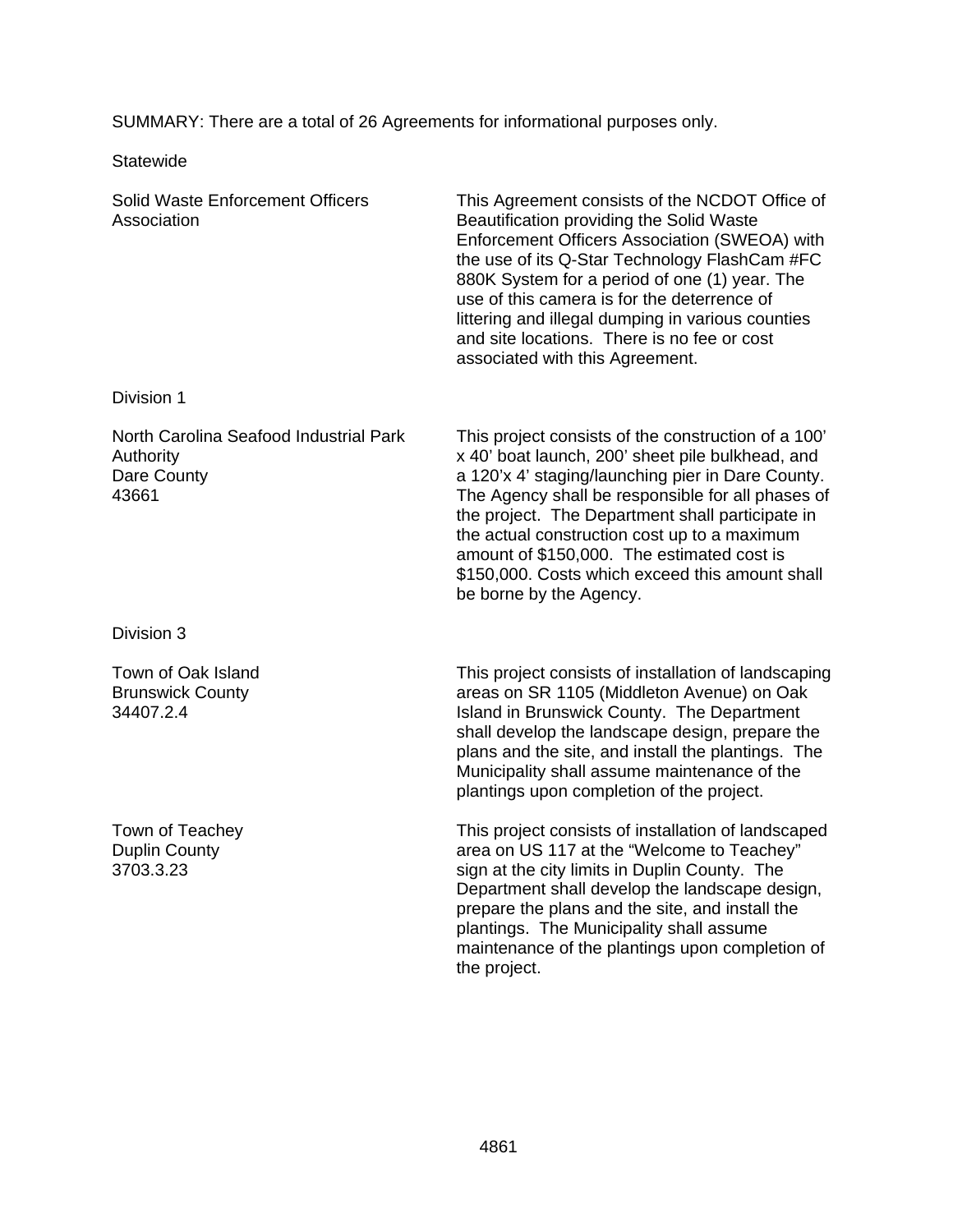Town of Wallace Duplin County 3703.3.24

Town of Warsaw Duplin County 3703.3.25

Town of Autryville Sampson County 3703.3.26

Town of Calabash Brunswick County 3703.3.29

Town of Topsail Beach Pender County 3703.3.36

City of Wilmington New Hanover County 36249.3197

This project consists of installation of landscaped areas along US 117 in the Town of Wallace in Duplin County. The Department shall develop the landscape design, prepare the plans and the site, and install the plantings. The Municipality shall assume maintenance of the plantings upon completion of the project.

This project consists of installation of landscaped areas on NC 24 and South Railroad Street in the Town of Warsaw in Duplin County. The Department shall develop the landscape design, prepare the plans and the site, and install the plantings. The Municipality shall assume maintenance of the plantings upon completion of the project.

This project consists of installation of landscaped areas on SR 1233 in the Town of Autryville in Sampson County. The Department shall develop the landscape design, prepare the plans and the site, and install the plantings. The Municipality shall assume maintenance of the plantings upon completion of the project.

This project consists of installation of landscaped areas along NC 179 as designed by the Town of Calabash. The Department shall develop the landscape design, prepare the plans and the site, and install the plantings. The Municipality shall develop the landscape design and assume maintenance of the plantings upon completion of the project.

This project consists of landscaping projects at ten (10) ocean access points and two (2) soundside access points, including irrigation and lighting, in the Town of Topsail Beach. The Department shall prepare the site and install the plantings. The Municipality shall develop the landscape design and assume maintenance of the plantings upon completion of the project.

This project consists of a signal revision plan review at the intersection of South 17th Street and NC 132/South College Road in Wilmington. The Municipality shall reimburse the Department one hundred percent (100%) of the actual cost of the work. The estimated cost is \$5,000.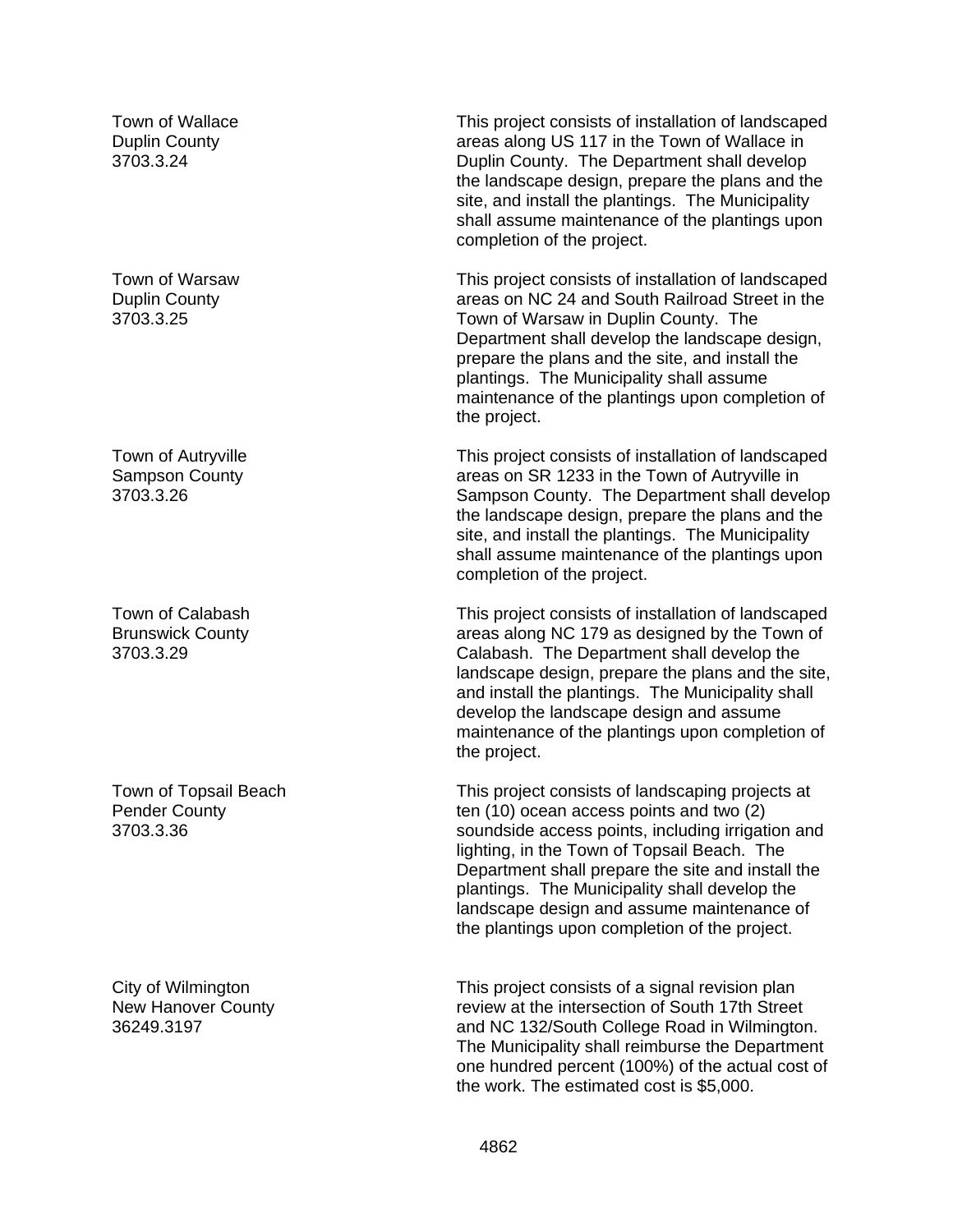City of Wilmington New Hanover County 36249.3198

Town of Topsail Beach Pender County 36249.3203

Division 4

Amelia Station, LLC Johnston County 36249.3199

Division 5

Village Square, LLC Wake County 36249.3201

Town of Knightdale Wake County 36249.3202

This project consists of installation of pavement markings (paint) on Airlie Road in Wilmington. The Municipality shall reimburse the Department one hundred percent (100%) of the actual cost of the work. The estimated cost is \$1,500.

This project consists of patching & resurfacing two non-system roads: Boryk Avenue from Ocean Boulevard to the cul-de-sac and Spot Avenue from Drum Street to Trout Street in Topsail Beach. The Municipality shall reimburse the Department one hundred percent (100%) of the actual cost of the work. The estimated cost is \$67,500.

This project consists of signal modifications associated with road widening at the intersection of NC 42 and SR 1552 (Amelia Church Road) west of Clayton. The Developer shall reimburse the Department one hundred percent (100%) of the actual cost of all work performed by the Department. The estimated cost is \$5,000.

This project consists of widening the roadway along the west side of Maynard Road across the frontage of the property at Cary Town Boulevard in Wake County. The Developer shall reimburse the Department one hundred percent (100%) of the actual cost of said work. The estimated reimbursement to the Department for review and inspection is \$5,000.

This project consists of pedestrian upgrades at the intersection of US 64 Business (Knightdale Boulevard) at SR 2233 (Smithfield Road) NCDOT Sig. Inv 05-0293 in Wake County. The Developer shall reimburse the Department one hundred percent (100%) of the actual cost of said work. The estimated reimbursement to the Department for review and inspection is \$5,000.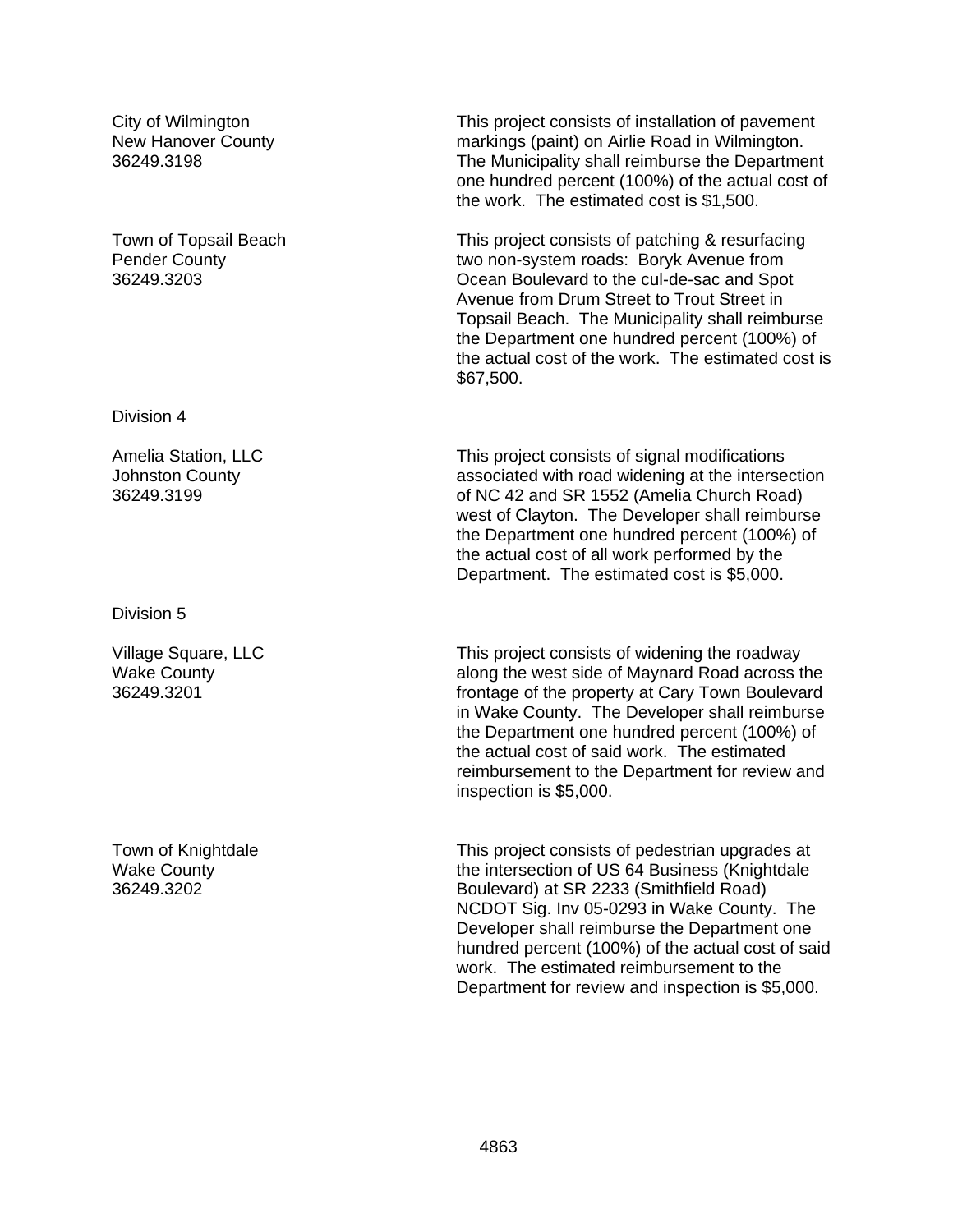Town of Butner Granville County SR-5001AB 40924.1.13 40924.3.27

Division 7

City of Burlington Alamance County SR-5001AQ 40924.1.27 40924.2.11 40924.3.42

City of Greensboro Guilford County U-5326 45484.2.1

City of Greensboro Guilford County EL-5101 DA 41823.3.4

Division 9

Town of East Spencer Rowan County 36249.3200

Town of Kernersville Forsyth County ER-2973 I 3709.3.23

This project consists of planning, design and construction of sidewalk along the northwest side of East D Street from Central Avenue to 24<sup>th</sup> Street and along the northeast side of 24<sup>th</sup> Street from D Street to East Street in Butner. This Supplemental Agreement extends the completion date for the Project to August 31, 2013, in lieu of December 31, 2012.

This project consists of federal Safe Routes to School funding for the sidewalk project serving Broadview Middle School in Burlington. This Supplemental Agreement is to extend the project completion date to September 30, 2013 in lieu of December 31, 2012.

This project consists of acquiring right of way for designed improvements that include construction of right turn lanes, additional left turn lanes and sidewalks within the project limits at Market Street and College Road intersection in Guilford County. This Supplemental Agreement is to extend the right of way acquisition completion date to August 30, 2013 in lieu of March 31, 2012.

This project consists of sidewalk improvements at various locations. This Supplemental extends the completion date for the project to April 30, 2013 in lieu of November 30, 2012.

This project consists of roadway improvements on non-system streets within the town limits of East Spencer. The Department is responsible for all phases of the project. The Municipality shall reimburse the Department on a monthly basis using Powell Bill funds.

This project consists of certain landscape plantings at the interchange of South Main Street and US 421 in Kernersville. This Supplemental Agreement is to extend the project completion date to 10/19/2013 in lieu of 10/19/2012.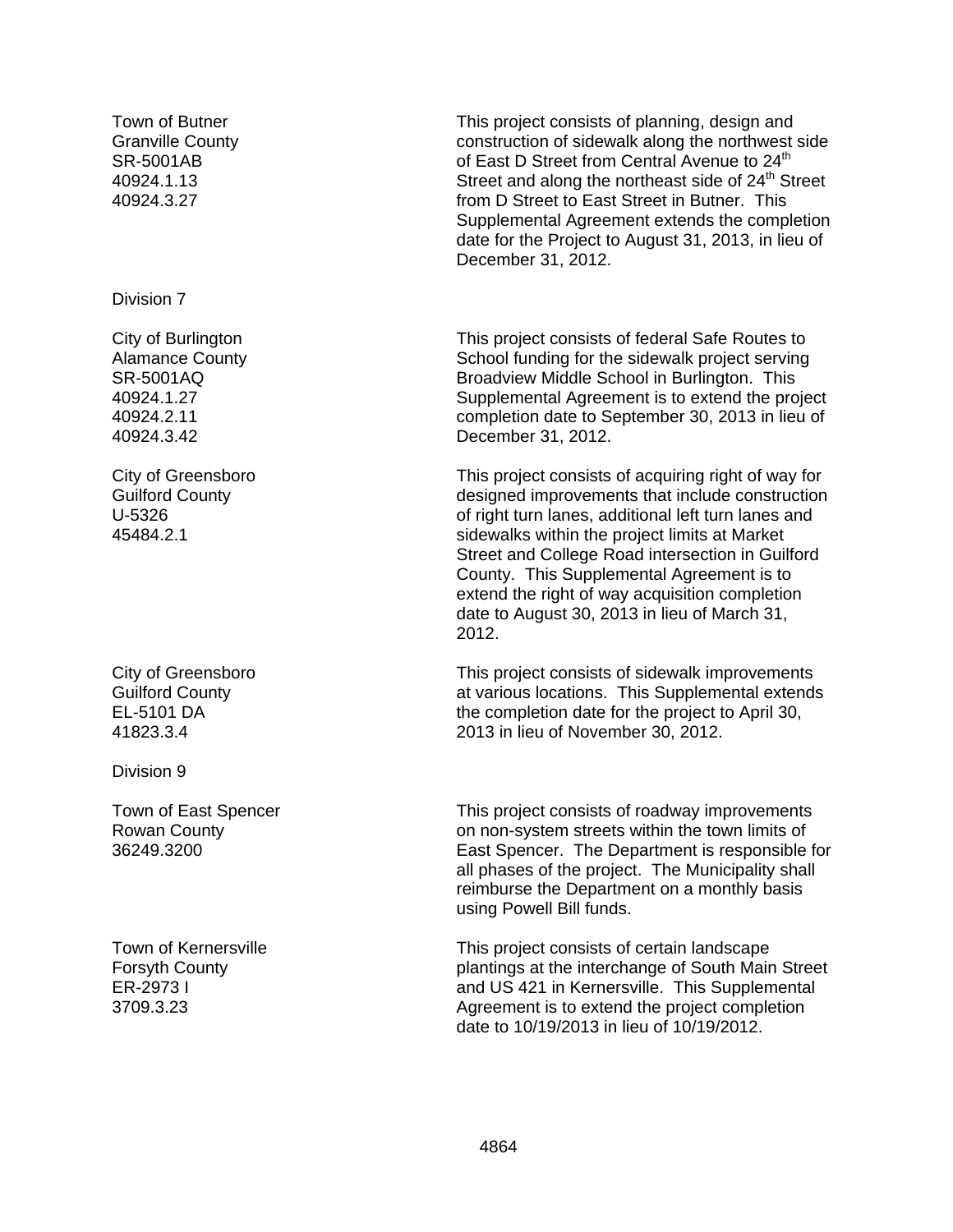City of Concord Cabarrus County 10CR.20131.85

Town of Huntersville Mecklenburg County 36248.304

Division 12

City of Belmont Gaston County SR-5001AI 40924.1.18 40924.2.7 40924.3.34

City of Lincolnton Lincoln County C-5149 45283.1.1 45283.3.1

DGK Ceramics USA, Inc. Iredell County 43541

This project consists of the installation or retrofit of wheelchair ramps at various intersections on Cabarrus Avenue (SR 1002) in Concord. The Municipality shall be responsible for all phases of the project. The Department shall participate in the actual construction and engineering costs of the project in an estimated amount of \$27,600.

This project consists of the maintenance of traffic signals at the intersection of Stumptown Road and Ranson Road in Huntersville. The Department shall provide all materials, replacement equipment, and labor to accomplish the maintenance of the signals. The Municipality shall reimburse the Department 100% of actual costs of said work. The estimated reimbursement to the Department is \$3,000 per annum.

This project consists of the planning, design and construction of sidewalk in Belmont. This 2<sup>nd</sup> Supplemental Agreement extends the completion date for the project to August 31, 2013, in lieu of December 31, 2012.

This project consists of a rail-trail extension providing non-vehicular access to nearby residential and commercial areas and linking Betty Ross Park and City Park. This 2<sup>nd</sup> Supplemental Agreement is for the completion date of the project be extended to April 30, 2013 in lieu of January 31, 2011.

This project consists of the realignment of SR 2395 (Mazeppa Road) to allow the extension of a dedicated right turn lane from SR 2395 to SR 2398 (Overhead Bridge Road) in Iredell County. The Department shall be responsible for planning, design, construction and contract administration. The Developer shall relocate and adjust all utilities, acquire any needed right of way and reimburse the Department \$168,000 for work performed by the Department. The total estimated cost for the project is \$210,000.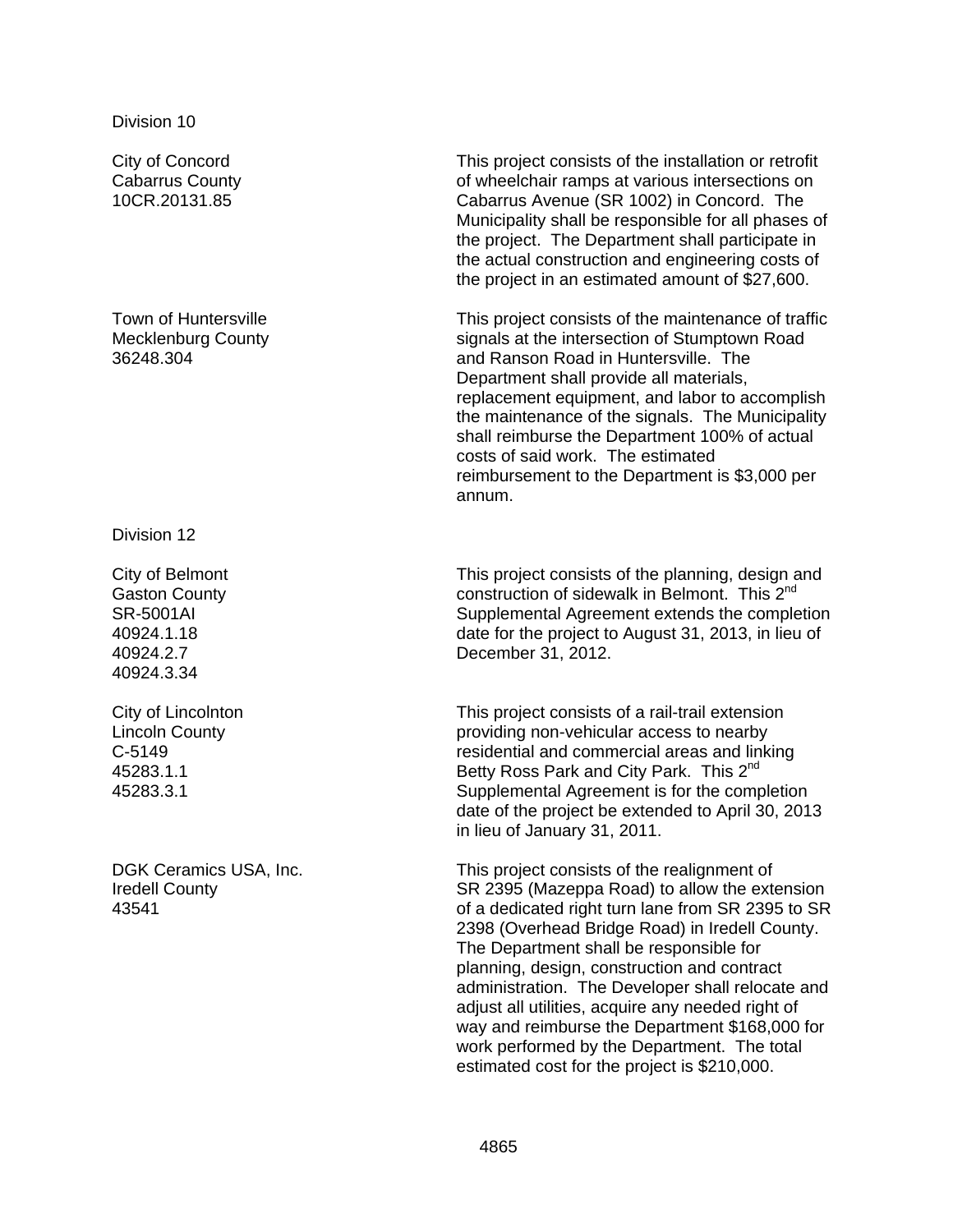## **Approval – Municipal Street System Changes**

A motion was made by Board Member Tulloss, which was seconded by Board Member

Kernea, to approve the following additions/deletions to the Municipal Street System Changes:

## **Deletions from the State Highway System**

| Division | County                 | <b>Municipality</b> | Road                               | <b>Termini</b>                                                       | Length |
|----------|------------------------|---------------------|------------------------------------|----------------------------------------------------------------------|--------|
| 3        | Duplin<br>2012 12 M001 | Wallace             | SR 2005                            | To delete (SR 2005) Washington<br>Circle from NC 11 to SR 2006       | 0.34   |
|          |                        |                     | SR 2006                            | To delete (SR 2006) Adams Street<br>from SR 2005 to SR 2007          | 0.13   |
|          |                        |                     | SR 2007<br>from SR 2005 to SR 2006 | To delete (SR 2007) Franklin Street                                  | 0.08   |
|          |                        |                     | SR 2023                            | To delete (SR 2023) Patrick Henry<br>Street from SR 2005 to Dead End | 0.07   |

## **Approval - Preliminary Right of Way Plans**

 A motion was made by Board Member Tulloss, which was seconded by Board Member Kernea, to approve the following:

## **Preliminary Right of Way Plans**

 The Preliminary Right of Way Plans for the below projects, including Secondary Roads and Industrial Access Roads, provide for the construction, design, drainage and control of access as shown on the respective plans.

 Based upon the recommendations of the Manager of the Right of Way Branch, the Board finds that such rights of way as shown on these preliminary plans and drawings, including existing public dedicated right of way, are for a public use and are necessary for the construction of said projects.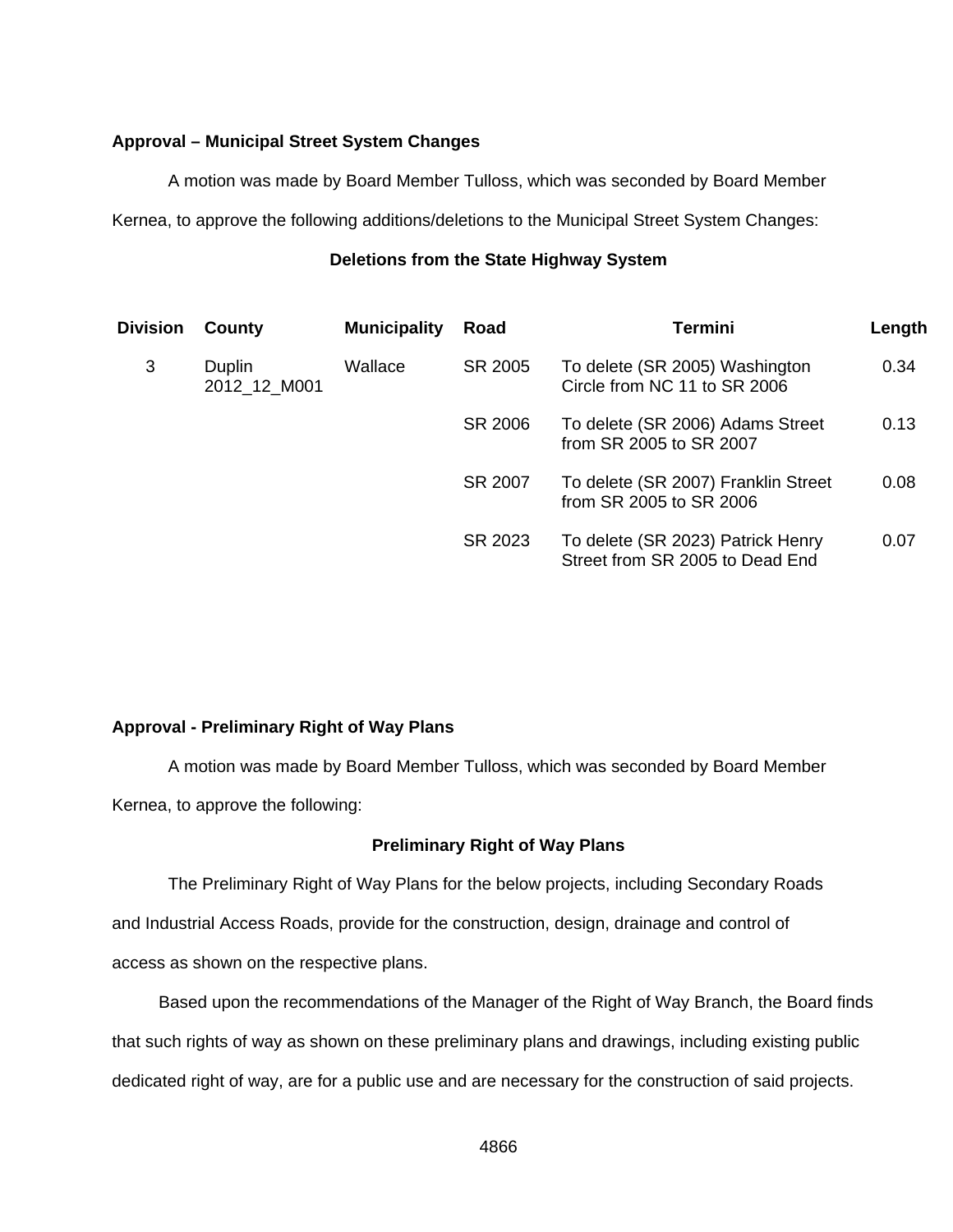The rights of way for the location, construction, relocation, and control of access of highways

embraced in the below projects shall be as shown in detail on the preliminary right of ways plans and

drawings for said projects on file in the Right of Way Branch in the Department of Transportation in

Raleigh.

The Board finds such right of way acquisition to be necessary and hereby authorizes the

Right of Way Branch to acquire right of way on the below projects either by negotiation or by

condemnation through the Attorney General's Office.

#### **(Division 2)**

 **Greene County; I.D. No. BD-5102N; Project No. 45348.2.14:**  Bridge No. 47 over Rainbow Creek on SR 1091

**Pitt County; I.D. No. EB-4996; Project No. 41061.2.1:** 

Greenville – Green Mill Run Greenway at Charles Boulevard, across Evans Street, then along Arlington Boulevard to Evans Park

#### **Carteret County; I.D. No. W-4700; Project No. 377220.2.1:**

SR 1124 (Nine Foot Road) from SR 1140 (Roberts Road) to West of SR 1127 (Mason Town Road)

#### **(Division 4)**

 **Johnston County; I.D. No. SF-4904G; Project No. 43465.2.1:**  SR 1330 (Raleigh Road) at SR 1517 (Sanders Road)

#### **Wilson County; I.D. No. W-5331; Project No. 45423.2.1:**

NC 58 from South of SR 1626 (Fairfield Dairy Road) Northward for one mile

#### **(Division 5)**

 **Franklin County; I.D. No. BD-5105T; Project No. 45351.2.20:**  Bridge No. 59 over a tributary of Sandy Creek on SR 1426

**Franklin County; I.D. No. B-4749; Project No. 38521.2.1:**  Bridge No. 27 over Middle Creek on SR 1200

#### **Person County; I.D. No. B-4784; Project No. 38555.2.1:**  Bridge No. 31 over Aldridge Creek on SR 1134

#### **(Division 7)**

 **Alamance County; I.D. No. B-4401; Project No. 33681.2.1:**  Bridge No. 161 over North Prong of Stinking Quarter Creek on SR 1124

**Rockingham County; I.D. No. BD-5107U; Project No. 45353.2.22:**  Bridge No. 221 over Hogan's Creek on SR 1125 (William Road)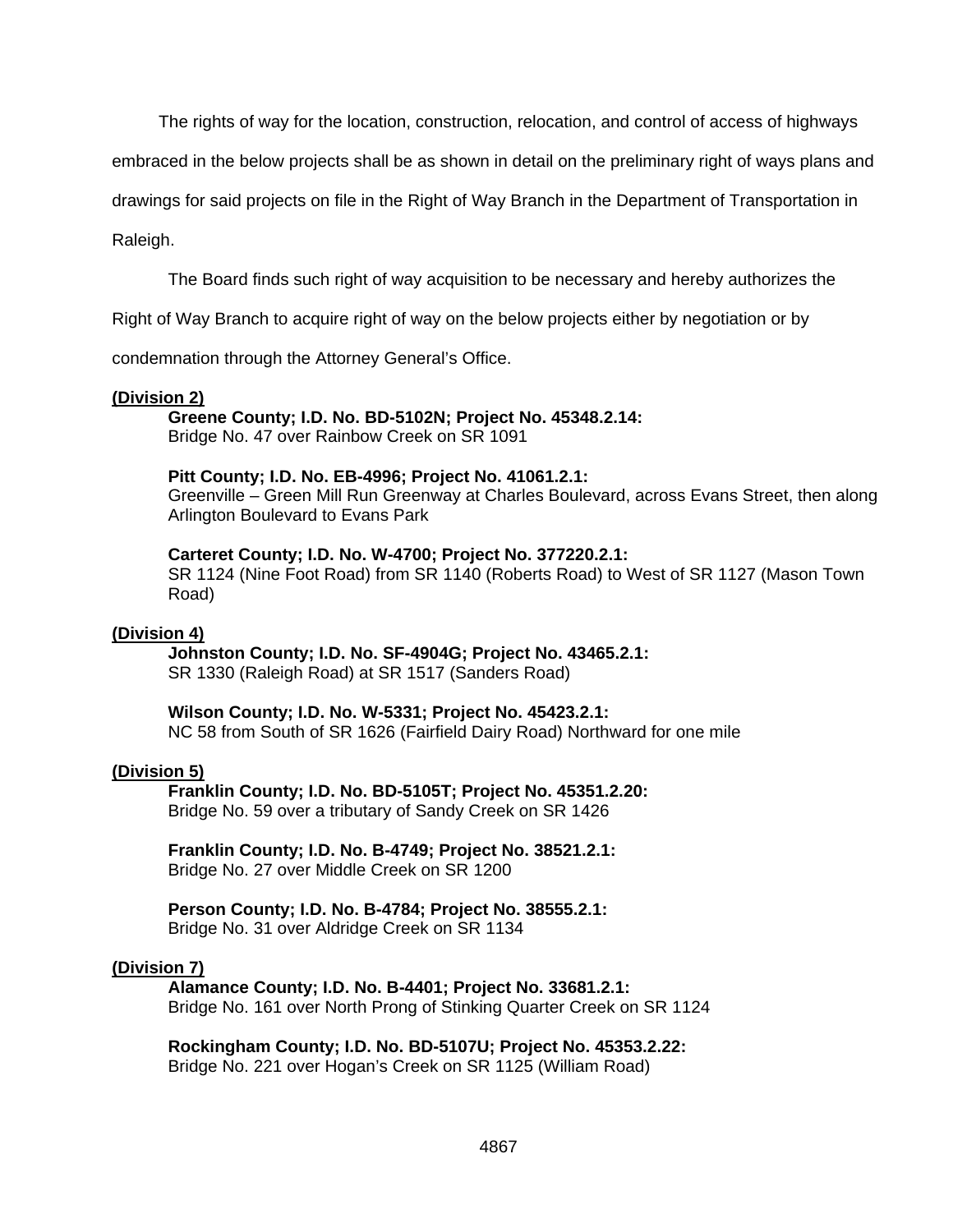#### **(Division 8)**

 **Randolph County; I.D. No. B-4609; Project No. 38434.2.1:**  Bridge No. 16 over Taylor Creek on SR 1163

## **Chatham County; I.D. No. W-5208G; Project No. 45338.2.7:**

SR 1717 (Jack Bennett Road) from West of SR 1716 (Big Woods Road)

#### **(Division 9)**

 **Forsyth County; I.D. No. BD-5109Q; Project No. 45355.2.17:**  Bridge No. 152 over Silas Creek on SR 1137

**Rowan County; I.D. No. BD-5109U; Project No. 45355.2.21:**  Bridge No. 185 over Second Creek on SR 2320

#### **(Division 10)**

 **Mecklenburg County; I.D. No. B-4779; Project No. 38550.2.1:** 

Bridge No. 147 and Bridge No. 140 over Mallard Creek on US 29

**Mecklenburg County; I.D. No. Y-4810G; Project No. 40325.2.60:**  Charlotte – Permanent Crossing Closure at the intersection of Church Street and the CSX Transportation Tracks, Crossing #631 402Y – municipal crossing

#### **(Division 13)**

 **Buncombe County; I.D. No. BD 5113A; Project No. 45359.2.1:**  Bridge No. 550 over South Turkey Creek on SR 1383

**Buncombe County; I.D. No. BD 5113B; Project No. 45359.2.2:**  Bridge No. 15 over Turkey Creek on SR 1608

**Burke County; I.D. No. B-5135; Project No. 42294.2.1:**  Bridge No. 1 over Hunting Creek on SR 1512

#### **Approval - Final Right of Way Plans**

A motion was made by Board Member Tulloss, which was seconded by Board Member

Kernea, to approve the following:

Right of way acquisition in accordance with the preliminary right of way plans on file in the

Right of Way Branch has been determined to be necessary for public use and was authorized by the

Board. Certain changes in the right of way have necessitated alteration of the preliminary right of way

plans. Final plans have been prepared and provide for the construction, design, drainage and control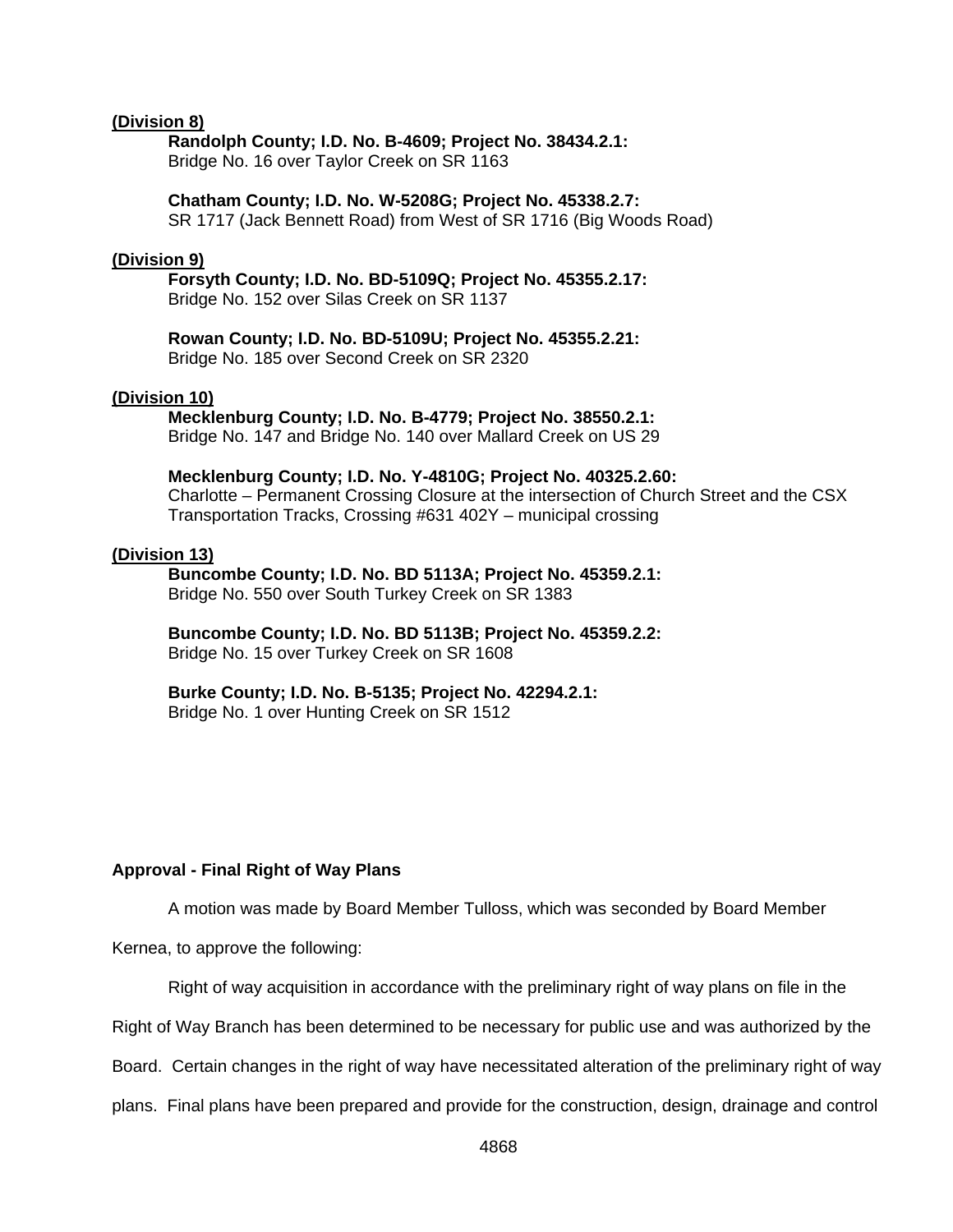of access for these projects. The Board finds that such rights of way and control of access as shown

on the final plans are for a public use and are necessary for construction. The sections of roads

which were shown on the preliminary plans as sections of roads to be abandoned are hereby

abandoned and removed from the State Highway System for Maintenance upon the completion and

acceptance of the project.

The rights of way for the location, design and construction of highways embraced in the

following projects shall be as shown in detail on the final plans for said projects as follows:

#### **(Division 2)**

## **Project No. 38557.2.1; Pitt County; I.D. No. B-4787:**

Grading, paving, drainage and structure on Bridge No. 95 over Johnson's Mill Run on SR 1401 (Old River Road) with the right of way indicated upon the final plans for said project, the same being identified as Addendum 1 of the December 6, 2012 Board of Transportation Meeting and incorporated herein by reference.

## **(Division 5)**

## **Project No. 33738.2.1; Franklin County; I.D. No. B-4513:**

Grading, drainage, paving and structure on Bridge No. 73 over Prong Cypress Creek on SR 1002 with the right of way indicated upon the final plans for said project, the same being identified as Addendum 2 of the December 6, 2012 Board of Transportation Meeting and incorporated herein by reference.

#### **(Division 6)**

## **Project No. 38486.2.1; Bladen County; I.D. No. B-4711:**

Grading, drainage, paving, and structure on Bridge No. 5 over Singletary Mill Branch on NC 242 with the right of way indicated upon the final plans for said project, the same being identified as Addendum 3 of the December 6, 2012 Board of Transportation Meeting and incorporated herein by reference.

#### **Project No. 33449.3.1; Columbus County; I.D. No. B-4736:**

Grading, paving, drainage and structure on Bridge No. 233 over Slades Swamp on SR 1001 (Hollsboro Road) with the right of way indicated upon the final plans for said project, the same being identified as Addendum 4 of the December 6, 2012 Board of Transportation Meeting and incorporated herein by reference.

## **Project No. 33758.2.1; Harnett County; I.D. No. B-4543:**

Grading, paving, drainage and structure on Bridge No. 120 over The Black River on SR 1558 with the right of way indicated upon the final plans for said project, the same being identified as Addendum 5 of the December 6, 2012 Board of Transportation Meeting and incorporated herein by reference.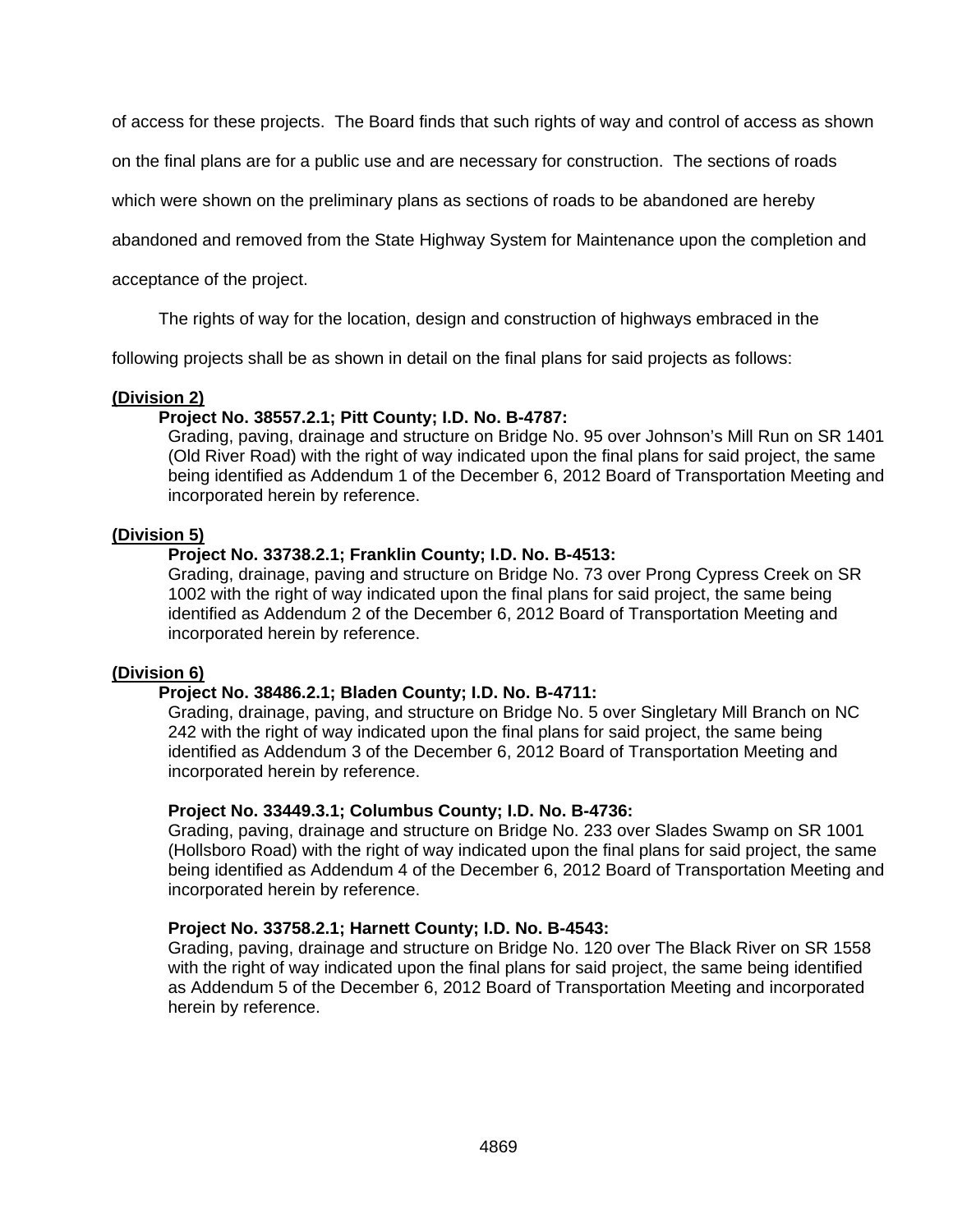# **(Division 7)**

## **Project No. 40057.2.1; Alamance County; I.D. No. B-4955:**

Grading, paving, drainage and structure on Bridge No. 162 over South Prong Stinking Quarter Creek on SR 1113 with the right of way indicated upon the final plans for said project, the same being identified as Addendum 6 of the December 6, 2012 Board of Transportation Meeting and incorporated herein by reference.

# **(Division 8)**

# **Project No. 33614.2.2; Hoke County; I.D. No. B-4273:**

Grading, paving, drainage and structure on Bridge No. 47 over Lumber River on US 401 with the right of way indicated upon the final plans for said project, the same being identified as Addendum 7 of the December 6, 2012 Board of Transportation Meeting and incorporated herein by reference.

# **(Division 9)**

# **Project No. 38391.2.1; Davidson County; I.D. No. B-4497:**

Grading, paving, drainage and structure on Bridge No. 39 over US 29-70/I-85B on US 64 with the right of way indicated upon the final plans for said project, the same being identified as Addendum 8 of the December 6, 2012 Board of Transportation Meeting and incorporated herein by reference.

# **(Division 10)**

# **Project No. 33818.2.1; Union County; I.D. No. B-4652:**

Grading, paving, drainage and structure on Bridge No. 118 over Lanes Creek on SR 1937 with the right of way indicated upon the final plans for said project, the same being identified as Addendum 9 of the December 6, 2012 Board of Transportation Meeting and incorporated herein by reference.

## **(Division 14)**

# **Project No. 46282.2.1; Haywood County; I.D. No. I-5402:**

Paving, grading, drainage and structures on I-40 from Mile Post 35 to Mile Post 36 with the right of way indicated upon the final plans for said project, the same being identified as Addendum 10 of the December 6, 2012 Board of Transportation Meeting and incorporated herein by reference.

## **Project No. 41156.2.1; Jackson County; I.D. No. R-5000:**

Paving, grading, drainage and structures on Connector Road from NC 116 to East of NC 107 at New Location with the right of way indicated upon the final plans for said project, the same being identified as Addendum 11 of the December 6, 2012 Board of Transportation Meeting and incorporated herein by reference.

## **Project No. 33628.2.1; Transylvania County; I.D. No. B-4289:**

Paving, grading, drainage and structures on Bridges No. 93 over North Fork French Broad River on SR 1324 with the right of way indicated upon the final plans for said project, the same being identified as Addendum 12 of the December 6, 2012 Board of Transportation Meeting and incorporated herein by reference.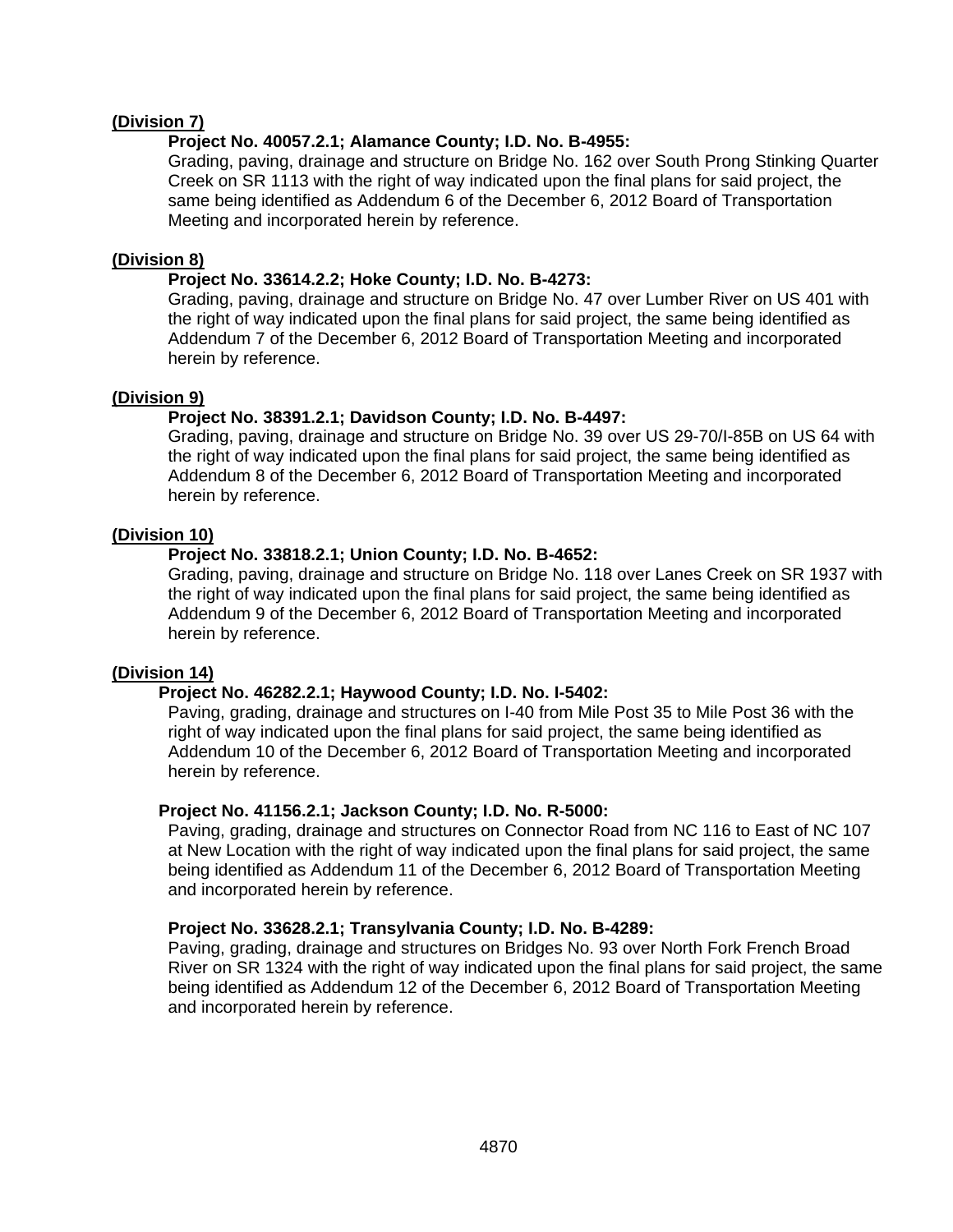## **Approval - Revisions of the Final Right of Way Plans**

A motion was made by Board Member Tulloss, which was seconded by Board Member Kernea, to approve the following:

Right of way acquisition in accordance with the final right of way plans for the following projects has been determined to be necessary and authorized by the Board. Plans are on file at the Office of the Secretary to the Board of Transportation as an addendum to the minutes of the meetings hereinafter indicated.

Certain changes in right of way, construction and drainage easements, and control of access

have been necessitated by alterations in the construction plans of these projects. Amended plan

sheets for these projects have been prepared which provide for changes of certain right of way areas,

construction and drainage easements and control of access.

The Board finds that the revised areas of right of way, construction and drainage easements

and control of access, as shown on the amended plan sheets hereinafter set out, are for a public

purpose and are necessary for the construction of projects.

The right of way, construction and drainage easements and control of access are hereby

revised as shown on the plan sheets incorporated herein as an addendum, said projects, date of

original final approval, and revised right of way, easements and access being as follows:

## **(Division 3)**

## **Project No. 35801.2.1; I.D. No. U-3810; Onslow County:**

Final Right of Way plans approved as Addendum 3 to the minutes of the October 4, 2012 Board of Transportation Meeting. Revised additional right of way, easements or control of access shown on Addendum to the minutes of the December 6, 2012 Board of Transportation Meeting and incorporated herein by reference.

# **(Division 6)**

# **Project No. 34865.2.3; I.D. No. U-2809B; Cumberland County:**

Final Right of Way plans approved as Addendum 4 to the minutes of the October 4, 2012 Board of Transportation Meeting. Revised additional right of way, easements or control of access shown on Addendum to the minutes of the December 6, 2012 Board of Transportation Meeting and incorporated herein by reference.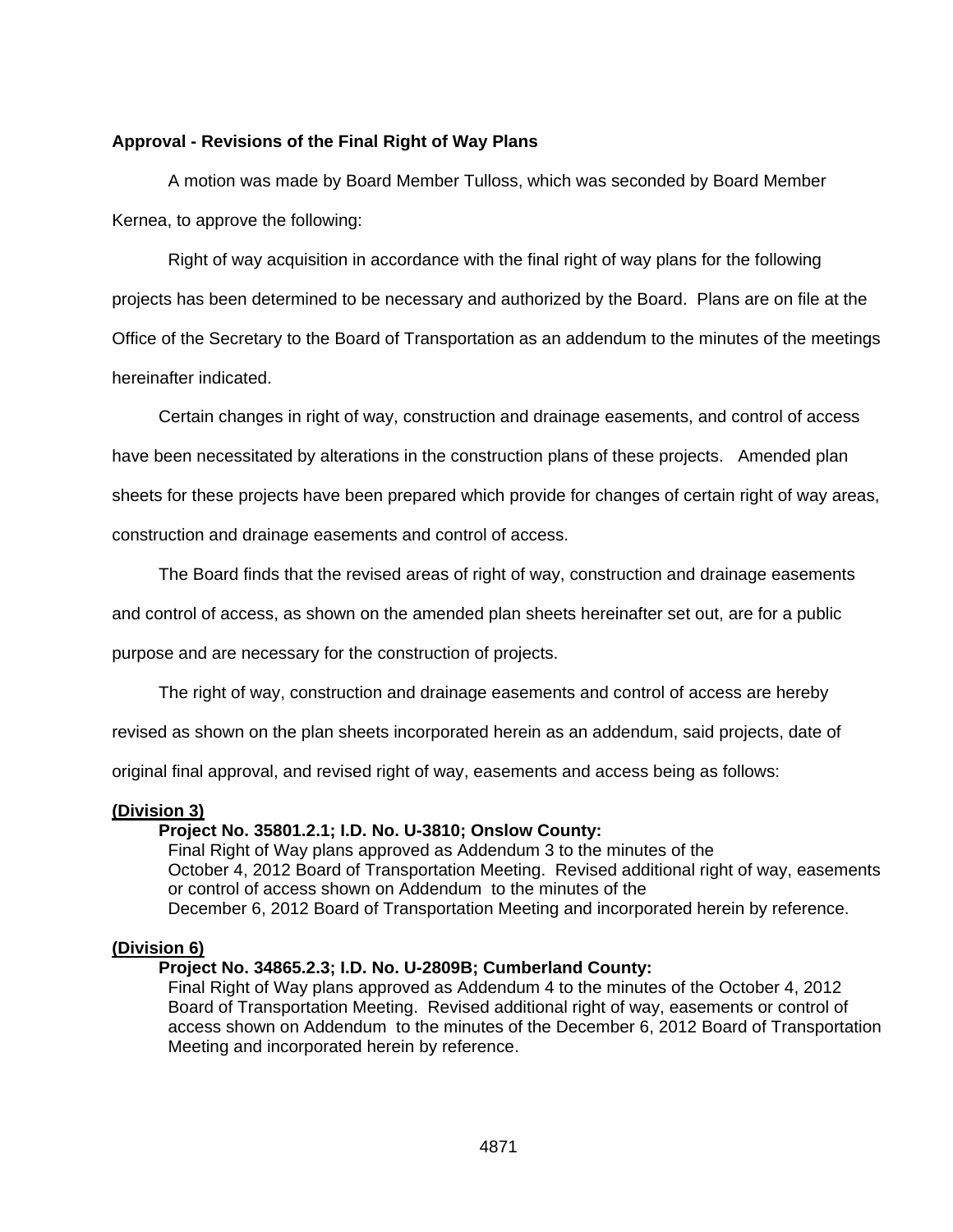# **(Division 7)**

# **Project No. 34482.2.2; I.D. No. R-2611; Guilford County:**

Final Right of Way plans approved as Addendum 3 to the minutes of the September 8, 2011 Board of Transportation Meeting. Revised additional right of way, easements or control of access shown on Addendum to the minutes of the December 6, 2012 Board of Transportation Meeting and incorporated herein by reference.

# **Project No. 34802.2.5; I.D. No. U-2412B; Guilford County:**

Final Right of Way plans approved as Addendum 6 to the minutes of the September 6, 2012 Board of Transportation Meeting. Revised additional right of way, easements or control of access shown on Addendum to the minutes of the December 6, 2012 Board of Transportation Meeting and incorporated here by reference.

## **(Division 11)**

# **Project No. 34402.2.6; I.D. No. R-2237C; Caldwell/Watauga County:**

Final Right of Way plans approved as Addendum 12 to the minutes of the December 1, 2011 Board of Transportation Meeting. Revised additional right of way, easements or control of access shown on Addendum to the minutes of the December 6, 2012 Board of Transportation Meeting and incorporated here by reference.

# **(Division 12)**

# **Project No. 34192.3.1; I.D. No. I-3819A; Iredell County:**

Final Right of Way plans approved as Addendum 6 to the minutes of the June 7, 2012 Board of Transportation Meeting. Revised additional right of way, easements or control of access shown on Addendum to the minutes of the December 6, 2012 Board of Transportation Meeting and incorporated here by reference.

# **Approval - Conveyance of Highway Right of Way Residues**

 **"It is hereby resolved,** based upon the recommendation of the Manager of the Right of

Way Branch, and on a motion by Board Member Tulloss, which was seconded by Board Member

Kernea, that the following highway right of way conveyances are approved:

## **(Division 3)**

## **Project 34416.2.4, (R-2303C), Parcel 009, NC 24 Sampson County**

Conveyance of approximate 0.133-acre residue to Piedmont Natural Gas Co. Inc., f/ka North Carolina Gas Corporation, a North Carolina Corporation, as part-settlement of their right of way claim for no consideration.

## **Project 34416.2.5, (R-2303D), Parcel 051, NC 24 Sampson County**

Conveyance of approximate 0.530-acre residue to Ernest M. Odum and wife, Grace R. Odum, as part-settlement of their right of way claim for no consideration.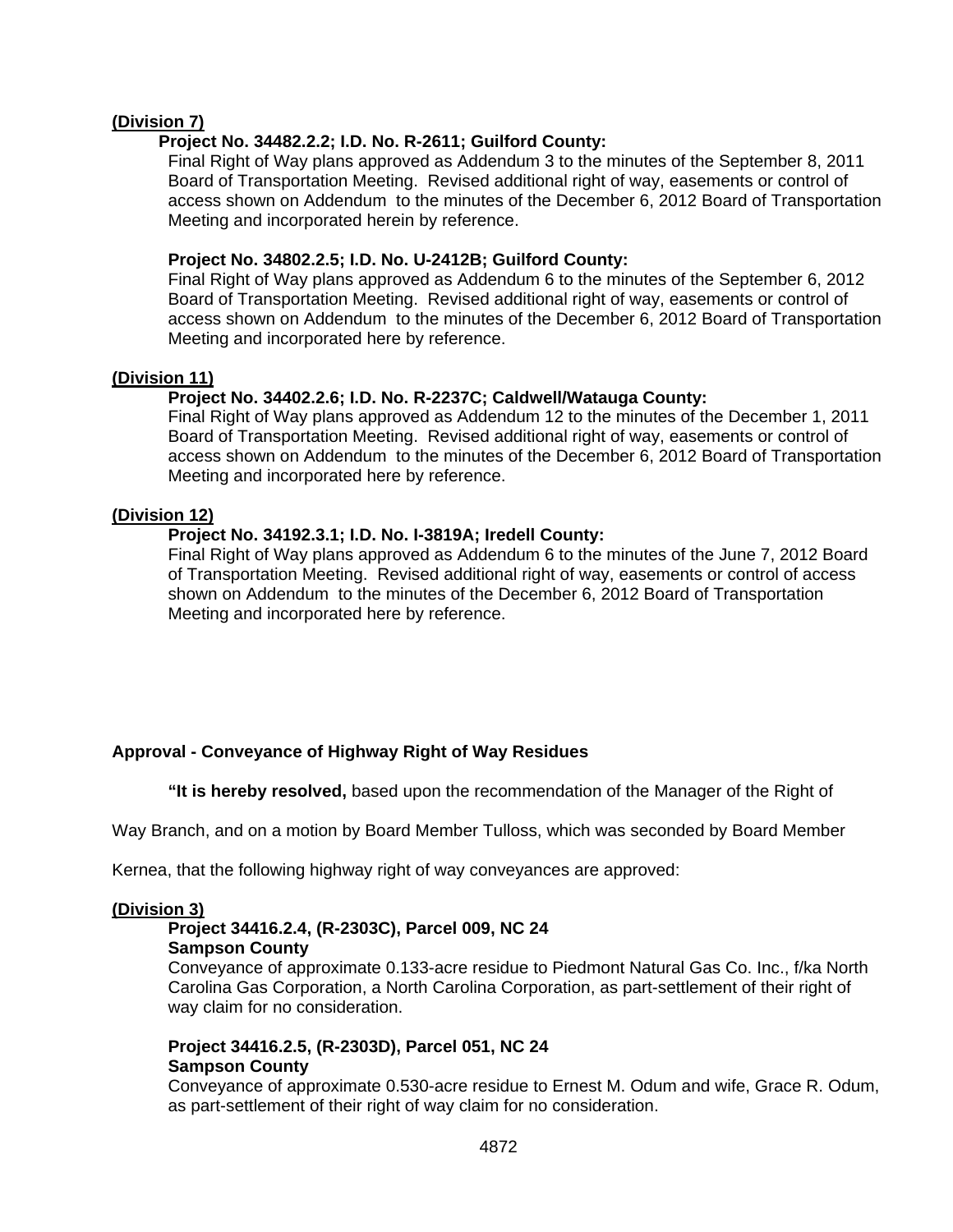## **(Division 10)**

# **Project 34408.2.6, (R-2246B), Parcel 021, George Liles Parkway Extension Cabarus County**

Conveyance of approximate 0.664-acre residue to Jamax, LTD, as part-settlement of their right of way claim for the amount of \$10,000.00.

# **Approval - Conveyance of Surplus Highway Right of Way**

 **"It is hereby resolved,** based upon the recommendation of the Manager of Right of

Way Branch, and on a motion by Board Member Tulloss, which was seconded by Board Member

Kernea, that the following highway right of way conveyances are approved:

## **(Division 5)**

## **Project 36109.80.20, (36109.436), parcel N/A, US 401 in Fuquay-Varina Wake County**

Conveyance of approximately 0.004-acre surplus right of way to Matthews Properties, LLC (Tim Matthews owner), for no consideration.

## **(Division 10)**

# **Project 6.6710049, R-2813B, parcel 004, NC 49 (University City Boulevard) near Mark Twain Road in Charlotte**

#### **Mecklenburg County**

Conveyance of approximately 0.233-acre surplus right of way to Century Partners, LLC, for no consideration.

## **(Division 13)**

# **Project 10-6-88-110, (36109.80.20), R-2813B, parcel 012, NC 146 Long Shoals Rooad from West of Dayton Road to East of I-26**

**Buncombe County** 

Conveyance of approximately 0.787-acre surplus right of way to Curtis E. Endley, for the appraised value of \$193,500.00.

# **Approval - Advance Acquisition of Highway Right of Way**

Upon recommendation of the Manager of the Right of Way Branch, and on a motion by Board

Member Tulloss, which was seconded by Board Member Kernea, the Board has been requested to

authorize the acquisition of the following properties through negotiation or condemnation for purposes

of highway construction in order to prevent undue hardship on property owners or to protect the right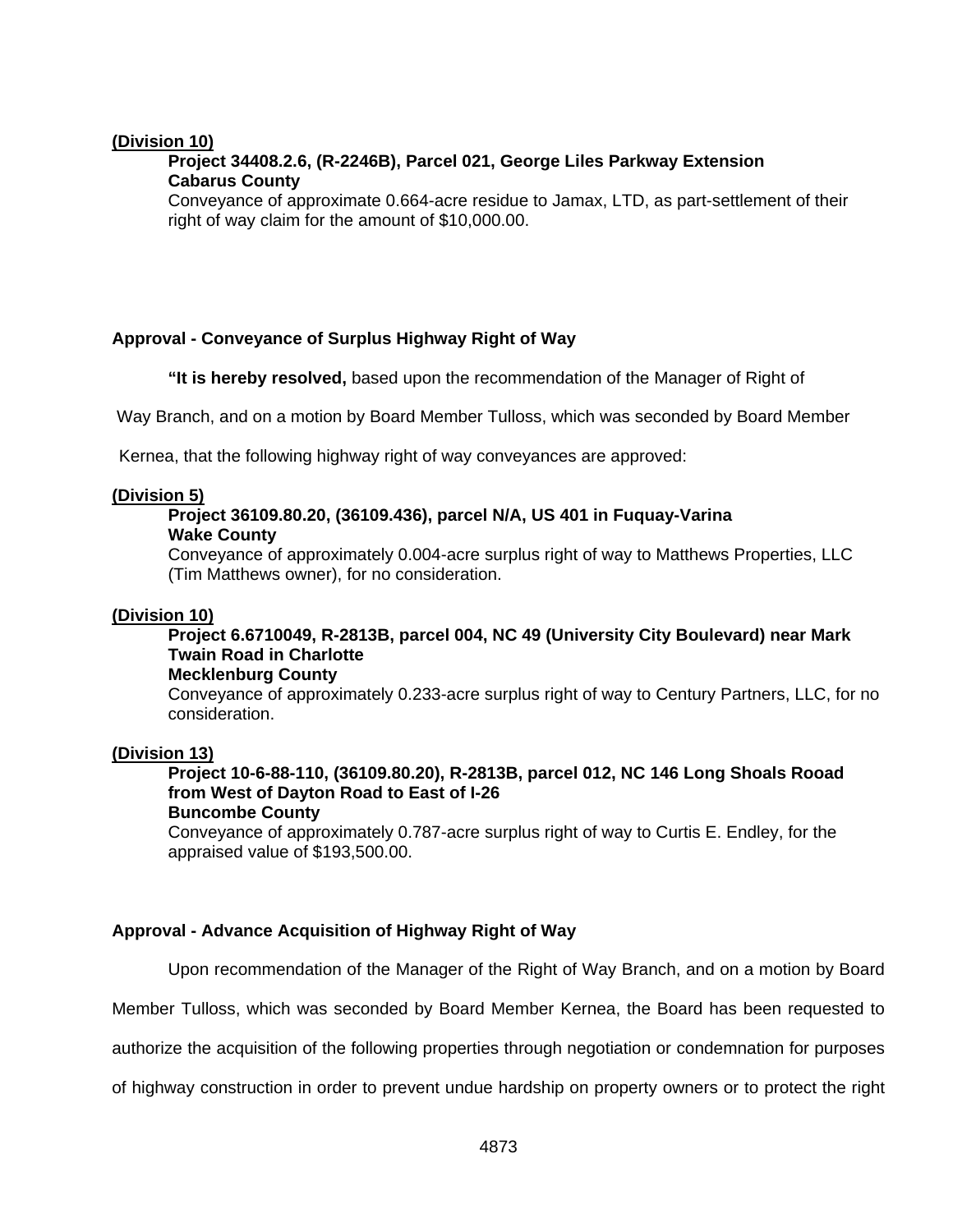of way corridor from development prior to regular project approval. The Board finds such acquisitions

to be necessary, and hereby authorizes the Right of Way Branch to acquire said properties either by

negotiation or by condemnation through the Office of the Attorney General.

#### (**Division 03)**

**Property of John and Gee Gee Soto I.D. No. R-3300, Parcel #910, WBS 40191.2.1, F. A. Project HPNHS-1409(7) County of Pender** 

## **(Division 05)**

**Property of John G. Wells I.D. No. R-2721, Parcel #960, WBS 37673.2.1, F. A. Project N/A, County of Wake** 

**Property of Thaddeus A. Smith I.D. No. R-2828, Parcel #960, WBS 35516.2.1, F. A. Project N/A, County of Wake** 

#### **(Division 09)**

**Property of Lacy M. Venable I.D. No. U-2579D, Parcel #995, WBS 34839.2.7, F. A. Project N/A, County of Forsyth** 

#### **(Division 12)**

**Property of Jerry Costner I.D. No. R-2707C, Parcel #952, WBS 34497.2.4, F. A. Project N/A, County of Cleveland** 

#### **Approval - Award of Contracts to Private Firms for Engineering Services Right of Way Branch**

A motion was made by Board Member Tulloss, which was seconded by Board Member

Kernea, to approve the following:

After careful evaluation of the workload and schedules of the work that can be accomplished

by our staff, it was determined necessary to employ private firms to perform asbestos inspections,

abatement, and structure clearings for our Department to obligate available funds. Our staff was

authorized to proceed with the actions required to employ private firms in accordance with the rules

and regulations adopted by the Board on April 7, 2005.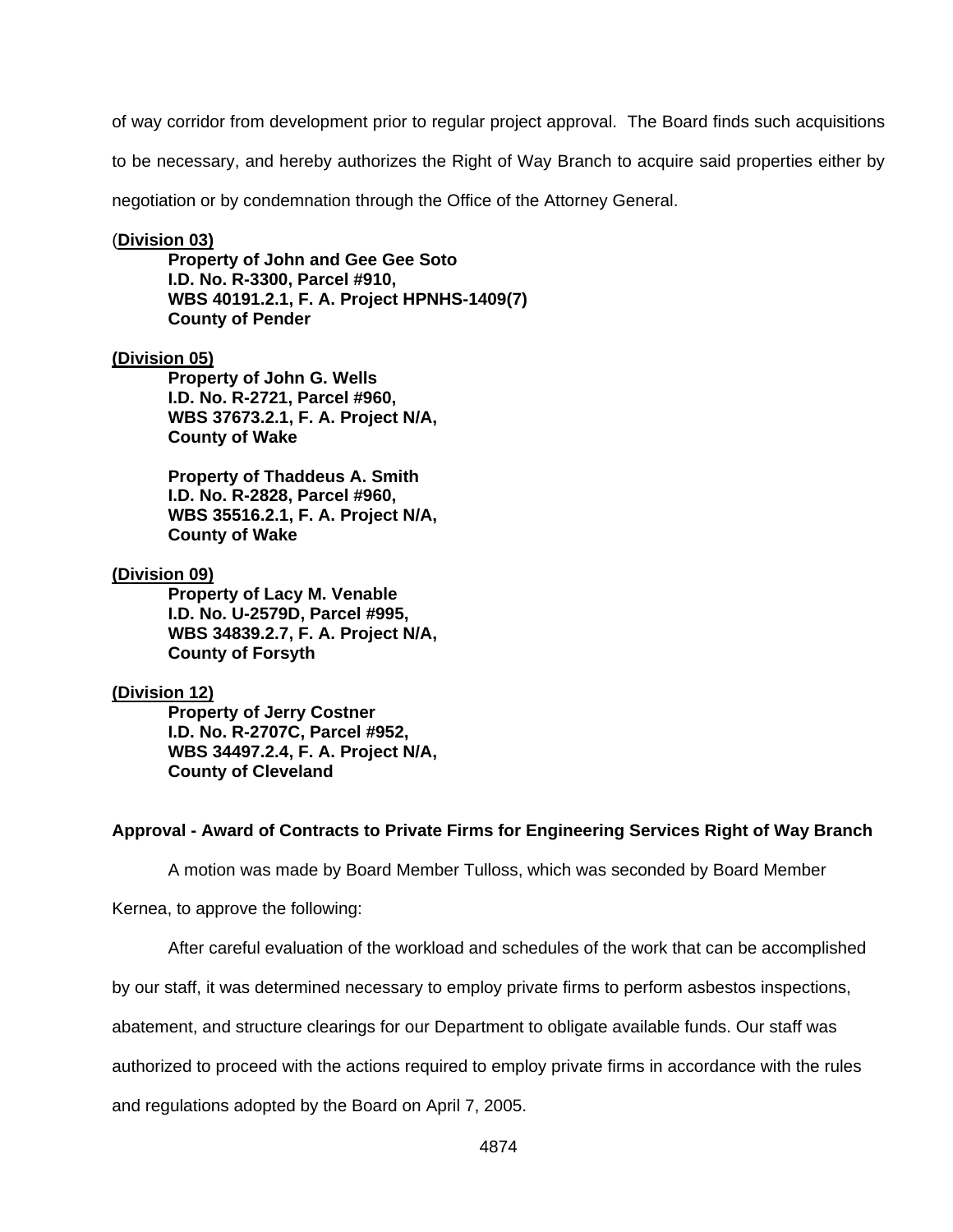# **STATEWIDE**

| (1) | Projects:<br>Firm:<br><b>Engineering Fee:</b><br><b>DBE Utilization:</b> | Various<br>Abatemaster, Inc., Winston-Salem, NC<br>\$5,000,000.00<br>100%             |
|-----|--------------------------------------------------------------------------|---------------------------------------------------------------------------------------|
| (2) | Projects:<br>Firm:<br><b>Engineering Fee:</b><br><b>DBE Utilization:</b> | Various<br>Abatement Technology, Tobaccoville, NC<br>\$5,000,000.00<br>$0\%$          |
| (3) | Projects:<br>Firm:<br><b>Engineering Fee:</b><br><b>DBE Utilization:</b> | Various<br>Carolina Envirotech Inc., Mooresville, NC<br>\$5,000,000.00<br>0%          |
| (4) | Projects:<br>Firm:                                                       | Various<br><b>Clement Construction Corporation,</b>                                   |
|     | <b>Engineering Fee:</b><br><b>DBE Utilization:</b>                       | Winston-Salem, NC<br>\$5,000,000.00<br>100%                                           |
| (5) | Projects:<br>Firm:<br><b>Engineering Fee:</b><br><b>DBE Utilization:</b> | Various<br>Contaminant Control, Inc., Fayetteville, NC<br>\$5,000,000.00<br>0%        |
| (6) | Projects:<br>Firm:<br><b>Engineering Fee:</b><br><b>DBE Utilization:</b> | Various<br>D.H. Griffin Wrecking Company Inc., Greensboro, NC<br>\$5,000,000.00<br>0% |
| (7) | Projects:<br>Firm:<br><b>Engineering Fee:</b><br><b>DBE Utilization:</b> | Various<br>Double D Trucking, Inc., Winston-Salem, NC<br>\$5,000,000.00<br>100%       |
| (8) | Projects:<br>Firm:<br><b>Engineering Fee:</b><br><b>DBE Utilization:</b> | Various<br>Eastern Environmental, Inc., Hampstead, NC<br>\$5,000,000.00<br>$0\%$      |
| (9) | Projects:<br>Firm:<br><b>Engineering Fee:</b><br><b>DBE Utilization:</b> | Various<br>El Group, Inc. (The), Morrisville, NC<br>\$5,000,000.00<br>0%              |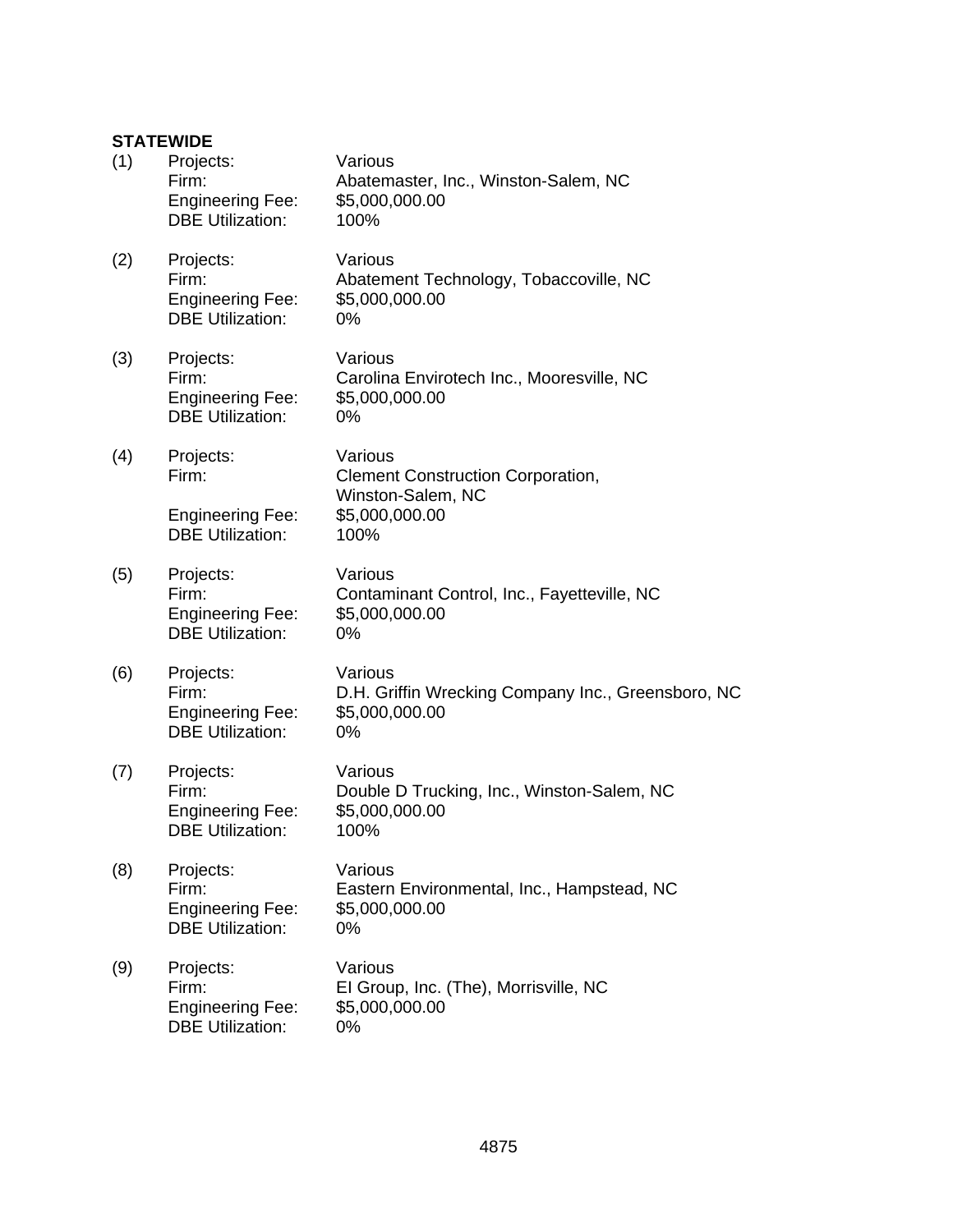| (10) | Projects:<br>Firm:<br><b>Engineering Fee:</b><br><b>DBE Utilization:</b> | Various<br>Enpuricon, Inc., Apex, NC<br>\$5,000,000.00<br>$0\%$                            |
|------|--------------------------------------------------------------------------|--------------------------------------------------------------------------------------------|
| (11) | Projects:<br>Firm:<br><b>Engineering Fee:</b><br><b>DBE Utilization:</b> | Various<br>Environmental Holdings Group, LLC. (EHG), Charlotte, NC<br>\$5,000,000.00<br>0% |
| (12) | Projects:<br>Firm:<br><b>Engineering Fee:</b><br><b>DBE Utilization:</b> | Various<br>Get the Lead Out, Charlotte, NC<br>\$5,000,000.00<br>100%                       |
| (13) | Projects:<br>Firm:<br><b>Engineering Fee:</b><br><b>DBE Utilization:</b> | Various<br>High Point Builders, LLC., Archdale, NC<br>\$5,000,000.00<br>0%                 |
| (14) | Projects:<br>Firm:<br><b>Engineering Fee:</b><br><b>DBE Utilization:</b> | Various<br>Janezic Building Group, LLC, Raleigh, NC<br>\$5,000,000.00<br>100%              |
| (15) | Projects:<br>Firm:<br><b>Engineering Fee:</b><br><b>DBE Utilization:</b> | Various<br>MBH ENTRTPRISES, Inc., Rural Hall, NC<br>\$5,000,000.00<br>0%                   |
| (16) | Projects:<br>Firm:<br><b>Engineering Fee:</b><br><b>DBE Utilization:</b> | Various<br>Marley Trucking & Demolition, Inc., Asheboro, NC<br>\$5,000,000.00<br>100%      |
| (17) | Projects:<br>Firm:<br><b>Engineering Fee:</b><br><b>DBE Utilization:</b> | Various<br>Mitch Contracting Company, Inc.<br>\$5,000,000.00<br>0%                         |
| (18) | Projects:<br>Firm:<br><b>Engineering Fee:</b><br><b>DBE Utilization:</b> | Various<br>NCM Demolition and Remediation, LP., Charlotte, NC<br>\$5,000,000.00<br>0%      |
| (19) | Projects:<br>Firm:<br><b>Engineering Fee:</b><br><b>DBE Utilization:</b> | Various<br>Nehemiah Builders, Inc., Raleigh, NC<br>\$5,000,000.00<br>100%                  |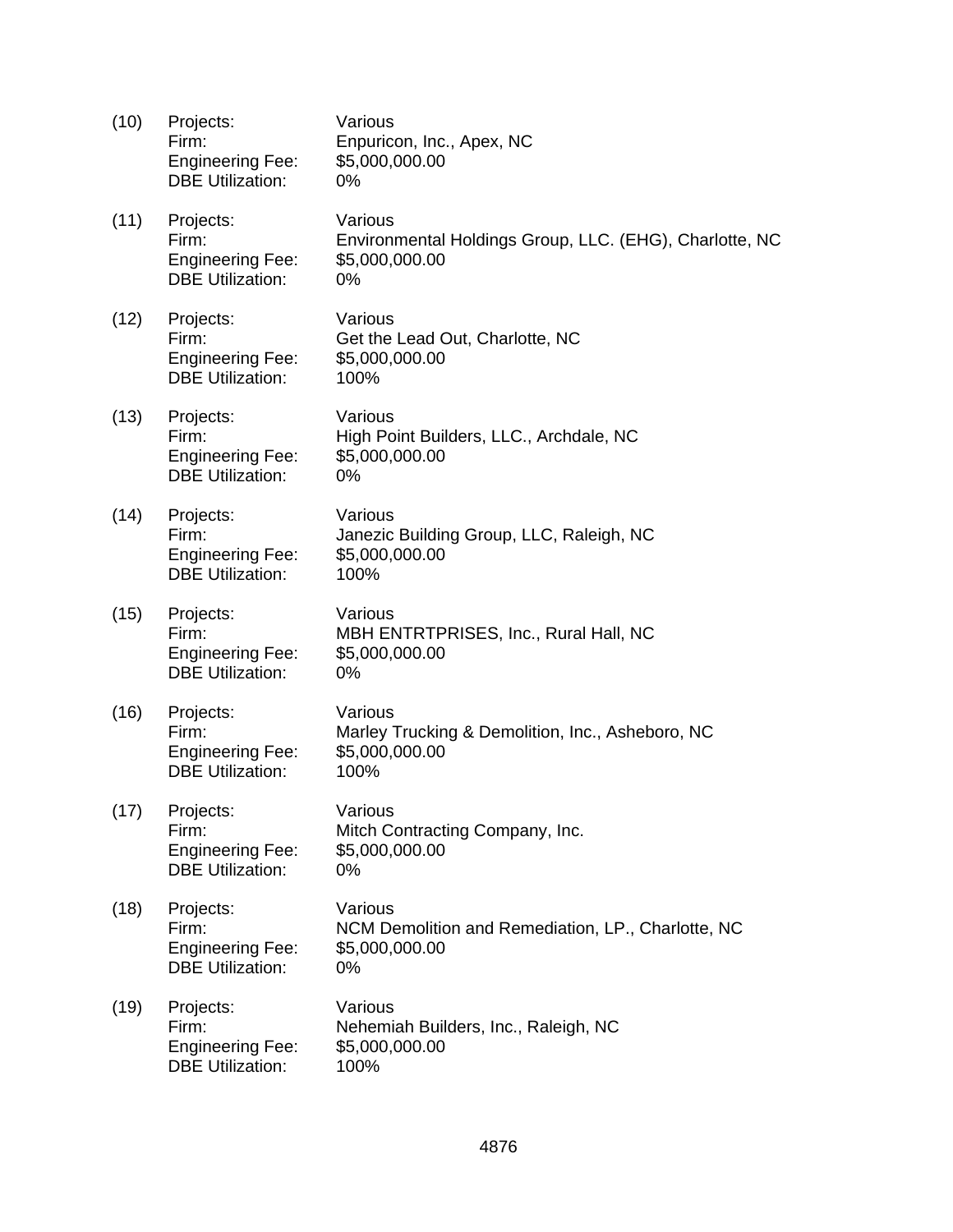| (20) | Projects:<br>Firm:<br><b>Engineering Fee:</b><br><b>DBE Utilization:</b> | Various<br>NEO Corporation, Waynesville, NC<br>\$5,000,000.00<br>$0\%$                          |
|------|--------------------------------------------------------------------------|-------------------------------------------------------------------------------------------------|
| (21) | Projects:<br>Firm:<br><b>Engineering Fee:</b><br><b>DBE Utilization:</b> | Various<br>Port City Builders, Wilmington, NC<br>\$5,000,000.00<br>0%                           |
| (22) | Projects:<br>Firm:<br><b>Engineering Fee:</b><br><b>DBE Utilization:</b> | Various<br>Premier Design Builders, Inc., Kernersville, NC<br>\$5,000,000.00<br>100%            |
| (23) | Projects:<br>Firm:<br><b>Engineering Fee:</b><br><b>DBE Utilization:</b> | Various<br>T & T Abatement, Wallburg, NC<br>\$5,000,000.00<br>100%                              |
| (24) | Projects:<br>Firm:<br><b>Engineering Fee:</b><br><b>DBE Utilization:</b> | Various<br>Vistabution, LLC, Raleigh, NC<br>\$5,000,000.00<br>100%                              |
| (25) | Projects:<br>Firm:<br><b>Engineering Fee:</b><br><b>DBE Utilization:</b> | Various<br>W&W Trucking & Demolition Services, LLC. Winston-Salem, NC<br>\$5,000,000.00<br>100% |

# **Approval - Winston-Salem Urban Area MPO Comprehensive Transportation Plan**

The Transportation Planning Branch has worked cooperatively with the Winston-Salem Urban

Area MPO to revise the Winston-Salem Urban Area MPO Comprehensive Transportation Plan (CTP).

The Plan was adopted by the MPO on May 17, 2012. It is located on the web at:

http://www.ncdot.gov/doh/preconstruct/tpb/PLANNING/WSCTP.html

A motion was made by Board Member Tulloss, which was seconded by Board Member

Kernea, to approve.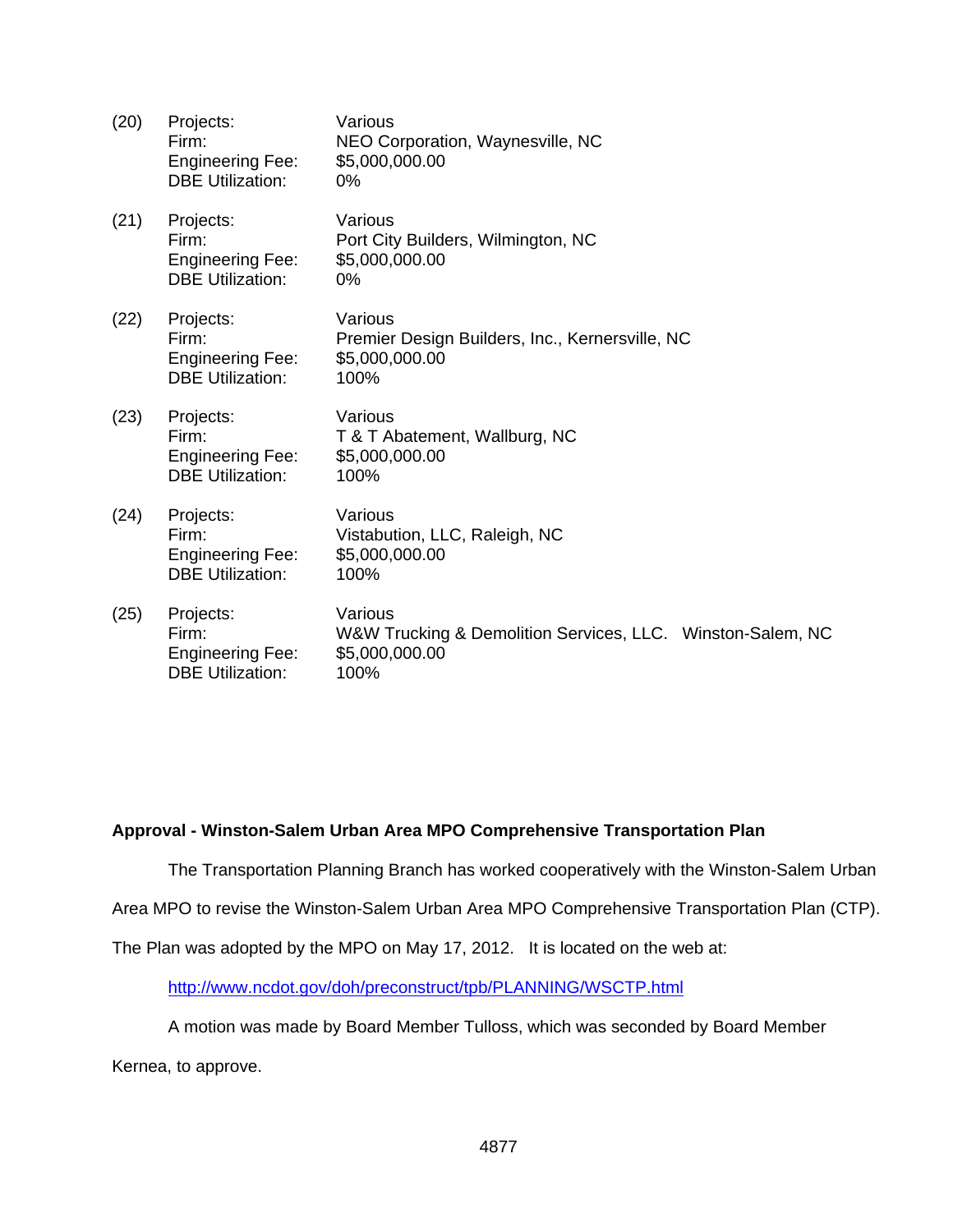#### **Committee Reports**

Leigh McNairy, Chair of the Highway 70 Committee, provided a report.

Mike Fox, Chairman of the Access Management Committee, provided a report.

Nina Szlosberg-Landis, Chair of the Multi-Modal Committee, provided an update on that meeting.

#### **Approval – Resolution for William Claire Taylor**

Upon the recommendation of the Road Naming Committee, a motion was made by Board

Member Fox, seconded by Board Member Wall, to approve the following resolution:

**WHEREAS,** William Claire Taylor was born on October 23, 1902, and raised on a tobacco and dairy farm in Blanche, N.C.; and

**WHEREAS,** William Claire Taylor served Caswell County as Deputy Sheriff from 1920-1928 and, thereafter, North Carolina as an officer with the Alcoholic Beverage Control Commission and as an inspector with the Department of Agriculture; and

**WHEREAS,** William Claire Taylor in addition to being a farmer, merchant and historian was a Mason of longstanding and a member of Caswell's Blue Masonic Lodge Number 11 for 65 years; and

**WHEREAS,** William Claire Taylor was a life-long member of New Hope United Methodist Church having served as steward, trustee and Sunday School teacher for decades; and

**WHEREAS,** William Claire Taylor had a passion for public service and pursued this passion through his election to three terms in the N.C. House of Representatives and one term in the N.C. Senate; and

**WHEREAS,** William Claire Taylor obtained state and federal funding for a replacement bridge on NC Highway 62 leading into Milton from Virginia across the Dan River and the Norfolk, Franklin and Danville Railroad line; and

**WHEREAS,** the County of Caswell wishes to immortalize Senator William Claire Taylor for his good works and dedicated public service by helping to preserve his legacy for future generations in support of naming a bridge on NC 62 in honor of Senator William Claire Taylor,

NOW, THEREFORE, BE IT RESOLVED:

That the North Carolina Board of Transportation dedicates the bridge on NC 62, leading from Virginia across the Dan River into Milton as the *Senator W. Claire Taylor Bridge.* 

That appropriate signs be erected at a suitable time.

Juf a. Collie,

Georgene a. Cont. 9

4878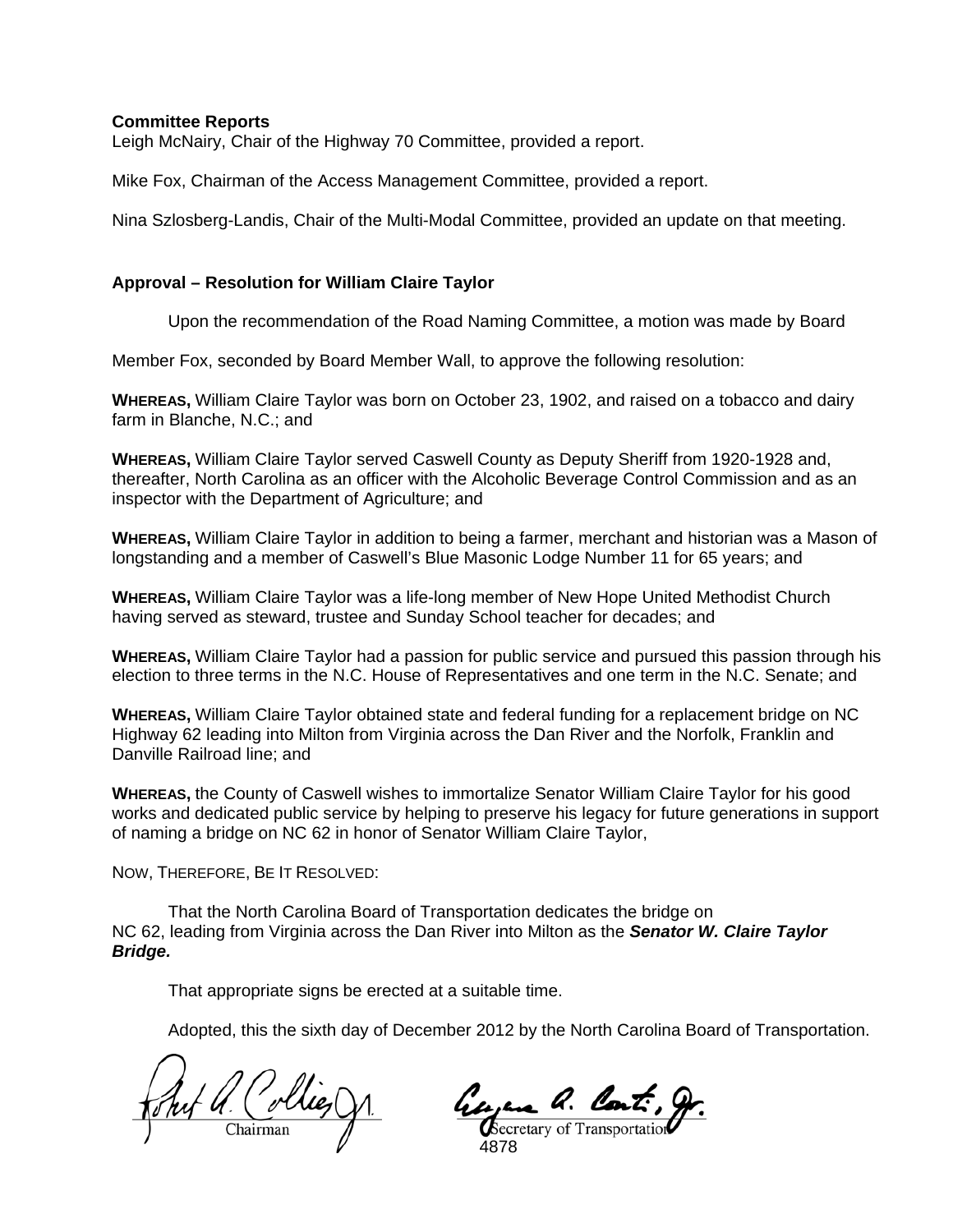# **Approval – Resolution for Hoyt Patrick Taylor, Jr.**

Upon the recommendation of the Road Naming Committee, a motion was made by Board

Member Collett, seconded by Board Member Perkins, to approve the following resolution:

**WHEREAS,** Hoyt Patrick Taylor, Jr. was born on April 1, 1924, in Wadesboro, North Carolina and went on to receive a bachelor's degree in 1945 and a law degree in 1948 for the University of North Carolina at Chapel Hill; and

**WHEREAS,** Pat Taylor, Jr. served in the United States Marine Corps during World War II and also the Korean War; and

**WHEREAS,** Pat Taylor, Jr. served with honor and distinction in the North Carolina House of Representatives for six consecutive terms between 1955-1966; and

**WHEREAS,** Pat Taylor, Jr. served as Lieutenant Governor of North Carolina from 1969-1973; and

**WHEREAS,** during the 1972 Democratic National Convention, Pat Taylor, Jr. was among those who received votes for the Vice-Presidential nomination; and

**WHEREAS,** Pat Taylor, Jr. has served on various boards and committees, including the Board of Trustees of the University of North Carolina at Chapel Hill, the Board of Governors of the University of North Carolina, a member of the Board of Trustees of the University of North Carolina at Greensboro, Chair of the Board of Trustees of Blue Cross Blue Shield of North Carolina, and a Director of Anson Bank and Trust Company and was a Rotarian and 32<sup>nd</sup> Degree Mason; and

**WHEREAS,** the Anson County Board of Commissioners acknowledges with gratitude the distinguished service he has provided to his community, state and nation, request a portion of US Highway 74 within the limits of Wadesboro be named to honor Pat Taylor, Jr.

## **NOW, THEREFORE, BE IT RESOLVED:**

That the North Carolina Board of Transportation dedicates the portion of US 52 starting at the town limits of the Town of Wadesboro and extending five miles north as the *H. Patrick Taylor, Jr. Highway*.

That appropriate signs be erected at a suitable time.

H. Collier

George a. Cont. gr.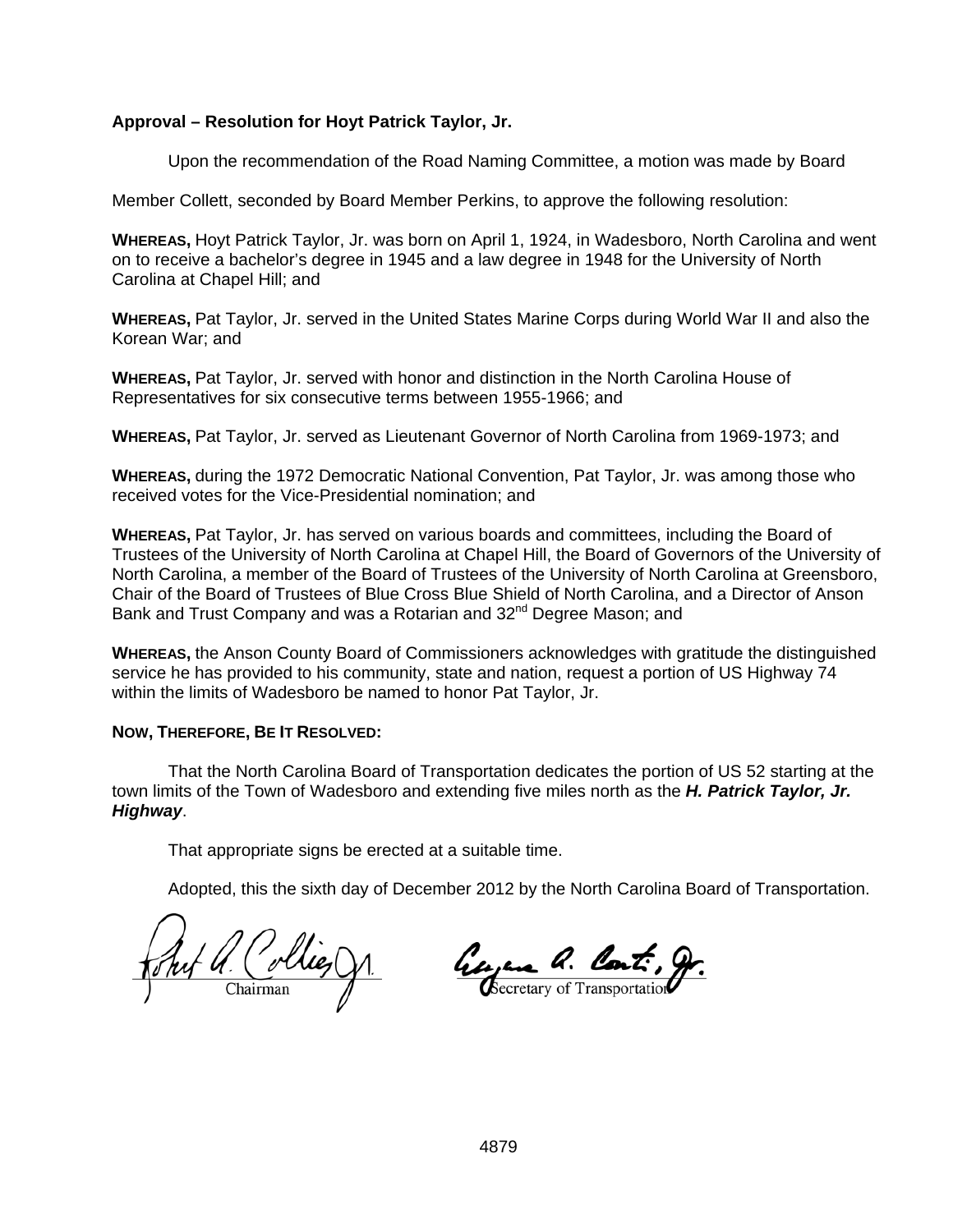#### **Approval – Resolution for David W. And Frank W. Swan**

Upon the recommendation of the Road Naming Committee, a motion was made by Board Member

Kernea, seconded by Board Member Fox, to approve the following resolution:

**WHEREAS,** David W. and Frank W. Swan were born in Ansonville, Pennsylvania; and

**WHEREAS,** in 1919 David W. and Frank W. Swan moved to Andrews, North Carolina with their parents and siblings; and

**WHEREAS,** David W. Swan was a businessman, lumberman, timber cruiser and farmer, he also managed and owned large tracts of land in Graham and Cherokee Counties; and

**WHEREAS,** David W. Swan and his wife's family purchased several thousand acres of timber land on the North Carolina side of what is now the Great Smoky Mountains National Park and donated several thousand acres of the land to the park; and

**WHEREAS,** David W. Swan was a former representative for Cherokee County to the North Carolina General Assembly; and

**WHEREAS,** David W. Swan served on the Andrews School Board, was a director of the Andrews Building and Loan Association, was a Mason, served as a steward of the Andrews United Methodist Church, was a member of the men's Sunday school class and played on the Andrews baseball team; and

**WHEREAS,** Frank W. Swan worked in various lumber camps and the coal mines in West Virginia while also working with his brother in building a hunting preserve on Hooper's Bald in Graham County, where he oversaw the moving of many game animals from Murphy and Andrews to Hooper's Bald; and

**WHEREAS,** Frank W. Swan was a member of Battery B Tennessee National Guard and during World War I, he formed a cavalry troop in Andrews for the North Carolina National Guard; and

**WHEREAS,** Frank W. Swan was an official advisor for Veterans Affairs to the Eastern Band of the Cherokee Indians and also a major advisor to veterans in western North Carolina and served his community in many areas of service; and

**WHEREAS,** the Cherokee County Board of Commissioners respectfully request that David and Frank Swan be honored by the naming of a bridge in Andrews, North Carolina in their memory.

#### **NOW, THEREFORE, BE IT RESOLVED:**

That the North Carolina Board of Transportation names the bridge on US 19/74 over Junaluska Creek in Andrews as the *David & Frank Swan Bridge.*

That appropriate signs be erected at a suitable time.

Wieg Chairman

Georgene Q. Cont.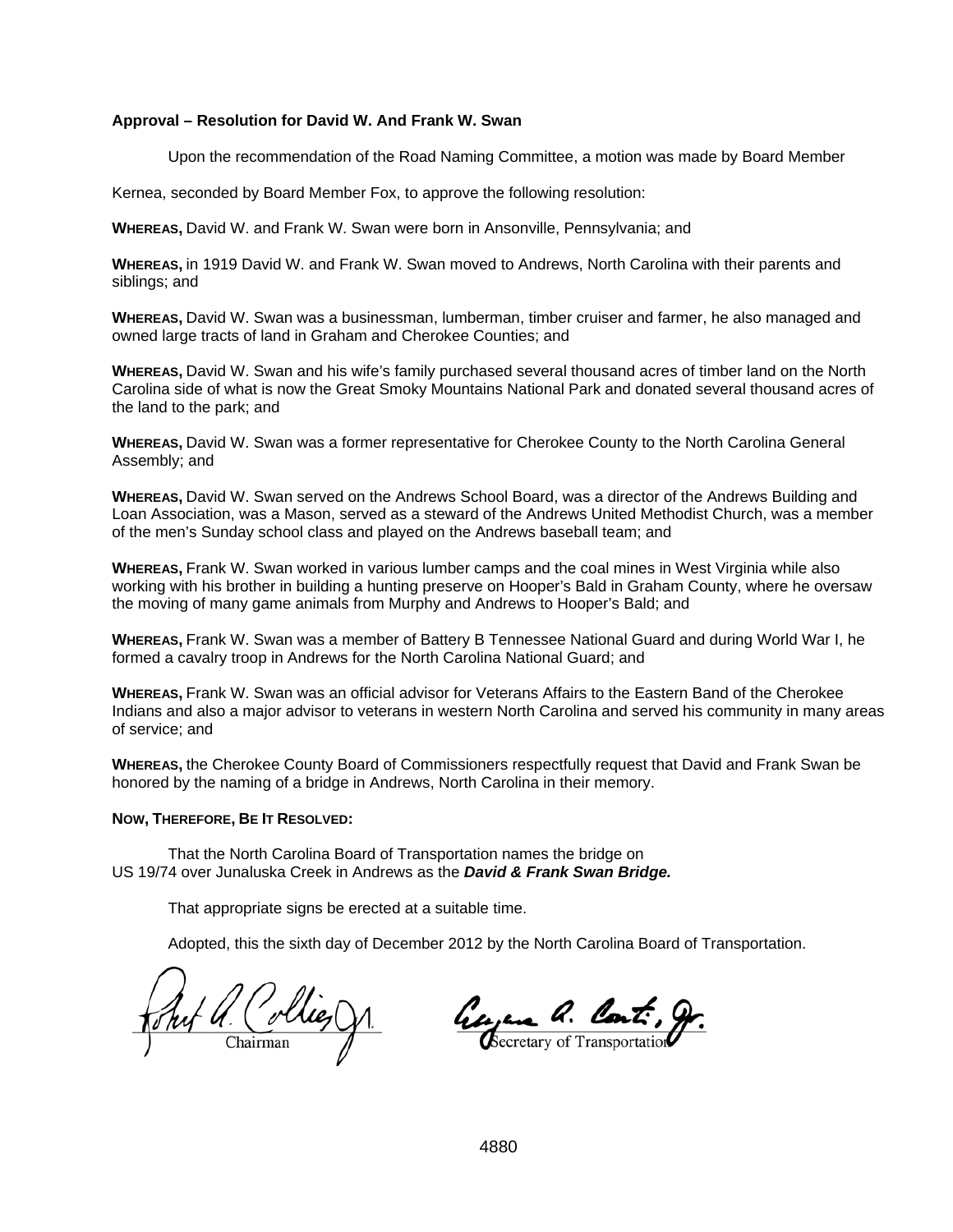# **Approval – Resolution for Dr. James A. Harrell, Sr.**

Upon the recommendation of the Road Naming Committee, a motion was made by Board

Member Halsey, seconded by Board Member Kernea, to approve the following resolution:

**WHEREAS,** Dr. James A. Harrell, Sr. graduated from Virginia Commonwealth University School of Dentistry in 1948 to begin a successful practice; and

**WHEREAS,** Dr. James A. Harrell, Sr. was eternally loyal and showed ceaseless dedication while making many contributions to the Town of Elkin; and

**WHEREAS,** Dr. James A. Harrell, Sr. was a true servant of his community through his service as a town commissioner, mayor and chairman of Hugh Chatham Memorial Hospital Foundation along with numerous other positions; and

**WHEREAS,** Dr. James A. Harrell, Sr. has served as chairman of the North Carolina Dental Society; and

**WHEREAS,** The University of North Carolina School of Dentistry honors Dr. Harrell by giving the James A. Harrell, Sr. Citizenship and Leadership Award annually; and

**WHEREAS,** Dr. James A. Harrell, Sr. has and continues to contribute to the needs of others in his community and state; and

**WHEREAS,** the Board of Commissioners of the Town of Elkin recommend a portion of US Highway 21 be named in honor of Dr. James A. Harrell, Sr.

## **NOW, THEREFORE, BE IT RESOLVED:**

That the North Carolina Board of Transportation dedicates the portion of US 21 within the town limits of the Town of Elkin as the *Dr. James A. Harrell, Sr. Highway.* 

That appropriate signs be erected at a suitable time.

<u>Ant a. Collies gr.</u>

Georgene Q. Cont. gr.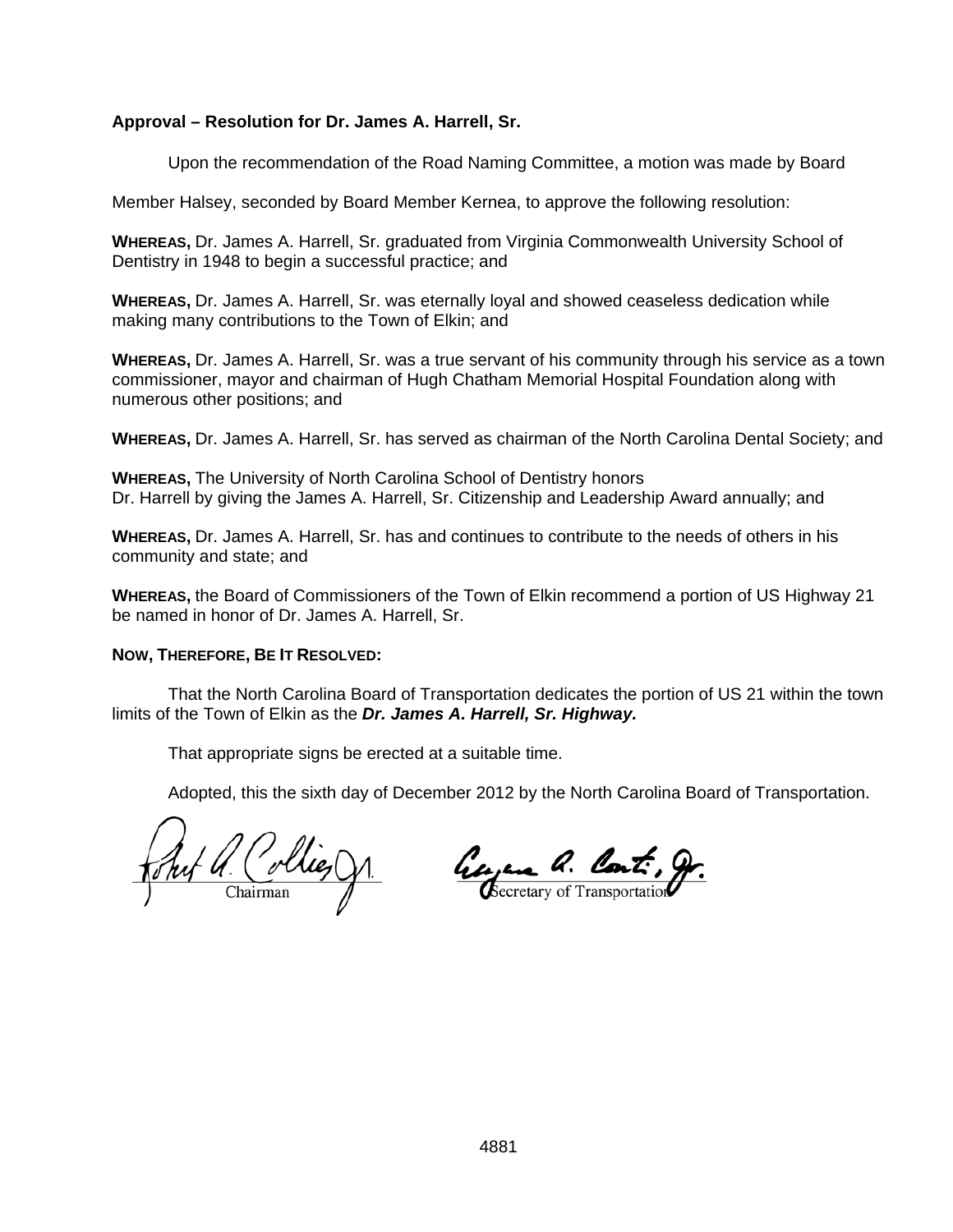# **Approval – Resolution for Clyde McIntosh**

Upon the recommendation of the Road Naming Committee, a motion was made by Board

Member Proffitt, seconded by Board Member Sloane, to approve the following resolution:

**WHEREAS,** in November 1986, Clyde McIntosh was duly elected by citizens of Yancey County to the Office of Sheriff of Yancey County; and

**WHEREAS,** Clyde McIntosh served in the capacity of Sheriff from 1986 to 1990, faithfully discharging the duties of his office; and

**WHEREAS,** in July 1999 Clyde McIntosh again entered into public service when he was appointed to the Yancey County Department of Social Services Board of Directors and served as director and chairman of the Board until 2005; and

**WHEREAS,** Clyde McIntosh was an active community volunteer and activist for such organizations as the Lions Club and the Yancey Camp of Gideon's International; and

**WHEREAS,** Clyde McIntosh was a friend to all Yancey County citizens; and

**WHEREAS,** the Yancey County Board of Commissioners request that Clyde McIntosh be honored for his dedicated service.

## **NOW, THEREFORE, BE IT RESOLVED:**

That the North Carolina Board of Transportation dedicates Bridge #9 located on US Highway 19 E in Yancey County at Riverside as the *Clyde McIntosh Bridge.* 

That appropriate signs be erected at a suitable time.

Collier DA ľ

<u>Georgene Q. Cont.</u>